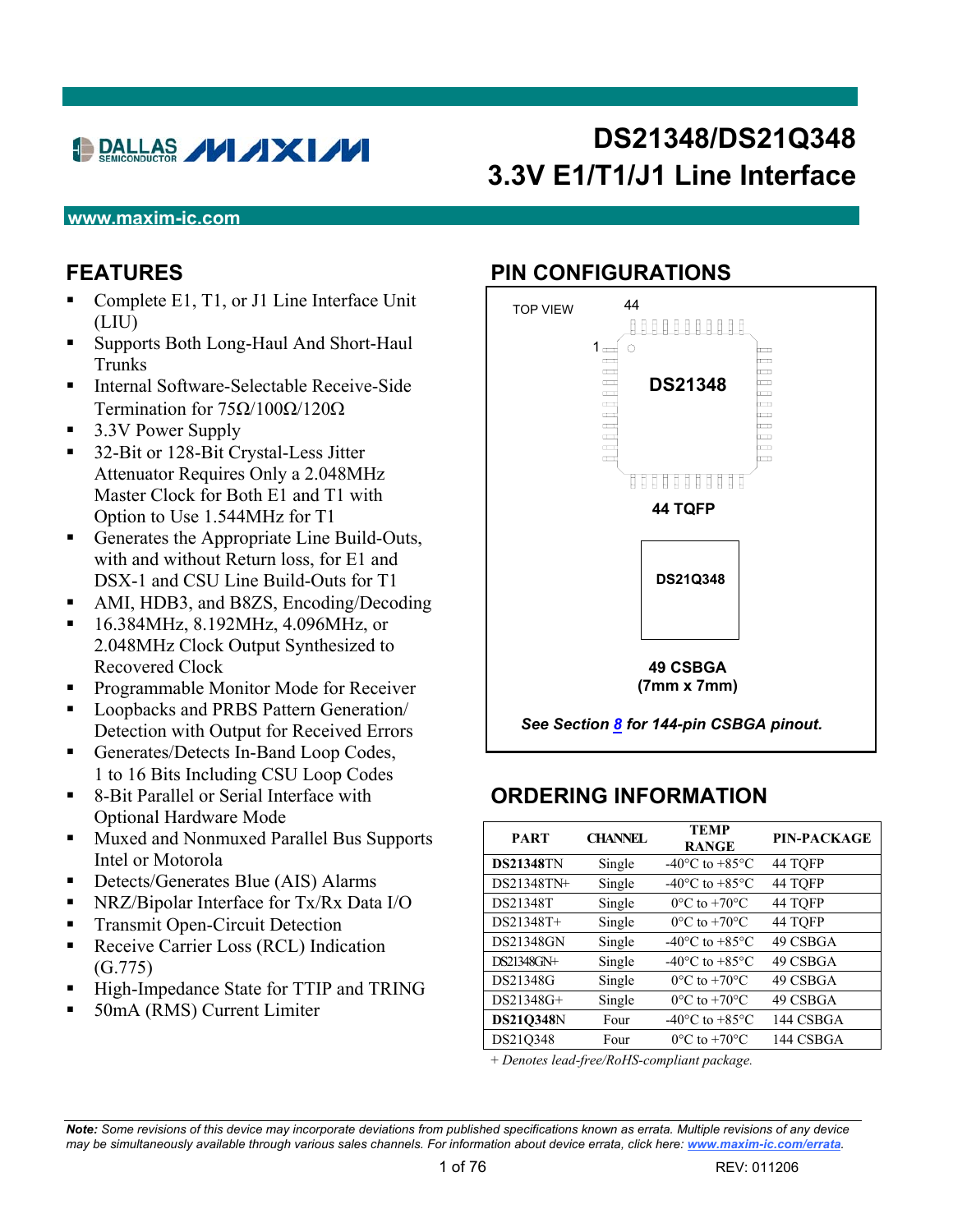### **DETAILED DESCRIPTION**

The DS21348 is a complete selectable E1 or T1 line interface unit (LIU) for short-haul and long-haul applications. Throughout the data sheet, J1 is represented wherever T1 exists. Receive sensitivity adjusts automatically to the incoming signal and can be programmed for 0dB to 12dB or 0dB to 43dB for E1 applications and 0dB to 30dB or 0dB to 36dB for T1 applications. The device can generate the necessary G.703 E1 waveshapes in 75Ω or 120Ω applications and DSX-1 line build-outs or CSU line build-outs of 0dB, -7.5dB, -15dB, and -22.5dB for T1 applications. The crystal-less on-board jitter attenuator requires only a 2.048MHz MCLK for both E1 and T1 applications (with the option of using a 1.544MHz MCLK in T1 applications). The jitter attenuator FIFO is selectable to either 32 bits or 128 bits in depth and can be placed in either the transmit or receive data paths. An X 2.048MHz output clock synthesized to RCLK is available for use as a backplane system clock (where  $n = 1, 2, 4, or 8$ ).

The DS21348 has diagnostic capabilities such as loopbacks and PRBS pattern generation/detection. 16 bit loop-up and loop-down codes can be generated and detected. The device can be controlled through an 8-bit parallel muxed or nonmuxed port, serial port, or used in hardware mode. The device fully meets all of the latest E1 and T1 specifications including ANSI T1.403-1999, ANSI T1.408, AT&T TR 62411, ITU G.703, G.704, G.706, G.736, G.775, G.823, I.431, O.151, O.161, ETSI ETS 300 166, JTG.703, JTI.431, JJ-20.1, TBR12, TBR13, and CTR4.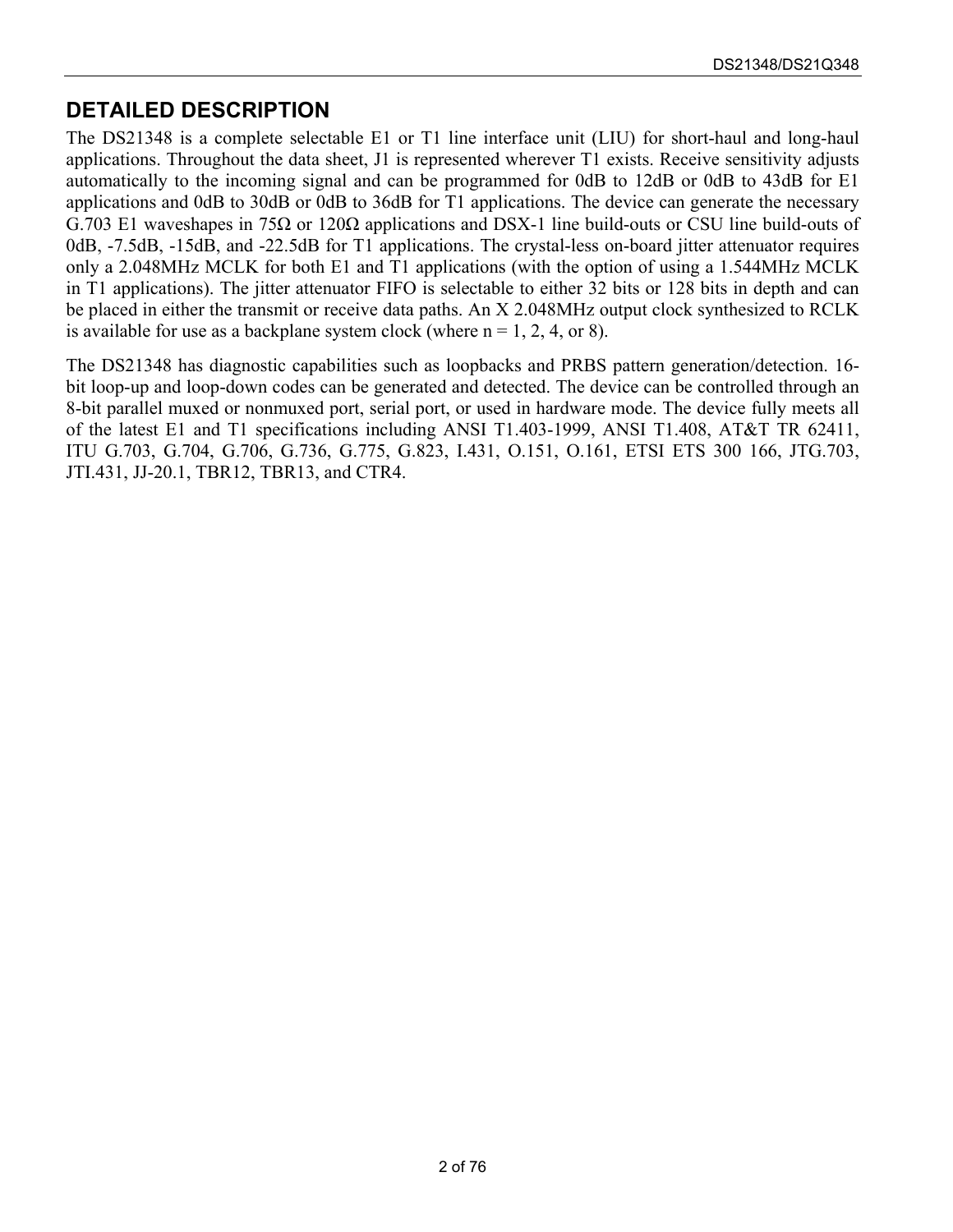# **TABLE OF CONTENTS**

|                | <b>INTRODUCTION</b> |  |
|----------------|---------------------|--|
|                |                     |  |
| 2.             |                     |  |
| 2.1            |                     |  |
| 3 <sub>1</sub> |                     |  |
| 3.1            |                     |  |
| 3.2            |                     |  |
| 3.3            |                     |  |
|                |                     |  |
| 4.1            |                     |  |
| 5.             |                     |  |
| 6.             |                     |  |
| 61             |                     |  |
| 6.2            |                     |  |
|                | 6.2.1               |  |
|                | 6.2.2               |  |
|                | 6.2.3               |  |
|                | 6.2.4               |  |
| 6.3            |                     |  |
| 6.4            |                     |  |
|                | 6.4.1               |  |
| 6.5            |                     |  |
| 7.             |                     |  |
| 7.1            |                     |  |
| 7.2            |                     |  |
| 7.3            |                     |  |
| 7.4            |                     |  |
| 8 <sub>1</sub> |                     |  |
| 9.             |                     |  |
|                |                     |  |
|                |                     |  |
|                |                     |  |
|                |                     |  |
|                |                     |  |
|                |                     |  |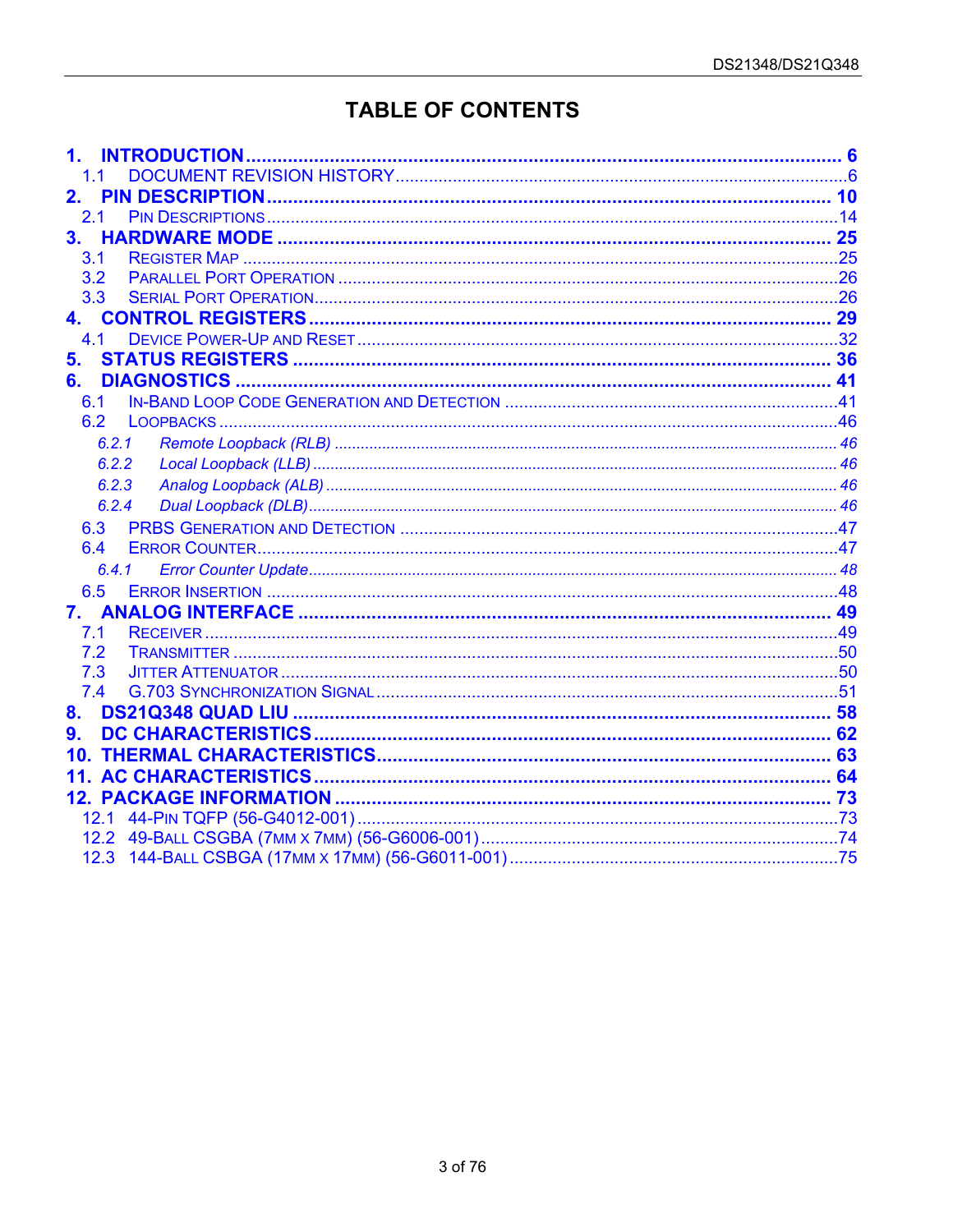### **LIST OF FIGURES**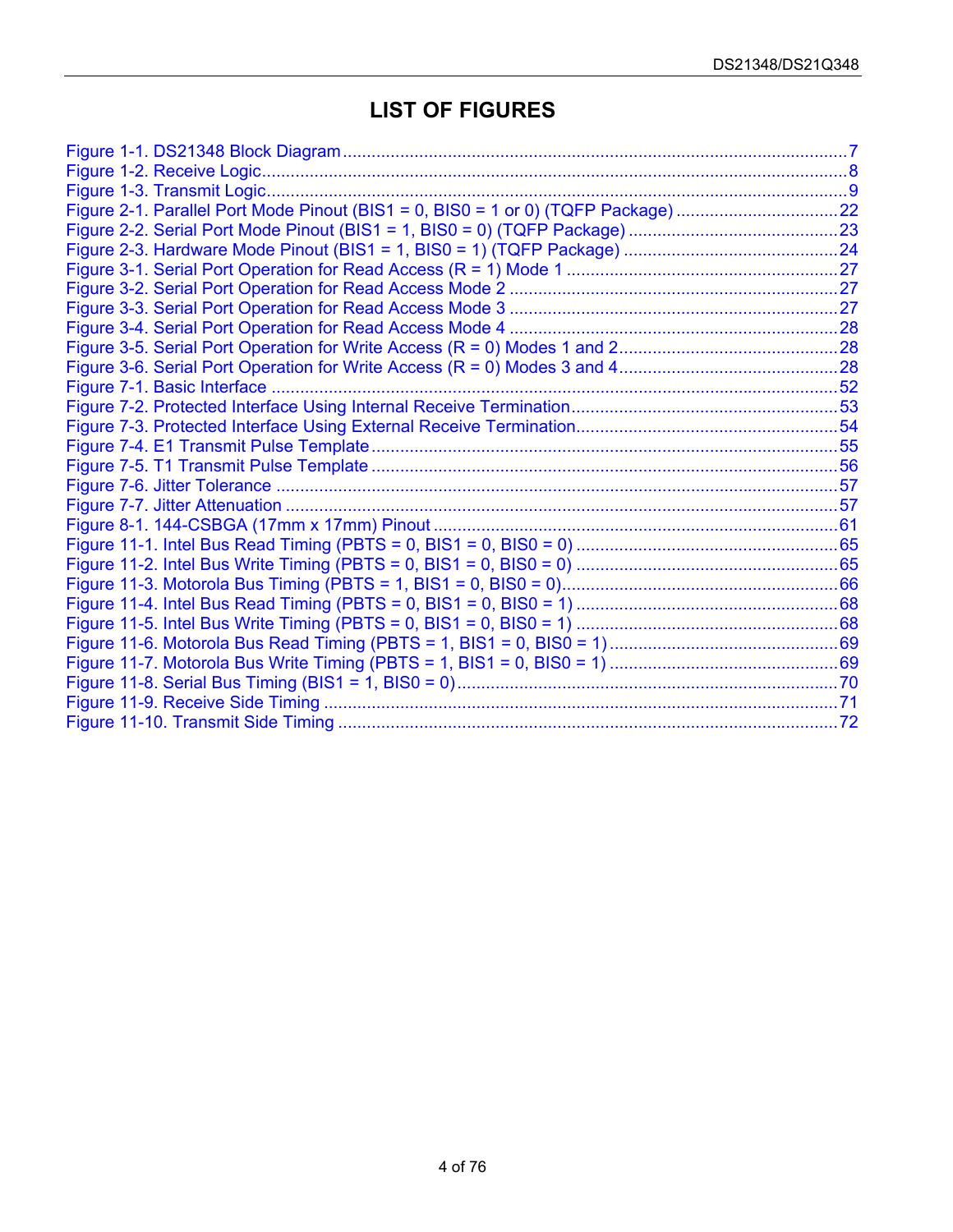### **LIST OF TABLES**

| Table 2-5. Pin Descriptions in Parallel Port Mode (Sorted by Pin Name, DS21348T Pin Numbering) 14 |  |
|---------------------------------------------------------------------------------------------------|--|
| Table 2-6. Pin Descriptions in Serial Port Mode (Sorted By Pin Name, DS21348T Pin Numbering) 16   |  |
| Table 2-7. Pin Descriptions in Hardware Mode (Sorted By Pin Name, DS21348T Pin Numbering)18       |  |
|                                                                                                   |  |
|                                                                                                   |  |
|                                                                                                   |  |
|                                                                                                   |  |
|                                                                                                   |  |
|                                                                                                   |  |
|                                                                                                   |  |
|                                                                                                   |  |
|                                                                                                   |  |
|                                                                                                   |  |
|                                                                                                   |  |
|                                                                                                   |  |
|                                                                                                   |  |
|                                                                                                   |  |
|                                                                                                   |  |
|                                                                                                   |  |
|                                                                                                   |  |
|                                                                                                   |  |
|                                                                                                   |  |
|                                                                                                   |  |
|                                                                                                   |  |
|                                                                                                   |  |
|                                                                                                   |  |
|                                                                                                   |  |
|                                                                                                   |  |
|                                                                                                   |  |
|                                                                                                   |  |
|                                                                                                   |  |
|                                                                                                   |  |
|                                                                                                   |  |
|                                                                                                   |  |
|                                                                                                   |  |
|                                                                                                   |  |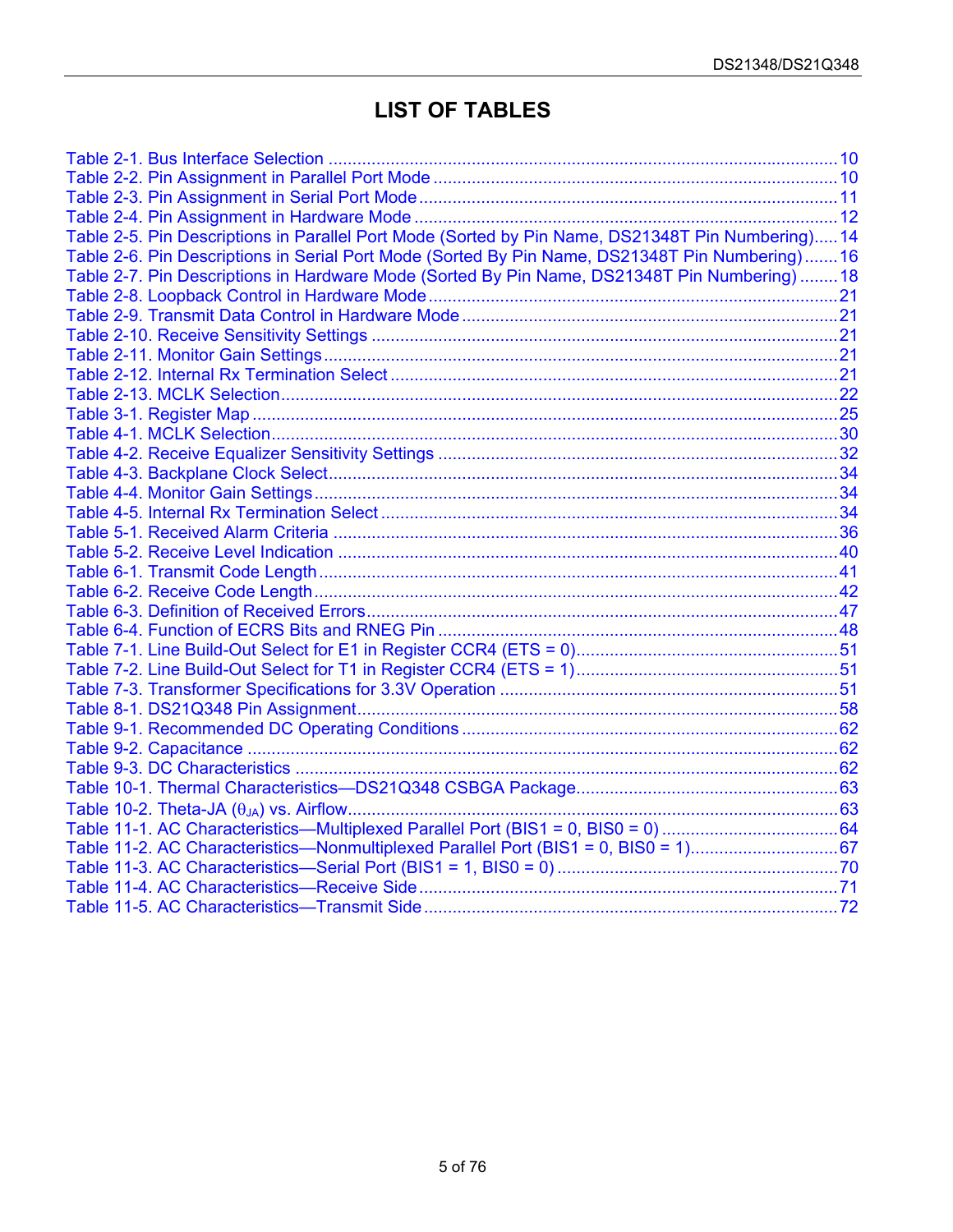### <span id="page-5-0"></span>**1. INTRODUCTION**

The analog AMI/HDB3 waveform off of the E1 line or the AMI/B8ZS waveform off of the T1 line is transformer coupled into the RTIP and RRING pins of the DS21348. The user has the option to use internal termination, software selectable for  $75Ω/100Ω/120Ω$  applications, or external termination. The device recovers clock and data from the analog signal and passes it through the jitter attenuation MUX outputting the received line clock at RCLK and bipolar or NRZ data at RPOS and RNEG. The DS21348 contains an active filter that reconstructs the analog received signal for the nonlinear losses that occur in transmission. The receive circuitry is also configurable for various monitor applications. The device has a usable receive sensitivity of 0dB to -43dB for E1 and 0dB to -36dB for T1, which allows the device to operate on 0.63mm (22AWG) cables up to 2.5km (E1) and 6k feet (T1) in length. Data input at TPOS and TNEG is sent via the jitter attenuation mux to the waveshaping circuitry and line driver. The DS21348 will drive the E1 or T1 line from the TTIP and TRING pins via a coupling transformer. The line driver can handle both CEPT 30/ISDN-PRI lines for E1 and long-haul (CSU) or short-haul (DSX-1) lines for T1.

| <b>REVISION</b> | <b>DESCRIPTION</b>                                                         |
|-----------------|----------------------------------------------------------------------------|
| 011801          | Data sheet revised for 3.3V only.                                          |
| 092101          | Added supply current measurements                                          |
|                 | Added thermal characteristics of quad package                              |
| 101104          | Corrected typos and removed all instances of 5V operation.                 |
| 113004          | Updated the storage and soldering temperature specs in the <i>Absolute</i> |
|                 | Maximum Ratings section.                                                   |
| 011206          | Added lead-free packages to Ordering Information table on page 1.          |

#### <span id="page-5-1"></span>**1.1 Document Revision History**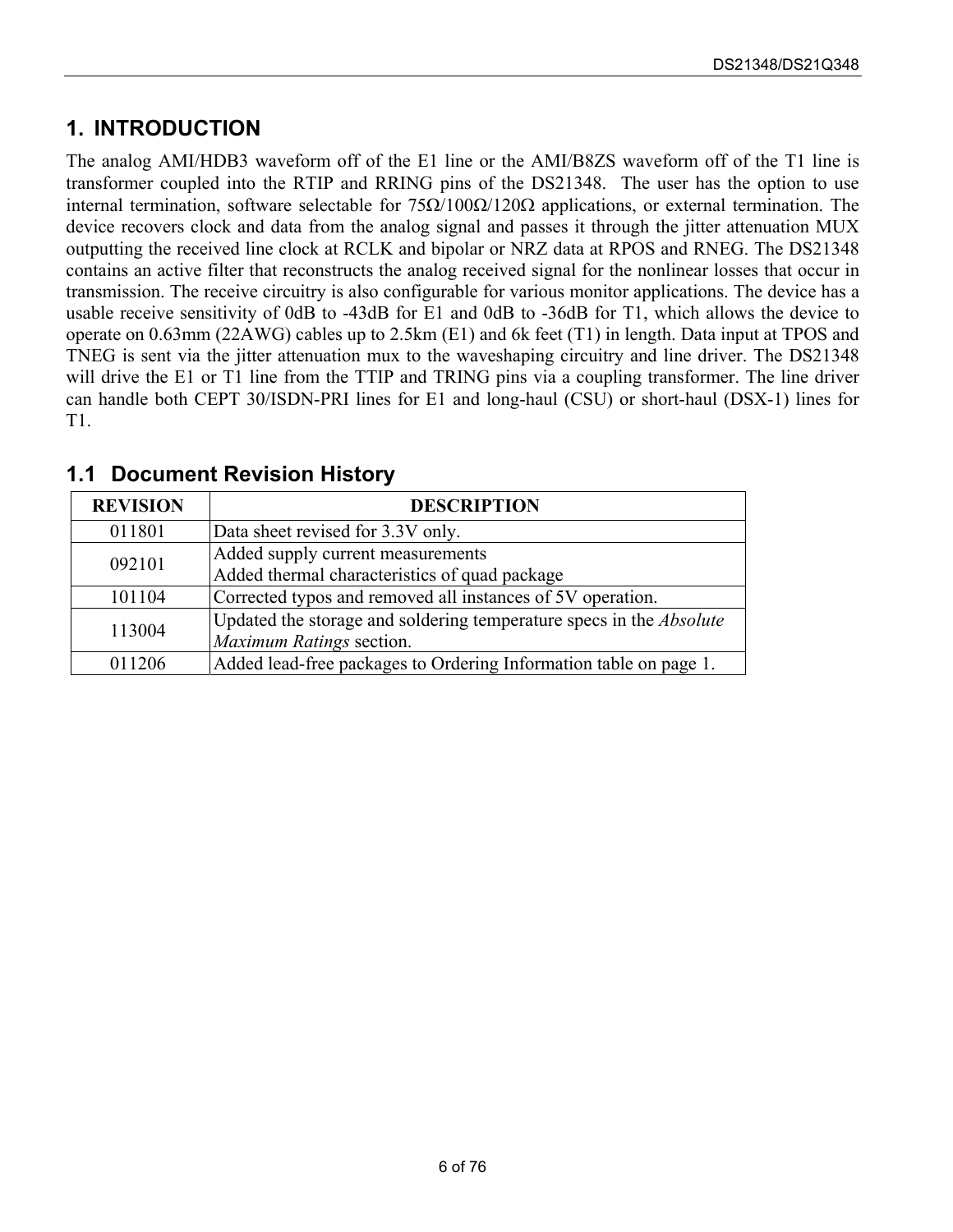<span id="page-6-0"></span>

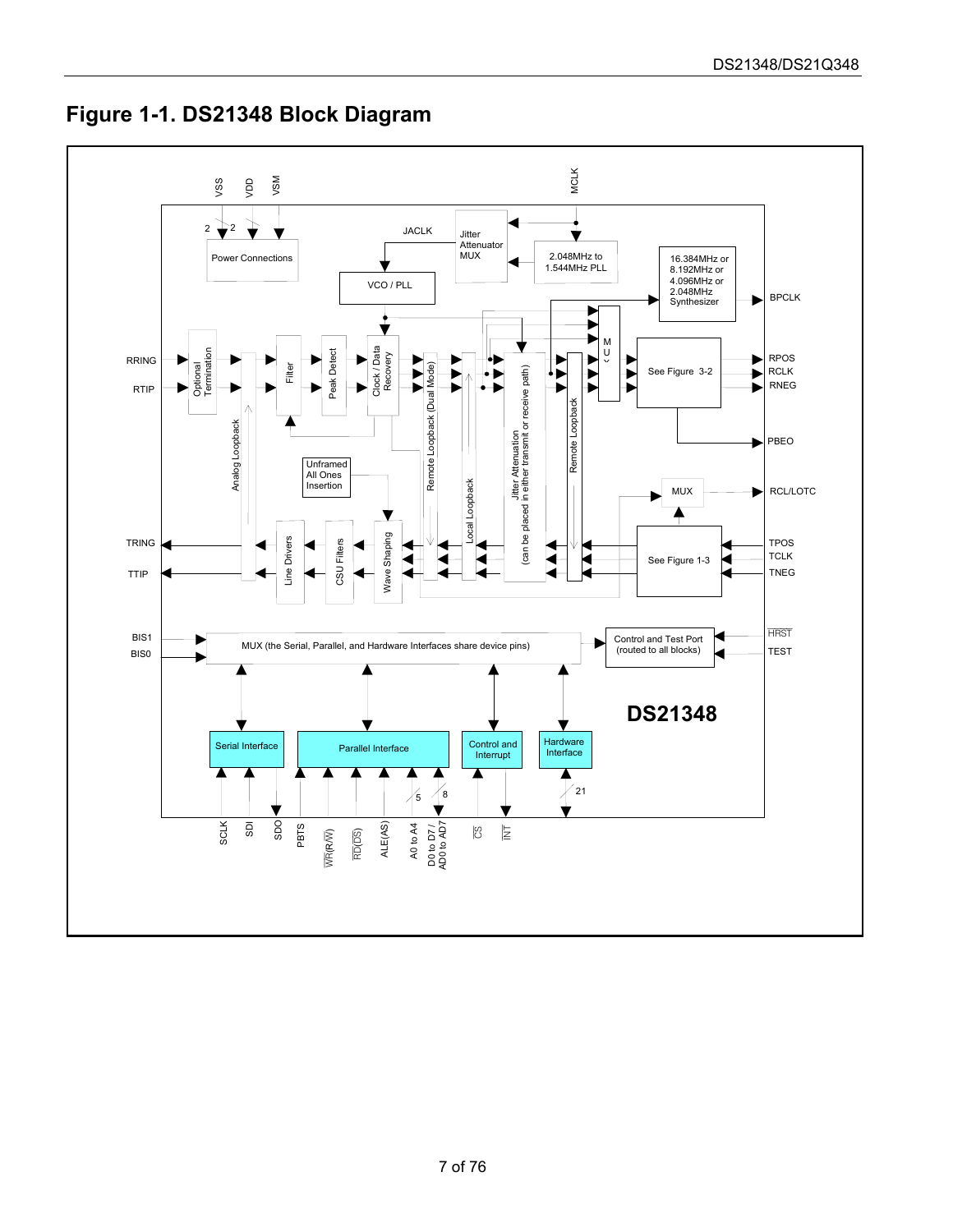### <span id="page-7-0"></span>**Figure 1-2. Receive Logic**

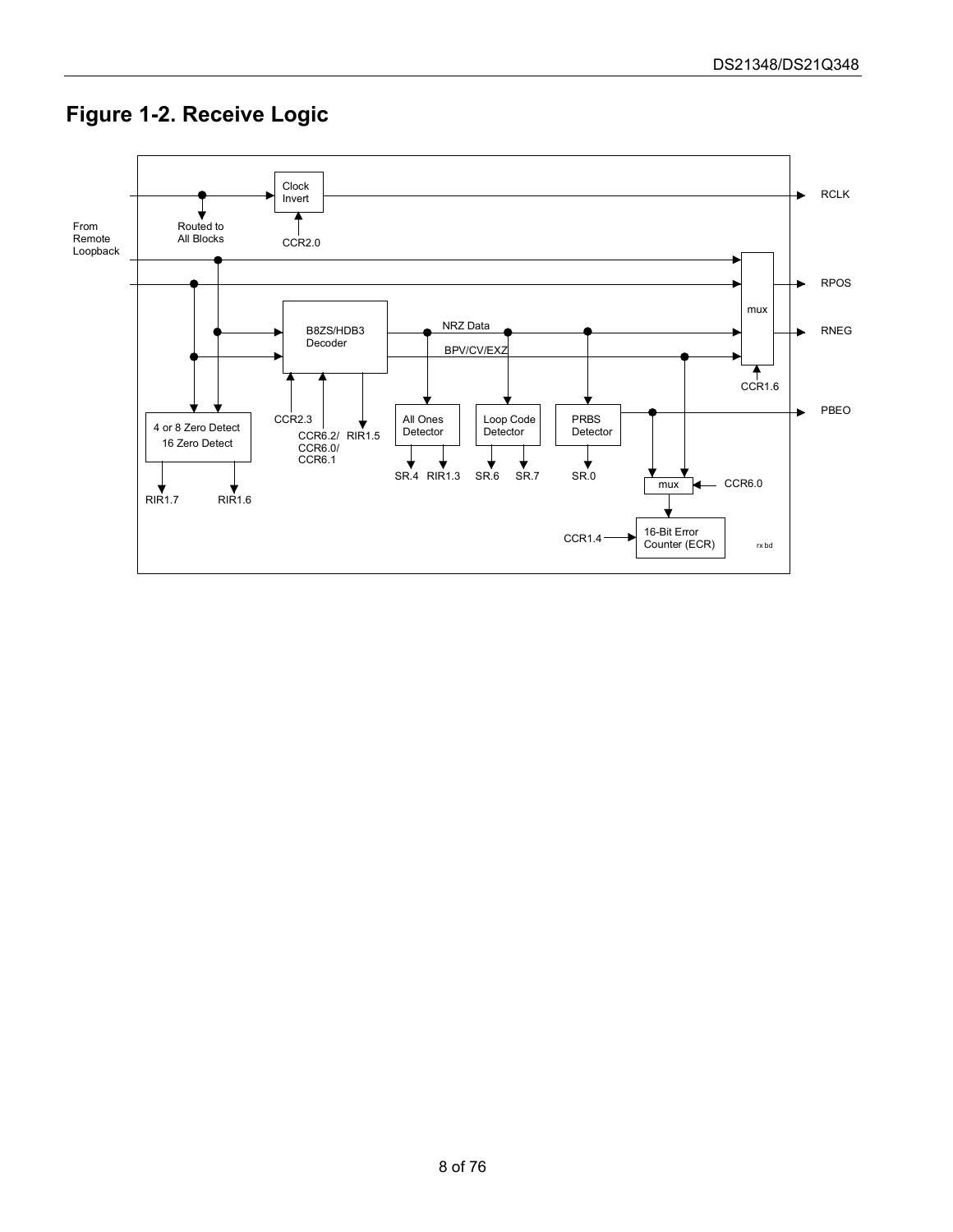### <span id="page-8-0"></span>**Figure 1-3. Transmit Logic**

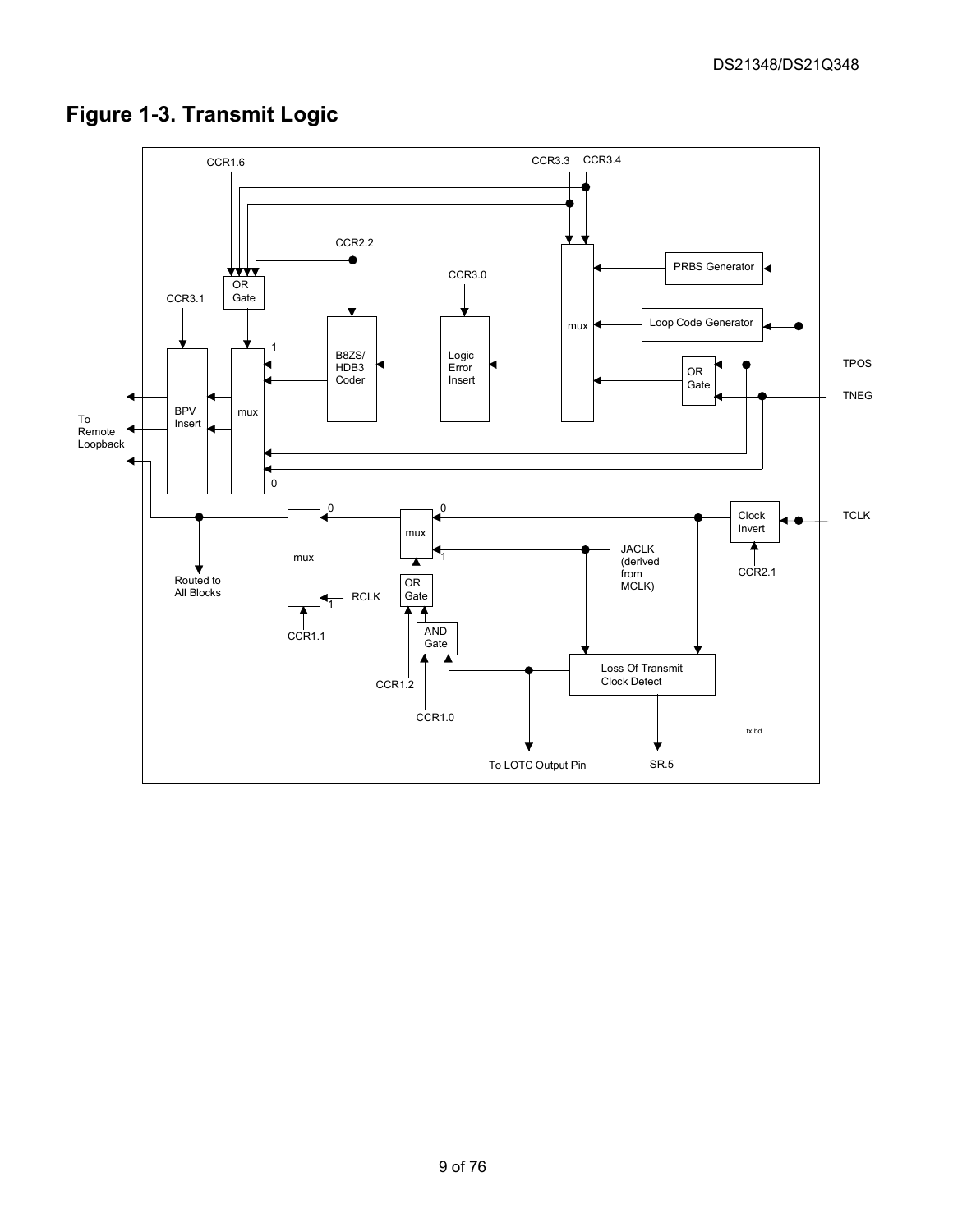### <span id="page-9-0"></span>**2. PIN DESCRIPTION**

The DS21348 can be controlled in a parallel port mode, serial port mode, or hardware mode (Table 2-2, [Table 2-3,](#page-10-0) and [Table 2-4\)](#page-11-0).

| <b>BIS1</b> | <b>BIS0</b> | <b>PBTS</b> | <b>MODE</b>       |
|-------------|-------------|-------------|-------------------|
|             |             |             | Muxed Intel       |
|             |             |             | Muxed Motorola    |
|             |             |             | Nonmuxed Intel    |
|             |             |             | Nonmuxed Motorola |
|             |             |             | Serial Port       |
|             |             |             | Hardware          |

#### <span id="page-9-1"></span>**Table 2-1. Bus Interface Selection**

### <span id="page-9-2"></span>**Table 2-2. Pin Assignment in Parallel Port Mode**

| PIN             |                 |                | <b>PARALLEL</b>                                    |
|-----------------|-----------------|----------------|----------------------------------------------------|
| <b>DS21348T</b> | <b>DS21348G</b> | I/O            | <b>PORT MODE</b>                                   |
| 1               | C <sub>3</sub>  | I              | $\overline{\text{CS}}$                             |
| $\overline{2}$  | C <sub>2</sub>  | I              | $\overline{RD}$ ( $\overline{DS}$ )                |
| $\overline{3}$  | B1              | $\overline{I}$ | $\overline{\text{WR}}$ (R/ $\overline{\text{W}}$ ) |
| $\overline{4}$  | D2              | $\overline{I}$ | ALE (AS)                                           |
| $\overline{5}$  | C <sub>1</sub>  | Ī              | NA                                                 |
| 6               | D <sub>3</sub>  | $\overline{I}$ | <b>NA</b>                                          |
| $\overline{7}$  | D1              | ${\rm I/O}$    | A <sub>4</sub>                                     |
| 8               | E1              | I              | A <sub>3</sub>                                     |
| 9               | F2              | $\overline{I}$ | A2                                                 |
| 10              | F1              | $\overline{I}$ | A1                                                 |
| 11              | G1              | Ī              | A <sub>0</sub>                                     |
| 12              | E <sub>3</sub>  | I/O            | D7/AD7                                             |
| 13              | F3              | ${\rm I/O}$    | D6/AD6                                             |
| 14              | G2              | ${\rm I/O}$    | D5/AD5                                             |
| 15              | F4              | I/O            | D4/AD4                                             |
| 16              | G <sub>3</sub>  | I/O            | D3/AD3                                             |
| 17              | E4              | ${\rm I/O}$    | D2/AD2                                             |
| 18              | G <sub>4</sub>  | I/O            | D1/AD1                                             |
| 19              | F <sub>5</sub>  | I/O            | D0/AD0                                             |
| 20              | G <sub>5</sub>  | $\rm I$        | <b>VSM</b>                                         |
| 21              | F <sub>6</sub>  |                | <b>VDD</b>                                         |
| 22              | G <sub>6</sub>  |                | <b>VSS</b>                                         |
| 23              | E <sub>5</sub>  | I/O            | <b>INT</b>                                         |
| 24              | E <sub>6</sub>  | $\overline{O}$ | <b>PBEO</b>                                        |
| 25              | F7              | $\overline{O}$ | <b>RCL/LOTC</b>                                    |
| 26              | D <sub>6</sub>  | I              | <b>TEST</b>                                        |
| 27              | D <sub>5</sub>  | I              | <b>RTIP</b>                                        |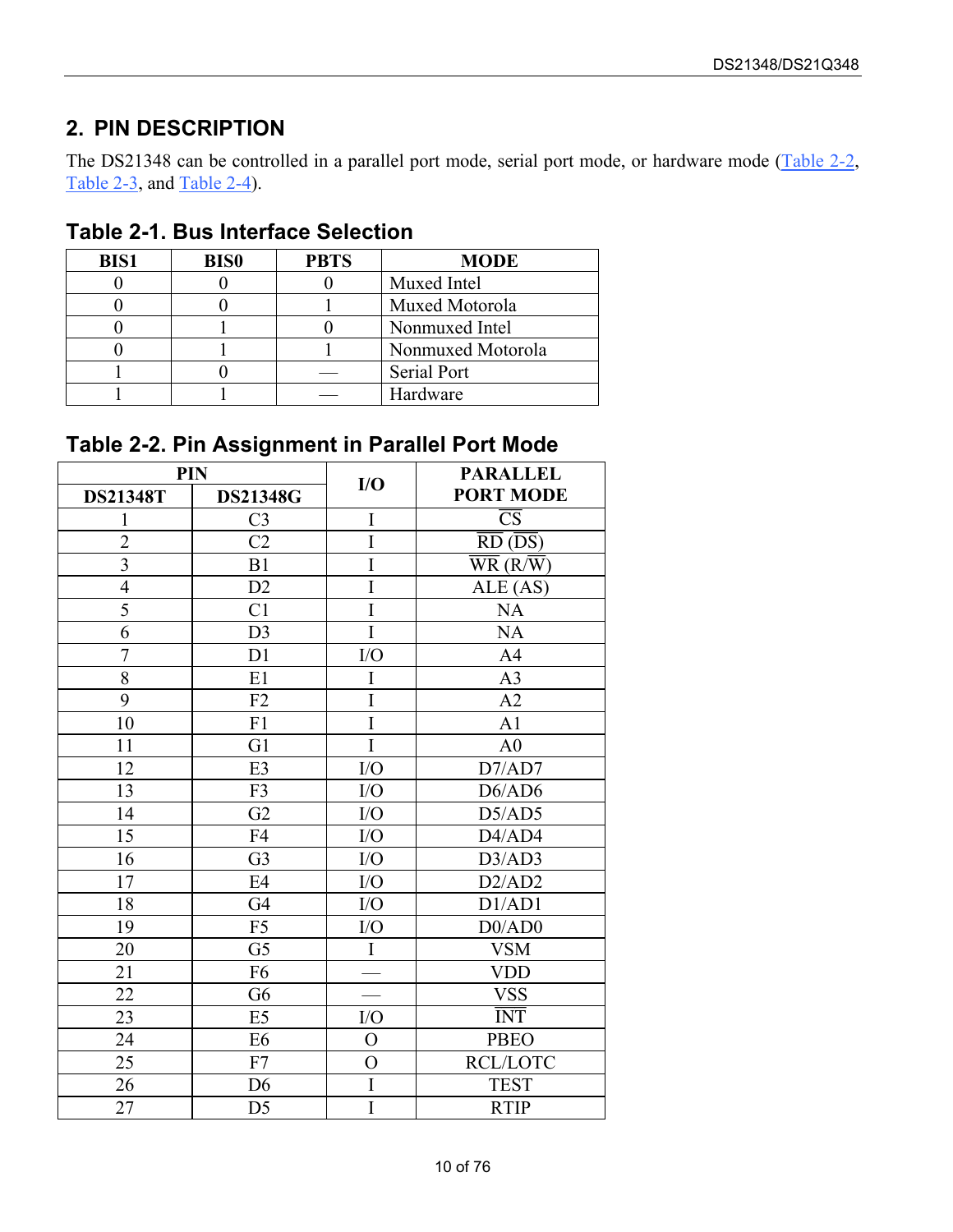| <b>PIN</b>      |                 |     | <b>PARALLEL</b>  |
|-----------------|-----------------|-----|------------------|
| <b>DS21348T</b> | <b>DS21348G</b> | I/O | <b>PORT MODE</b> |
| 28              | D7              | I   | <b>RRING</b>     |
| 29              | C <sub>6</sub>  |     | <b>HRST</b>      |
| 30              | C7              |     | <b>MCLK</b>      |
| 31              | <b>B6</b>       | O   | <b>BPCLK</b>     |
| 32              | B7              | Ī   | BIS <sub>0</sub> |
| 33              | A7              |     | BIS1             |
| 34              | C <sub>5</sub>  | O   | <b>TTIP</b>      |
| 35              | B <sub>5</sub>  |     | <b>VSS</b>       |
| 36              | A <sub>6</sub>  |     | <b>VDD</b>       |
| 37              | <b>B4</b>       | O   | <b>TRING</b>     |
| 38              | C <sub>4</sub>  | O   | <b>RPOS</b>      |
| 39              | A4              | O   | <b>RNEG</b>      |
| 40              | B <sub>3</sub>  | O   | <b>RCLK</b>      |
| 41              | A <sub>3</sub>  |     | <b>TPOS</b>      |
| 42              | B <sub>2</sub>  |     | <b>TNEG</b>      |
| 43              | A <sub>2</sub>  |     | <b>TCLK</b>      |
| 44              | A1              |     | <b>PBTS</b>      |

# <span id="page-10-0"></span>**Table 2-3. Pin Assignment in Serial Port Mode**

| <b>PIN</b>              |                 | I/O         | <b>SERIAL</b>          |
|-------------------------|-----------------|-------------|------------------------|
| <b>DS21348T</b>         | <b>DS21348G</b> |             | <b>PORT MODE</b>       |
| 1                       | C <sub>3</sub>  | $\mathbf I$ | $\overline{\text{CS}}$ |
| $\overline{2}$          | C2              | I           | <b>NA</b>              |
| $\overline{\mathbf{3}}$ | B1              | I           | <b>NA</b>              |
| $\overline{4}$          | D <sub>2</sub>  | I           | <b>NA</b>              |
| 5                       | C <sub>1</sub>  | I           | <b>SCLK</b>            |
| 6                       | D <sub>3</sub>  | I           | <b>SDI</b>             |
| $\overline{7}$          | D1              | I/O         | <b>SDO</b>             |
| 8                       | E1              | I           | <b>ICES</b>            |
| 9                       | F2              | I           | <b>OCES</b>            |
| 10                      | F1              | I           | NA                     |
| 11                      | G1              | I           | <b>NA</b>              |
| 12                      | E <sub>3</sub>  | I/O         | <b>NA</b>              |
| 13                      | F3              | I/O         | <b>NA</b>              |
| 14                      | G <sub>2</sub>  | I/O         | NA                     |
| 15                      | F4              | I/O         | <b>NA</b>              |
| 16                      | G <sub>3</sub>  | I/O         | <b>NA</b>              |
| 17                      | E4              | I/O         | <b>NA</b>              |
| 18                      | G <sub>4</sub>  | I/O         | <b>NA</b>              |
| 19                      | F <sub>5</sub>  | ${\rm I/O}$ | <b>NA</b>              |
| 20                      | G <sub>5</sub>  | I           | <b>VSM</b>             |
| 21                      | F <sub>6</sub>  |             | VDD                    |
| 22                      | G6              |             | <b>VSS</b>             |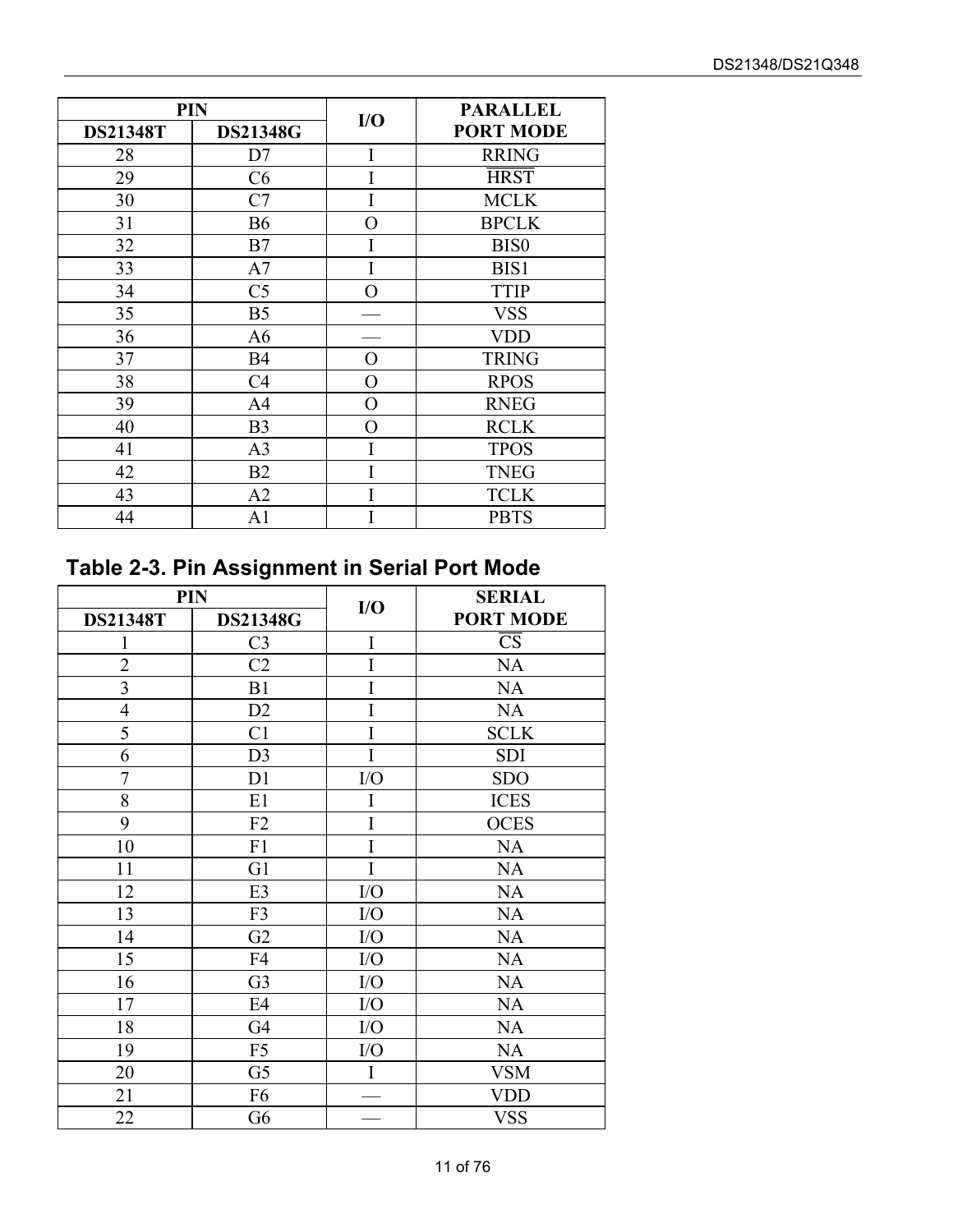|                 | PIN             |                | <b>SERIAL</b>    |
|-----------------|-----------------|----------------|------------------|
| <b>DS21348T</b> | <b>DS21348G</b> | I/O            | <b>PORT MODE</b> |
| 23              | E <sub>5</sub>  | I/O            | <b>INT</b>       |
| 24              | E <sub>6</sub>  | $\mathbf{O}$   | <b>PBEO</b>      |
| 25              | F7              | $\overline{O}$ | <b>RCL/LOTC</b>  |
| 26              | D <sub>6</sub>  | I              | <b>TEST</b>      |
| 27              | D <sub>5</sub>  | I              | <b>RTIP</b>      |
| 28              | D7              | I              | <b>RRING</b>     |
| 29              | C6              | I              | <b>HRST</b>      |
| 30              | C7              | I              | <b>MCLK</b>      |
| 31              | <b>B6</b>       | $\overline{O}$ | <b>BPCLK</b>     |
| 32              | B7              | I              | <b>BIS0</b>      |
| 33              | A7              | I              | BIS1             |
| 34              | C <sub>5</sub>  | $\overline{O}$ | <b>TTIP</b>      |
| 35              | B <sub>5</sub>  |                | <b>VSS</b>       |
| 36              | A <sub>6</sub>  |                | <b>VDD</b>       |
| 37              | <b>B4</b>       | $\overline{O}$ | <b>TRING</b>     |
| 38              | C <sub>4</sub>  | $\overline{O}$ | <b>RPOS</b>      |
| 39              | A <sub>4</sub>  | $\overline{O}$ | <b>RNEG</b>      |
| 40              | B <sub>3</sub>  | $\overline{O}$ | <b>RCLK</b>      |
| 41              | A <sub>3</sub>  | I              | <b>TPOS</b>      |
| 42              | B2              | I              | <b>TNEG</b>      |
| 43              | A2              | Ī              | <b>TCLK</b>      |
| 44              | A <sub>1</sub>  | I              | <b>NA</b>        |

# <span id="page-11-0"></span>**Table 2-4. Pin Assignment in Hardware Mode**

| <b>PIN</b>      |                 | I/O       | <b>HARDWARE</b> |
|-----------------|-----------------|-----------|-----------------|
| <b>DS21348T</b> | <b>DS21348G</b> |           | <b>MODE</b>     |
|                 | C <sub>3</sub>  | I         | EGL             |
| $\overline{2}$  | C <sub>2</sub>  |           | <b>ETS</b>      |
| 3               | B <sub>1</sub>  |           | <b>NRZE</b>     |
| $\overline{4}$  | D2              |           | <b>SCLKE</b>    |
| 5               | C <sub>1</sub>  |           | L2              |
| 6               | D <sub>3</sub>  |           | L1              |
| 7               | D <sub>1</sub>  | I/O       | L <sub>0</sub>  |
| 8               | E1              |           | <b>DJA</b>      |
| 9               | F2              |           | <b>JAMUX</b>    |
| 10              | F1              |           | <b>JAS</b>      |
| 11              | G1              |           | <b>HBE</b>      |
| 12              | E3              | I/O       | <b>CES</b>      |
| 13              | F <sub>3</sub>  | I/O       | <b>TPD</b>      |
| 14              | G2              | I/O       | TX <sub>0</sub> |
| 15              | F4              | $\rm I/O$ | TX1             |
| 16              | G <sub>3</sub>  | I/O       | LOOP0           |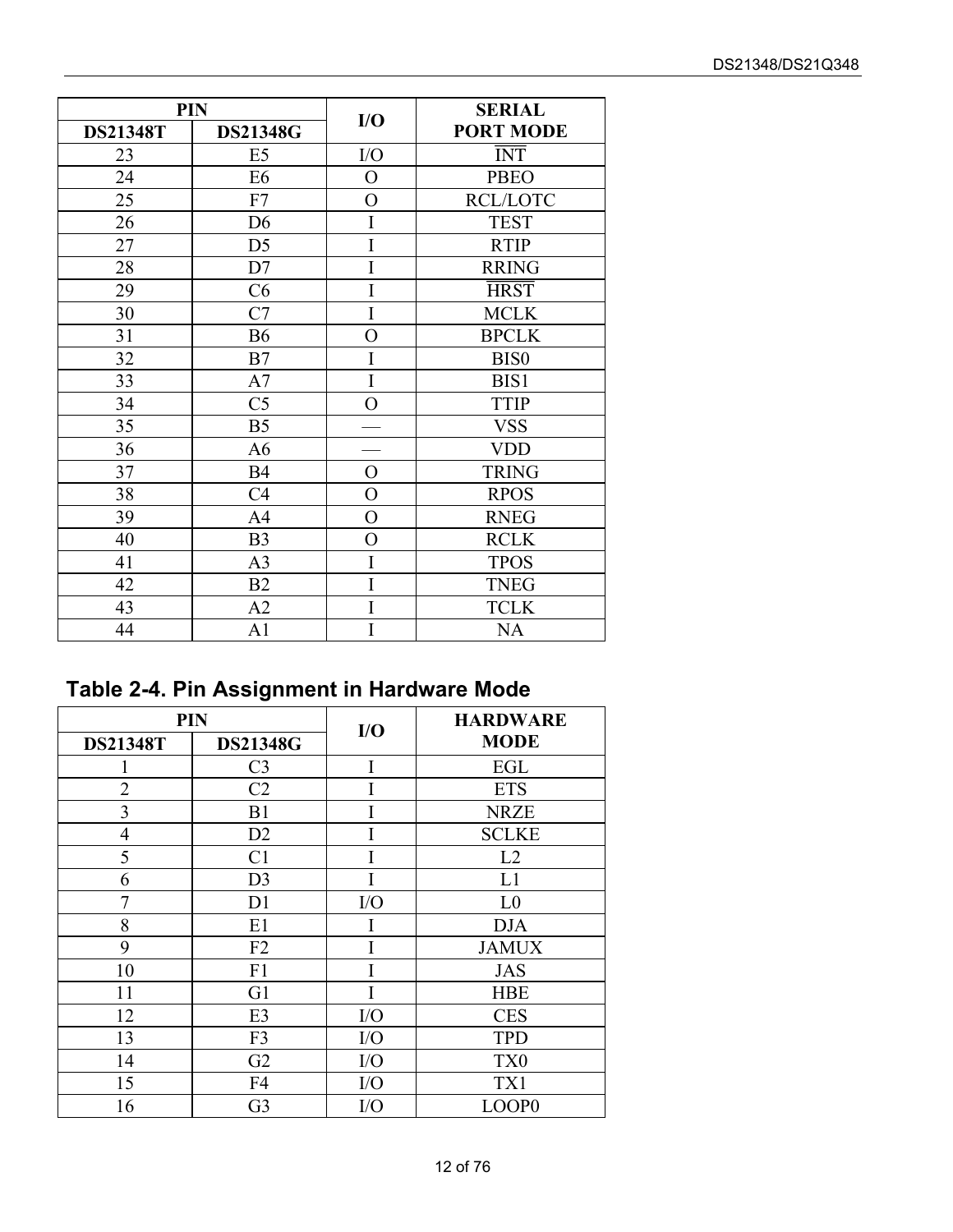| <b>PIN</b>      |                 |                | <b>HARDWARE</b> |
|-----------------|-----------------|----------------|-----------------|
| <b>DS21348T</b> | <b>DS21348G</b> | I/O            | <b>MODE</b>     |
| 17              | E <sub>4</sub>  | I/O            | LOOP1           |
| 18              | G <sub>4</sub>  | I/O            | MM0             |
| 19              | F <sub>5</sub>  | I/O            | MM1             |
| 20              | G <sub>5</sub>  | $\rm I$        | <b>VSM</b>      |
| 21              | F <sub>6</sub>  |                | <b>VDD</b>      |
| 22              | G <sub>6</sub>  |                | <b>VSS</b>      |
| 23              | E <sub>5</sub>  | I/O            | RT1             |
| 24              | E <sub>6</sub>  | $\overline{O}$ | <b>PBEO</b>     |
| 25              | F7              | $\overline{O}$ | <b>RCL</b>      |
| 26              | D <sub>6</sub>  | $\overline{I}$ | <b>TEST</b>     |
| 27              | D <sub>5</sub>  | I              | <b>RTIP</b>     |
| 28              | D7              | $\overline{I}$ | <b>RRING</b>    |
| 29              | C6              | $\overline{I}$ | <b>HRST</b>     |
| 30              | C7              | $\overline{I}$ | <b>MCLK</b>     |
| 31              | <b>B6</b>       | $\overline{O}$ | <b>BPCLK</b>    |
| 32              | B7              | $\mathbf I$    | <b>BIS0</b>     |
| 33              | A7              | $\overline{I}$ | BIS1            |
| 34              | C <sub>5</sub>  | $\overline{O}$ | <b>TTIP</b>     |
| 35              | B <sub>5</sub>  |                | <b>VSS</b>      |
| 36              | A <sub>6</sub>  |                | <b>VDD</b>      |
| 37              | <b>B4</b>       | $\mathcal{O}$  | <b>TRING</b>    |
| 38              | C <sub>4</sub>  | $\overline{O}$ | <b>RPOS</b>     |
| 39              | A <sub>4</sub>  | $\overline{O}$ | <b>RNEG</b>     |
| 40              | B <sub>3</sub>  | $\overline{O}$ | <b>RCLK</b>     |
| 41              | A <sub>3</sub>  | $\mathbf I$    | <b>TPOS</b>     |
| 42              | B2              | I              | <b>TNEG</b>     |
| 43              | A2              | Ī              | <b>TCLK</b>     |
| 44              | A <sub>1</sub>  | I              | RT <sub>0</sub> |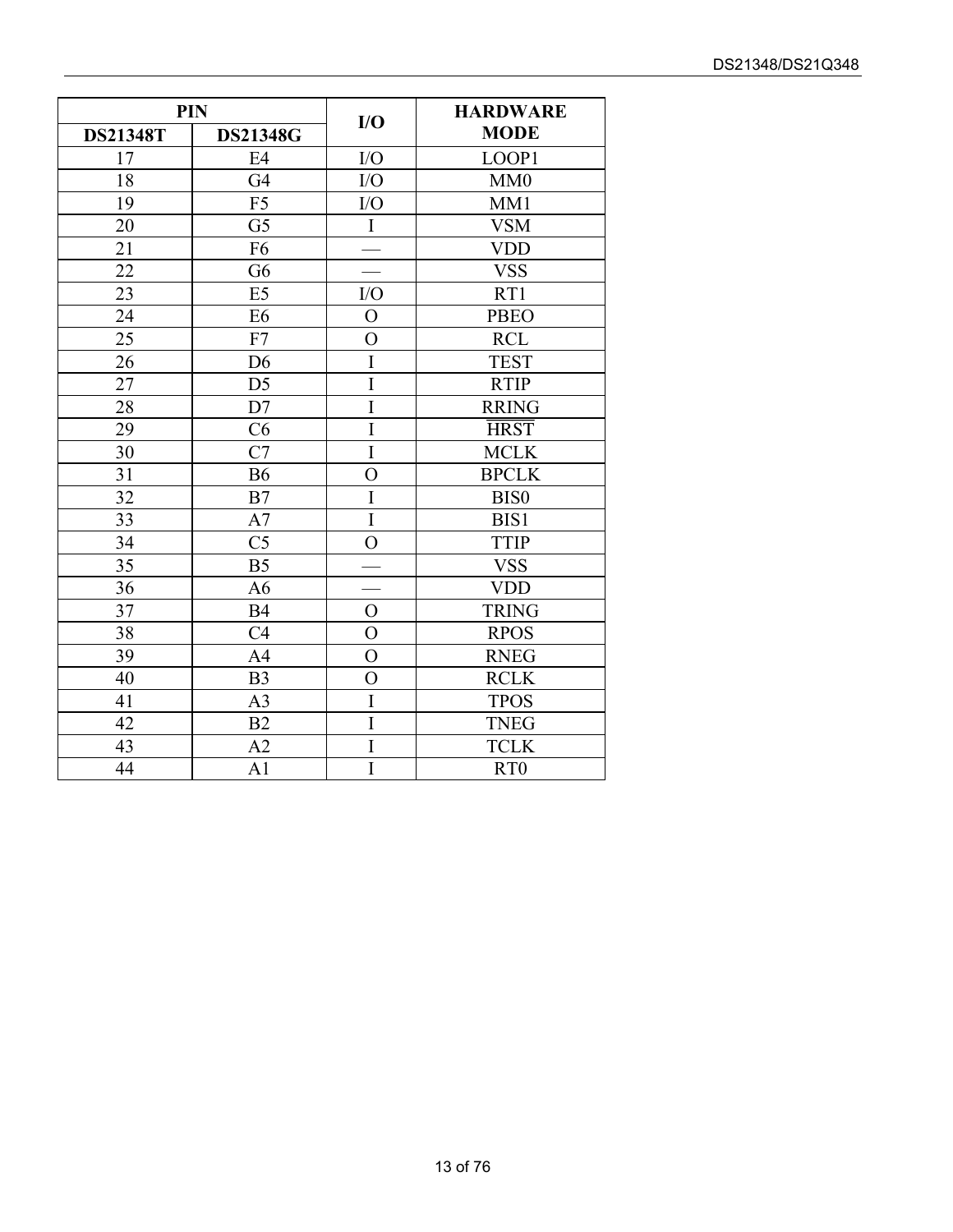### <span id="page-13-0"></span>**2.1 Pin Descriptions**

### <span id="page-13-1"></span>**Table 2-5. Pin Descriptions in Parallel Port Mode (Sorted by Pin Name, DS21348T Pin Numbering)**

| <b>NAME</b>            | <b>PIN</b>     | I/O            | <b>FUNCTION</b>                                                                                                                                                                                                                                                                                                                                                                                                                                                                                                                             |  |
|------------------------|----------------|----------------|---------------------------------------------------------------------------------------------------------------------------------------------------------------------------------------------------------------------------------------------------------------------------------------------------------------------------------------------------------------------------------------------------------------------------------------------------------------------------------------------------------------------------------------------|--|
| A0 to A4               | 11 to $7$      | $\bf{I}$       | <b>Address Bus.</b> In nonmultiplexed bus operation (BIS1 = $0$ , BIS0 =<br>1), serves as the address bus. In multiplexed bus operation ( $BIS1 =$<br>$(0, BIS0 = 0)$ , these pins are not used and should be tied low.                                                                                                                                                                                                                                                                                                                     |  |
| ALE(AS)                | $\overline{4}$ | $\mathbf I$    | Address Latch Enable (Address Strobe). When using the parallel<br>port (BIS1 = 0) in multiplexed bus mode (BIS0 = 0), serves to<br>demultiplex the bus on a positive-going edge. In nonmultiplexed bus<br>mode (BIS0 = 1), should be tied low.                                                                                                                                                                                                                                                                                              |  |
| BIS0/BIS1              | 32/33          | I              | Bus Interface Select Bits 0 and 1. Used to select bus interface<br>option. See Table 2-1 for details.                                                                                                                                                                                                                                                                                                                                                                                                                                       |  |
| <b>BPCLK</b>           | 31             | $\overline{O}$ | Backplane Clock. A 16.384MHz, 8.192MHz, 4.096MHz, or<br>2.048MHz clock output that is referenced to RCLK selectable via<br>CCR5.7 and CCR5.6. In hardware mode, defaults to 16.384MHz<br>output.                                                                                                                                                                                                                                                                                                                                            |  |
| $\overline{\text{CS}}$ | $\mathbf{1}$   | $\bf{I}$       | Chip Select, Active Low. This active-low signal must be low to<br>read or write to the device.                                                                                                                                                                                                                                                                                                                                                                                                                                              |  |
| $D0/AD0$ to<br>D7/AD7  | 19 to 12       | I/O            | Data Bus/Address/Data Bus. In nonmultiplexed bus operation<br>$(BIS1 = 0, BIS0 = 1)$ , serves as the data bus. In multiplexed bus<br>operation (BIS1 = 0, BIS0 = 0), serves as an 8-bit multiplexed<br>address/data bus.                                                                                                                                                                                                                                                                                                                    |  |
| <b>HRST</b>            | 29             | $\bf{I}$       | Hardware Reset, Active Low. Bringing HRST low resets the<br>DS21348, setting all control bits to their default state of all zeros.                                                                                                                                                                                                                                                                                                                                                                                                          |  |
| <b>INT</b>             | 23             | $\Omega$       | Interrupt, Active Low. Flags host controller during conditions and<br>change of conditions defined in the Status Register. Active low,<br>open drain output.                                                                                                                                                                                                                                                                                                                                                                                |  |
| <b>MCLK</b>            | 30             | $\bf{I}$       | Master Clock. A 2.048MHz (±50ppm) clock source with TTL<br>levels is applied at this pin. This clock is used internally for both<br>clock/data recovery and for jitter attenuation. Use of a T1 1.544MHz<br>clock source is optional.                                                                                                                                                                                                                                                                                                       |  |
| N/A                    |                | $\rm I$        | Not Assigned. Should be tied low.                                                                                                                                                                                                                                                                                                                                                                                                                                                                                                           |  |
| <b>PBEO</b>            | 24             | $\overline{O}$ | PRBS Bit Error Output. The receiver will constantly search for a<br>$2^{15}$ -1 or a $2^{20}$ -1 PRBS depending on the ETS bit setting (CCR1.7).<br>Remains high if out of synchronization with the PRBS pattern. Goes<br>low when synchronized to the PRBS pattern. Any errors in the<br>received pattern after synchronization will cause a positive going<br>pulse (with same period as E1 or T1 clock) synchronous with<br>RCLK. PRBS bit errors can also be reported to the ECR1 and ECR2<br>registers by setting CCR6.2 to a logic 1. |  |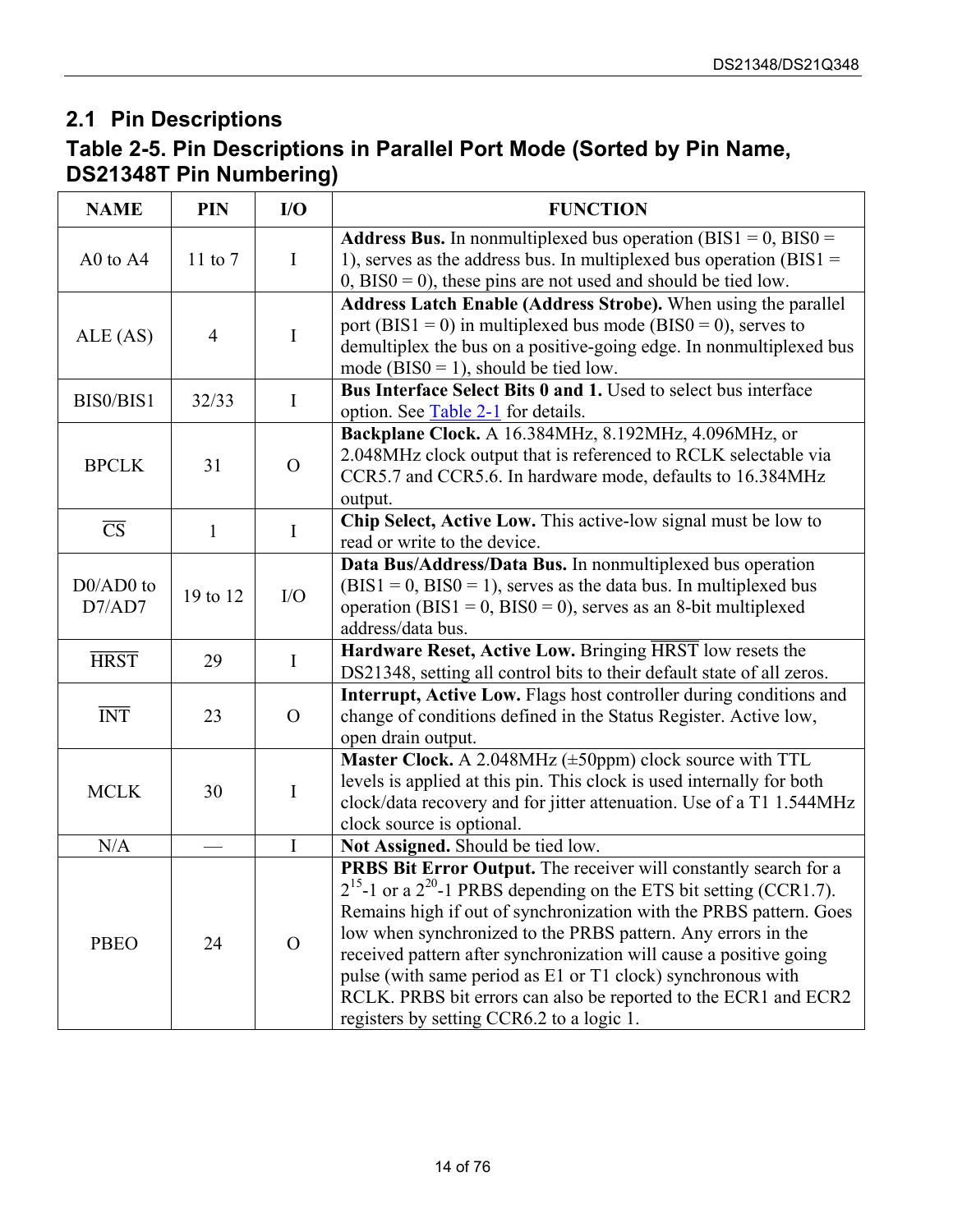| <b>NAME</b>                         | PIN            | I/O            | <b>FUNCTION</b>                                                                                                                                                                                                                                                                                                                                                                                                                                                 |  |  |
|-------------------------------------|----------------|----------------|-----------------------------------------------------------------------------------------------------------------------------------------------------------------------------------------------------------------------------------------------------------------------------------------------------------------------------------------------------------------------------------------------------------------------------------------------------------------|--|--|
| <b>PBTS</b>                         | 44             | $\mathbf I$    | <b>Parallel Bus Type Select.</b> When using the parallel port ( $BIS1 = 0$ ),<br>set high to select Motorola bus timing, set low to select Intel bus<br>timing. This pin controls the function of the $\overline{RD}$ ( $\overline{DS}$ ), ALE (AS),<br>and $\overline{WR}$ (R/ $\overline{W}$ ) pins. If PBTS = 1 and BIS1 = 0, then these pins<br>assume the Motorola function listed in parentheses (). In serial port<br>mode, this pin should be tied low. |  |  |
| <b>RCLK</b>                         | 40             | $\overline{O}$ | Receive Clock. Buffered recovered clock from the line.<br>Synchronous to MCLK in absence of signal at RTIP and RRING.                                                                                                                                                                                                                                                                                                                                           |  |  |
| $\overline{RD}$ ( $\overline{DS}$ ) | $\overline{2}$ | $\mathbf I$    | Read Input (Data Strobe), Active Low. DS is active low when in<br>nonmultiplexed, Motorola mode. See the bus timing diagrams in<br>Section 11.                                                                                                                                                                                                                                                                                                                  |  |  |
| RCL/<br><b>LOTC</b>                 | 25             | $\Omega$       | Receive Carrier Loss/Loss of Transmit Clock. An output which<br>will toggle high during a receive carrier loss (CCR2.7 = 0) or will<br>toggle high if the TCLK pin has not been toggled for 5 $\mu$ sec $\pm$ 2<br>$\mu$ sec (CCR2.7 = 1). CCR2.7 defaults to logic 0 when in hardware<br>mode.                                                                                                                                                                 |  |  |
| <b>RNEG</b>                         | 39             | $\Omega$       | <b>Receive Negative Data.</b> Updated on the rising edge (CCR2.0 = 0)<br>or the falling edge (CCR2.0 = 1) of RCLK with the bipolar data out<br>of the line interface. Set NRZE (CCR1.6) to a one for NRZ<br>applications. In NRZ mode, data will be output on RPOS while a<br>received error will cause a positive-going pulse synchronous with<br>RCLK at RNEG. See Section 6.4 for details.                                                                   |  |  |
| <b>RPOS</b>                         | 38             | $\Omega$       | <b>Receive Positive Data.</b> Updated on the rising edge (CCR2.0 = 0) or<br>the falling edge (CCR2.0 = 1) of RCLK with bipolar data out of the<br>line interface. Set NRZE (CCR1.6) to a one for NRZ applications. In<br>NRZ mode, data will be output on RPOS while a received error will<br>cause a positive-going pulse synchronous with RCLK at RNEG. See<br>Section 6.4 for details.                                                                       |  |  |
| RTIP/<br><b>RRING</b>               | 27/28          | $\mathbf I$    | Receive Tip and Ring. Analog inputs for clock recovery circuitry.<br>These pins connect via a 1:1 transformer to the line. See Section $\frac{5}{5}$<br>for details.                                                                                                                                                                                                                                                                                            |  |  |
| <b>TCLK</b>                         | 43             | I              | <b>Transmit Clock.</b> A 2.048MHz or 1.544MHz primary clock. Used to<br>clock data through the transmit side formatter. Can be sourced<br>internally by MCLK or RCLK. See Common Control Register 1 and<br>Figure $1-3$ .                                                                                                                                                                                                                                       |  |  |
| <b>TEST</b>                         | 26             | $\mathbf I$    | Tri-State Control. Set high to tri-state all outputs and I/O pins<br>(including the parallel control port). Set low for normal operation.<br>Useful in board level testing.                                                                                                                                                                                                                                                                                     |  |  |
| <b>TNEG</b>                         | 42             | $\bf{I}$       | <b>Transmit Negative Data.</b> Sampled on the falling edge (CCR2.1 =<br>0) or the rising edge (CCR2.1 = 1) of TCLK for data to be<br>transmitted out onto the line.                                                                                                                                                                                                                                                                                             |  |  |
| <b>TPOS</b>                         | 41             | I              | <b>Transmit Positive Data.</b> Sampled on the falling edge (CCR2.1 = 0)<br>or the rising edge (CCR2.1 = 1) of TCLK for data to be transmitted<br>out onto the line.                                                                                                                                                                                                                                                                                             |  |  |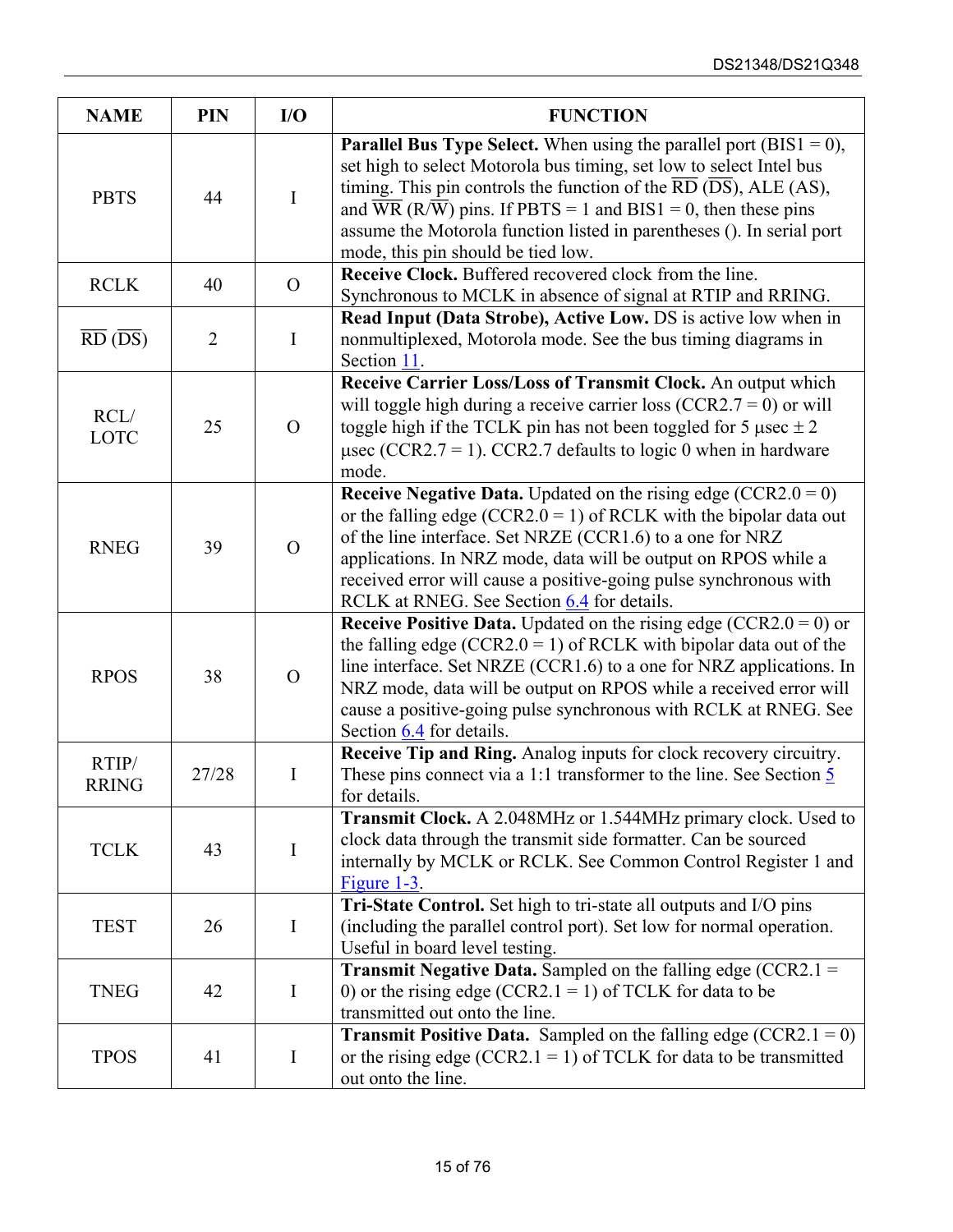| <b>NAME</b>                                        | <b>PIN</b> | I/O | <b>FUNCTION</b>                                                                                                                                                       |  |
|----------------------------------------------------|------------|-----|-----------------------------------------------------------------------------------------------------------------------------------------------------------------------|--|
| TTIP/<br><b>TRING</b>                              | 34/37      |     | <b>Transmit Tip and Ring [TTIP AND TRING].</b> Analog line driver<br>outputs. These pins connect via a step-up transformer to the line. See<br>Section 5 for details. |  |
| VDD                                                | 21/36      |     | Positive Supply. $3.3V \pm 5\%$                                                                                                                                       |  |
| <b>VSM</b>                                         | 20         |     | Voltage Supply Mode. Should be low for 3.3V operation.                                                                                                                |  |
| <b>VSS</b>                                         | 22/35      |     | <b>Signal Ground</b>                                                                                                                                                  |  |
| $\overline{\text{WR}}$ (R/ $\overline{\text{W}}$ ) | 3          |     | Write Input (Read/Write), Active Low. See the bus timing<br>diagrams in Section 11.                                                                                   |  |

#### <span id="page-15-0"></span>**Table 2-6. Pin Descriptions in Serial Port Mode (Sorted By Pin Name, DS21348T Pin Numbering)**

| <b>NAME</b>            | <b>PIN</b>   | I/O            | <b>FUNCTION</b>                                                                                                                                                                                                                                                                                                                                                                                                                                                                                                                             |  |  |
|------------------------|--------------|----------------|---------------------------------------------------------------------------------------------------------------------------------------------------------------------------------------------------------------------------------------------------------------------------------------------------------------------------------------------------------------------------------------------------------------------------------------------------------------------------------------------------------------------------------------------|--|--|
| BIS0/BIS1              | 32/33        | $\mathbf I$    | Bus Interface Select Bits 0 and 1. Used to select bus interface<br>option. See Table 2-1 for details.                                                                                                                                                                                                                                                                                                                                                                                                                                       |  |  |
| <b>BPCLK</b>           | 31           | $\Omega$       | Backplane Clock. A 16.384MHz, 8.192MHz, 4.096MHz, or<br>2.048MHz clock output that is referenced to RCLK selectable via<br>CCR5.7 and CCR5.6. In hardware mode, defaults to 16.384MHz<br>output.                                                                                                                                                                                                                                                                                                                                            |  |  |
| $\overline{\text{CS}}$ | $\mathbf{1}$ | $\bf{I}$       | Chip Select, Active Low. Active-low signal must be low to read or<br>write to the device.                                                                                                                                                                                                                                                                                                                                                                                                                                                   |  |  |
| <b>HRST</b>            | 29           | $\bf{I}$       | Hardware Reset, Active Low. Bringing HRST low will reset the<br>DS21348 setting all control bits to their default state of all zeros.                                                                                                                                                                                                                                                                                                                                                                                                       |  |  |
| <b>ICES</b>            | 8            | $\mathbf I$    | Input Clock Edge Select. Selects whether the serial port data input<br>(SDI) is sampled on rising (ICES = 0) or falling edge (ICES = 1) of<br>SCLK.                                                                                                                                                                                                                                                                                                                                                                                         |  |  |
| <b>INT</b>             | 23           | $\overline{O}$ | Interrupt, Active Low. Flags host controller during conditions and<br>change of conditions defined in the Status Register. Active-low,<br>open-drain output.                                                                                                                                                                                                                                                                                                                                                                                |  |  |
| <b>MCLK</b>            | 30           | $\mathbf I$    | <b>Master Clock.</b> A 2.048MHz $(\pm 50$ ppm) clock source with TTL<br>levels is applied at this pin. This clock is used internally for both<br>clock/data recovery and for jitter attenuation. Use of a T1 1.544MHz<br>clock source is optional.                                                                                                                                                                                                                                                                                          |  |  |
| <b>NA</b>              |              | $\mathbf I$    | Not Assigned. Should be tied low.                                                                                                                                                                                                                                                                                                                                                                                                                                                                                                           |  |  |
| <b>OCES</b>            | 9            | $\mathbf I$    | Output Clock Edge Select. Selects whether the serial port data<br>output (SDO) is valid on the rising (OCES = 1) or falling edge<br>$(OCES = 0)$ of SCLK.                                                                                                                                                                                                                                                                                                                                                                                   |  |  |
| <b>PBEO</b>            | 24           | $\overline{O}$ | PRBS Bit Error Output. The receiver will constantly search for a<br>$2^{15}$ -1 or a $2^{20}$ -1 PRBS depending on the ETS bit setting (CCR1.7).<br>Remains high if out of synchronization with the PRBS pattern. Goes<br>low when synchronized to the PRBS pattern. Any errors in the<br>received pattern after synchronization will cause a positive going<br>pulse (with same period as E1 or T1 clock) synchronous with<br>RCLK. PRBS bit errors can also be reported to the ECR1 and ECR2<br>registers by setting CCR6.2 to a logic 1. |  |  |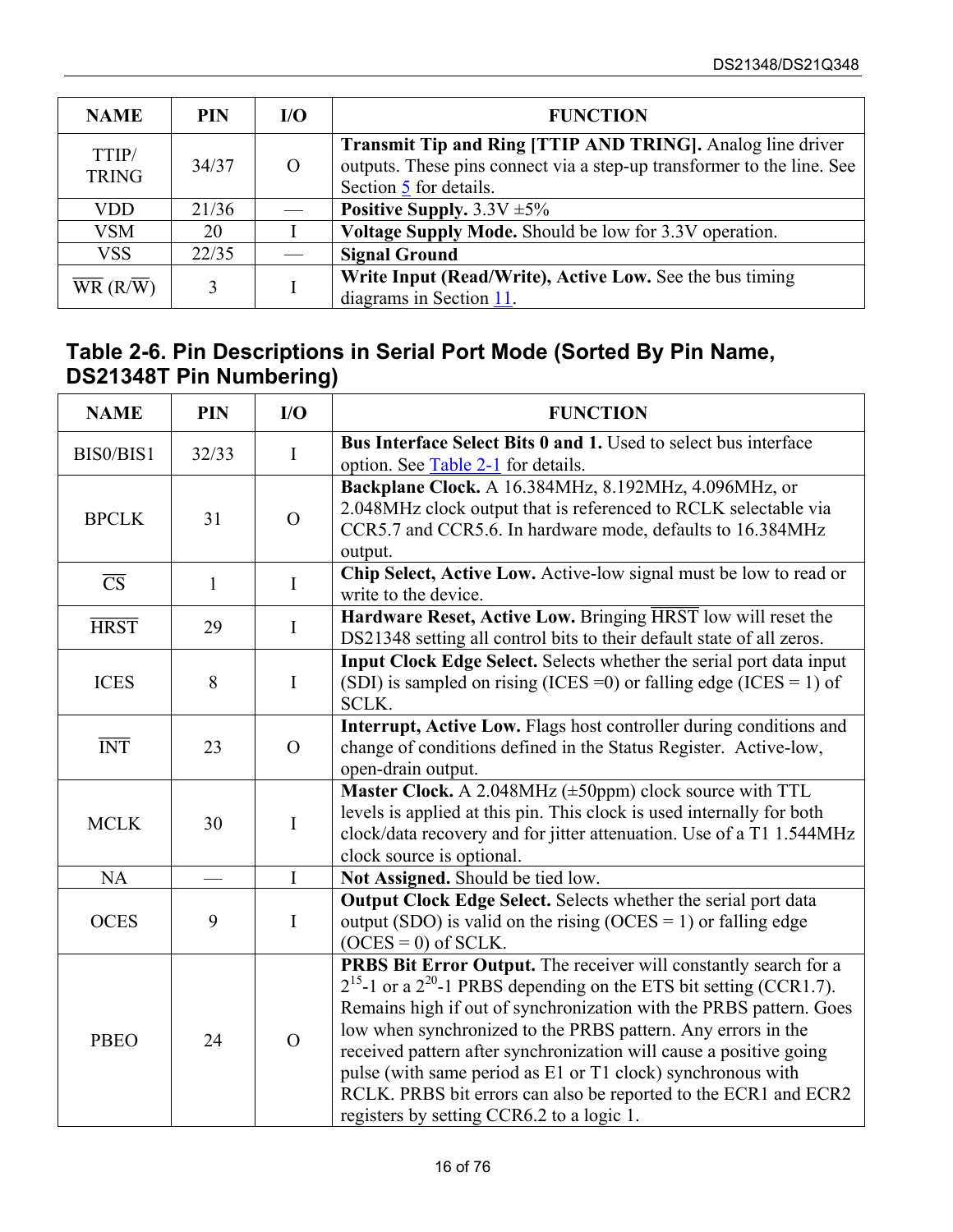| <b>NAME</b>           | PIN    | I/O            | <b>FUNCTION</b>                                                                                                                                                                                                                                                                                                                                                                               |  |  |  |
|-----------------------|--------|----------------|-----------------------------------------------------------------------------------------------------------------------------------------------------------------------------------------------------------------------------------------------------------------------------------------------------------------------------------------------------------------------------------------------|--|--|--|
| <b>RCLK</b>           | 40     | $\overline{O}$ | Receive Clock. Buffered recovered clock from the line.<br>Synchronous to MCLK in absence of signal at RTIP and RRING.                                                                                                                                                                                                                                                                         |  |  |  |
| <b>RCL/LOTC</b>       | 25     | $\overline{O}$ | Receive Carrier Loss/Loss of Transmit Clock. An output which<br>will toggle high during a receive carrier loss (CCR2.7 = 0) or will<br>toggle high if the TCLK pin has not been toggled for $5\mu s \pm 2\mu s$<br>$(CCR2.7 = 1)$ . CCR2.7 defaults to logic 0 when in hardware mode.                                                                                                         |  |  |  |
| <b>RNEG</b>           | 39     | $\Omega$       | <b>Receive Negative Data.</b> Updated on the rising edge (CCR2.0 = 0)<br>or the falling edge (CCR2.0 = 1) of RCLK with the bipolar data out<br>of the line interface. Set NRZE (CCR1.6) to a one for NRZ<br>applications. In NRZ mode, data will be output on RPOS while a<br>received error will cause a positive-going pulse synchronous with<br>RCLK at RNEG. See Section 6.4 for details. |  |  |  |
| <b>RPOS</b>           | 38     | $\Omega$       | <b>Receive Positive Data.</b> Updated on the rising edge (CCR2.0 = 0) or<br>the falling edge (CCR2.0 = 1) of RCLK with bipolar data out of the<br>line interface. Set NRZE (CCR1.6) to a one for NRZ applications. In<br>NRZ mode, data will be output on RPOS while a received error will<br>cause a positive-going pulse synchronous with RCLK at RNEG. See<br>Section 6.4 for details.     |  |  |  |
| RTIP/<br><b>RRING</b> | 27/28  | $\bf{I}$       | Receive Tip and Ring. Analog inputs for clock recovery circuitry.<br>These pins connect via a 1:1 transformer to the line. See Section $\frac{5}{2}$<br>for details.                                                                                                                                                                                                                          |  |  |  |
| <b>SCLK</b>           | 5      | $\mathbf I$    | Serial Clock. Serial bus clock input.                                                                                                                                                                                                                                                                                                                                                         |  |  |  |
| <b>SDI</b>            | 6      | I              | <b>Serial Data Input.</b> Sampled on rising edge (ICES = $0$ ) or the falling<br>edge (ICES = 1) of SCLK.                                                                                                                                                                                                                                                                                     |  |  |  |
| <b>SDO</b>            | $\tau$ | $\Omega$       | <b>Serial Data Output.</b> Valid on the falling edge (OCES = 0) or the<br>rising edge (OCES = 1) of SCLK.                                                                                                                                                                                                                                                                                     |  |  |  |
| <b>TCLK</b>           | 43     | $\mathbf I$    | Transmit Clock. A 2.048MHz or 1.544MHz primary clock. Used to<br>clock data through the transmit side formatter. Can be sourced<br>internally by MCLK or RCLK. See Common Control Register 1 and<br>Figure $1-3$ .                                                                                                                                                                            |  |  |  |
| <b>TEST</b>           | 26     | $\mathbf I$    | Tri-State Control. Set high to tri-state all outputs and I/O pins<br>(including the parallel control port). Set low for normal operation.<br>Useful in board-level testing.                                                                                                                                                                                                                   |  |  |  |
| <b>TNEG</b>           | 42     | I              | <b>Transmit Negative Data.</b> Sampled on the falling edge (CCR2.1 =<br>0) or the rising edge (CCR2.1 = 1) of TCLK for data to be<br>transmitted out onto the line.                                                                                                                                                                                                                           |  |  |  |
| <b>TPOS</b>           | 41     | $\mathbf I$    | <b>Transmit Positive Data.</b> Sampled on the falling edge (CCR2.1 = 0)<br>or the rising edge (CCR2.1 = 1) of TCLK for data to be transmitted<br>out onto the line.                                                                                                                                                                                                                           |  |  |  |
| <b>TTIP/TRIN</b><br>G | 34/37  | $\overline{O}$ | Transmit Tip and Ring [TTIP and TRING]. Analog line-driver<br>outputs. These pins connect via a step-up transformer to the line.<br>See Section 5 for details.                                                                                                                                                                                                                                |  |  |  |
| <b>VDD</b>            | 21/36  |                | Positive Supply. $3.3V \pm 5\%$                                                                                                                                                                                                                                                                                                                                                               |  |  |  |
| <b>VSM</b>            | 20     | $\bf{I}$       | Voltage Supply Mode. Should be tied low for 3.3V operation.                                                                                                                                                                                                                                                                                                                                   |  |  |  |
| <b>VSS</b>            | 22/35  |                | <b>Signal Ground</b>                                                                                                                                                                                                                                                                                                                                                                          |  |  |  |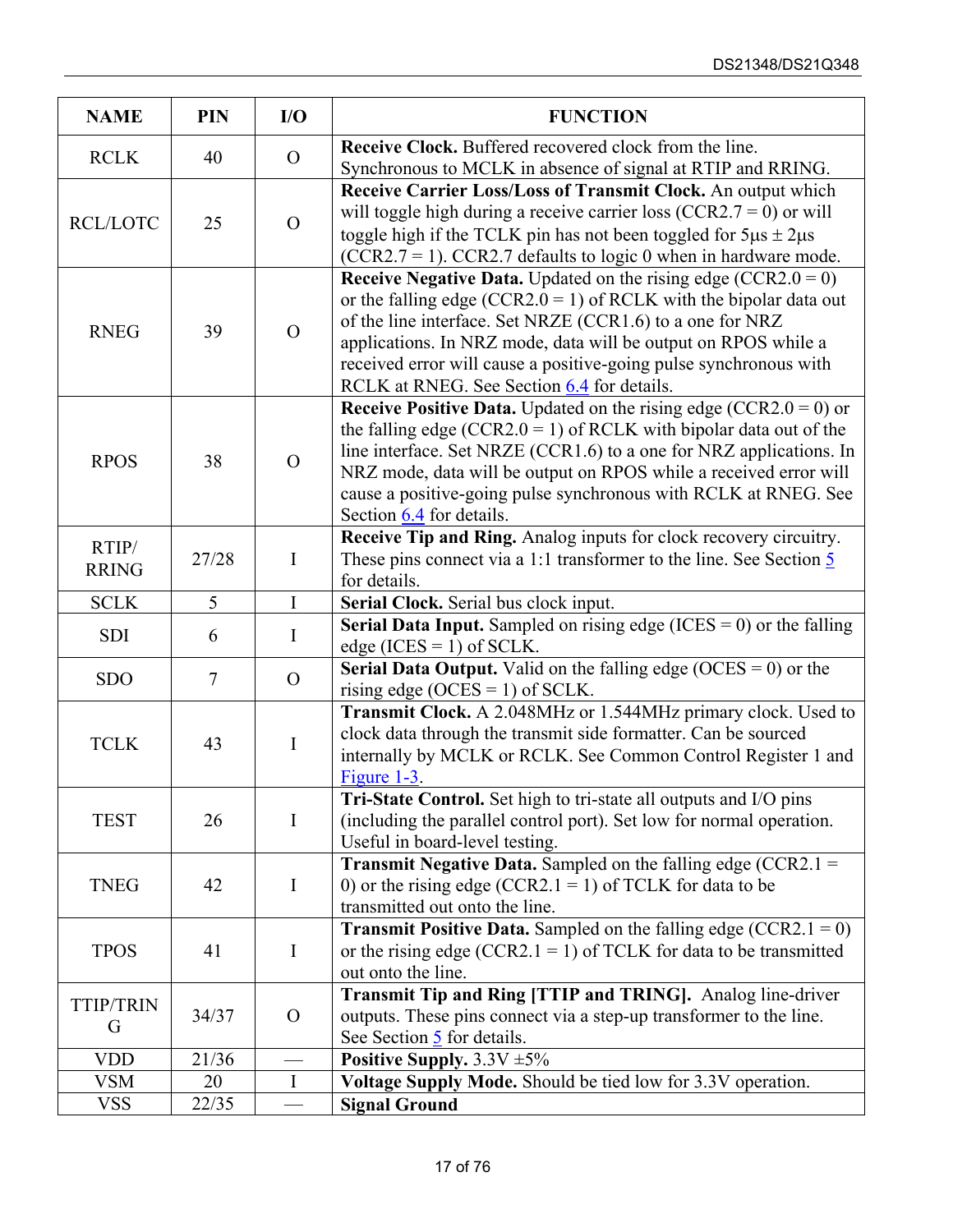#### <span id="page-17-0"></span>**Table 2-7. Pin Descriptions in Hardware Mode (Sorted By Pin Name, DS21348T Pin Numbering)**

| <b>NAME</b>     | <b>PIN</b>     | I/O            | <b>FUNCTION</b>                                                                                                                                                                                                                                                                                                                    |  |  |  |
|-----------------|----------------|----------------|------------------------------------------------------------------------------------------------------------------------------------------------------------------------------------------------------------------------------------------------------------------------------------------------------------------------------------|--|--|--|
| BIS0/BIS1       | 32/33          | $\bf{I}$       | <b>Bus Interface Select Bits 0 and 1.</b> Used to select bus interface                                                                                                                                                                                                                                                             |  |  |  |
|                 |                |                | option. $BIS0 = 1$ and $BIS1 = 1$ selects hardware mode.                                                                                                                                                                                                                                                                           |  |  |  |
| <b>BPCLK</b>    | 31             | $\overline{O}$ | Backplane Clock. 16.384MHz output.                                                                                                                                                                                                                                                                                                 |  |  |  |
| <b>CES</b>      | 12             | $\mathbf I$    | Receive and Transmit Clock Edge Select. Selects which RCLK<br>edge to update RPOS and RNEG and which TCLK edge to sample<br>TPOS and TNEG.<br>0 = update RNEG/RPOS on rising edge of RCLK; sample<br>TPOS/TNEG on falling edge of TCLK<br>1 = update RNEG/RPOS on falling edge of RCLK; sample<br>TPOS/TNEG on rising edge of TCLK |  |  |  |
|                 |                |                | <b>Disable Jitter Attenuator.</b>                                                                                                                                                                                                                                                                                                  |  |  |  |
| <b>DJA</b>      | 8              | $\mathbf I$    | $0 =$ jitter attenuator enabled                                                                                                                                                                                                                                                                                                    |  |  |  |
|                 |                |                | $1 =$ jitter attenuator disabled                                                                                                                                                                                                                                                                                                   |  |  |  |
| EGL             | 1              | $\mathbf I$    | Receive Equalizer Gain Limit. This pin controls the sensitivity of<br>the receive equalizer.<br>EGL E1 $(ETS = 0)$<br>$0 = -12dB$ (short haul)<br>$1 = -43dB$ (long haul)<br>EGL T1 (ETS = 1)<br>$0 = -36dB$ (long haul)<br>$1 = -30dB$ (limited long haul)                                                                        |  |  |  |
| <b>ETS</b>      | $\overline{2}$ | I              | E1/T1 Select.<br>$0 = E1$<br>$1 = T1$                                                                                                                                                                                                                                                                                              |  |  |  |
| <b>HBE</b>      | 11             | $\mathbf I$    | <b>Receive and Transmit HDB3/B8ZS Enable</b><br>$0$ = enable HDB3 (E1)/B8ZS (T1)<br>$1 =$ disable HDB3 (E1)/B8ZS (T1)                                                                                                                                                                                                              |  |  |  |
| <b>HRST</b>     | 29             | $\mathbf I$    | Hardware Reset. Bringing HRST low will reset the DS21348.                                                                                                                                                                                                                                                                          |  |  |  |
| <b>JAMUX</b>    | 9              | I              | Jitter Attenuator Mux. Controls the source for JACLK.<br>See Figure 1-1 and Table 2-13.<br>$E1 (ETS = 0)$<br><b>JAMUX</b><br>$MCLK = 2.048 MHz$<br>$T1(ETS = 1)$<br>$MCLK = 2.048 MHz$<br>$MCLK = 1.544MHz$<br>$\boldsymbol{0}$                                                                                                    |  |  |  |
| <b>JAS</b>      | 10             | I              | <b>Jitter Attenuator Select</b><br>$0$ = place the jitter attenuator on the receive side                                                                                                                                                                                                                                           |  |  |  |
| L0/L1/L2        | 7/6/5          | I              | $1 =$ place the jitter attenuator on the transmit side<br>Transmit LIU Waveshape Select Bits 0 and 1 [H/W Mode].<br>These inputs determine the waveshape of the transmitter $(Table 7-1)$<br>and Table 7-2.                                                                                                                        |  |  |  |
| LOOP0/<br>LOOP1 | 16/17          | $\bf{I}$       | Loopback Select Bits 0 and 1 [H/W Mode]. These inputs<br>determine the active loopback mode (if any). See Table 2-8.                                                                                                                                                                                                               |  |  |  |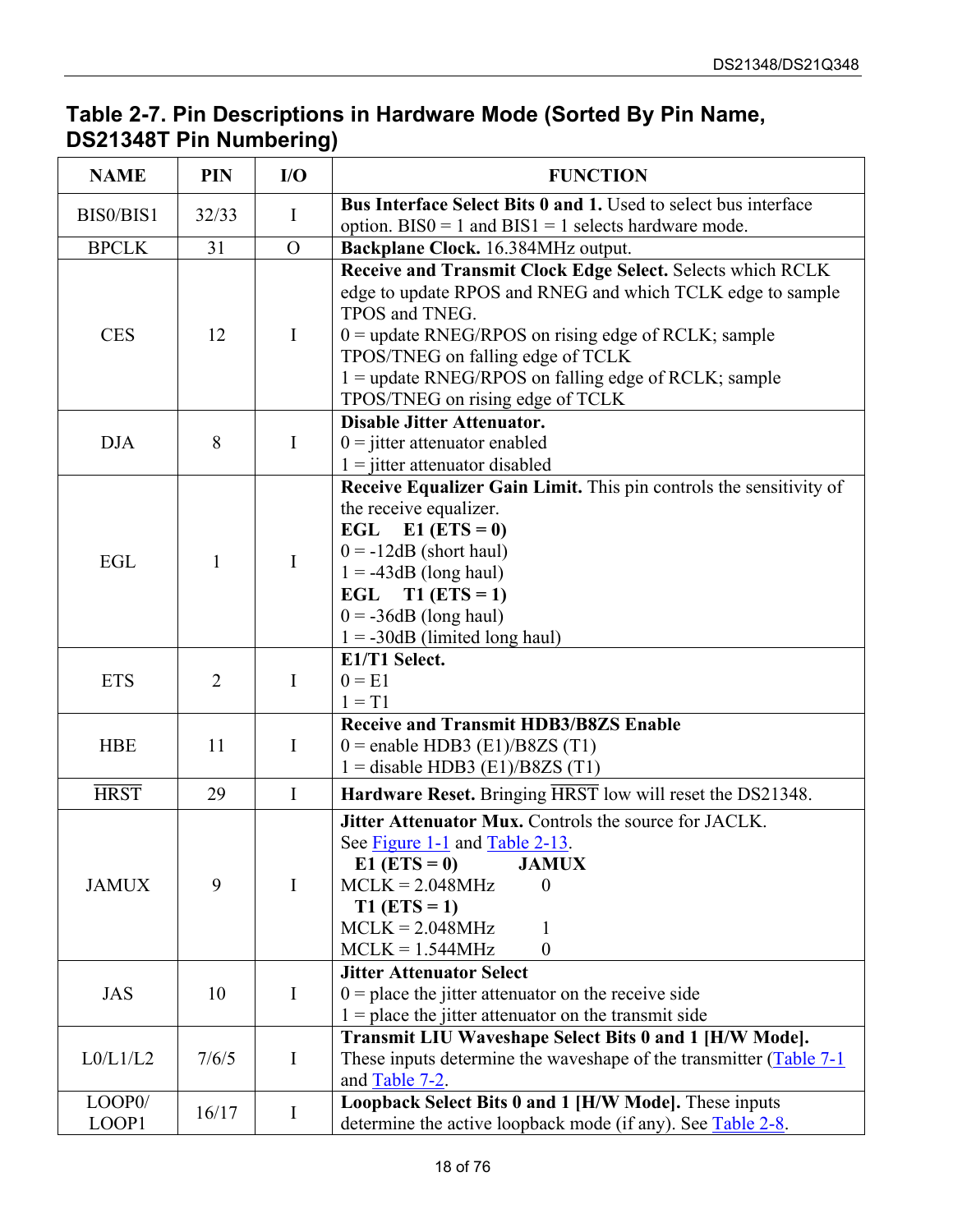| <b>NAME</b>           | <b>PIN</b>     | I/O            | <b>FUNCTION</b>                                                                                                                                                                                                                                                                                                                                                                                                                           |  |  |
|-----------------------|----------------|----------------|-------------------------------------------------------------------------------------------------------------------------------------------------------------------------------------------------------------------------------------------------------------------------------------------------------------------------------------------------------------------------------------------------------------------------------------------|--|--|
| <b>MCLK</b>           | 30             | $\mathbf I$    | <b>Master Clock.</b> A 2.048MHz $(\pm 50$ ppm) clock source with TTL<br>levels is applied at this pin. This clock is used internally for both<br>clock/data recovery and for jitter attenuation. Use of a T1 1.544MHz<br>clock source is optional. G.703 requires an accuracy of $\pm$ 50ppm for<br>both T1 and E1. TR62411 and ANSI specs require an accuracy of<br>$\pm 32$ ppm for T1 interfaces.                                      |  |  |
| MM0/MM1               | 18/19          | $\mathbf I$    | Monitor Mode Select Bits 0 and 1 [H/W Mode]. These inputs                                                                                                                                                                                                                                                                                                                                                                                 |  |  |
|                       |                |                | determine if the receive equalizer is in a monitor mode $(Table 2-11)$ .                                                                                                                                                                                                                                                                                                                                                                  |  |  |
| <b>NA</b>             |                | $\mathbf I$    | Not Assigned. Should be tied low.                                                                                                                                                                                                                                                                                                                                                                                                         |  |  |
| <b>NRZE</b>           | $\overline{3}$ | $\mathbf I$    | <b>NRZ Enable [H/W Mode]</b><br>0 = Bipolar data at RPOS/RNEG and TPOS/TNEG<br>1 = NRZ data at RPOS and TPOS or TNEG; RNEG outputs a<br>positive going pulse when device receives a BPV, CV, or EXZ.                                                                                                                                                                                                                                      |  |  |
| <b>PBEO</b>           | 24             | $\Omega$       | PRBS Bit Error Output. The receiver will constantly search for a<br>QRSS (T1) or a $2^{15}$ -1 (E1) PRBS depending whether T1 or E1<br>mode is selected. Remains high if out of synchronization with the<br>PRBS pattern. Goes low when synchronized to the PRBS pattern.<br>Any errors in the received pattern after synchronization will cause a<br>positive going pulse (with same period as E1 or T1 clock)<br>synchronous with RCLK. |  |  |
| <b>RCLK</b>           | 40             | $\Omega$       | Receive Clock. Buffered recovered clock from the line.<br>Synchronous to MCLK in absence of signal at RTIP and RRING.                                                                                                                                                                                                                                                                                                                     |  |  |
| <b>RCL</b>            | 25             | $\Omega$       | Receive Carrier Loss. An output which will toggle high during a<br>receive carrier loss.                                                                                                                                                                                                                                                                                                                                                  |  |  |
| <b>RNEG</b>           | 39             | $\Omega$       | <b>Receive Negative Data.</b> Updated on the rising edge (CES = $0$ ) or<br>the falling edge (CES = 1) of RCLK with the bipolar data out of the<br>line interface. Set NRZE to a one for NRZ applications. In NRZ<br>mode, data will be output on RPOS while a received error will cause<br>a positive-going pulse synchronous with RCLK at RNEG. See<br>Section $6.4$ for details.                                                       |  |  |
| <b>RPOS</b>           | 38             | $\overline{O}$ | <b>Receive Positive Data.</b> Updated on the rising edge (CES = $0$ ) or the<br>falling edge ( $CES = 1$ ) of RCLK with bipolar data out of the line<br>interface. Set NRZE pin to a one for NRZ applications. In NRZ<br>mode, data will be output on RPOS while a received error will cause<br>a positive-going pulse synchronous with RCLK at RNEG. See<br>section $6.4$ for details.                                                   |  |  |
| RT0/RT1               | 44/23          | I              | Receive LIU Termination Select Bits 0 and 1 [H/W Mode]. These<br>inputs determine the receive termination. See Table 2-12.                                                                                                                                                                                                                                                                                                                |  |  |
| RTIP/<br><b>RRING</b> | 27/28          | $\mathbf I$    | Receive Tip and Ring. Analog inputs for clock recovery circuitry.<br>These pins connect via a 1:1 transformer to the line. See Section $\frac{5}{5}$<br>for details.                                                                                                                                                                                                                                                                      |  |  |
| <b>SCLKE</b>          | $\overline{4}$ | $\mathbf I$    | <b>Receive and Transmit Synchronization Clock Enable</b><br>$0 =$ disable 2.048MHz synchronization transmit and receive mode<br>$1$ = enable 2.048 Hz synchronization transmit and receive mode                                                                                                                                                                                                                                           |  |  |
| <b>TCLK</b>           | 43             | $\bf{I}$       | <b>Transmit Clock.</b> A 2.048MHz or 1.544MHz primary clock. Used to<br>clock data through the transmit side formatter.                                                                                                                                                                                                                                                                                                                   |  |  |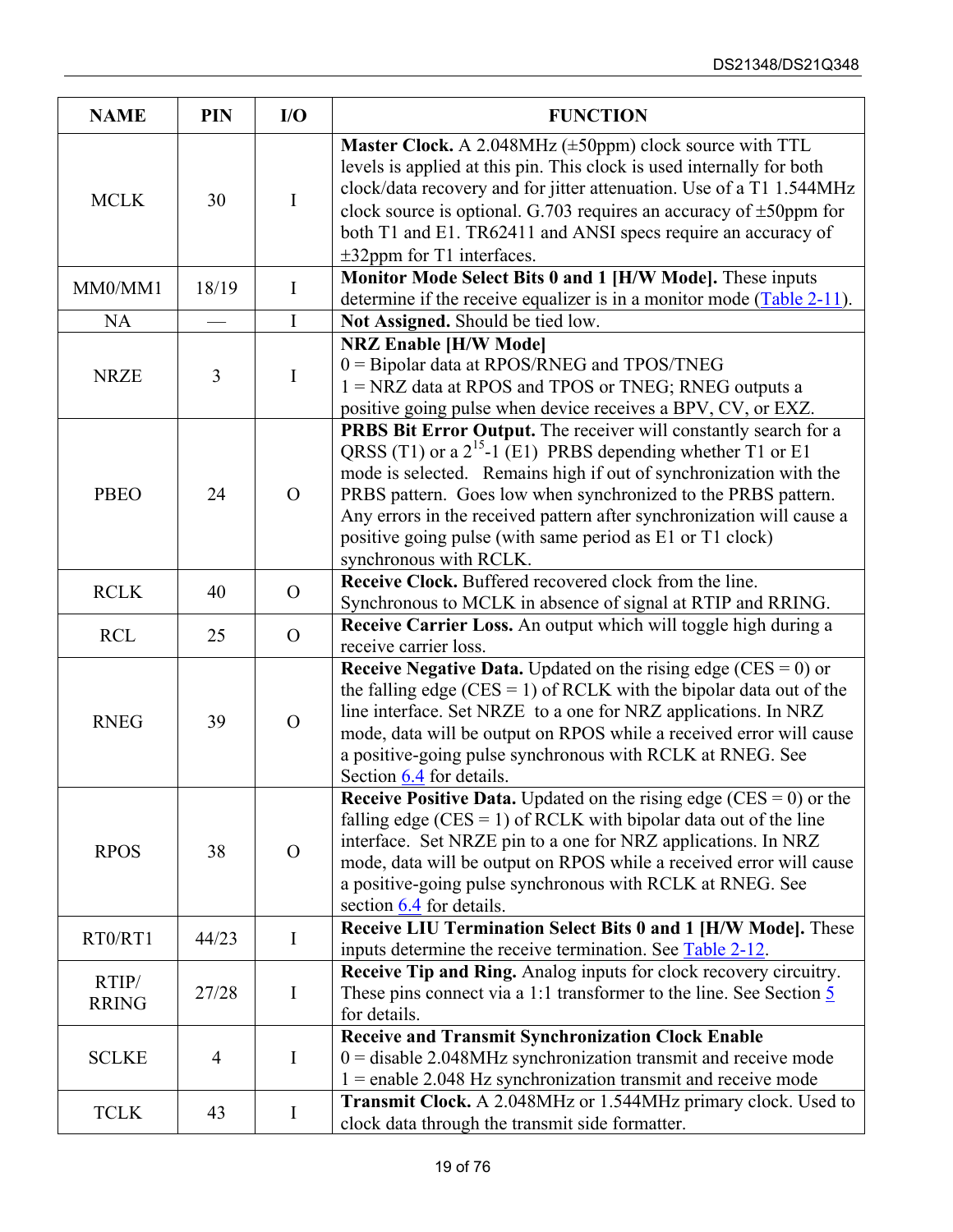| <b>NAME</b>       | <b>PIN</b> | $U$          | <b>FUNCTION</b>                                                                                                                                                             |  |
|-------------------|------------|--------------|-----------------------------------------------------------------------------------------------------------------------------------------------------------------------------|--|
| <b>TEST</b>       | 26         | I            | Tri-State Control. Set high to tri-state all outputs and I/O pins<br>(including the parallel control port). Set low for normal operation.<br>Useful in board-level testing. |  |
| <b>TNEG</b>       | 42         | $\mathbf{I}$ | <b>Transmit Negative Data.</b> Sampled on the falling edge (CES = $0$ ) or<br>the rising edge (CES = 1) of TCLK for data to be transmitted out<br>onto the line.            |  |
| <b>TPD</b>        | 13         | I            | <b>Transmit Power-Down</b><br>$0 =$ normal transmitter operation<br>$1 =$ powers down the transmitter and tri-states the TTIP and TRING<br>pins                             |  |
| <b>TPOS</b>       | 41         |              | <b>Transmit Positive Data.</b> Sampled on the falling edge (CES = $0$ ) or<br>the rising edge (CES = 1) of TCLK for data to be transmitted out<br>onto the line.            |  |
| <b>TTIP/TRING</b> | 34/37      | $\Omega$     | Transmit Tip and Ring [TTIP and TRING]. Analog line driver<br>outputs. These pins connect via a step-up transformer to the line.<br>See Section $\frac{5}{5}$ for details.  |  |
| TX0/TX1           | 14/15      |              | <b>Transmit Data Source Select Bits 0 and 1 [H/W Mode].</b> These<br>inputs determine the source of the transmit data. See Table 2-9.                                       |  |
| <b>VDD</b>        | 21/36      |              | Positive Supply. $3.3V \pm 5\%$                                                                                                                                             |  |
| <b>VSM</b>        | 20         | $\mathbf{I}$ | <b>Voltage Supply Mode.</b> Should be tied low for 3.3V operation.                                                                                                          |  |
| <b>VSS</b>        | 22/35      |              | <b>Signal Ground</b>                                                                                                                                                        |  |

*Note: G.703 requires an accuracy of ±50ppm for both T1 and E1. TR62411 and ANSI specs require an accuracy of ±32ppm for T1 interfaces.*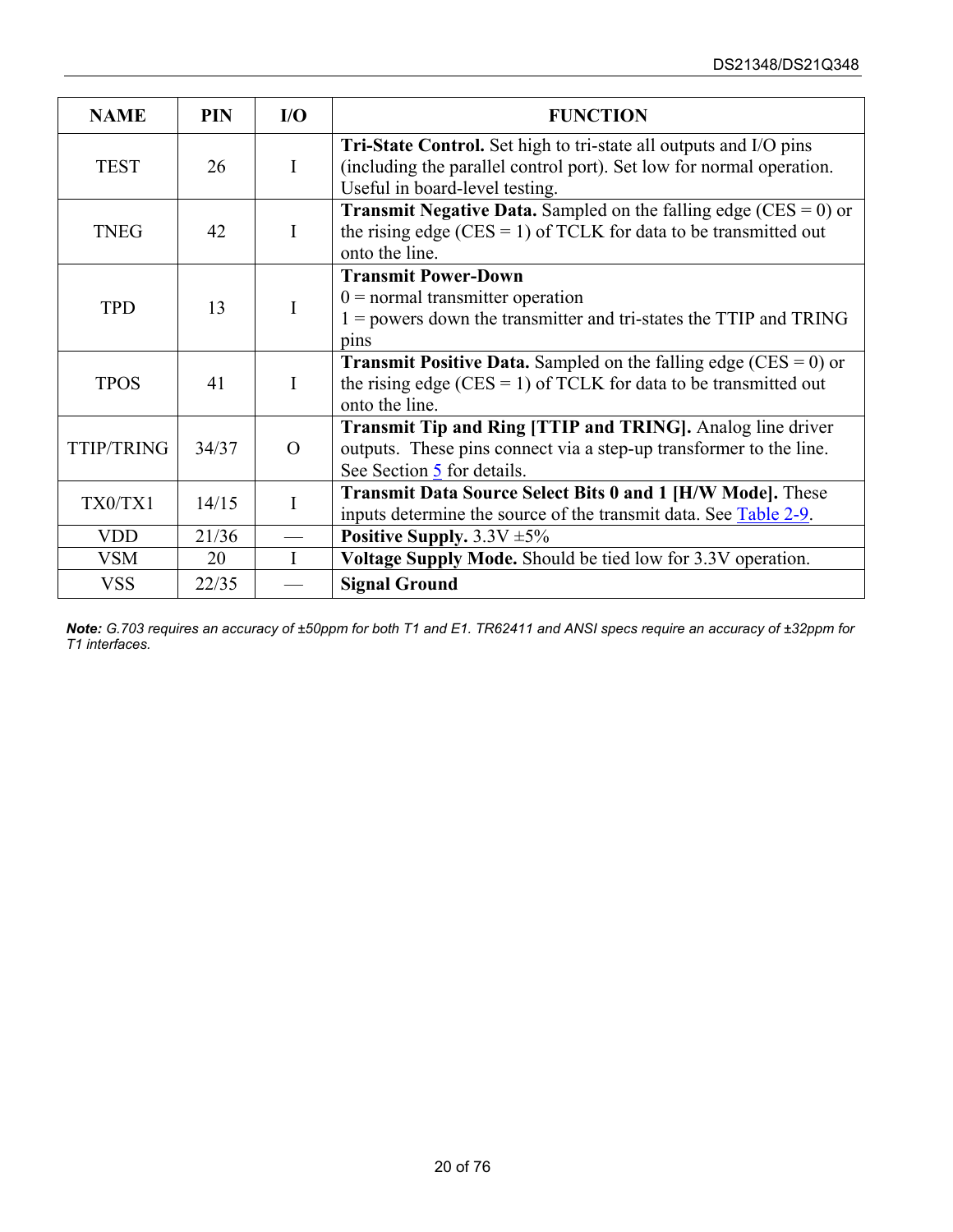| <b>LOOPBACK</b> | <b>SYMBOL</b> | <b>CONTROL</b><br><b>BIT</b> | LOOP1 | LOOP <sub>0</sub> |
|-----------------|---------------|------------------------------|-------|-------------------|
| Remote Loopback | RLB.          | CCR <sub>6.6</sub>           |       |                   |
| Local Loopback  | ' J.B         | CCR6.7                       |       |                   |
| Analog Loopback | . I R         | CCR <sub>6.4</sub>           |       |                   |
| No Loopback     |               |                              |       |                   |

### <span id="page-20-0"></span>**Table 2-8. Loopback Control in Hardware Mode**

### <span id="page-20-1"></span>**Table 2-9. Transmit Data Control in Hardware Mode**

| <b>TRANSMIT DATA</b>                          | <b>SYMBOL</b> | <b>CONTROL</b><br><b>BIT</b> | TX1 | <b>TX0</b> |
|-----------------------------------------------|---------------|------------------------------|-----|------------|
| <b>Transmit Unframed</b><br>All Ones          | TUA1          | CCR <sub>3.7</sub>           |     |            |
| <b>Transmit Alternating</b><br>Ones and Zeros | <b>TAOZ</b>   | CCR3.5                       |     |            |
| <b>Transmit PRBS</b>                          | <b>TPRBSE</b> | CCR3.4                       |     |            |
| TPOS and TNEG                                 |               |                              |     |            |

### <span id="page-20-2"></span>**Table 2-10. Receive Sensitivity Settings**

| EGL<br>(CCR4.4) | <b>ETS</b><br>(CCR1.7) | <b>RECEIVE SENSITIVITY</b> |
|-----------------|------------------------|----------------------------|
|                 | 0(E1)                  | -12dB (short haul)         |
|                 | 0 (E1)                 | -43dB (long haul)          |
|                 |                        | -30dB (limited long haul)  |
|                 |                        | -36dB (long haul)          |

### <span id="page-20-3"></span>**Table 2-11. Monitor Gain Settings**

| MM1      | MM0      | <b>INTERNAL LINEAR</b>      |
|----------|----------|-----------------------------|
| (CCR5.5) | (CCR5.4) | <b>GAIN BOOST</b> (dB)      |
|          |          | Normal operation (no boost) |
|          |          |                             |
|          |          | 76                          |
|          |          |                             |

### <span id="page-20-4"></span>**Table 2-12. Internal Rx Termination Select**

| RT <sub>1</sub><br>(CCR5.1) | RT <sub>0</sub><br>(CCR5.0) | <b>INTERNAL RECEIVE</b><br><b>TERMINATION CONFIGURATION</b> |
|-----------------------------|-----------------------------|-------------------------------------------------------------|
|                             |                             |                                                             |
|                             |                             | Internal receive-side termination disabled                  |
|                             |                             | Internal receive-side $120\Omega$ enabled                   |
|                             |                             | Internal receive-side $100\Omega$ enabled                   |
|                             |                             | Internal receive-side $75\Omega$ enabled                    |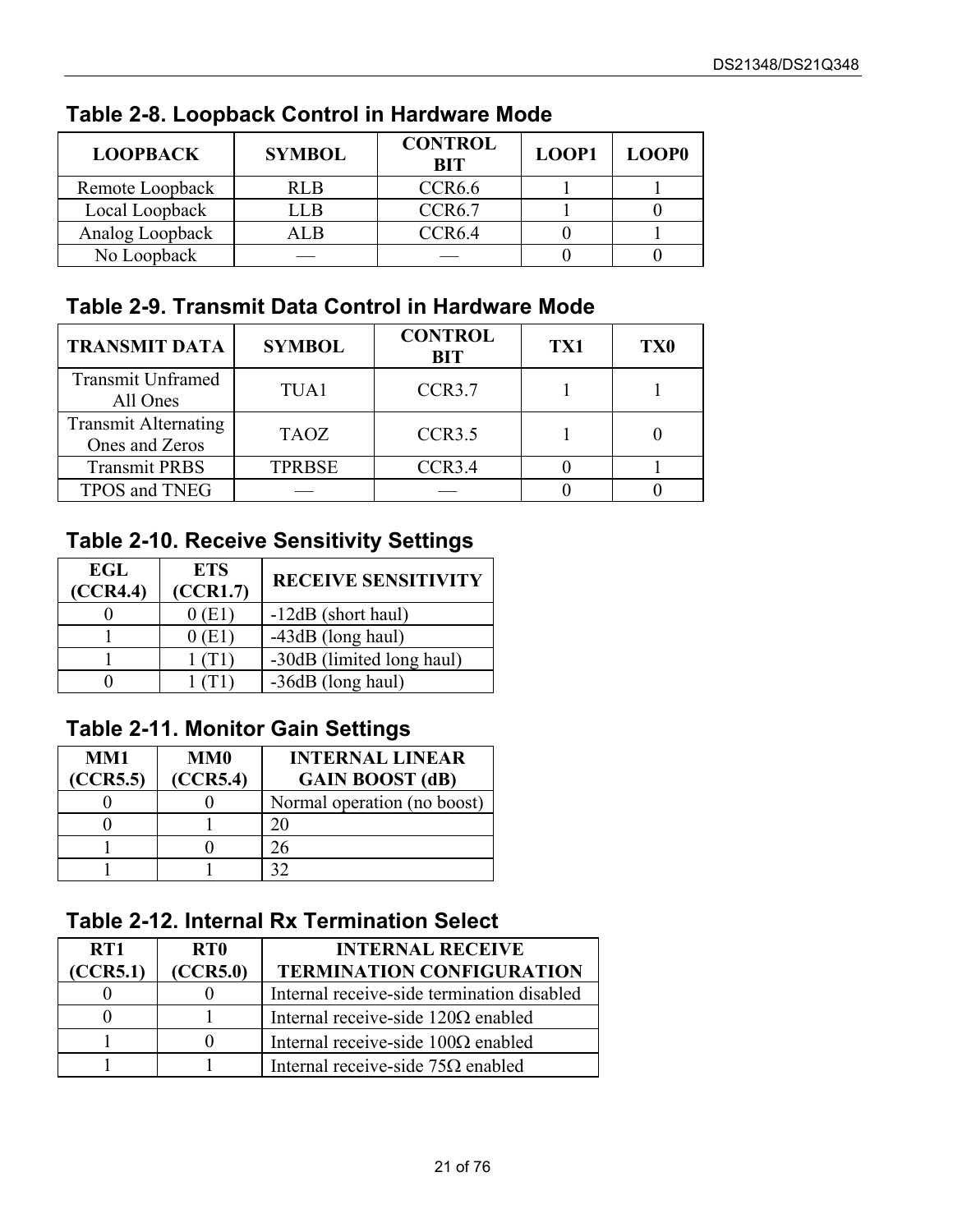#### <span id="page-21-1"></span>**Table 2-13. MCLK Selection**

| <b>MCLK</b><br>(MHz) | <b>JAMUX</b><br>(CCR1.3) | <b>ETS</b><br>(CCR1.7) |
|----------------------|--------------------------|------------------------|
| 2.048                |                          |                        |
| 2.048                |                          |                        |
| -544                 |                          |                        |

#### <span id="page-21-0"></span>**Figure 2-1. Parallel Port Mode Pinout (BIS1 = 0, BIS0 = 1 or 0) (TQFP Package)**

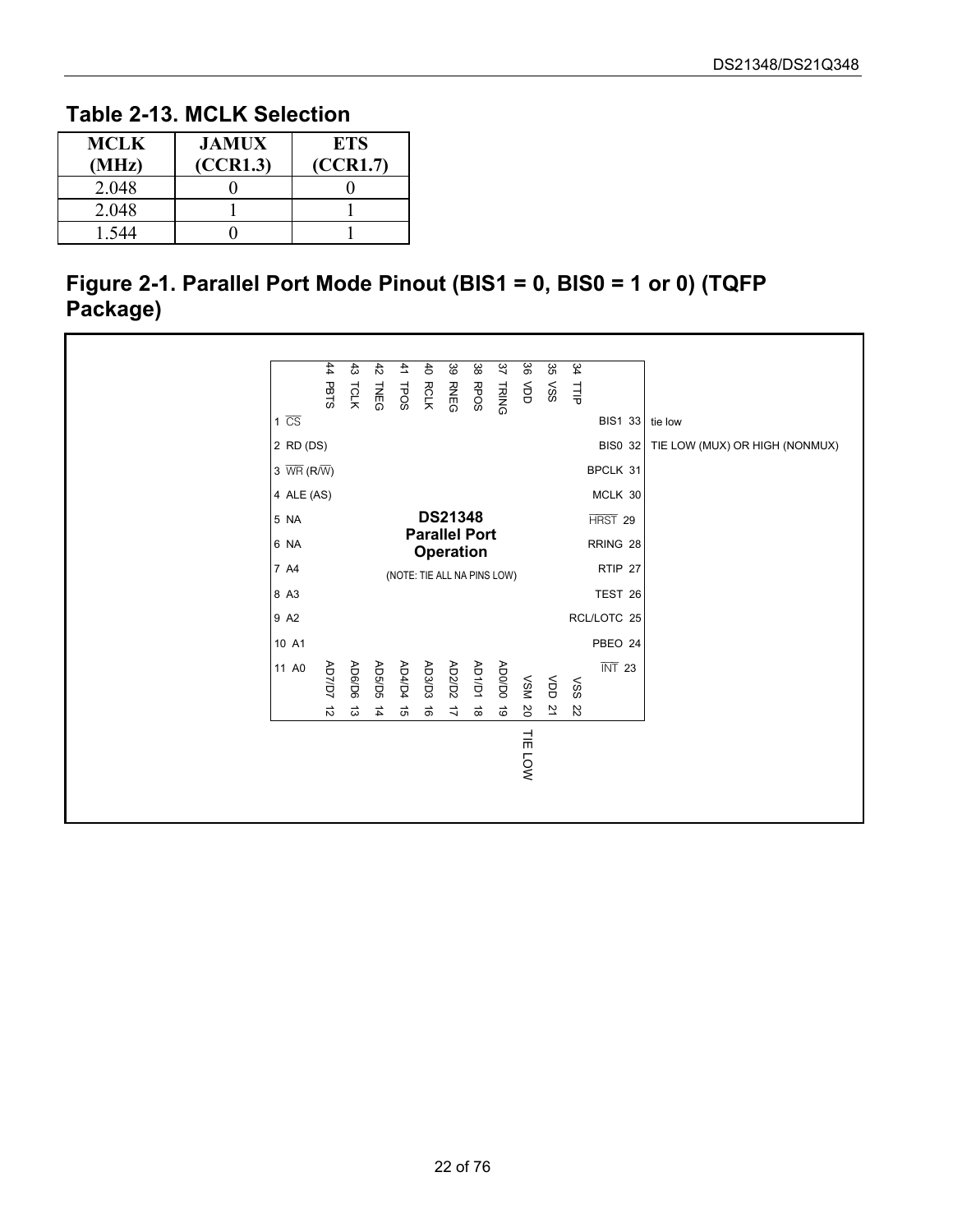<span id="page-22-0"></span>

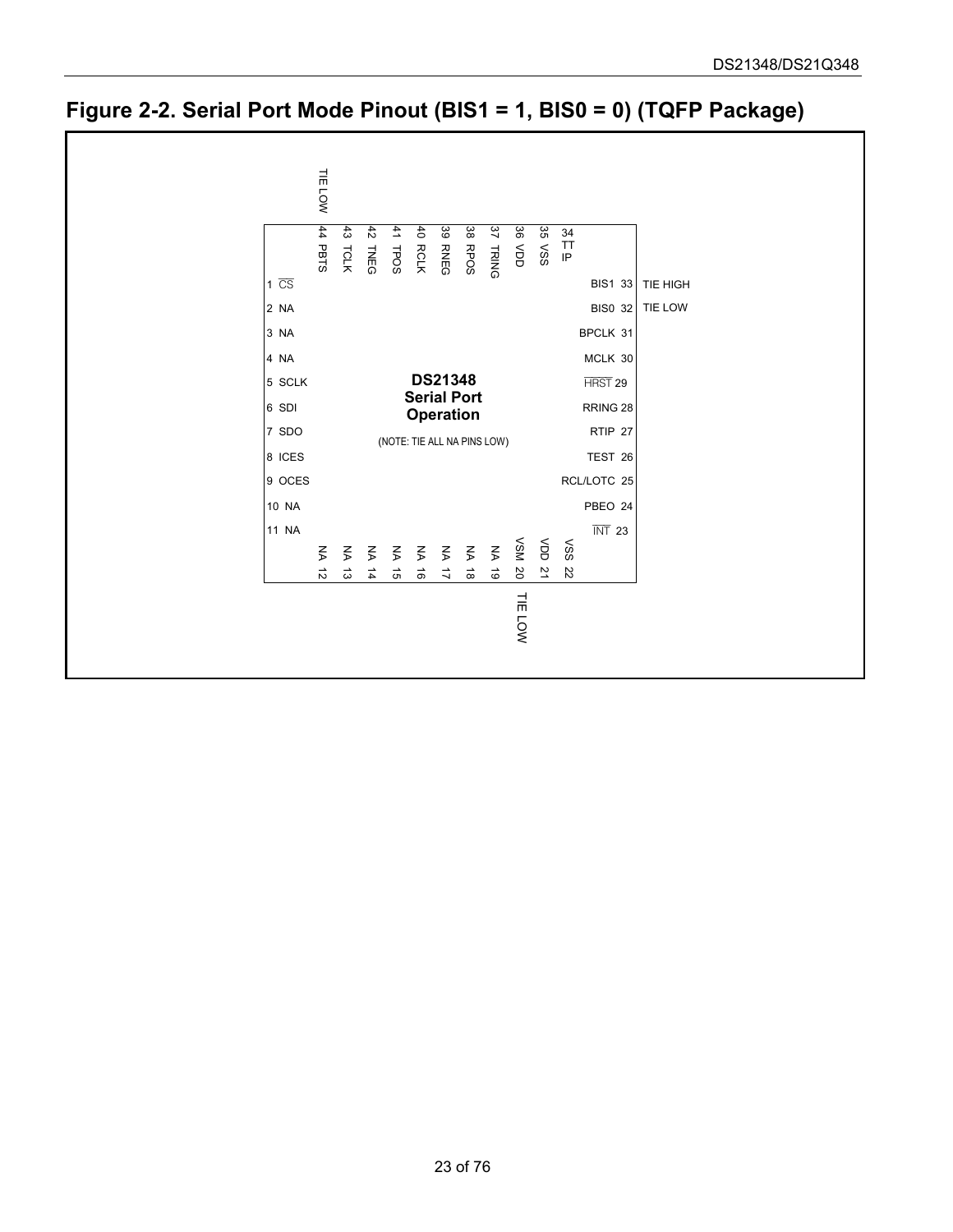

### <span id="page-23-0"></span>**Figure 2-3. Hardware Mode Pinout (BIS1 = 1, BIS0 = 1) (TQFP Package)**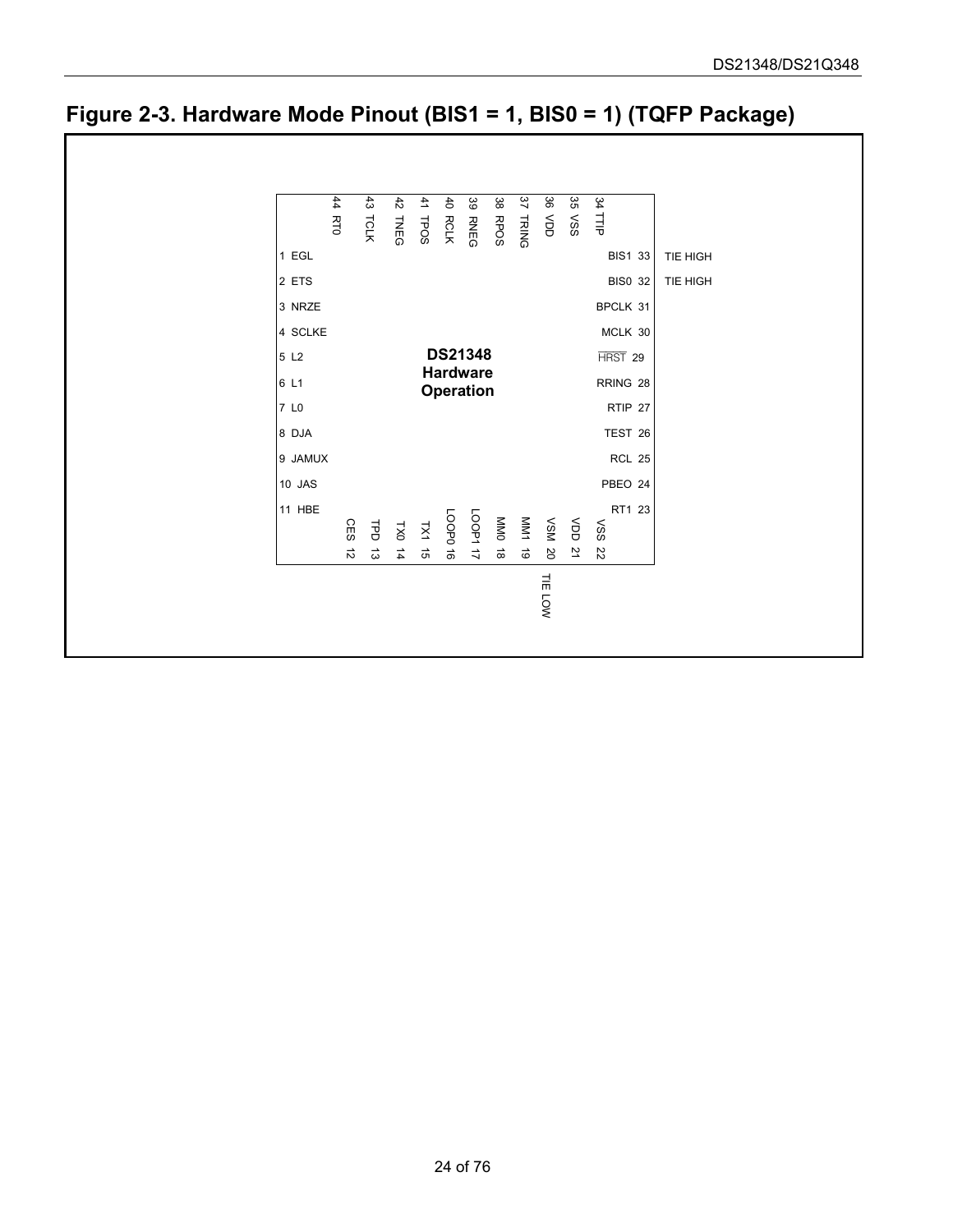### <span id="page-24-0"></span>**3. HARDWARE MODE**

In hardware mode (BIS1 = 1, BIS0 = 1), pins  $1-19$ ,  $23$ ,  $25$ ,  $31$ , and 44 are redefined to be used for initializing the DS21348. BPCLK (pin 31) defaults to a 16.384MHz output when in hardware mode. The RCL/LOTC (pin 25) is designated to RCL when in hardware mode. JABDS (CCR4.2) defaults to logic 0. The RHBE (CCR2.3) and THBE (CCR2.2) control bits are combined and controlled by HBE at pin 11 while the RSCLKE (CCR5.3) and TSCLKE (CCR5.2) bits are combined and controlled by SCLKE at pin 4. TCES (CCR2.1) and RCES (CCR2.0) are combined and controlled by CES at pin 12. The transmitter functions are combined and controlled by TX1 (pin 15) and TX0 (pin 14). The loopback functions are controlled by LOOP1 (pin 17) and LOOP0 (pin 16). All other control bits default to the logic 0 setting.

### <span id="page-24-1"></span>**3.1 Register Map**

#### <span id="page-24-2"></span>**Table 3-1. Register Map**

|                    |                                         |             | <b>PARALLEL</b>  | <b>SERIAL PORT</b><br><b>MODE</b> |
|--------------------|-----------------------------------------|-------------|------------------|-----------------------------------|
| <b>NAME</b>        | <b>REGISTER</b>                         | R/W         | <b>PORT MODE</b> | (Notes 2 to 5)                    |
|                    |                                         |             |                  | (lsb)<br>(msb)                    |
| CCR1               | Common Control Register 1               | R/W         | 00h              | <b>B000 000A</b>                  |
| CCR <sub>2</sub>   | Common Control Register 2               | R/W         | 01h              | B000 001A                         |
| CCR3               | Common Control Register 3               | R/W         | 02h              | <b>B000 010A</b>                  |
| CCR4               | Common Control Register 4               | R/W         | 03h              | B000 011A                         |
| CCR5               | Common Control Register 5               | R/W         | 04h              | <b>B000 100A</b>                  |
| CCR <sub>6</sub>   | Common Control Register 6               | R/W         | 05h              | <b>B000 101A</b>                  |
| <b>SR</b>          | <b>Status Register</b>                  | $\mathbf R$ | 06h              | B000 110A                         |
| <b>IMR</b>         | <b>Interrupt Mask Register</b>          | R/W         | 07h              | B000 111A                         |
| RIR1               | Receive Information Register 1          | $\mathbf R$ | 08h              | B001 000A                         |
| RIR <sub>2</sub>   | Receive Information Register 2          | $\mathbf R$ | 09h              | B001 001A                         |
| <b>IBCC</b>        | In-Band Code Control Register           | R/W         | 0Ah              | B001 010A                         |
| TCD1               | Transmit Code Definition Register 1     | R/W         | 0Bh              | B001 011A                         |
| TCD <sub>2</sub>   | Transmit Code Definition Register 2     | R/W         | 0 <sub>Ch</sub>  | B001 100A                         |
| RUPCD1             | Receive Up Code Definition Register 1   | R/W         | 0Dh              | B001 101A                         |
| RUPCD2             | Receive Up Code Definition Register 2   | R/W         | 0Eh              | B001 110A                         |
| RDNCD1             | Receive Down Code Definition Register 1 | R/W         | 0Fh              | B001 111A                         |
| RDNCD <sub>2</sub> | Receive Down Code Definition Register 2 | R/W         | 10 <sub>h</sub>  | B010 000A                         |
| ECR1               | Error Count Register 1                  | $\mathbf R$ | 11h              | B010 001A                         |
| ECR <sub>2</sub>   | Error Count Register 2                  | $\mathbf R$ | 12h              | B010 010A                         |
| TEST1              | Test 1                                  | R/W         | 13h              | B010 011A                         |
| TEST <sub>2</sub>  | Test 2                                  | R/W         | 14h              | B010 100A                         |
| TEST3              | Test 3                                  | R/W         | 15h              | B010 101A                         |
|                    |                                         |             | (Note 1)         |                                   |

Note 1: Register addresses 16h to 1Fh do not exist.

Note 2: In the Serial Port Mode, the LSB is on the right hand side.

Note 3: In the Serial Port Mode, data is read and written LSB first.

**Note 4:** In the Serial Port Mode, the A bit (the LSB) determines whether the access is a read  $(A = 1)$  or a write  $(A = 0)$ .

**Note 5:** In the Serial Port Mode, the B bit (the MSB) determines whether the access is a burst access  $(B = 1)$  or a single register access  $(B = 0)$ .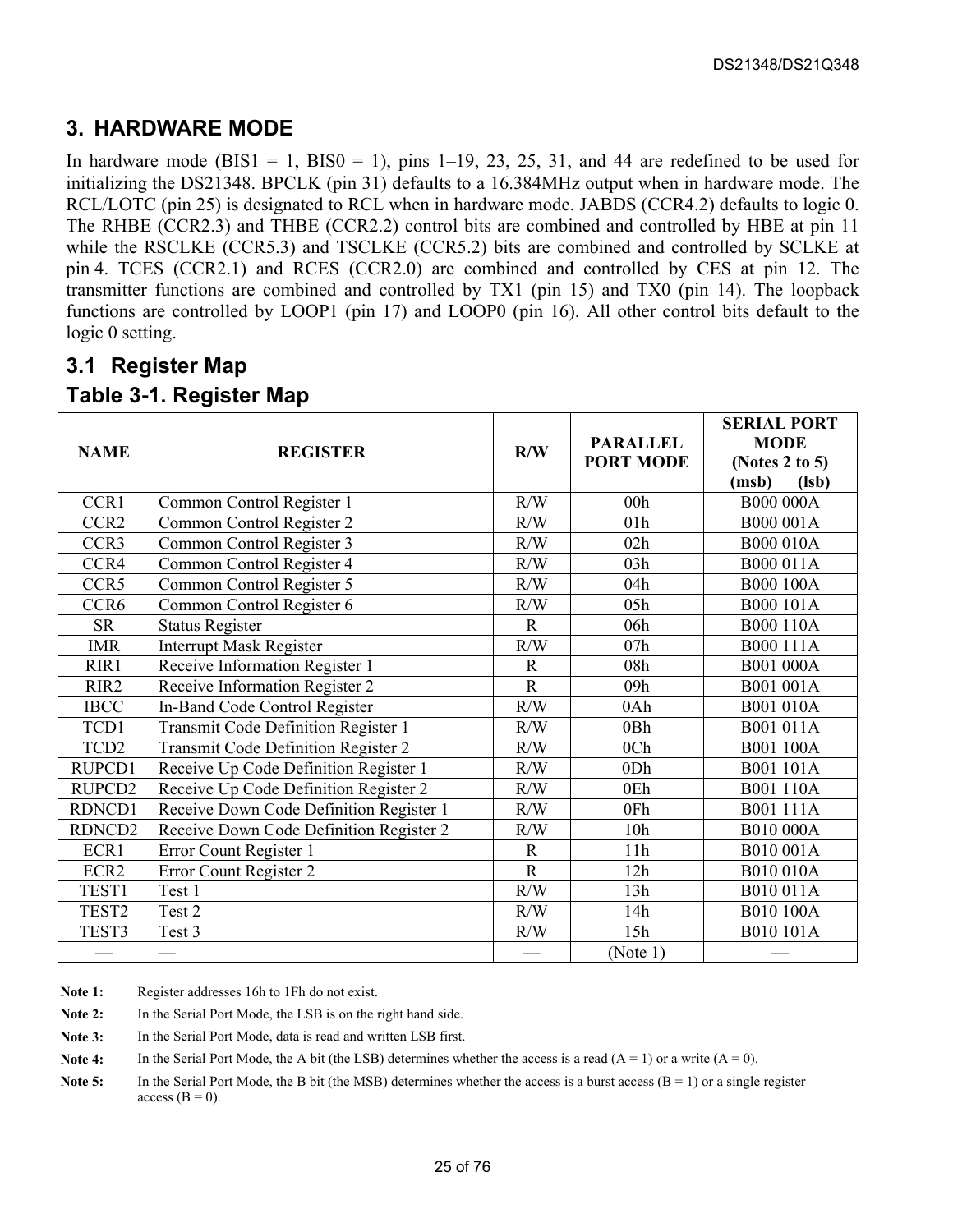### <span id="page-25-0"></span>**3.2 Parallel Port Operation**

When using the parallel interface on the DS21348 (BIS1 = 0) the user has the option for either multiplexed bus operation (BIS1 = 0, BIS0 = 0) or non-multiplexed bus operation (BIS1 = 0, BIS0 = 1). The DS21348 can operate with either Intel or Motorola bus timing configurations. If the PBTS pin is tied low, Intel timing will be selected; if tied high, Motorola timing will be selected. All Motorola bus signals are listed in parentheses (). See the timing diagrams in Section [11](#page-63-0) for more details.

### <span id="page-25-1"></span>**3.3 Serial Port Operation**

Setting  $BIS1 = 1$  and  $BIS0 = 0$  enables the serial bus interface on the DS21348. Port read/write timing is unrelated to the system transmit and receive timing, allowing asynchronous reads or writes by the host. See Section [11](#page-63-0) for the AC timing of the serial port. All serial port accesses are LSB first. See Figure 3-1, [Figure 3-2,](#page-26-1) [Figure 3-3,](#page-26-2) and [Figure 3-4 f](#page-27-0)or more details.

Reading or writing to the internal registers requires writing one address/command byte prior to transferring register data. The first bit written (LSB) of the address/command byte specifies whether the access is a read (1) or a write (0). The next 5 bits identify the register address. Bit 7 is reserved and must be set to 0 for proper operation.

The last bit (MSB) of the address/command byte is the burst mode bit. When the burst bit is enabled  $(B = 1)$  and a READ operation is performed, addresses 0 through 15h are read sequentially, starting at address 0h. And when the burst bit is enabled and a WRITE operation is performed, addresses 0 through 16h are written sequentially, starting at address 0h. Burst operation is stopped once address 15h is read. See [Figure 3-5](#page-27-1) and [Figure 3-6 f](#page-27-2)or more details.

All data transfers are initiated by driving the  $\overline{CS}$  input low. When Input Clock-Edge Select (ICES) is low, input data is latched on the rising edge of SCLK and when ICES is high, input data is latched on the falling edge of SCLK. When Output Clock-Edge Select (OCES) is low, data is output on the falling edge of SCLK and when OCES is high, data is output on the rising edge of SCLK. Data is held until the next falling or rising edge. All data transfers are terminated if the  $\overline{CS}$  input transitions high. Port control logic is disabled and SDO is tri-stated when  $\overline{CS}$  is high.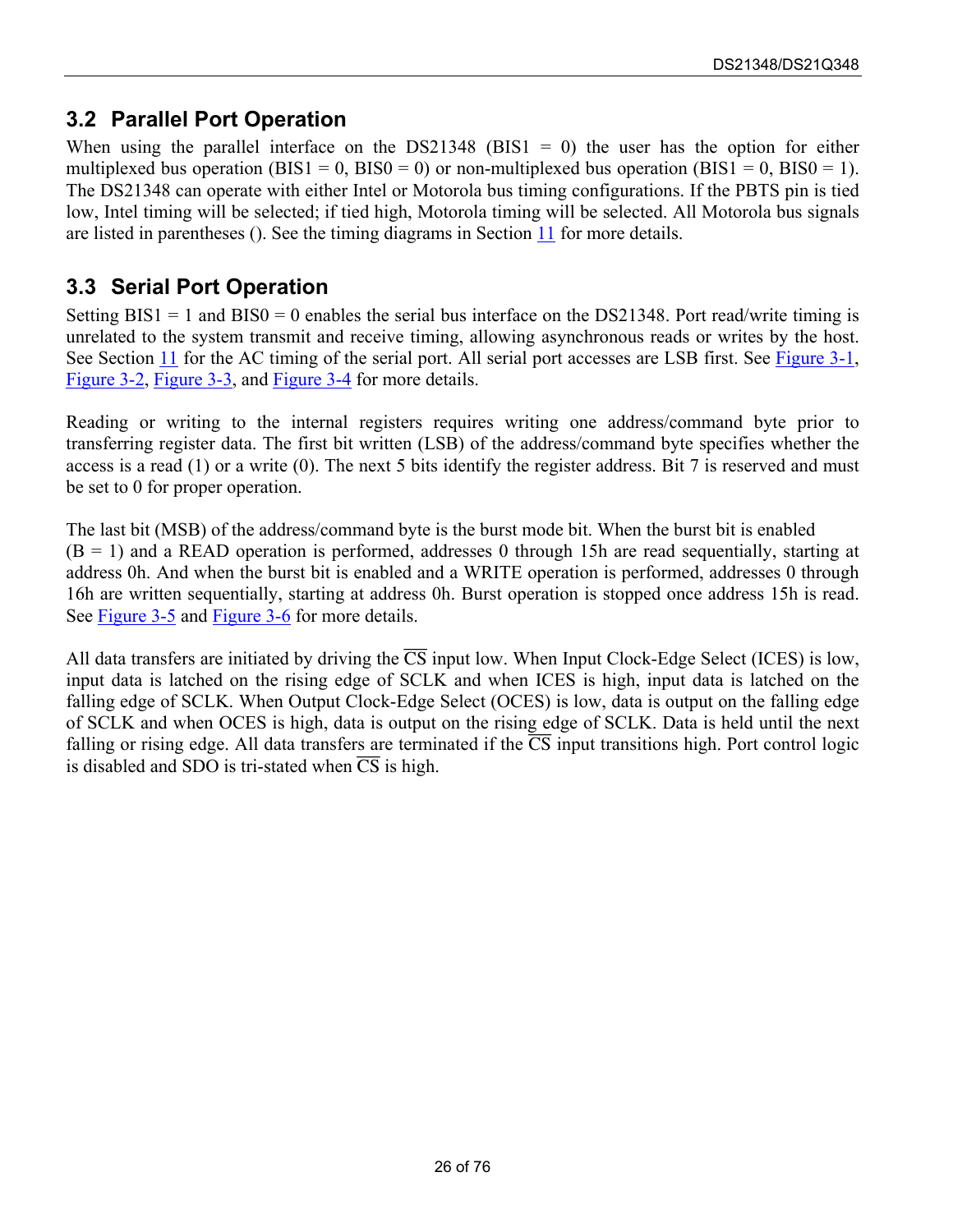#### <span id="page-26-0"></span>**Figure 3-1. Serial Port Operation for Read Access (R = 1) Mode 1**

 $ICES = 1$  (sample SDI on the falling edge of SCLK)

OCES = 1 (update SDO on rising edge of SCLK)



#### <span id="page-26-1"></span>**Figure 3-2. Serial Port Operation for Read Access Mode 2**

 $ICES = 1$  (sample SDI on the falling edge of SCLK) OCES = 0 (update SDO on falling edge of SCLK)



#### <span id="page-26-2"></span>**Figure 3-3. Serial Port Operation for Read Access Mode 3**

 $ICES = 0$  (sample SDI on the rising edge of SCLK)  $OCES = 0$  (update SDO on falling edge of SCLK)

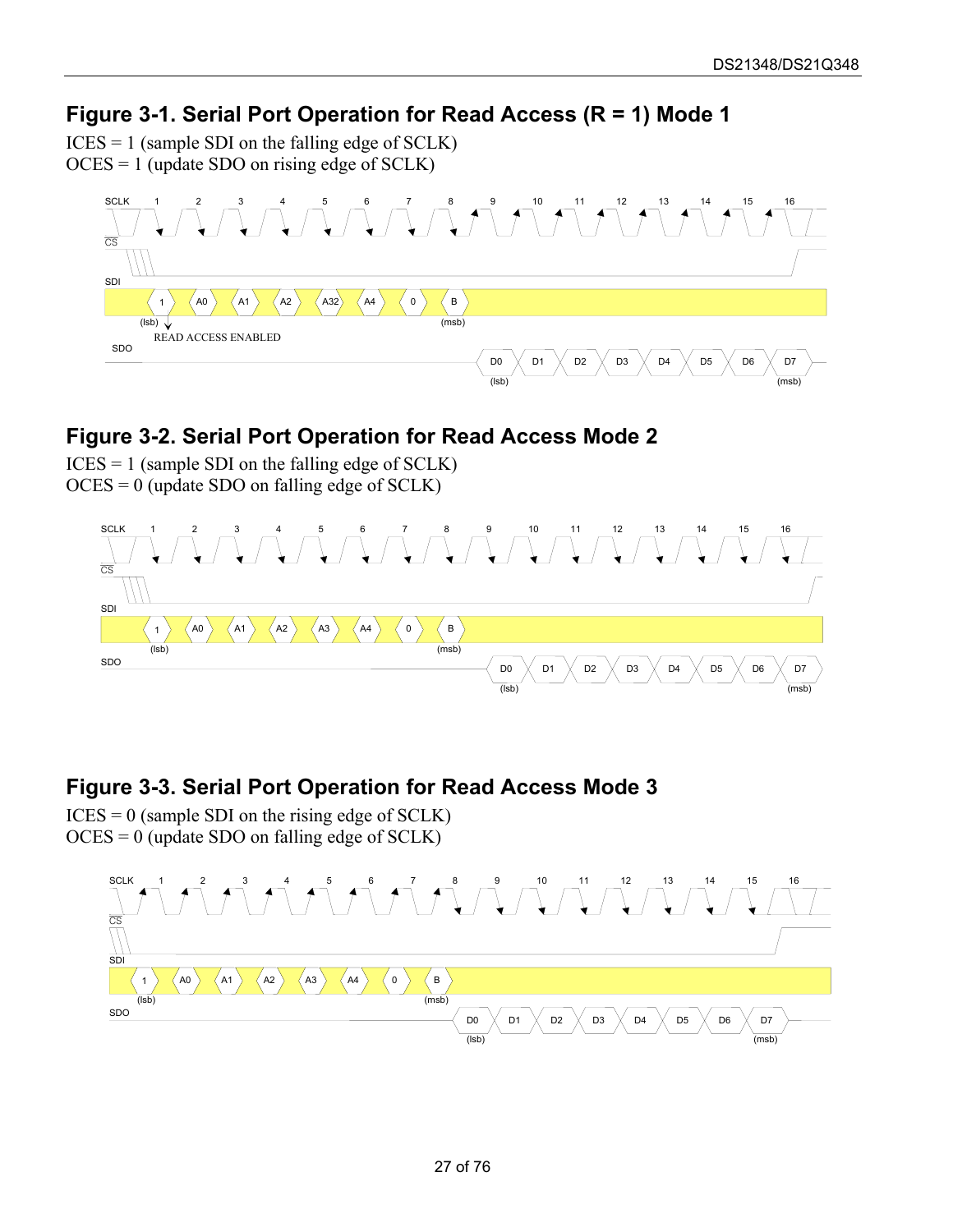### <span id="page-27-0"></span>**Figure 3-4. Serial Port Operation for Read Access Mode 4**

 $ICES = 0$  (sample SDI on the rising edge of SCLK) OCES = 1 (update SDO on rising edge of SCLK)



### <span id="page-27-1"></span>**Figure 3-5. Serial Port Operation for Write Access (R = 0) Modes 1 and 2**

ICES = 1 (sample SDI on the falling edge of SCLK)



### <span id="page-27-2"></span>**Figure 3-6. Serial Port Operation for Write Access (R = 0) Modes 3 and 4**

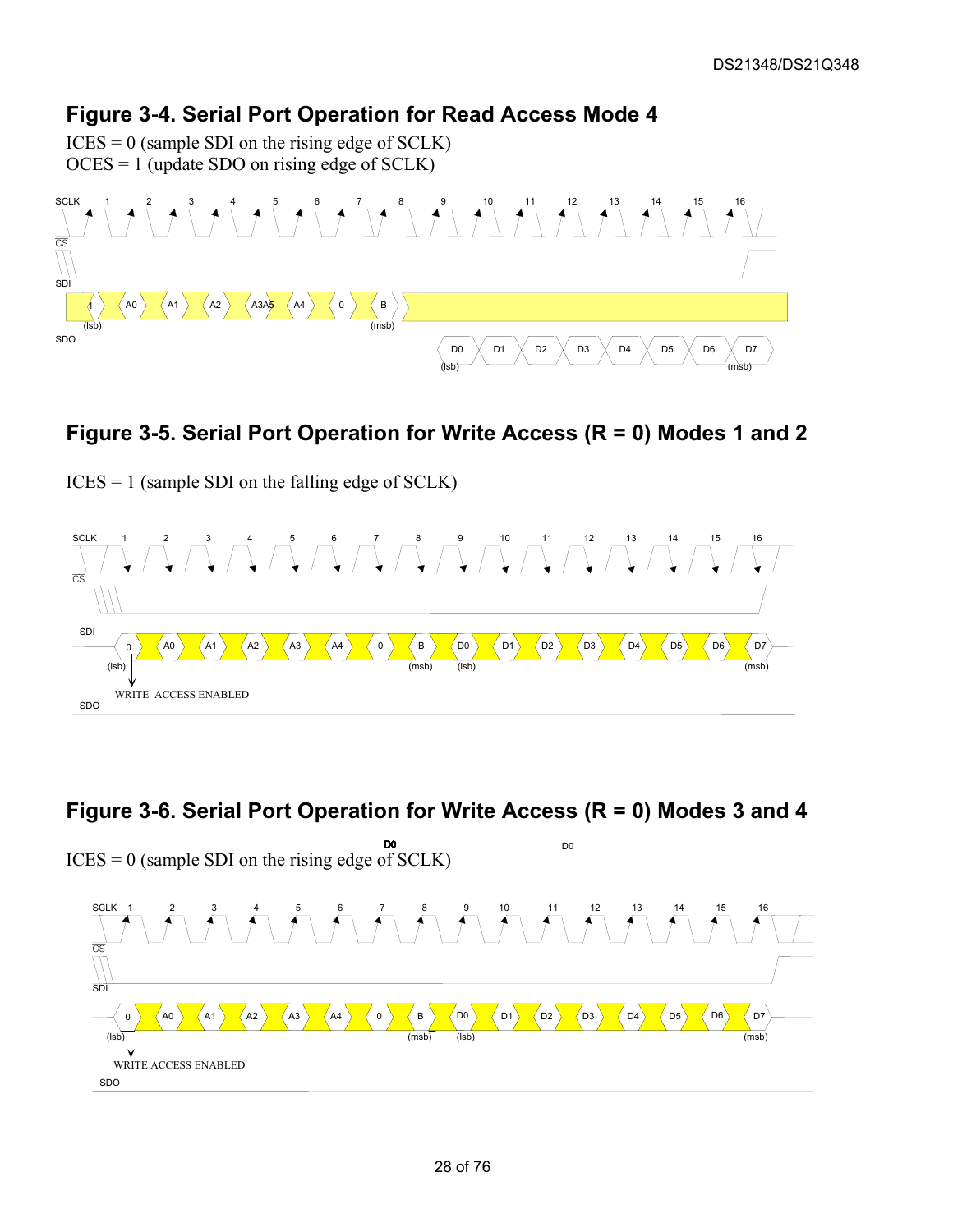### <span id="page-28-0"></span>**4. CONTROL REGISTERS**

# **CCR1 (00H): COMMON CONTROL REGISTER 1**

| (MSB)         |                 |                                 |                                       |                                                                                                                                                                                                                                                                                                                                                                                               |             |             | (LSB)         |
|---------------|-----------------|---------------------------------|---------------------------------------|-----------------------------------------------------------------------------------------------------------------------------------------------------------------------------------------------------------------------------------------------------------------------------------------------------------------------------------------------------------------------------------------------|-------------|-------------|---------------|
| <b>ETS</b>    | <b>NRZE</b>     | <b>RCLA</b>                     | <b>ECUE</b>                           | <b>JAMUX</b>                                                                                                                                                                                                                                                                                                                                                                                  | <b>TTOJ</b> | <b>TTOR</b> | <b>LOTCMC</b> |
| <b>SYMBOL</b> | <b>POSITION</b> |                                 | <b>DESCRIPTION</b>                    |                                                                                                                                                                                                                                                                                                                                                                                               |             |             |               |
| <b>ETS</b>    | CCR1.7          | $0 = E1$<br>$1 = T1$            | E1/T1 Select.                         |                                                                                                                                                                                                                                                                                                                                                                                               |             |             |               |
| <b>NRZE</b>   | CCR1.6          |                                 | <b>NRZ</b> Enable.<br>and Figure 1-3. | 0 = Bipolar data at RPOS/RNEG and TPOS/TNEG<br>$1 = NRZ$ data at RPOS and TPOS or TNEG; RNEG outputs a positive<br>going pulse when device receives a BPV, CV, or EXZ. See Figure 1-2                                                                                                                                                                                                         |             |             |               |
| <b>RCLA</b>   | CCR1.5          |                                 |                                       | Receive Carrier Loss Alternate Criteria.<br>$0 = RCL$ declared upon 255 (E1) or 192 (T1) consecutive zeros<br>$1 = RCL$ declared upon 2048 (E1) or 1544 (T1) consecutive zeros                                                                                                                                                                                                                |             |             |               |
| <b>ECUE</b>   | CCR1.4          |                                 |                                       | Error Counter Update Enable. A 0 to 1 transition forces the next clock<br>cycle to load the error counter registers with the latest counts and reset<br>the counters. The user must wait a minimum of two clocks cycles (976ns)<br>for E1 and 1296 ns for T1) before reading the error count registers to<br>allow for a proper update. See Section $\frac{4}{9}$ and Figure 1-2 for details. |             |             |               |
| <b>JAMUX</b>  | CCR1.3          |                                 |                                       | <b>Jitter Attenuator MUX.</b> Controls the source for JACLK (Figure 1-1).<br>$0 =$ JACLK sourced from MCLK (2.048MHz or 1.544MHz at MCLK)<br>$1 = \text{JACLK}$ sourced from internal PLL (2.048MHz at MCLK)                                                                                                                                                                                  |             |             |               |
| <b>TTOJ</b>   | CCR1.2          | $0 =$ disabled<br>$1 =$ enabled |                                       | TCLK to JACLK. Internally connects TCLK to JACLK (Figure 1-3).                                                                                                                                                                                                                                                                                                                                |             |             |               |
| <b>TTOR</b>   | CCR1.1          | $0 =$ disabled<br>$1 =$ enabled |                                       | <b>TCLK to RCLK.</b> Internally connects TCLK to RCLK (Figure 1-3).                                                                                                                                                                                                                                                                                                                           |             |             |               |
| <b>LOTCMC</b> | CCR1.0          |                                 | transition (Figure $1-3$ ).           | Loss Of Transmit Clock Mux Control. Determines whether the<br>transmit logic should switch to JACLK if the TCLK input should fail to<br>$0 =$ do not switch to JACLK if TCLK stops<br>$1 =$ switch to JACLK if TCLK stops                                                                                                                                                                     |             |             |               |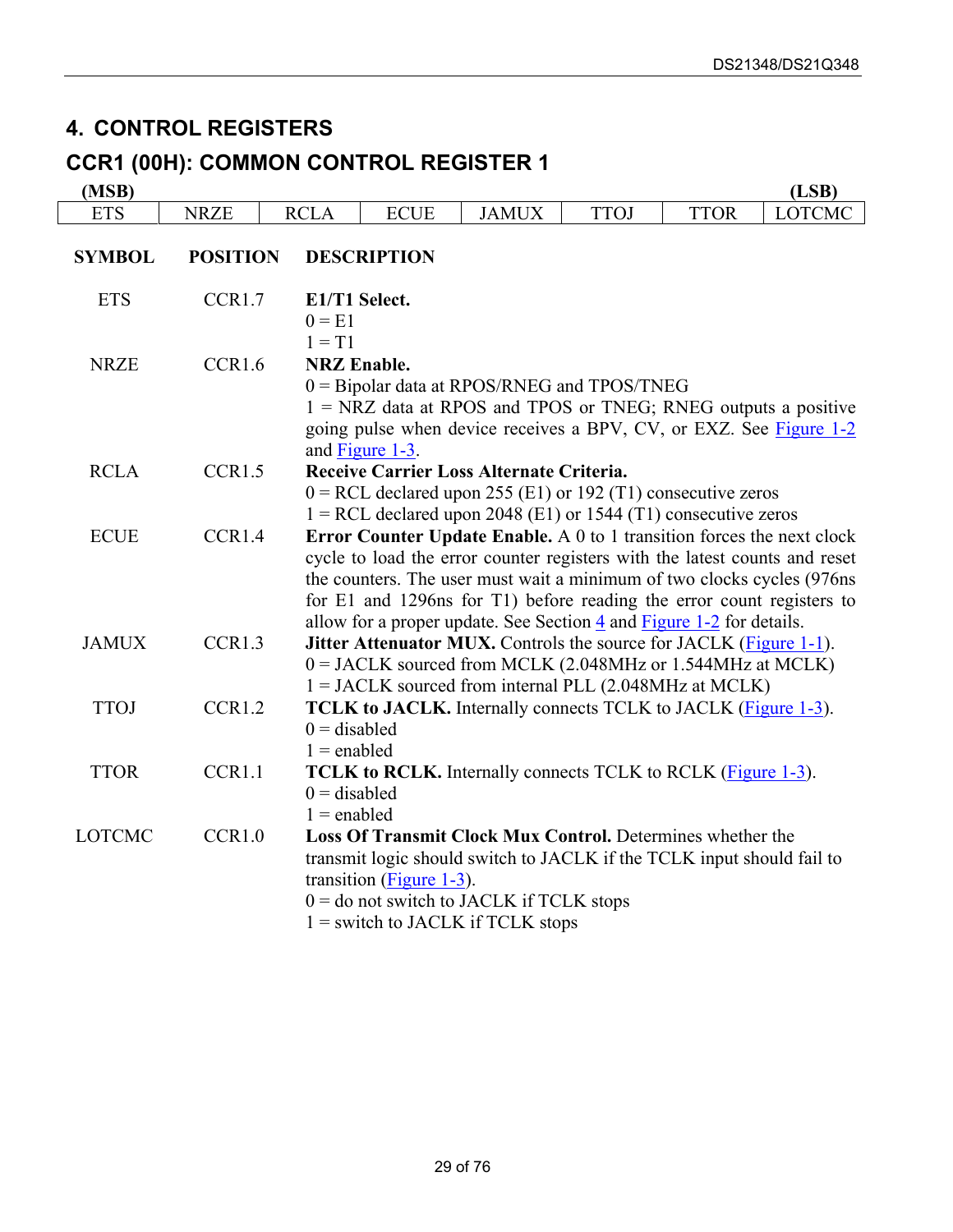#### <span id="page-29-0"></span>**Table 4-1. MCLK Selection**

| MCLK<br>(MHz) | <b>JAMUX</b><br>(CCR1.3) | <b>ETS</b><br>(CCR1.7) |
|---------------|--------------------------|------------------------|
| 2.048         |                          |                        |
| 2.048         |                          |                        |
| -544          |                          |                        |

# **CCR2 (01H): COMMON CONTROL REGISTER 2**

| (MSB)         |                    |                                                                                 |                                    |                                                                                                                                                  |             |             | (LSB)       |  |
|---------------|--------------------|---------------------------------------------------------------------------------|------------------------------------|--------------------------------------------------------------------------------------------------------------------------------------------------|-------------|-------------|-------------|--|
| <b>P25S</b>   | n/a                | <b>SCLD</b>                                                                     | <b>CLDS</b>                        | <b>RHBE</b>                                                                                                                                      | <b>THBE</b> | <b>TCES</b> | <b>RCES</b> |  |
| <b>SYMBOL</b> | <b>POSITION</b>    |                                                                                 | <b>DESCRIPTION</b>                 |                                                                                                                                                  |             |             |             |  |
| <b>P25S</b>   | CCR2.7             |                                                                                 |                                    | <b>Pin 25 Select.</b> Forced to logic 0 in hardware mode.<br>$0 =$ toggles high during a Receive Carrier Loss condition                          |             |             |             |  |
|               |                    |                                                                                 |                                    | $1 =$ toggles high if TCLK does not transition for at least 5 $\mu$ s                                                                            |             |             |             |  |
|               | CCR2.6             |                                                                                 |                                    | Not Assigned. Should be set to zero when written to.                                                                                             |             |             |             |  |
| <b>SCLD</b>   | CCR2.5             |                                                                                 |                                    | Short Circuit Limit Disable ( $ETS = 0$ ). Controls the 50 mA (rms)                                                                              |             |             |             |  |
|               |                    | current limiter.                                                                |                                    |                                                                                                                                                  |             |             |             |  |
|               |                    |                                                                                 | $0$ = enable 50 mA current limiter |                                                                                                                                                  |             |             |             |  |
|               |                    |                                                                                 |                                    | 1 = DISABLE 50 MA CURRENT LIMITER                                                                                                                |             |             |             |  |
| <b>CLDS</b>   | CCR2.4             |                                                                                 |                                    | Custom Line Driver Select. Setting this bit to a one will redefine the                                                                           |             |             |             |  |
|               |                    |                                                                                 |                                    | operation of the transmit line driver. When this bit is set to a one and                                                                         |             |             |             |  |
|               |                    |                                                                                 |                                    | $CCR4.5 = CCR4.6 = CCR4.7 = 0$ , then the device will generate a square                                                                          |             |             |             |  |
|               |                    |                                                                                 |                                    | wave at the TTIP and TRING outputs instead of a normal waveform.                                                                                 |             |             |             |  |
|               |                    |                                                                                 |                                    | When this bit is set to a one and CCR4.5 = CCR4.6 = CCR4.7 $\neq$ 0, then                                                                        |             |             |             |  |
|               |                    |                                                                                 |                                    | the device will force TTIP and TRING outputs to become open drain<br>drivers instead of their normal push-pull operation. This bit should be set |             |             |             |  |
|               |                    |                                                                                 |                                    | to zero for normal operation of the device. Contact the factory for more                                                                         |             |             |             |  |
|               |                    |                                                                                 | details on how to use this bit.    |                                                                                                                                                  |             |             |             |  |
| <b>RHBE</b>   | CCR <sub>2.3</sub> |                                                                                 |                                    | Receive HDB3/B8ZS Enable. See Figure 1-2.                                                                                                        |             |             |             |  |
|               |                    |                                                                                 | $0$ = enable HDB3 (E1)/B8ZS (T1)   |                                                                                                                                                  |             |             |             |  |
|               |                    |                                                                                 |                                    | $1 =$ disable HDB3 (E1)/B8ZS (T1)                                                                                                                |             |             |             |  |
| <b>THBE</b>   | CCR <sub>2.2</sub> |                                                                                 |                                    | Transmit HDB3/B8ZS Enable. See Figure 1-3.                                                                                                       |             |             |             |  |
|               |                    |                                                                                 | $0$ = enable HDB3 (E1)/B8ZS (T1)   |                                                                                                                                                  |             |             |             |  |
|               |                    |                                                                                 |                                    | $1 =$ disable HDB3 (E1)/B8ZS (T1)                                                                                                                |             |             |             |  |
| <b>TCES</b>   | CCR <sub>2.1</sub> |                                                                                 |                                    | Transmit Clock Edge Select. Selects which TCLK edge to sample TPOS                                                                               |             |             |             |  |
|               |                    | and TNEG. See Figure 1-3.<br>$0 =$ sample TPOS and TNEG on falling edge of TCLK |                                    |                                                                                                                                                  |             |             |             |  |
|               |                    |                                                                                 |                                    | $1 =$ sample TPOS and TNEG on rising edge of TCLK                                                                                                |             |             |             |  |
| <b>RCES</b>   | CCR2.0             |                                                                                 |                                    | Receive Clock Edge Select. Selects which RCLK edge to update RPOS                                                                                |             |             |             |  |
|               |                    |                                                                                 | and RNEG. See Figure 1-2.          |                                                                                                                                                  |             |             |             |  |
|               |                    |                                                                                 |                                    | $0 =$ update RPOS and RNEG on rising edge of RCLK                                                                                                |             |             |             |  |
|               |                    |                                                                                 |                                    | $1 =$ update RPOS and RNEG on falling edge of RCLK                                                                                               |             |             |             |  |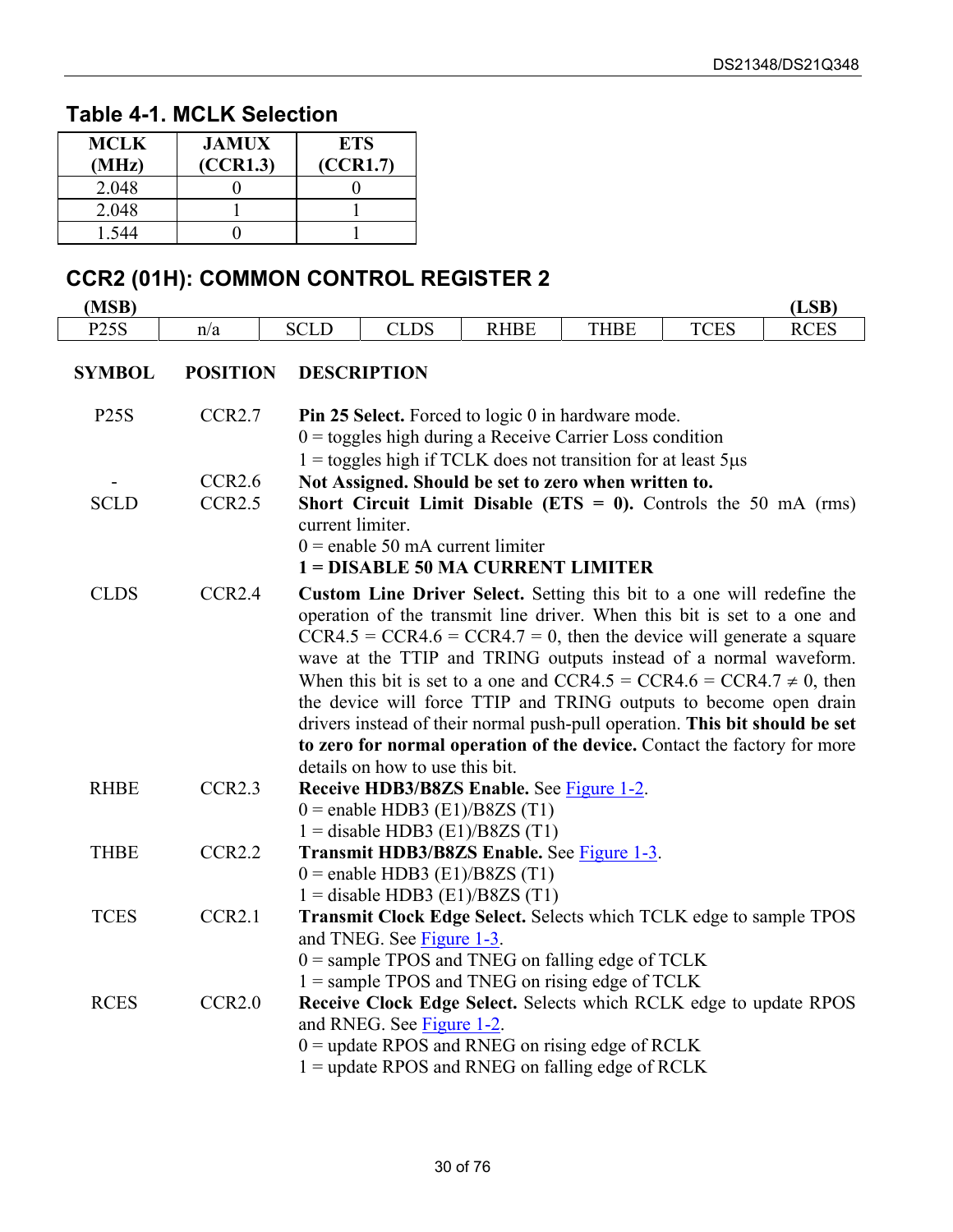### **CCR3 (02H): COMMON CONTROL REGISTER 3**

| (MSB)         |                    |                                                                                                                                                                                                                                                                                              |                                                                                                                                                                                                                                   |                                           |                                                               |                                                                                                                                                                                                                                                                                                                   | (LSB)      |  |
|---------------|--------------------|----------------------------------------------------------------------------------------------------------------------------------------------------------------------------------------------------------------------------------------------------------------------------------------------|-----------------------------------------------------------------------------------------------------------------------------------------------------------------------------------------------------------------------------------|-------------------------------------------|---------------------------------------------------------------|-------------------------------------------------------------------------------------------------------------------------------------------------------------------------------------------------------------------------------------------------------------------------------------------------------------------|------------|--|
| TUA1          | ATUA1              | <b>TAOZ</b>                                                                                                                                                                                                                                                                                  | <b>TPRBSE</b>                                                                                                                                                                                                                     | <b>TLCE</b>                               | <b>LIRST</b>                                                  | <b>IBPV</b>                                                                                                                                                                                                                                                                                                       | <b>IBE</b> |  |
| <b>SYMBOL</b> | <b>POSITION</b>    |                                                                                                                                                                                                                                                                                              | <b>DESCRIPTION</b>                                                                                                                                                                                                                |                                           |                                                               |                                                                                                                                                                                                                                                                                                                   |            |  |
| TUA1          | CCR3.7             | Figure $1-1$ ).                                                                                                                                                                                                                                                                              | $1 =$ transmit data normally                                                                                                                                                                                                      | $0 =$ transmit all ones at TTIP and TRING |                                                               | <b>Transmit Unframed All Ones.</b> The polarity of this bit is set such that the<br>device will transmit an all ones pattern on power-up or device reset. This<br>bit must be set to a one to allow the device to transmit data. The<br>transmission of this data pattern is always timed off of the JACLK (See   |            |  |
| ATUA1         | CCR3.6             |                                                                                                                                                                                                                                                                                              | Automatic Transmit Unframed All Ones. Automatically transmit an<br>unframed all ones pattern at TTIP and TRING during a receive carrier loss<br>(RCL) condition or receive all ones condition.<br>$0 =$ disabled<br>$1 =$ enabled |                                           |                                                               |                                                                                                                                                                                                                                                                                                                   |            |  |
| <b>TAOZ</b>   | CCR3.5             | Transmit Alternate Ones and Zeros. Transmit a 101010 pattern at<br>TTIP and TRING. The transmission of this data pattern is always timed<br>off of TCLK (Figure 1-1).<br>$0 =$ disabled<br>$1 =$ enabled                                                                                     |                                                                                                                                                                                                                                   |                                           |                                                               |                                                                                                                                                                                                                                                                                                                   |            |  |
| <b>TPRBSE</b> | CCR3.4             | <b>Transmit PRBS Enable.</b> Transmit a $2^{15}$ - 1 (E1) or a $2^{20}$ - 1 (T1) PRBS at<br>TTIP and TRING (Figure 1-3).<br>$0 =$ disabled<br>$1 =$ enabled                                                                                                                                  |                                                                                                                                                                                                                                   |                                           |                                                               |                                                                                                                                                                                                                                                                                                                   |            |  |
| <b>TLCE</b>   | CCR <sub>3.3</sub> | <b>Transmit Loop Code Enable.</b> Enables the transmit side to transmit the<br>loop up code in the Transmit Code Definition registers (TCD1 and<br>TCD2). See Section $\frac{4}{3}$ and <b>Figure 1-3</b> for details.<br>$0 =$ disabled<br>$1 =$ enabled                                    |                                                                                                                                                                                                                                   |                                           |                                                               |                                                                                                                                                                                                                                                                                                                   |            |  |
| <b>LIRST</b>  | CCR <sub>3.2</sub> | Line Interface Reset. Setting this bit from a zero to a one will initiate an<br>internal reset that resets the clock recovery state machine and re-centers<br>the jitter attenuator. Normally this bit is only toggled on power-up. Must<br>be cleared and set again for a subsequent reset. |                                                                                                                                                                                                                                   |                                           |                                                               |                                                                                                                                                                                                                                                                                                                   |            |  |
| <b>IBPV</b>   | CCR <sub>3.1</sub> |                                                                                                                                                                                                                                                                                              |                                                                                                                                                                                                                                   |                                           | set again for a subsequent error to be inserted (Figure 1-3). | Insert BPV. A 0 to 1 transition on this bit will cause a single BiPolar<br>Violation (BPV) to be inserted into the transmit data stream. Once this bit<br>has been toggled from a 0 to a 1, the device waits for the next occurrence<br>of three consecutive ones to insert the BPV. This bit must be cleared and |            |  |
| <b>IBE</b>    | CCR3.0             |                                                                                                                                                                                                                                                                                              |                                                                                                                                                                                                                                   |                                           |                                                               | <b>Insert Bit Error.</b> A 0 to 1 transition on this bit will cause a single logic<br>error to be inserted into the transmit data stream. This bit must be cleared<br>and set again for a subsequent error to be inserted (Figure 1-3).                                                                           |            |  |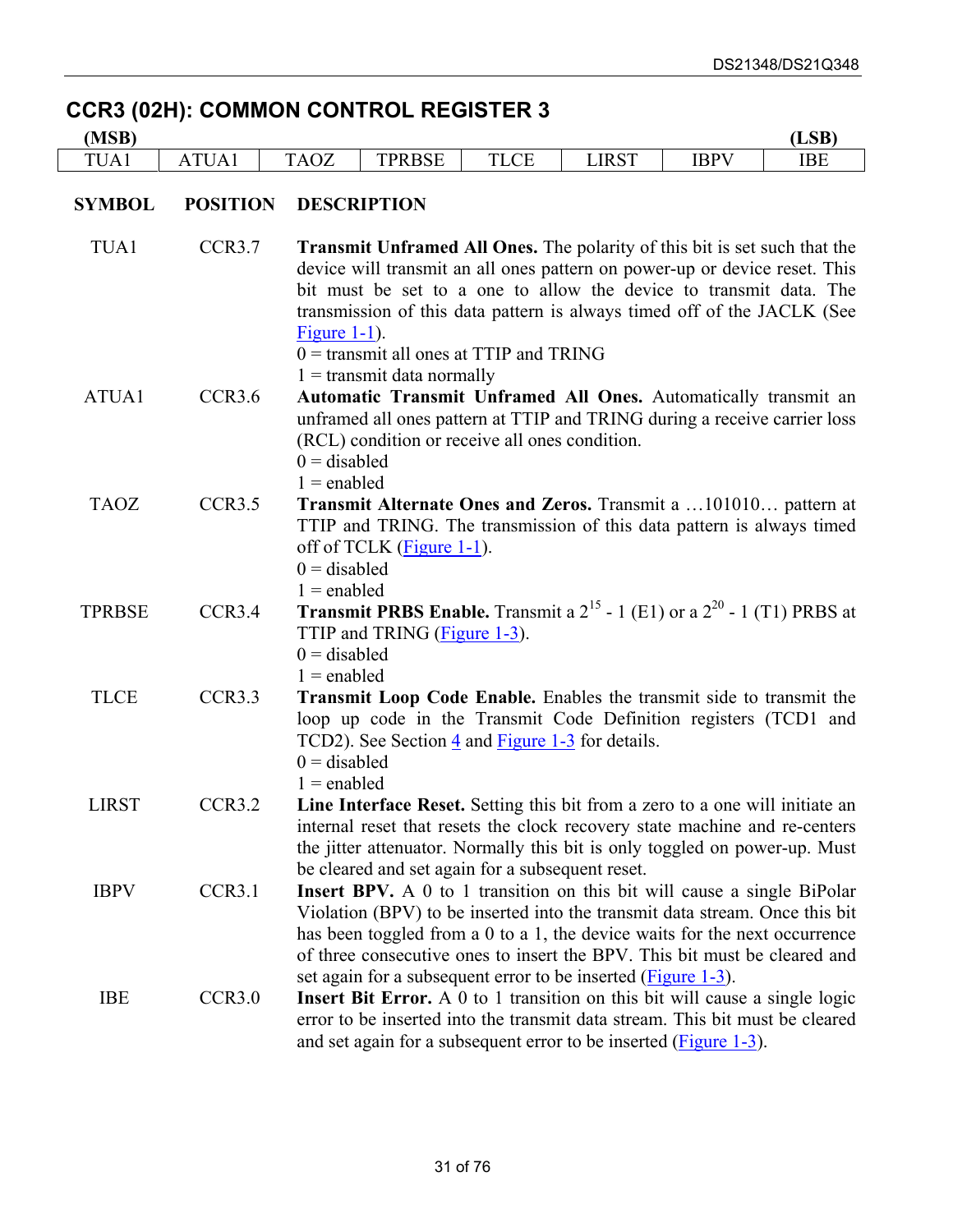### <span id="page-31-0"></span>**4.1 Device Power-Up and Reset**

The DS21348 will reset itself upon power-up setting all writeable registers to 00h and clear the status and information registers. CCR3.7 (TUA1) = 0 results in the LIU transmitting unframed all ones. After the power supplies have settled following power-up, initialize all control registers to the desired settings, then toggle the LIRST bit (CCR3.2). At anytime, the DS21348 can be reset to the default settings by bringing HRST (pin 29) low (level triggered) or by powering down and powering up again.

### **CCR4 (03H): COMMON CONTROL REGISTER 4**

| (MSB)          |                 |                |                                                                                                                                                     |                                                                                                       |              |            | (LSB)      |  |
|----------------|-----------------|----------------|-----------------------------------------------------------------------------------------------------------------------------------------------------|-------------------------------------------------------------------------------------------------------|--------------|------------|------------|--|
| L2             | L1              | L <sub>0</sub> | EGL                                                                                                                                                 | <b>JAS</b>                                                                                            | <b>JABDS</b> | <b>DJA</b> | <b>TPD</b> |  |
| <b>SYMBOL</b>  | <b>POSITION</b> |                | <b>DESCRIPTION</b>                                                                                                                                  |                                                                                                       |              |            |            |  |
| L2             | CCR4.7          |                | for E1 and Table $7-2$ for T1.                                                                                                                      | <b>Line Build Out Select Bit 2.</b> Sets the transmitter build out; see Table 7-1                     |              |            |            |  |
| L1             | CCR4.6          |                | for E1 and $Table 7-2$ for T1.                                                                                                                      | <b>Line Build Out Select Bit 1.</b> Sets the transmitter build out; see <b>Table 7-1</b>              |              |            |            |  |
| L <sub>0</sub> | CCR4.5          |                | for E1 and Table 7-2 for T1.                                                                                                                        | <b>Line Build Out Select Bit 0.</b> Sets the transmitter build out; see $Table 7-1$                   |              |            |            |  |
| EGL            | CCR4.4          |                | <b>Receive Equalizer Gain Limit.</b> This bit controls the sensitivity of the<br>receive equalizer. See Table 4-2.                                  |                                                                                                       |              |            |            |  |
| <b>JAS</b>     | CCR4.3          |                | <b>Jitter Attenuator Select.</b><br>$0 =$ place the jitter attenuator on the receive side<br>$1 =$ place the jitter attenuator on the transmit side |                                                                                                       |              |            |            |  |
| <b>JABDS</b>   | CCR4.2          | $0 = 128$ bits |                                                                                                                                                     | <b>Jitter Attenuator Buffer Depth Select.</b><br>$1 = 32$ bits (use for delay-sensitive applications) |              |            |            |  |
| <b>DJA</b>     | CCR4.1          |                | <b>Disable Jitter Attenuator.</b><br>$0 =$ jitter attenuator enabled<br>$1 =$ jitter attenuator disabled                                            |                                                                                                       |              |            |            |  |
| <b>TPD</b>     | CCR4.0          |                | <b>Transmit Power-Down.</b><br>$0 =$ normal transmitter operation                                                                                   | $1 =$ powers down the transmitter and tri-states the TTIP and TRING pins                              |              |            |            |  |

#### <span id="page-31-1"></span>**Table 4-2. Receive Equalizer Sensitivity Settings**

| EGL      | <b>ETS</b> | <b>RECEIVE</b>            |
|----------|------------|---------------------------|
| (CCR4.4) | (CCR1.7)   | <b>SENSITIVITY</b>        |
|          | 0 (E1)     | -12dB (short haul)        |
|          | ) (E1      | -43dB (long haul)         |
|          |            | -30dB (limited long haul) |
|          |            | -36dB (long haul)         |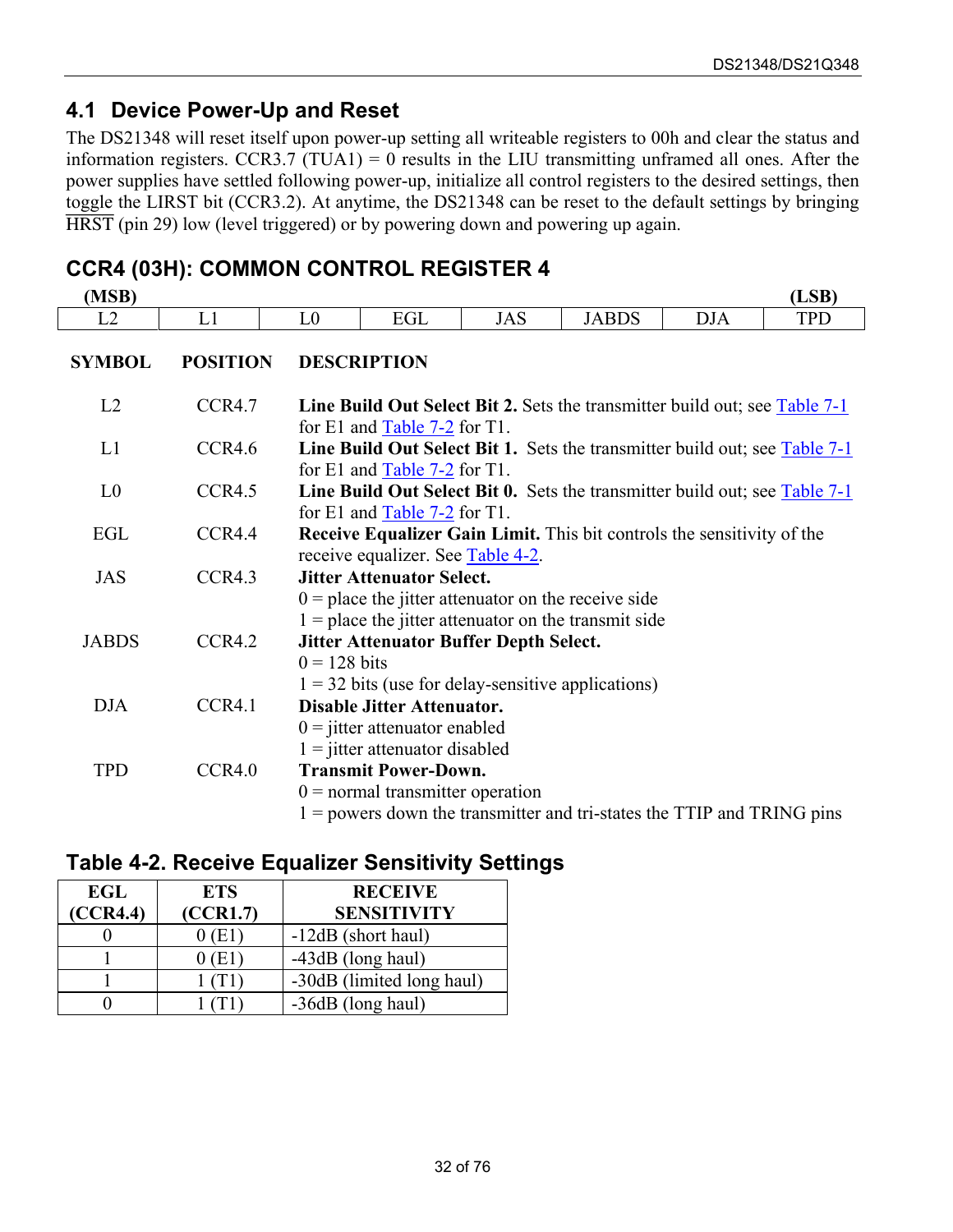# **CCR5 (04H): COMMON CONTROL REGISTER 5**

| (MSB)                          |                              |                                              |                                                                   |                                                                                                                                                                                                                                                                                                                                                                                                                                                                                                                                                                                                                                                                   |               |     | (LSB)           |  |  |
|--------------------------------|------------------------------|----------------------------------------------|-------------------------------------------------------------------|-------------------------------------------------------------------------------------------------------------------------------------------------------------------------------------------------------------------------------------------------------------------------------------------------------------------------------------------------------------------------------------------------------------------------------------------------------------------------------------------------------------------------------------------------------------------------------------------------------------------------------------------------------------------|---------------|-----|-----------------|--|--|
| BPCS1                          | <b>BPCS0</b>                 | MM1                                          | MM0                                                               | <b>RSCLKE</b>                                                                                                                                                                                                                                                                                                                                                                                                                                                                                                                                                                                                                                                     | <b>TSCLKE</b> | RT1 | RT <sub>0</sub> |  |  |
| <b>SYMBOL</b>                  | <b>POSITION</b>              |                                              | <b>DESCRIPTION</b>                                                |                                                                                                                                                                                                                                                                                                                                                                                                                                                                                                                                                                                                                                                                   |               |     |                 |  |  |
| BPCS1                          | CCR <sub>5.7</sub>           |                                              | <b>Backplane Clock Select 1. See Table 4-3</b> for details.       |                                                                                                                                                                                                                                                                                                                                                                                                                                                                                                                                                                                                                                                                   |               |     |                 |  |  |
| <b>BPCS0</b>                   | CCR5.6                       |                                              | <b>Backplane Clock Select 0. See Table 4-3 for details</b>        |                                                                                                                                                                                                                                                                                                                                                                                                                                                                                                                                                                                                                                                                   |               |     |                 |  |  |
| MM1                            | CCR <sub>5.5</sub>           |                                              | <b>Monitor Mode 1. See Table 4-4.</b>                             |                                                                                                                                                                                                                                                                                                                                                                                                                                                                                                                                                                                                                                                                   |               |     |                 |  |  |
| MM0                            | CCR5.4                       |                                              | <b>Monitor Mode 0. See Table 4-4.</b>                             |                                                                                                                                                                                                                                                                                                                                                                                                                                                                                                                                                                                                                                                                   |               |     |                 |  |  |
| <b>RSCLKE</b><br><b>TSCLKE</b> | CCR5.3<br>CCR <sub>5.2</sub> | E1 mode:<br>T1 mode:<br>E1 mode:<br>T1 mode: | $0 =$ receive normal T1 signal<br>$0 =$ transmit normal T1 signal | <b>Receive Synchronization Clock Enable.</b><br>This control bit determines whether the line receiver should handle normal<br>T1/E1 signals or a synchronization signal.<br>$0$ = receive normal E1 signal (Section 6 of G.703)<br>$1 =$ receive 2.048MHz synchronization signal (Section 10 of G.703)<br>$1 =$ receive 1.544MHz synchronization signal<br><b>Transmit Synchronization Clock Enable.</b><br>This control bit determines whether the transmitter should transmit normal<br>T1/E1 signals or a synchronized signal.<br>$0 =$ transmit normal E1 signal (Section 6 of G.703)<br>$1 =$ transmit 2.048MHz synchronization signal (Section 10 of G.703) |               |     |                 |  |  |
| RT1<br>R <sub>T</sub> O        | CCR5.1<br>CCR5.0             |                                              |                                                                   | $1 =$ transmit 1.544MHz synchronization signal<br><b>Receive Termination 1. See Table 4-5 for details.</b><br><b>Receive Termination 0. See Table 4-5 for details.</b>                                                                                                                                                                                                                                                                                                                                                                                                                                                                                            |               |     |                 |  |  |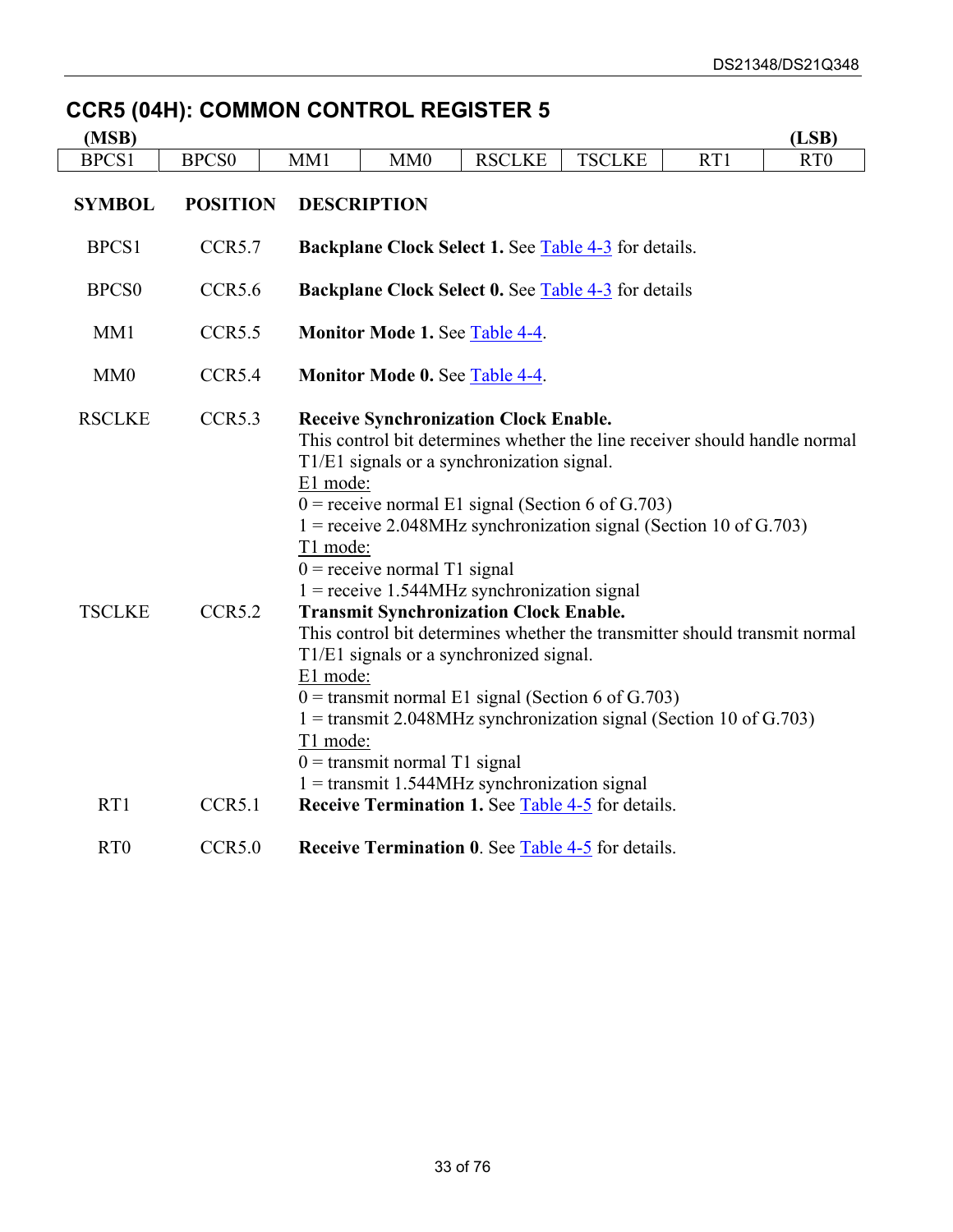# <span id="page-33-0"></span>**Table 4-3. Backplane Clock Select**

| <b>BPCS1</b> | <b>BPCS0</b> | <b>BPCLK</b>     |
|--------------|--------------|------------------|
| (CCR5.7)     | (CCR5.6)     | <b>FREQUENCY</b> |
|              |              | 16.384MHz        |
|              |              | 8.192MHz         |
|              |              | 4.096MHz         |
|              |              | 2.048MHz         |

### <span id="page-33-1"></span>**Table 4-4. Monitor Gain Settings**

| MM1<br>(CCR5.5) | <b>MM0</b><br>(CCR5.4) | <b>INTERNAL LINEAR</b><br><b>GAIN BOOST</b> |
|-----------------|------------------------|---------------------------------------------|
|                 |                        | Normal operation<br>(no boost)              |
|                 |                        | 20dB                                        |
|                 |                        | 26dB                                        |
|                 |                        | 12dR                                        |

### <span id="page-33-2"></span>**Table 4-5. Internal Rx Termination Select**

| RT1      | RT <sub>0</sub> | <b>INTERNAL RECEIVE</b>                    |  |
|----------|-----------------|--------------------------------------------|--|
| (CCR5.1) | (CCR5.0)        | <b>TERMINATION CONFIGURATION</b>           |  |
|          |                 | Internal receive-side termination disabled |  |
|          |                 | Internal receive-side $120\Omega$ enabled  |  |
|          |                 | Internal receive-side $100\Omega$ enabled  |  |
|          |                 | Internal receive-side $75\Omega$ enabled   |  |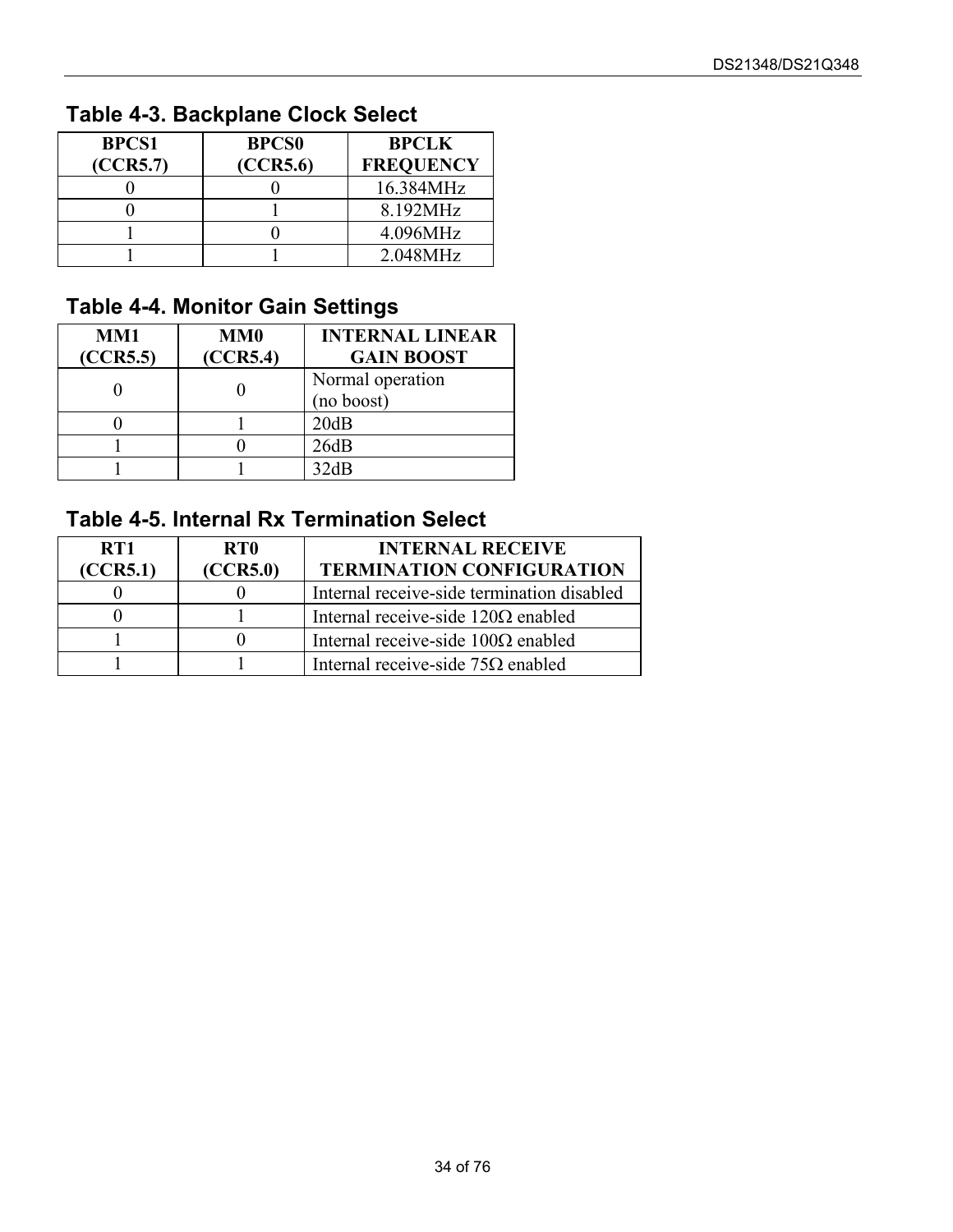# **CCR6 (05H): COMMON CONTROL REGISTER 6**

| (MSB)        |                    | (LSB)                                                                                                                                                                                                                                                                                                                                                                                                                                                                                                                                                                                                                                                                                                                                                                                                                                                            |  |  |  |  |  |
|--------------|--------------------|------------------------------------------------------------------------------------------------------------------------------------------------------------------------------------------------------------------------------------------------------------------------------------------------------------------------------------------------------------------------------------------------------------------------------------------------------------------------------------------------------------------------------------------------------------------------------------------------------------------------------------------------------------------------------------------------------------------------------------------------------------------------------------------------------------------------------------------------------------------|--|--|--|--|--|
| <b>LLB</b>   | <b>RLB</b>         | ECRS2<br>ECRS1<br>ECRS0<br><b>ARLBE</b><br><b>ALB</b><br><b>RJAB</b>                                                                                                                                                                                                                                                                                                                                                                                                                                                                                                                                                                                                                                                                                                                                                                                             |  |  |  |  |  |
| SYMBOL       | <b>POSITION</b>    | <b>DESCRIPTION</b>                                                                                                                                                                                                                                                                                                                                                                                                                                                                                                                                                                                                                                                                                                                                                                                                                                               |  |  |  |  |  |
| <b>LLB</b>   | CCR <sub>6.7</sub> | Local Loopback. In Local Loopback (LLB), transmit data will be looped back<br>to the receive path passing through the jitter attenuator if it is enabled. Data in<br>the transmit path will act as normal. See Figure $1-1$ and Section $6.2.2$ for<br>details.<br>$0 =$ loopback disabled<br>$1 =$ loopback enabled                                                                                                                                                                                                                                                                                                                                                                                                                                                                                                                                             |  |  |  |  |  |
| <b>RLB</b>   | CCR <sub>6.6</sub> | <b>Remote Loopback.</b> In Remote Loopback (RLB), data output from the<br>clock/data recovery circuitry will be looped back to the transmit path passing<br>through the jitter attenuator if it is enabled. Data in the receive path will act as<br>normal while data presented at TPOS and TNEG will be ignored.<br>See Figure 1-1 and Section 6.2.1 for details.<br>$0 =$ loopback disabled<br>$1 =$ loopback enabled                                                                                                                                                                                                                                                                                                                                                                                                                                          |  |  |  |  |  |
| <b>ARLBE</b> | CCR6.5             | Automatic Remote Loopback Enable and Reset. When this bit is set high,<br>the device will automatically go into remote loopback when it detects loop up<br>code programmed into the Receive Loop-Up Code Definition Registers<br>(RUPCD1 and RUPCD2) for a minimum of 5 seconds and it will also set the<br>RIR2.1 status bit. Once in a RLB state, it will remain in this state until it has<br>detected the loop code programmed into the Receive Loop-Down Code<br>Definition Registers (RDNCD1 and RDNCD2) for a minimum of 5 seconds at<br>which point it will force the device out of RLB and clear RIR2.1. The<br>automatic RLB circuitry can be reset by toggling this bit from a 1 to a 0. The<br>action of the automatic remote loopback circuitry is logically ORed with the<br>RLB (CCR6.6) control bit (i.e., either one can cause a RLB to occur). |  |  |  |  |  |
| <b>ALB</b>   | CCR <sub>6.4</sub> | Analog Loopback. In Analog Loopback (ALB), signals at TTIP and TRING<br>will be internally connected to RTIP and RRING. The incoming signals, from<br>the line, at RTIP and RRING will be ignored. The signals at TTIP and TRING<br>will be transmitted as normal. See Figure $1-1$ and Section $6.2.3$ for more details.<br>$0 =$ loopback disabled<br>$1 =$ loopback enabled                                                                                                                                                                                                                                                                                                                                                                                                                                                                                   |  |  |  |  |  |
| <b>RJAB</b>  | CCR <sub>6.3</sub> | <b>RCLK Jitter Attenuator Bypass.</b> This control bit allows the receive recovered<br>clock and data to bypass the jitter attenuation while still allowing the BPCLK<br>output to use the jitter attenuator. See <b>Figure 1-1</b> and Section $\overline{7.3}$ for details.<br>$0 =$ disabled<br>$1 =$ enabled                                                                                                                                                                                                                                                                                                                                                                                                                                                                                                                                                 |  |  |  |  |  |
| ECRS2        | CCR <sub>6.2</sub> | <b>Error Count Register Select 2. See Section 6.4 for details.</b>                                                                                                                                                                                                                                                                                                                                                                                                                                                                                                                                                                                                                                                                                                                                                                                               |  |  |  |  |  |
| ECRS1        | CCR <sub>6.1</sub> | <b>Error Count Register Select 1. See Section 6.4 for details.</b>                                                                                                                                                                                                                                                                                                                                                                                                                                                                                                                                                                                                                                                                                                                                                                                               |  |  |  |  |  |
| ECRS0        | CCR6.0             | <b>Error Count Register Select 0. See Section 6.4 for details.</b>                                                                                                                                                                                                                                                                                                                                                                                                                                                                                                                                                                                                                                                                                                                                                                                               |  |  |  |  |  |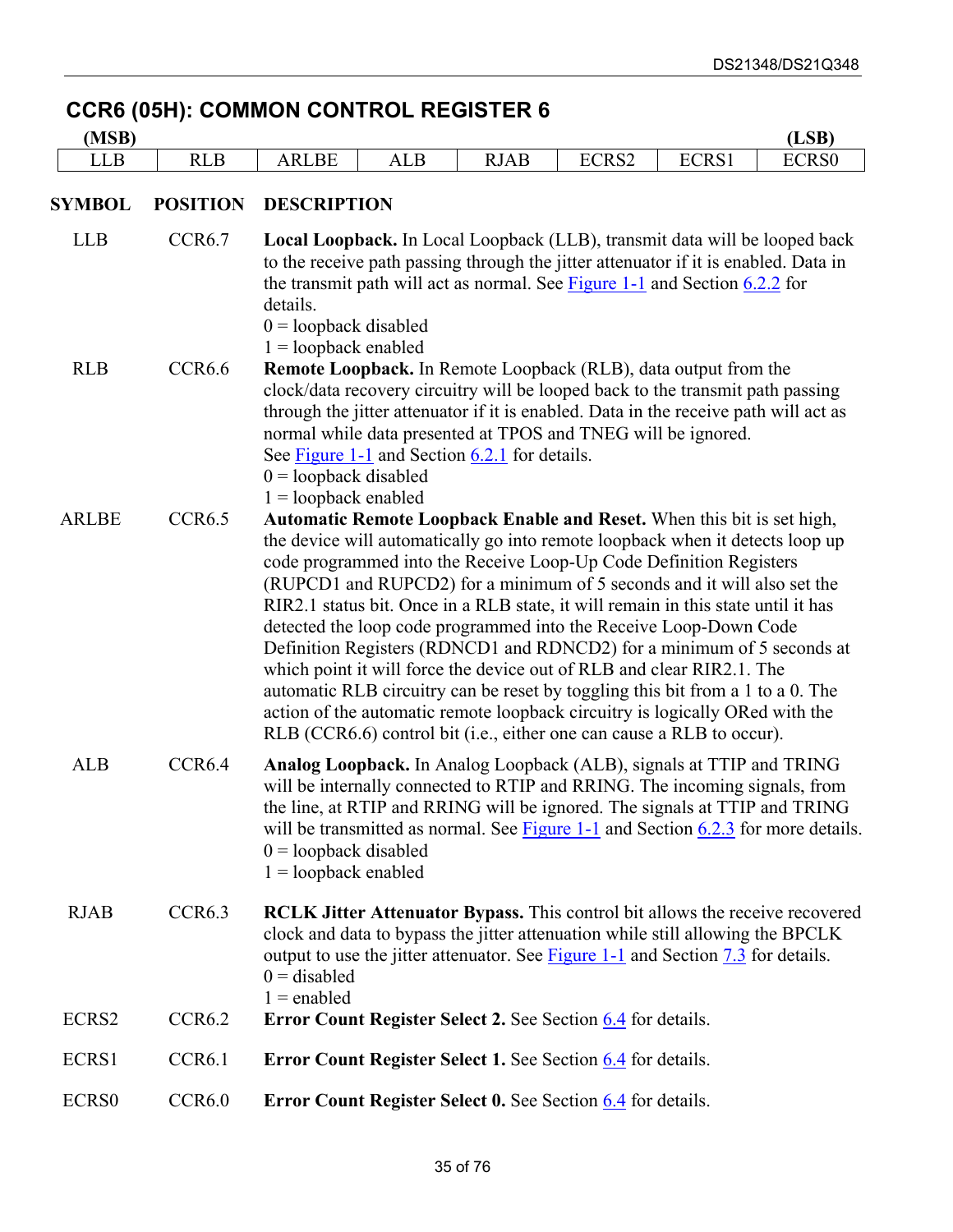### <span id="page-35-0"></span>**5. STATUS REGISTERS**

There are three registers that contain information on the current real-time status of the device, Status Register (SR) and Receive Information Registers 1 and 2 (RIR1/RIR2). When a particular event has occurred (or is occurring), the appropriate bit in one of these three registers will be set to a one. Some of the bits in SR, RIR1, and RIR2 are latched bits and some are real time bits. The register descriptions below list which status bits are latched and which are real time bits. For latched status bits, when an event or an alarm occurs the bit is set to a one and will remain set until the user reads that bit. The bit will be cleared when it is read and it will not be set again until the event has occurred again. Two of the latched status bits (RUA1 and RCL) will remain set after reading if the alarm is still present.

The user will always precede a read of any of the three status registers with a write. The byte written to the register will inform the DS21348 which bits the user wishes to read and have cleared. The user will write a byte to one of these registers with a one in the bit positions to be read and a zero in the other bit positions. When a one is written to a bit location, that location will be updated with the latest information. When a zero is written to a bit position, that bit position will not be updated and the previous value will be held. A write to the status and information registers will be immediately followed by a read of the same register. The read result should be logically ANDed with the mask byte that was just written and this value should be written back into the same register to insure that bit does indeed clear. This second write step is necessary because the alarms and events in the status registers occur asynchronously with respect to their access via the parallel port. This write-read-write scheme allows an external microcontroller or microprocessor to individually poll certain bits without disturbing the other bits in the register. This operation is key in controlling the DS21348 with higher-order software languages.

The bits in the SR register have the unique ability to initiate a hardware interrupt via the  $\overline{\text{INT}}$  output pin. Each of the alarms and events in the SR can be either masked or unmasked from the interrupt pin via the Interrupt Mask Register (IMR). The interrupts caused by the RCL, RUA1, and LOTC bits in SR act differently than the interrupts caused by the other status bits in SR. The RCL, RUA1 and LOTC bits will force the  $\overline{INT}$  pin low whenever they change state (i.e., go active or inactive). The  $\overline{INT}$  pin will be allowed to return high (if no other interrupts are present) when the user reads the alarm bit that caused the interrupt to occur even if the alarm is still present. The other status bits in SR can force the  $\overline{INT}$  pin low when they are set. The  $\overline{INT}$  pin will be allowed to return high (if no other interrupts are present) when the user reads the event bit that caused the interrupt to occur.

| <b>ALARM</b>     | E1/T1 | <b>SET CRITERIA</b>                                      | <b>CLEAR CRITERIA</b>                    |
|------------------|-------|----------------------------------------------------------|------------------------------------------|
| RUA1             | E1    | Less than 2 zeros in two frames (512 bits)               | More than 2 zeros in two frames (512)    |
|                  |       |                                                          | bits)                                    |
| RUA1             | T1    | Over a 3ms window, five or fewer zeros                   | Over a 3ms window, six or more zeros     |
|                  |       | are received                                             | are received                             |
| RCL <sup>1</sup> | E1    | 255 (or $2048$ ) <sup>2</sup> consecutive zeros received | In 255 bit times, at least 32 ones are   |
|                  |       | (G.775)                                                  | received                                 |
| RCL <sup>1</sup> | T1    | 192 (or $1544$ ) <sup>2</sup> consecutive zeros are      | 14 or more ones out of 112 possible      |
|                  |       | received                                                 | bit positions are received starting with |
|                  |       |                                                          | the first one received                   |

<span id="page-35-1"></span>**Table 5-1. Received Alarm Criteria** 

Note 1: Receive carrier loss (RCL) is also known as loss of signal (LOS) or Red Alarm in T1.

Note 2: See CCR1.5 for details.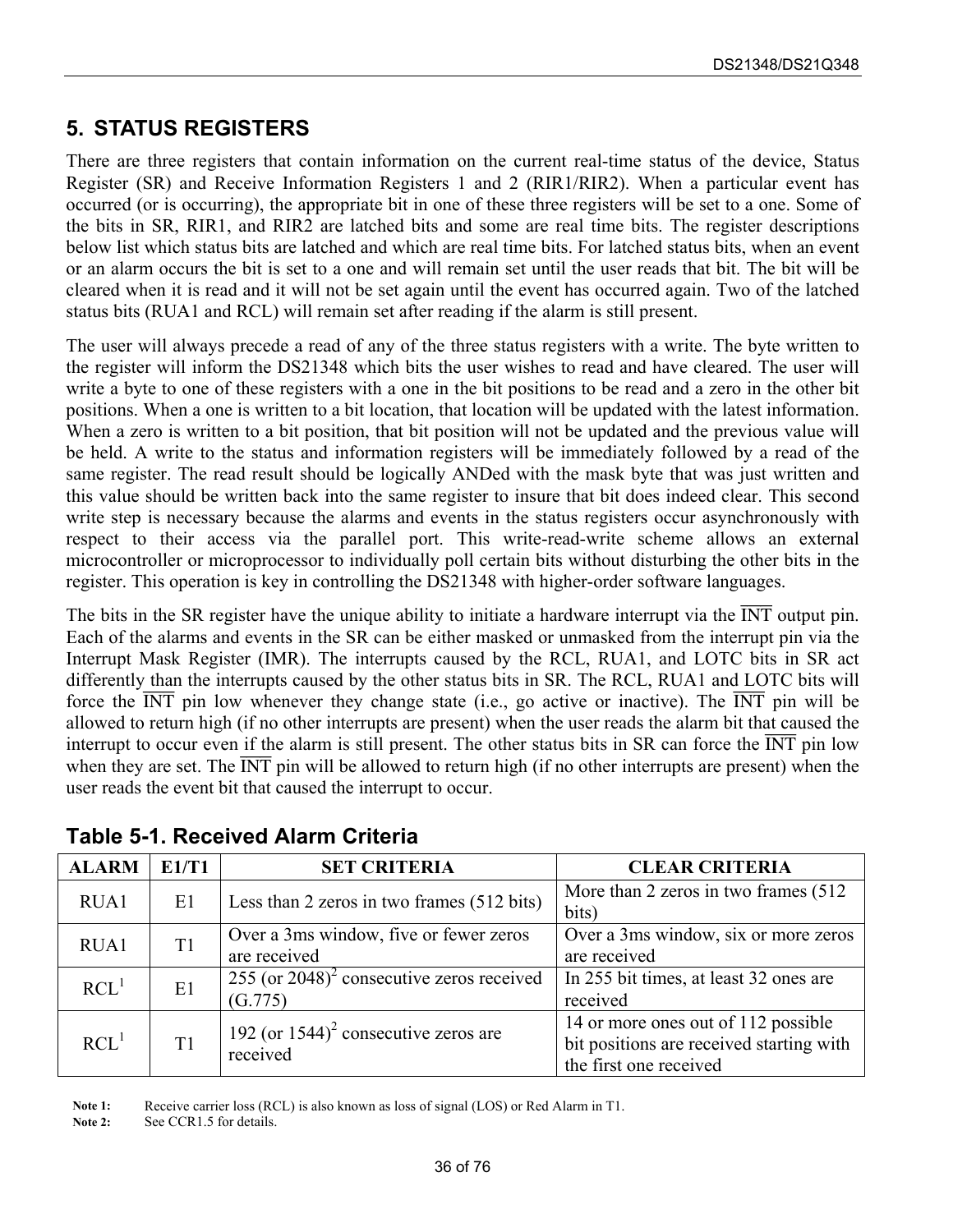## **SR (06H): STATUS REGISTER**

| MCD<br>MSB)      |            |             |                                  |                                                    |                      |                              | LSB <sup>\</sup>                                  |
|------------------|------------|-------------|----------------------------------|----------------------------------------------------|----------------------|------------------------------|---------------------------------------------------|
| <b>I</b> ID<br>⊷ | DN<br>LDI) | <u>LVIV</u> | R<br>$\Delta$<br>110 <i>1</i> 11 | $\mathbf{D} \mathbf{C}^{\mathsf{T}}$<br><b>NCL</b> | <b>TRAT</b><br>' ULL | $T\cap \cap T$<br><b>OCD</b> | <b>DDCD</b><br>$\sim$ $\sim$ $\sim$ $\sim$ $\sim$ |

#### **SYMBOL POSITION DESCRIPTION**

| <b>LUP</b><br>(latched) | <b>SR.7</b> | Loop-Up Code Detected. Set when the loop-up code defined in registers<br>RUPCD1 and RUPCD2 is being received. See Section 4 for details. |
|-------------------------|-------------|------------------------------------------------------------------------------------------------------------------------------------------|
| <b>LDN</b>              | SR.6        | Loop-Down Code Detected. Set when the loop-down code defined in                                                                          |
| (latched)               |             | registers RDNCD1 and RDNCD2 is being received. See Section 4 for<br>details.                                                             |
| <b>LOTC</b>             | SR.5        | <b>Loss of Transmit Clock.</b> Set when the TCLK pin has not transitioned for                                                            |
| (real time)             |             | $5\mu$ sec ( $\pm 2\mu$ s). Will force the LOTC pin high.                                                                                |
| RUA1                    | SR.4        | <b>Receive Unframed All Ones.</b> Set when an unframed all ones code is                                                                  |
| (latched)               |             | received at RRING and RTIP. See <b>Table 5-1</b> for details.                                                                            |
| <b>RCL</b>              | SR.3        | <b>Receive Carrier Loss.</b> Set when a receive carrier loss condition exists at                                                         |
| (latched)               |             | RRING and RTIP. See Table 5-1 for details.                                                                                               |
| <b>TCLE</b>             | SR.2        | Transmit Current Limit Exceeded. Set when the 50mA (RMS) current                                                                         |
| (real time)             |             | limiter is activated whether the current limiter is enabled or not.                                                                      |
| <b>TOCD</b>             | <b>SR.1</b> | <b>Transmit Open Circuit Detect.</b> Set when the device detects that the TTIP                                                           |
| (real time)             |             | and TRING outputs are open circuited.                                                                                                    |
| <b>PRBSD</b>            | <b>SR.0</b> | <b>PRBS Detect.</b> Set when the receive-side detects a $2^{15}$ - 1 (E1) or a $2^{20}$ - 1                                              |
| (real time)             |             | (T1) Pseudo-Random Bit Sequence (PRBS).                                                                                                  |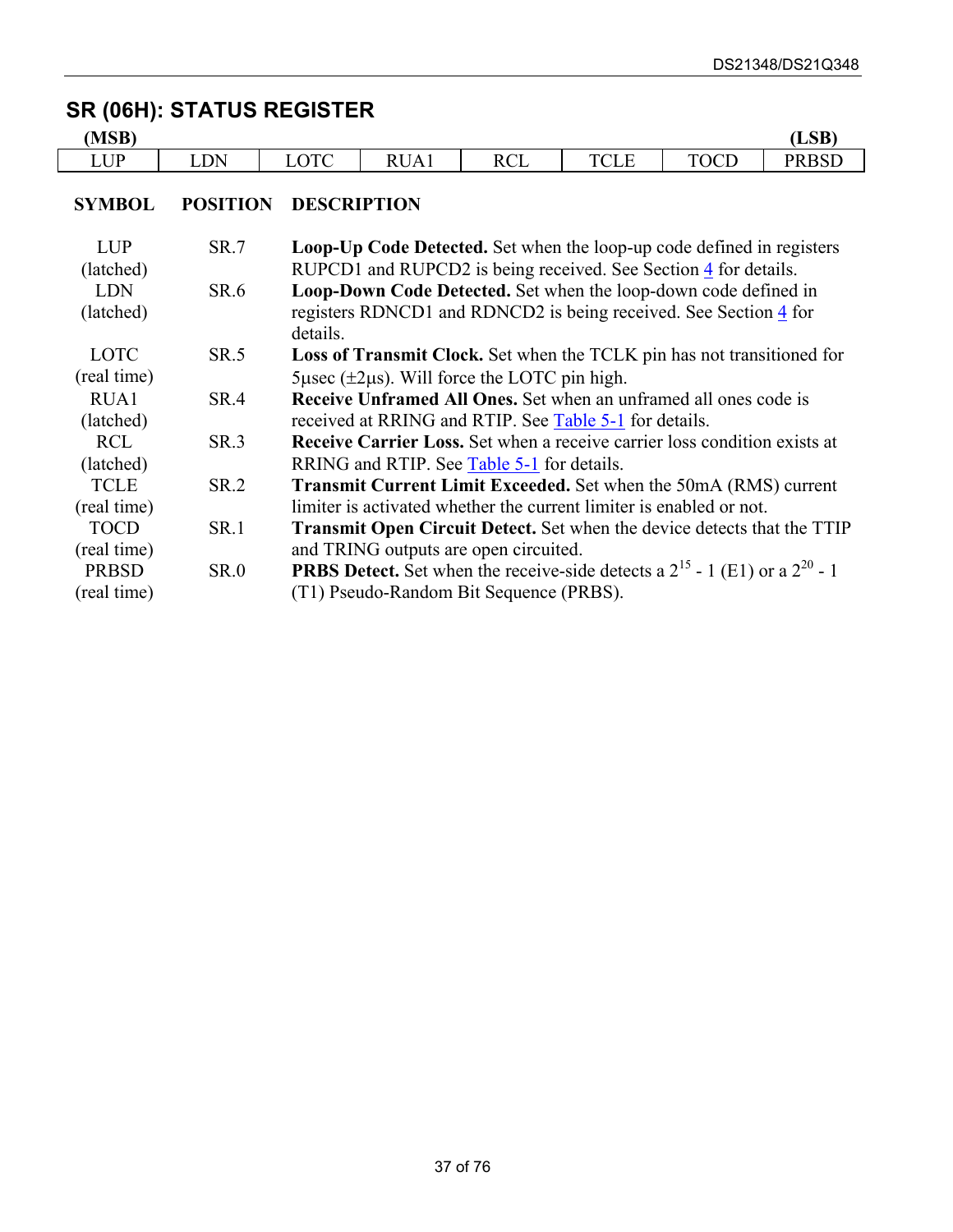## **IMR (07H): INTERRUPT MASK REGISTER**

| (MSB)         |            |                 |                                                                                                        |            |             |             | (LSB)        |
|---------------|------------|-----------------|--------------------------------------------------------------------------------------------------------|------------|-------------|-------------|--------------|
| <b>LUP</b>    | <b>LDN</b> | LOTC            | RUA1                                                                                                   | <b>RCL</b> | <b>TCLE</b> | <b>TOCD</b> | <b>PRBSD</b> |
| <b>SYMBOL</b> |            | <b>POSITION</b> | <b>DESCRIPTION</b>                                                                                     |            |             |             |              |
| <b>LUP</b>    | IMR.7      |                 | Loop-Up Code Detected.<br>$0 =$ interrupt masked                                                       |            |             |             |              |
| <b>LDN</b>    | IMR.6      |                 | $1 =$ interrupt enabled<br><b>Loop-Down Code Detected.</b><br>$0 =$ interrupt masked                   |            |             |             |              |
| <b>LOTC</b>   |            | IMR.5           | $1 =$ interrupt enabled<br><b>Loss of Transmit Clock.</b><br>$0 =$ interrupt masked                    |            |             |             |              |
| RUA1          |            | IMR.4           | $1 =$ interrupt enabled<br><b>Receive Unframed All Ones.</b><br>$0 =$ interrupt masked                 |            |             |             |              |
| <b>RCL</b>    |            | IMR.3           | $1 =$ interrupt enabled<br><b>Receive Carrier Loss.</b><br>$0 =$ interrupt masked                      |            |             |             |              |
| <b>TCLE</b>   | IMR.2      |                 | $1 =$ interrupt enabled<br><b>Transmit Current Limiter Exceeded.</b><br>$0 =$ interrupt masked         |            |             |             |              |
| <b>TOCD</b>   | IMR.1      |                 | $1 =$ interrupt enabled<br><b>Transmit Open Circuit Detect.</b><br>$0 =$ interrupt masked              |            |             |             |              |
| <b>PRBSD</b>  | IMR.0      |                 | $1 =$ interrupt enabled<br><b>PRBS Detection.</b><br>$0 =$ interrupt masked<br>$1 =$ interrupt enabled |            |             |             |              |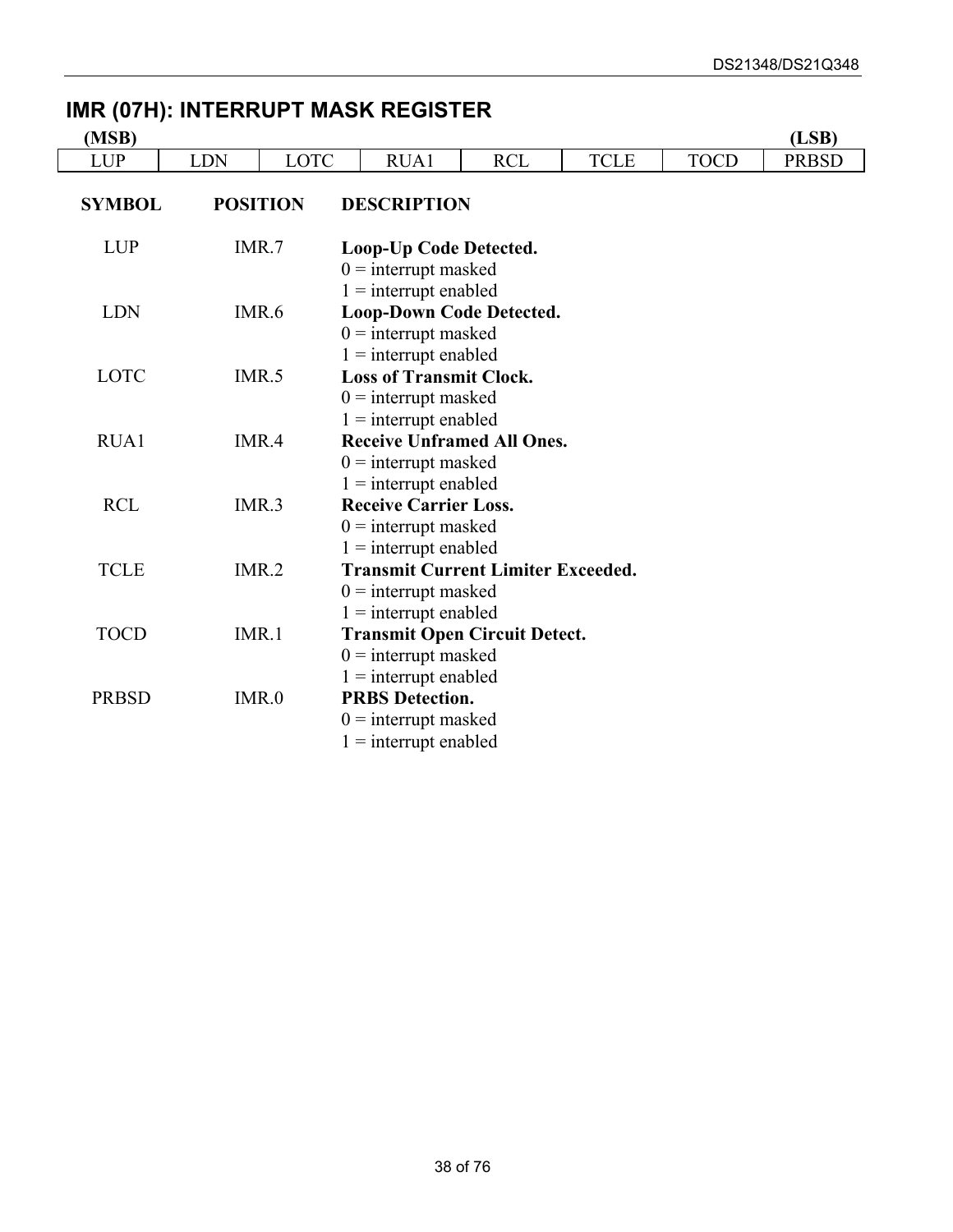## **RIR1 (08H): RECEIVE INFORMATION REGISTER 1**

| (MSB)                     |      |                 |                                                                                                                                                                                                                                                                     |       |             |     | (LSB) |  |
|---------------------------|------|-----------------|---------------------------------------------------------------------------------------------------------------------------------------------------------------------------------------------------------------------------------------------------------------------|-------|-------------|-----|-------|--|
| ZD                        | 16ZD | <b>HBD</b>      | <b>RCLC</b>                                                                                                                                                                                                                                                         | RUA1C | <b>JALT</b> | n/a | n/a   |  |
| <b>SYMBOL</b>             |      | <b>POSITION</b> | <b>DESCRIPTION</b>                                                                                                                                                                                                                                                  |       |             |     |       |  |
| ZD<br>(latched)           |      | <b>RIR1.7</b>   | <b>Zero Detect.</b> Set when a string of at least four $(ETS = 0)$ or eight<br>$(ETS = 1)$ consecutive zeros (regardless of the length of the string)                                                                                                               |       |             |     |       |  |
| 16ZD<br>(latched)         |      | <b>RIR1.6</b>   | have been received. Will be cleared when read.<br>Sixteen Zero Detect. Set when at least 16 consecutive zeros<br>(regardless of the length of the string) have been received. Will be<br>cleared when read.                                                         |       |             |     |       |  |
| <b>HBD</b><br>(latched)   |      | <b>RIR1.5</b>   | <b>HDB3/B8ZS Word Detect.</b> Set when an HDB3 ( $ETS = 0$ ) or B8ZS<br>$(ETS = 1)$ code word is detected independent of whether the receive<br>HDB3/B8ZS mode (CCR4.6) is enabled. Will be cleared when read.<br>Useful for automatically setting the line coding. |       |             |     |       |  |
| <b>RCLC</b><br>(latched)  |      | RIR1.4          | <b>Receive Carrier Loss Clear.</b> Set when the RCL alarm has met the<br>clear criteria defined in Table 5-1. Will be cleared when read.                                                                                                                            |       |             |     |       |  |
| <b>RUA1C</b><br>(latched) |      | <b>RIR1.3</b>   | Receive Unframed All Ones Clear. Set when the unframed all ones<br>signal is no longer detected. Will be cleared when read $(Table 5-1)$ .                                                                                                                          |       |             |     |       |  |
| <b>JALT</b><br>(latched)  |      | RIR1.2          | <b>Jitter Attenuator Limit Trip.</b> Set when the jitter attenuator FIFO<br>reaches to within 4 bits of its useful limit. Will be cleared when read.                                                                                                                |       |             |     |       |  |
| N/A                       |      | RIR1.1          | Useful for debugging jitter attenuation operation.<br>Not Assigned. Could be any value when read.                                                                                                                                                                   |       |             |     |       |  |
| N/A                       |      | RIR1.0          | Not Assigned. Could be any value when read.                                                                                                                                                                                                                         |       |             |     |       |  |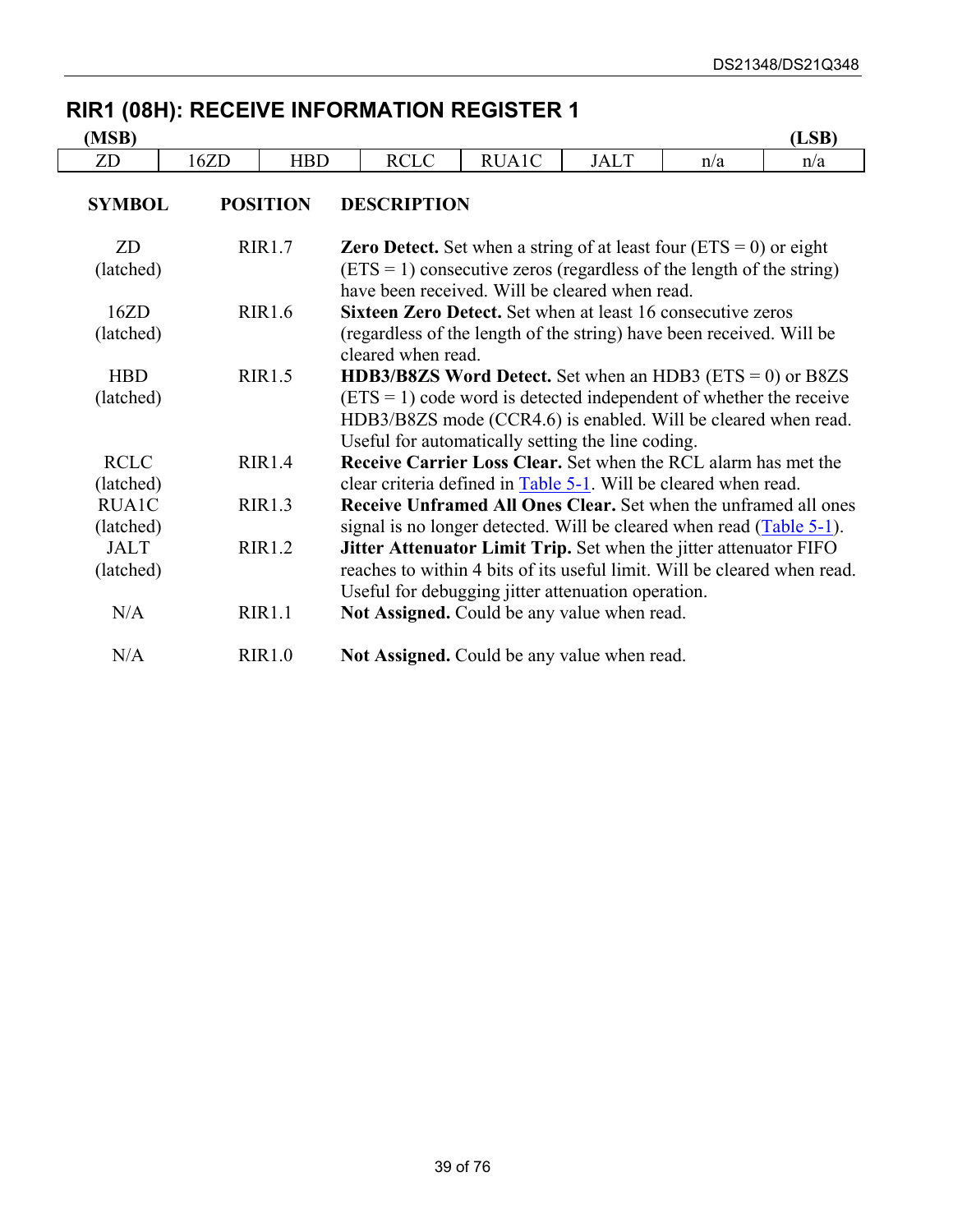| (MSB)                      |                                                             |                 |                                                                                                                                                                                                                                                                                                                                                                                                                                  |     |     |             | (LSB)      |
|----------------------------|-------------------------------------------------------------|-----------------|----------------------------------------------------------------------------------------------------------------------------------------------------------------------------------------------------------------------------------------------------------------------------------------------------------------------------------------------------------------------------------------------------------------------------------|-----|-----|-------------|------------|
| RL <sub>3</sub>            | RL2                                                         | RL1             | RL0                                                                                                                                                                                                                                                                                                                                                                                                                              | N/A | N/A | <b>ARLB</b> | <b>SEC</b> |
| <b>SYMBOL</b>              |                                                             | <b>POSITION</b> | <b>DESCRIPTION</b>                                                                                                                                                                                                                                                                                                                                                                                                               |     |     |             |            |
| RL3<br>(real time)         |                                                             | <b>RIR2.7</b>   | <b>Receive Level Bit 3. See Table 5-2.</b>                                                                                                                                                                                                                                                                                                                                                                                       |     |     |             |            |
| RL2<br>(real time)         |                                                             | <b>RIR2.6</b>   | <b>Receive Level Bit 2. See Table 5-2.</b>                                                                                                                                                                                                                                                                                                                                                                                       |     |     |             |            |
| RL1<br>(real time)         |                                                             | <b>RIR2.5</b>   | <b>Receive Level Bit 1. See Table 5-2.</b>                                                                                                                                                                                                                                                                                                                                                                                       |     |     |             |            |
| RL0<br>(real time)         | <b>RIR2.4</b><br><b>Receive Level Bit 0. See Table 5-2.</b> |                 |                                                                                                                                                                                                                                                                                                                                                                                                                                  |     |     |             |            |
| N/A                        |                                                             | <b>RIR2.3</b>   | Not Assigned. Could be any value when read.                                                                                                                                                                                                                                                                                                                                                                                      |     |     |             |            |
| N/A                        |                                                             | <b>RIR2.2</b>   | Not Assigned. Could be any value when read.                                                                                                                                                                                                                                                                                                                                                                                      |     |     |             |            |
| <b>ARLB</b><br>(real time) |                                                             | RIR2.1          | <b>Automatic Remote Loopback Detected.</b> This bit will be set to a one<br>when the automatic Remote Loopback (RLB) circuitry has detected<br>the presence of a loop up code for 5 seconds. It will remain set until<br>the automatic RLB circuitry has detected the loop down code for 5<br>seconds. See Section 4 for more details. This bit will be forced low<br>when the automatic RLB circuitry is disabled (CCR6.5 = 0). |     |     |             |            |
| <b>SEC</b><br>(latched)    |                                                             | <b>RIR2.0</b>   | <b>One-Second Timer.</b> This bit will be set to a one on one-second<br>boundaries as timed by the device based on the RCLK. It will be<br>cleared when read.                                                                                                                                                                                                                                                                    |     |     |             |            |

## **RIR2 (09H): RECEIVE INFORMAION REGISTER 2**

| RL3      | RL2      | RL1      | RL0      | <b>RECEIVE LEVEL (dB)</b> |
|----------|----------|----------|----------|---------------------------|
| 0        | 0        | $\Omega$ | 0        | $\le -2.5$                |
| $\theta$ | $\theta$ | 0        |          | $-2.5$ to $-5.0$          |
| $\theta$ | 0        |          | 0        | $-5.0$ to $-7.5$          |
| $\theta$ | $\theta$ |          |          | $-7.5$ to $-10.0$         |
| $\theta$ |          | 0        | 0        | $-10.0$ to $-12.5$        |
| $\theta$ |          | 0        |          | $-12.5$ to $-15.0$        |
| $\theta$ |          |          | $\Omega$ | $-15.0$ to $-17.5$        |
| $\Omega$ |          |          |          | $-17.5$ to $-20.0$        |
|          | 0        |          | 0        | $-20.0$ to $-22.5$        |
|          | $\theta$ | 0        |          | $-22.5$ to $-25.0$        |
|          | $\theta$ |          | 0        | $-25.0$ to $-27.5$        |
|          | $\Omega$ |          |          | $-27.5$ to $-30.0$        |
|          |          |          |          | $-30.0$ to $-32.5$        |
|          |          |          |          | $-32.5$ to $-35.0$        |
|          |          |          | 0        | $-35.0$ to $-37.5$        |
|          |          |          |          | $> -37.5$                 |

## <span id="page-39-0"></span>**Table 5-2. Receive Level Indication**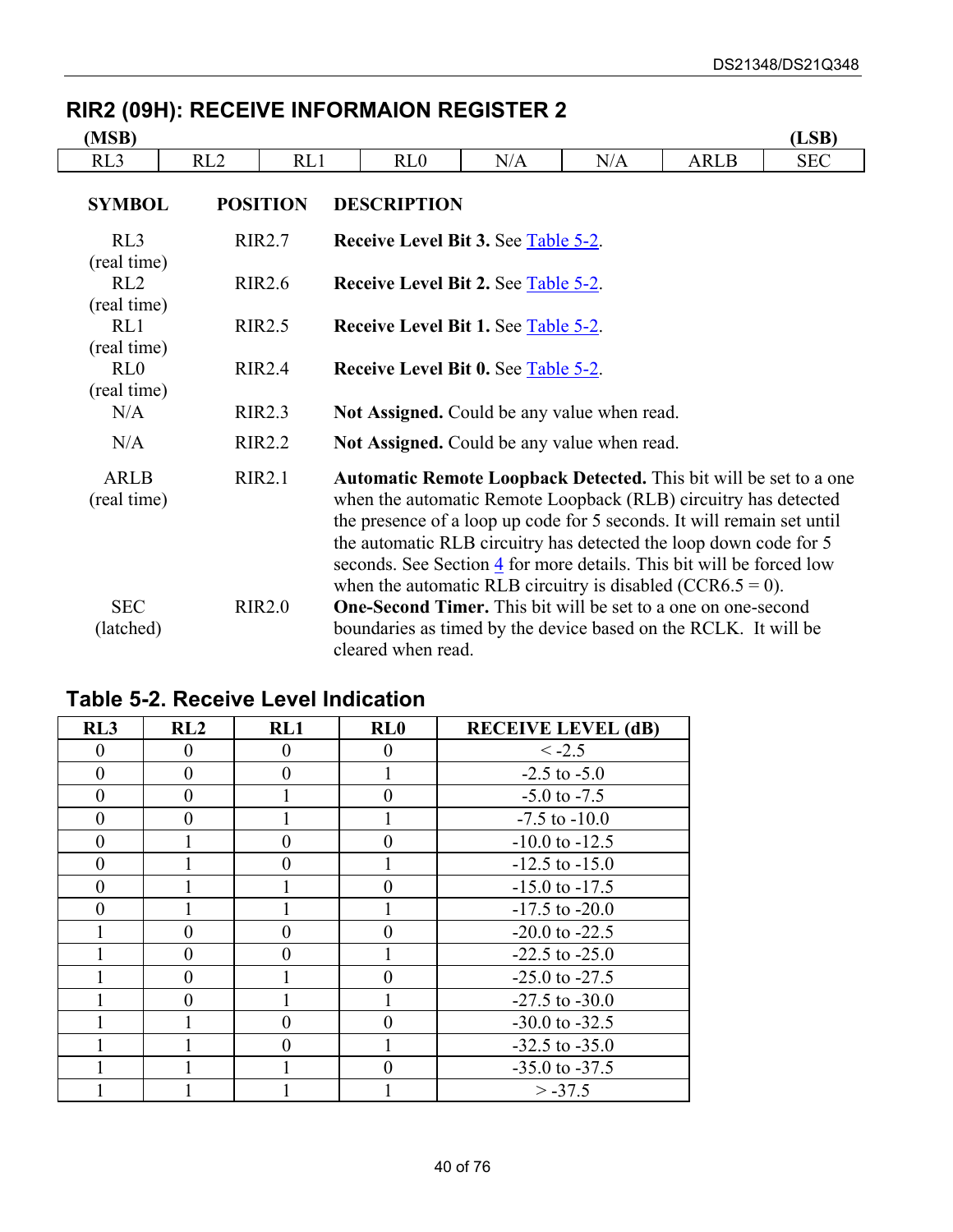## **6. DIAGNOSTICS**

### **6.1 In-Band Loop Code Generation and Detection**

The DS21348 can generate and detect a repeating bit pattern that is from one to eight or sixteen bits in length. To transmit a pattern, the user will load the pattern to be sent into the Transmit Code Definition (TCD1 and TCD2) registers and select the proper length of the pattern by setting the TC0 and TC1 bits in the In-Band Code Control (IBCC) register. When generating a 1, 2, 4, 8, or 16 bit pattern both the transmit code registers (TCD1 and TCD2) must be filled with the proper code. Generation of a 1, 3, 5, or 7-bit pattern only requires TCD1 to be filled. Once this is accomplished, the pattern will be transmitted as long as the TLCE control bit (CCR3.3) is enabled. As an example, if the user wished to transmit the standard "loop up" code for Channel Service Units which is a repeating pattern of ...10000100001... then 80h would be loaded into TCD1 and the length would set using TC1 and TC0 in the IBCC register to 5 bits.

The DS21348 can detect two separate repeating patterns to allow for both a "loop up" code and a "loop down" code to be detected. The user will program the codes to be detected in the Receive Up Code Definition (RUPCD1 and RUPCD2) registers and the Receive Down Code Definition (RDNCD1 and RDNCD2) registers and the length of each pattern will be selected via the IBCC register. The DS21348 will detect repeating pattern codes with bit error rates as high as  $1x10^{-2}$ . The code detector has a nominal integration period of 48ms, hence, after about 48ms of receiving either code, the proper status bit (LUP at SR.7 and LDN at SR.6) will be set to a one. Normally codes are sent for a period of 5 seconds. It is recommended that the software poll the DS21348 every 100ms to 1000ms until 5 seconds has elapsed to insure that the code is continuously present.

| (MSB)            |                 |                  |                                                              |                  |                  |                                                         | (LSB)            |  |
|------------------|-----------------|------------------|--------------------------------------------------------------|------------------|------------------|---------------------------------------------------------|------------------|--|
| TC1              | TC <sub>0</sub> | RUP <sub>2</sub> | RUP1                                                         | RUP <sub>0</sub> | RDN <sub>2</sub> | RDN1                                                    | RDN <sub>0</sub> |  |
| <b>SYMBOL</b>    |                 | <b>POSITION</b>  | <b>DESCRIPTION</b>                                           |                  |                  |                                                         |                  |  |
| TC1              |                 | IBCC.7           | <b>Transmit Code Length Definition Bit 1. See Table 6-1.</b> |                  |                  |                                                         |                  |  |
| TC <sub>0</sub>  |                 | IBCC.6           | <b>Transmit Code Length Definition Bit 0. See Table 6-1.</b> |                  |                  |                                                         |                  |  |
| RUP <sub>2</sub> |                 | IBCC.5           | Receive Up Code Length Definition Bit 2. See Table 6-2.      |                  |                  |                                                         |                  |  |
| RUP1             |                 | IBCC.4           |                                                              |                  |                  | Receive Up Code Length Definition Bit 1. See Table 6-2. |                  |  |
| RUP <sub>0</sub> |                 | IBCC.3           | Receive Up Code Length Definition Bit 0. See Table 6-2.      |                  |                  |                                                         |                  |  |
| RDN <sub>2</sub> |                 | IBCC.2           | Receive Down Code Length Definition Bit 2. See Table 6-2.    |                  |                  |                                                         |                  |  |
| RDN1             |                 | IBCC.1           | Receive Down Code Length Definition Bit 1. See Table 6-2.    |                  |                  |                                                         |                  |  |
| RDN <sub>0</sub> |                 | IBCC.0           | Receive Down Code Length Definition Bit 0. See Table 6-2.    |                  |                  |                                                         |                  |  |

### **IBCC (0AH): IN-BAND CODE CONTROL REGISTER**

#### <span id="page-40-0"></span>**Table 6-1. Transmit Code Length**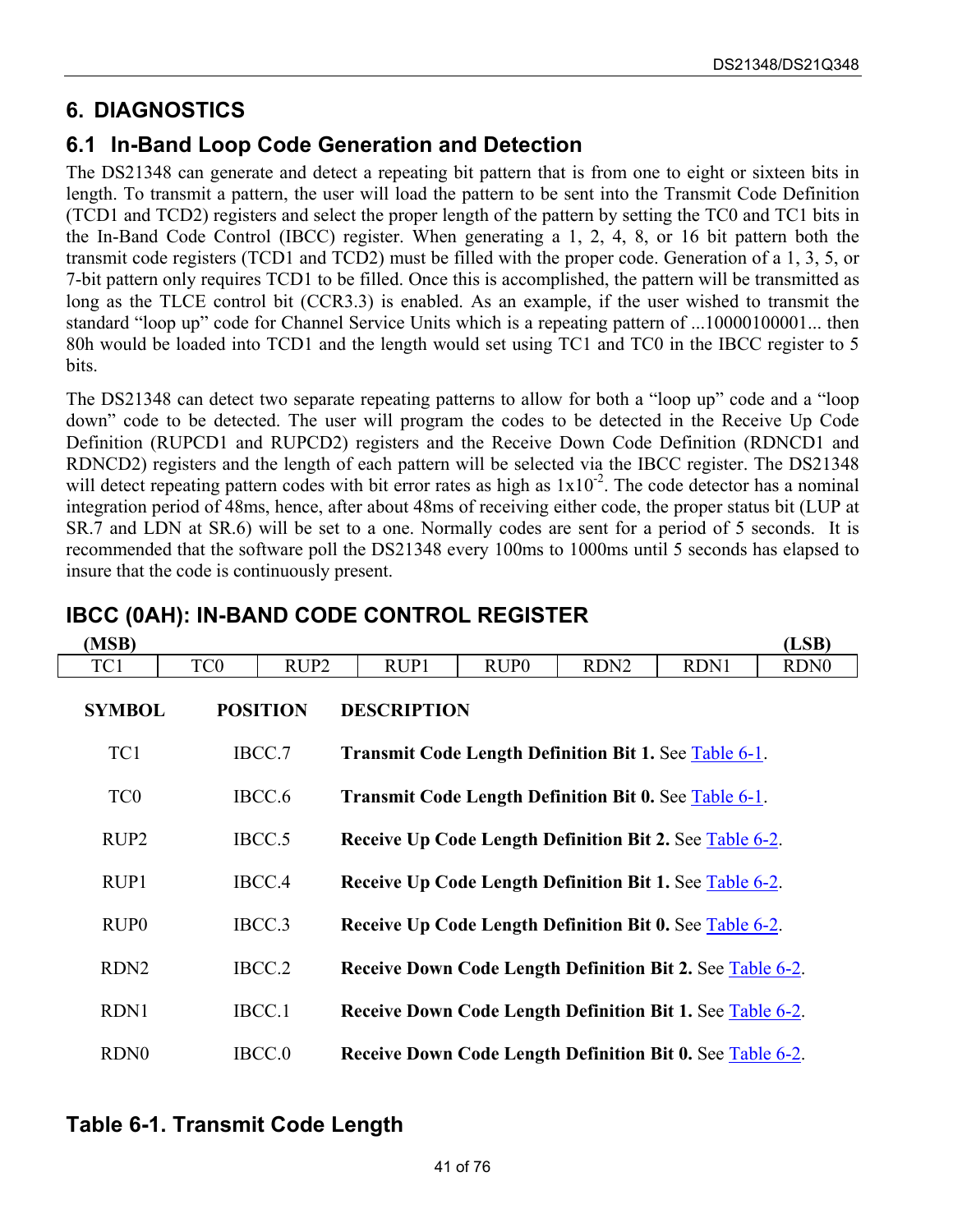| TC1 | TC <sub>0</sub> | <b>LENGTH SELECTED</b><br>(BITS) |
|-----|-----------------|----------------------------------|
|     |                 |                                  |
|     |                 |                                  |
|     |                 |                                  |
|     |                 | 16/8/4/2/1                       |

## <span id="page-41-0"></span>**Table 6-2. Receive Code Length**

| Table 0-4. INCLEIVE OUGH LENGTH |                  |                                         |  |  |  |  |  |  |  |  |
|---------------------------------|------------------|-----------------------------------------|--|--|--|--|--|--|--|--|
| $RUP2/RDN2$   $RUP1/RDN1$       | <b>RUP0/RDN0</b> | <b>LENGTH</b><br><b>SELECTED (BITS)</b> |  |  |  |  |  |  |  |  |
|                                 |                  |                                         |  |  |  |  |  |  |  |  |
|                                 |                  |                                         |  |  |  |  |  |  |  |  |
|                                 |                  |                                         |  |  |  |  |  |  |  |  |
|                                 |                  |                                         |  |  |  |  |  |  |  |  |
|                                 |                  |                                         |  |  |  |  |  |  |  |  |
|                                 |                  |                                         |  |  |  |  |  |  |  |  |
|                                 |                  |                                         |  |  |  |  |  |  |  |  |
|                                 |                  | 16/8                                    |  |  |  |  |  |  |  |  |

### **TCD1 (0BH): TRANSMIT CODE DEFINITION REGISTER 1**

| (MSB)          |    | ICD1 (0BH): IRANSMII CODE DEFINITION REGISTER 1 |                     |                                        |                                                                      |                | (LSB)          |
|----------------|----|-------------------------------------------------|---------------------|----------------------------------------|----------------------------------------------------------------------|----------------|----------------|
| C7             | C6 | C <sub>5</sub>                                  | C4                  | C <sub>3</sub>                         | C <sub>2</sub>                                                       | C <sub>1</sub> | C <sub>0</sub> |
| <b>SYMBOL</b>  |    | <b>POSITION</b>                                 | <b>DESCRIPTION</b>  |                                        |                                                                      |                |                |
| C7             |    | TCD1.7                                          | pattern.            |                                        | <b>Transmit Code Definition Bit 7.</b> First bit of the repeating    |                |                |
| C6             |    | TCD1.6                                          |                     | <b>Transmit Code Definition Bit 6.</b> |                                                                      |                |                |
| C <sub>5</sub> |    | TCD1.5                                          |                     | <b>Transmit Code Definition Bit 5.</b> |                                                                      |                |                |
| C4             |    | TCD1.4                                          |                     | <b>Transmit Code Definition Bit 4.</b> |                                                                      |                |                |
| C <sub>3</sub> |    | TCD1.3                                          |                     | <b>Transmit Code Definition Bit 3.</b> |                                                                      |                |                |
| C <sub>2</sub> |    | <b>TCD1.2</b>                                   | length is selected. |                                        | <b>Transmit Code Definition Bit 2.</b> A Don't Care if a 5-bit       |                |                |
| C <sub>1</sub> |    | TCD1.1                                          |                     | bit length is selected.                | <b>Transmit Code Definition Bit 1.</b> A Don't Care if a 5-bit or 6- |                |                |
| C <sub>0</sub> |    | TCD1.0                                          |                     | bit, or 7-bit length is selected.      | <b>Transmit Code Definition Bit 0.</b> A Don't Care if a 5-bit, 6-   |                |                |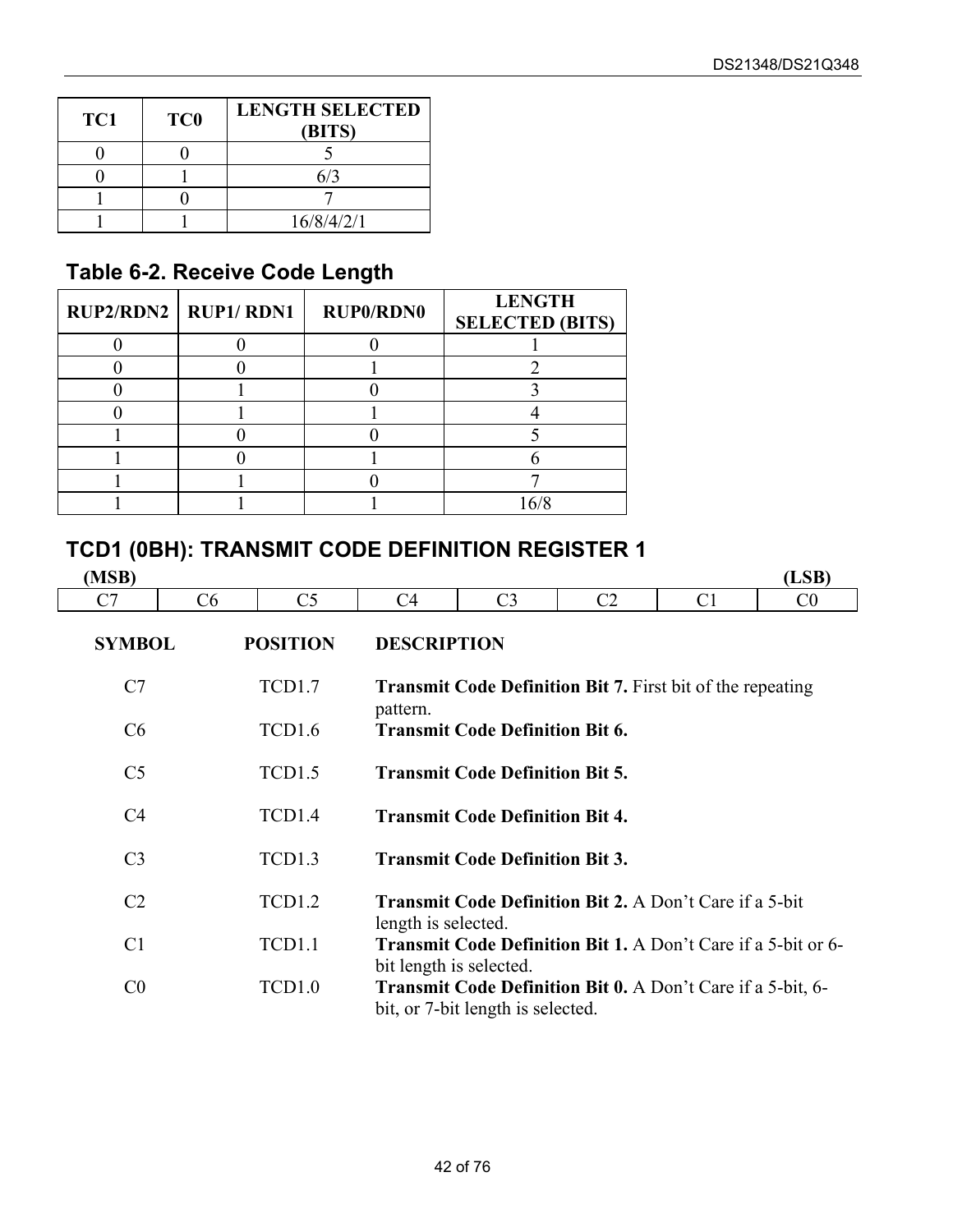| (MSB)           |                 |                    |                    |                                        |     |    | (LSB) |
|-----------------|-----------------|--------------------|--------------------|----------------------------------------|-----|----|-------|
| C <sub>15</sub> | C <sub>14</sub> | C13                | C12                | C11                                    | C10 | C9 | C8    |
| <b>SYMBOL</b>   |                 | <b>POSITION</b>    | <b>DESCRIPTION</b> |                                        |     |    |       |
| C15             |                 | TCD <sub>2.7</sub> |                    | <b>Transmit Code Definition Bit 15</b> |     |    |       |
| C <sub>14</sub> |                 | TCD <sub>2.6</sub> |                    | <b>Transmit Code Definition Bit 14</b> |     |    |       |
| C13             |                 | TCD <sub>2.5</sub> |                    | <b>Transmit Code Definition Bit 13</b> |     |    |       |
| C12             |                 | TCD <sub>2.4</sub> |                    | <b>Transmit Code Definition Bit 12</b> |     |    |       |
| C11             |                 | TCD <sub>2.3</sub> |                    | <b>Transmit Code Definition Bit 11</b> |     |    |       |
| C10             |                 | TCD <sub>2.2</sub> |                    | <b>Transmit Code Definition Bit 10</b> |     |    |       |
| C9              |                 | TCD <sub>2.1</sub> |                    | <b>Transmit Code Definition Bit 9</b>  |     |    |       |
| C8              |                 | TCD <sub>2.0</sub> |                    | <b>Transmit Code Definition Bit 8</b>  |     |    |       |

## **TCD2 (0CH): TRANSMIT CODE DEFINITION REGISTER 2**

## **RUPCD1 (0DH): RECEIVE UP CODE DEFINITION REGISTER 1**

| (MSB)          |    |                      |                     |                                                                                                  |                |                | (LSB)          |
|----------------|----|----------------------|---------------------|--------------------------------------------------------------------------------------------------|----------------|----------------|----------------|
| C7             | C6 | C <sub>5</sub>       | C4                  | C <sub>3</sub>                                                                                   | C <sub>2</sub> | C <sub>1</sub> | C <sub>0</sub> |
| <b>SYMBOL</b>  |    | <b>POSITION</b>      | <b>DESCRIPTION</b>  |                                                                                                  |                |                |                |
| C7             |    | RUPCD1.7             | pattern.            | <b>Receive Up Code Definition Bit 7.</b> First bit of the repeating                              |                |                |                |
| C6             |    | RUPCD <sub>1.6</sub> | length is selected. | <b>Receive Up Code Definition Bit 6. A Don't Care if a 1-bit</b>                                 |                |                |                |
| C <sub>5</sub> |    | RUPCD <sub>1.5</sub> |                     | Receive Up Code Definition Bit 5. A Don't Care if a 1-bit or<br>2-bit length is selected.        |                |                |                |
| C <sub>4</sub> |    | RUPCD1.4             |                     | <b>Receive Up Code Definition Bit 4.</b> A Don't Care if a 1-bit to<br>3-bit length is selected. |                |                |                |
| C <sub>3</sub> |    | RUPCD1.3             |                     | Receive Up Code Definition Bit 3. A Don't Care if a 1-bit to<br>4-bit length is selected.        |                |                |                |
| C <sub>2</sub> |    | RUPCD <sub>1.2</sub> |                     | <b>Receive Up Code Definition Bit 2.</b> A Don't Care if a 1-bit to<br>5-bit length is selected. |                |                |                |
| C <sub>1</sub> |    | RUPCD1.1             |                     | Receive Up Code Definition Bit 1. A Don't Care if a 1-bit to<br>6-bit length is selected.        |                |                |                |
| C <sub>0</sub> |    | RUPCD <sub>1.0</sub> |                     | Receive Up Code Definition Bit 0. A Don't Care if a 1-bit to<br>7-bit length is selected.        |                |                |                |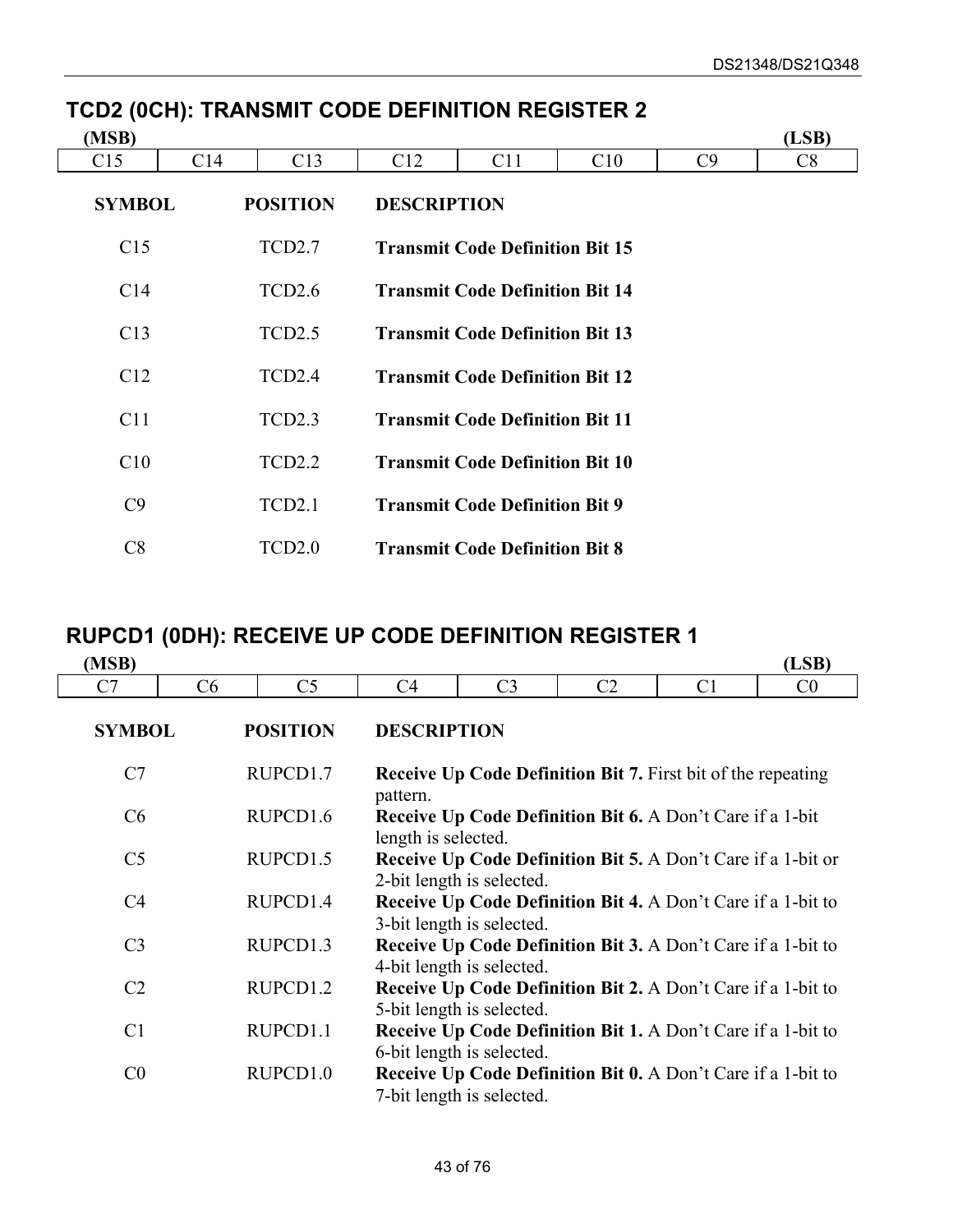| (MSB)           |                 |                      |                    |                                          |     |    | (LSB) |
|-----------------|-----------------|----------------------|--------------------|------------------------------------------|-----|----|-------|
| C <sub>15</sub> | C <sub>14</sub> | C13                  | C12                | C <sub>11</sub>                          | C10 | C9 | C8    |
| <b>SYMBOL</b>   |                 | <b>POSITION</b>      | <b>DESCRIPTION</b> |                                          |     |    |       |
| C15             |                 | RUPCD2.7             |                    | <b>Receive Up Code Definition Bit 15</b> |     |    |       |
| C <sub>14</sub> |                 | RUPCD <sub>2.6</sub> |                    | <b>Receive Up Code Definition Bit 14</b> |     |    |       |
| C13             |                 | RUPCD <sub>2.5</sub> |                    | <b>Receive Up Code Definition Bit 13</b> |     |    |       |
| C12             |                 | RUPCD <sub>2.4</sub> |                    | <b>Receive Up Code Definition Bit 12</b> |     |    |       |
| C11             |                 | RUPCD <sub>2.3</sub> |                    | <b>Receive Up Code Definition Bit 11</b> |     |    |       |
| C10             |                 | RUPCD2.2             |                    | <b>Receive Up Code Definition Bit 10</b> |     |    |       |
| C9              |                 | RUPCD2.1             |                    | <b>Receive Up Code Definition Bit 9</b>  |     |    |       |
| C8              |                 | RUPCD <sub>2.0</sub> |                    | <b>Receive Up Code Definition Bit 8</b>  |     |    |       |

## **RUPCD2 (0EH): RECEIVE UP CODE DEFINITION REGISTER 2**

## **RDNCD1 (0FH): RECEIVE DOWN CODE DEFINITION REGISTER 1**

| (MSB)          |    |                      |                     |                                                                                                    |                |                | (LSB)          |
|----------------|----|----------------------|---------------------|----------------------------------------------------------------------------------------------------|----------------|----------------|----------------|
| C7             | C6 | C <sub>5</sub>       | C4                  | C <sub>3</sub>                                                                                     | C <sub>2</sub> | C <sub>1</sub> | C <sub>0</sub> |
| <b>SYMBOL</b>  |    | <b>POSITION</b>      | <b>DESCRIPTION</b>  |                                                                                                    |                |                |                |
| C7             |    | RDNCD1.7             | repeating pattern.  | <b>Receive Down Code Definition Bit 7. First bit of the</b>                                        |                |                |                |
| C6             |    | RDNCD <sub>1.6</sub> | length is selected. | <b>Receive Down Code Definition Bit 6.</b> A Don't Care if a 1-bit                                 |                |                |                |
| C <sub>5</sub> |    | RDNCD1.5             |                     | <b>Receive Down Code Definition Bit 5. A Don't Care if a 1-bit</b><br>or 2-bit length is selected. |                |                |                |
| C <sub>4</sub> |    | RDNCD1.4             |                     | <b>Receive Down Code Definition Bit 4.</b> A Don't Care if a 1-bit<br>to 3-bit length is selected. |                |                |                |
| C <sub>3</sub> |    | RDNCD1.3             |                     | Receive Down Code Definition Bit 3. A Don't Care if a 1-bit<br>to 4-bit length is selected.        |                |                |                |
| C <sub>2</sub> |    | RDNCD1.2             |                     | Receive Down Code Definition Bit 2. A Don't Care if a 1-bit<br>to 5-bit length is selected.        |                |                |                |
| C <sub>1</sub> |    | RDNCD1.1             |                     | <b>Receive Down Code Definition Bit 1.</b> A Don't Care if a 1-bit<br>to 6-bit length is selected. |                |                |                |
| C <sub>0</sub> |    | RDNCD1.0             |                     | Receive Down Code Definition Bit 0. A Don't Care if a 1-bit<br>to 7-bit length is selected.        |                |                |                |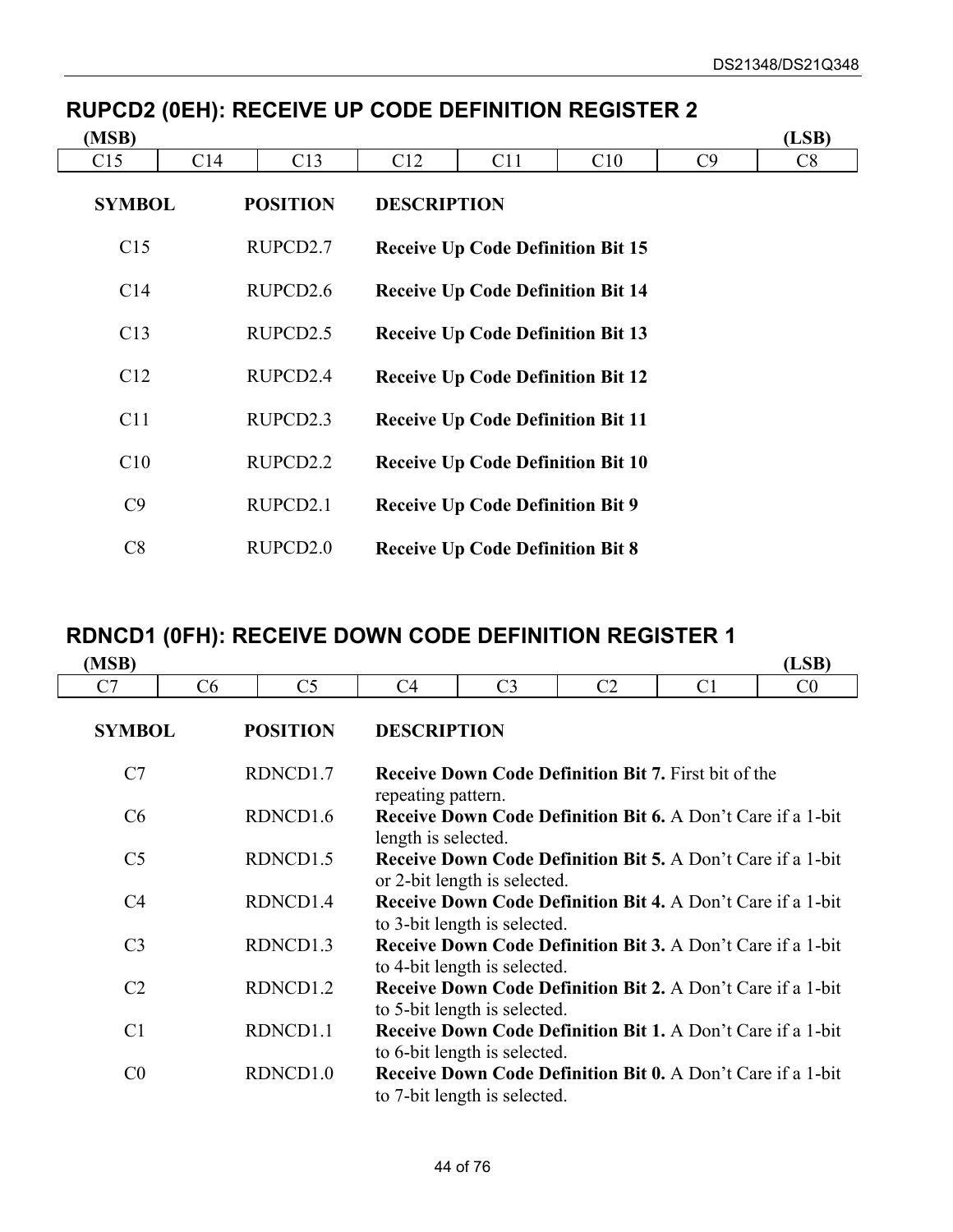| (MSB)         |                 |                      |                    |     |                                            |    | (LSB) |
|---------------|-----------------|----------------------|--------------------|-----|--------------------------------------------|----|-------|
| C15           | C <sub>14</sub> | C13                  | C12                | C11 | C10                                        | C9 | C8    |
| <b>SYMBOL</b> |                 | <b>POSITION</b>      | <b>DESCRIPTION</b> |     |                                            |    |       |
| C15           |                 | RDNCD2.7             |                    |     | <b>Receive Down Code Definition Bit 15</b> |    |       |
| C14           |                 | RDNCD <sub>2.6</sub> |                    |     | <b>Receive Down Code Definition Bit 14</b> |    |       |
| C13           |                 | RDNCD <sub>2.5</sub> |                    |     | <b>Receive Down Code Definition Bit 13</b> |    |       |
| C12           |                 | RDNCD <sub>2.4</sub> |                    |     | <b>Receive Down Code Definition Bit 12</b> |    |       |
| C11           |                 | RDNCD <sub>2.3</sub> |                    |     | <b>Receive Down Code Definition Bit 11</b> |    |       |
| C10           |                 | RDNCD2.2             |                    |     | <b>Receive Down Code Definition Bit 10</b> |    |       |
| C9            |                 | RDNCD <sub>2.1</sub> |                    |     | <b>Receive Down Code Definition Bit 9</b>  |    |       |
| C8            |                 | RDNCD2.0             |                    |     | <b>Receive Down Code Definition Bit 8</b>  |    |       |

# **RDNCD2 (10H): RECEIVE DOWN CODE DEFINITION REGISTER 2**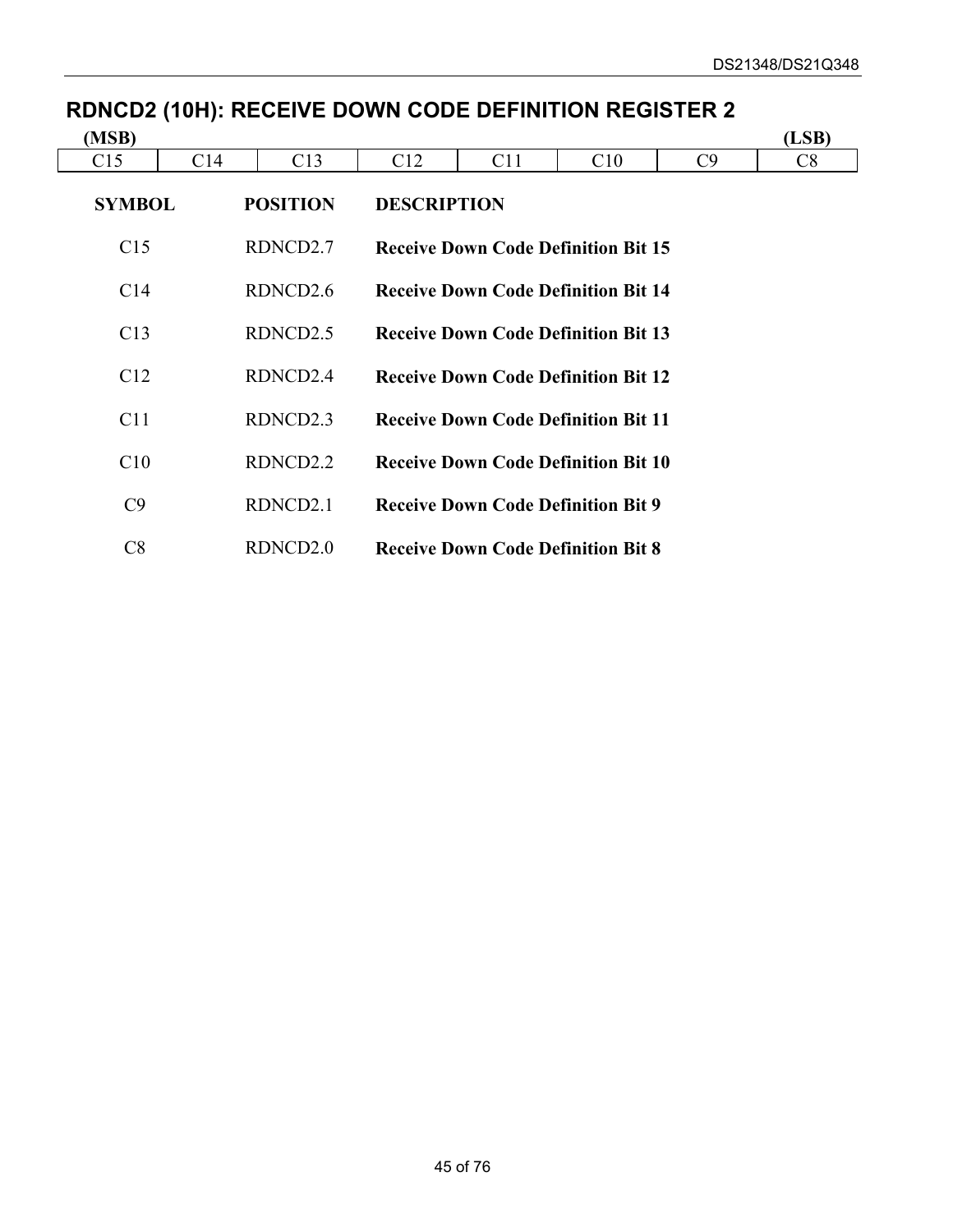#### **6.2 Loopbacks**

#### **6.2.1 Remote Loopback (RLB)**

When RLB (CCR6.6) is enabled, the DS21348 is placed into remote loopback. In this loopback, data from the clock/data recovery state machine will be looped back to the transmit path passing through the jitter attenuator if it is enabled. The data at the RPOS and RNEG pins will be valid while data presented at TPOS and TNEG will be ignored. See [Figure 1-1 f](#page-6-0)or details.

If the Automatic Remote Loop Back Enable (CCR6.5) is set to a one, the DS21348 will automatically go into remote loop back when it detects the loop-up code programmed in the Receive Up Code Definition Registers (RUPCD1 and RUPCD2) for a minimum of 5 seconds. When the DS21348 detects the loop down code programmed in the Receive Loop-Down Code Definition registers (RDNCD1 and RDNCD2) for a minimum of 5 seconds, the DS21348 will come out of remote loop back. The ARLB can also be disabled by setting ARLBE to a zero.

#### **6.2.2 Local Loopback (LLB)**

When LLB (CCR6.7) is set to a one, the DS21348 is placed into Local Loopback. In this loopback, data on the transmit-side will continue to be transmitted as normal. TCLK and TPOS/TNEG will pass through the jitter attenuator (if enabled) and be output at RCLK and RPOS/RNEG. Incoming data from the line at RTIP and RRING will be ignored. If Transmit Unframed All Ones (CCR3.7) is set to a one while in LLB, TTIP and TRING will transmit all ones while TCLK and TPOS/TNEG will be looped back to RCLK and RPOS/RNEG. See [Figure 1-1](#page-6-0) for more details.

#### **6.2.3 Analog Loopback (ALB)**

Setting ALB (CCR6.4) to a one puts the DS21348 in Analog Loopback. Signals at TTIP and TRING will be internally connected to RTIP and RRING. The incoming signals at RTIP and RRING will be ignored. The signals at TTIP and TRING will be transmitted as normal. See **Figure 1-1** for more details.

#### **6.2.4 Dual Loopback (DLB)**

Setting both CCR6.7 and CCR6.6 to a one, LLB and RLB respectively, puts the DS21348 into Dual Loopback operation. The TCLK and TPOS/TNEG signals will be looped back through the jitter attenuator (if enabled) and output at RCLK and RPOS/RNEG. Clock and data recovered from RTIP and RRING will be looped back to the transmit-side and output at TTIP and TRING. This mode of operation is not available when implementing hardware operation. See [Figure 1-1 f](#page-6-0)or more details.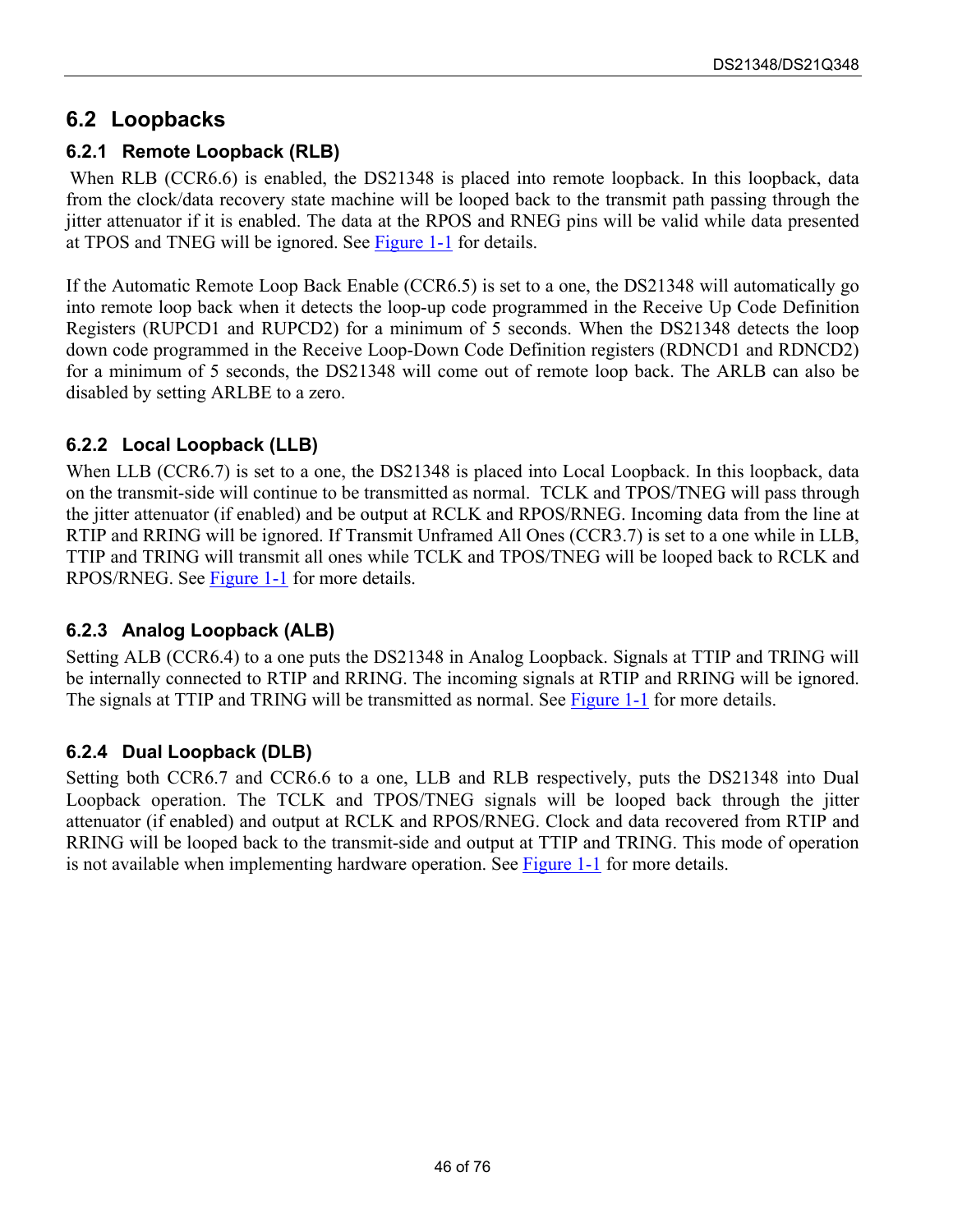### <span id="page-46-1"></span>**6.3 PRBS Generation and Detection**

Setting TPRBSE (CCR3.4) = 1 enables the DS21348 to transmit a  $2^{15}$  - 1 (E1) or a  $2^{20}$  - 1 (T1) Pseudo-Random Bit Sequence (PRBS) depending on the ETS bit setting in CCR1.7. The receive-side of the DS21348 will always search for these PRBS patterns independent of CCR3.4. The PRBS Bit Error Output (PBEO) will remain high until the receiver has synchronized to one of the two patterns (64 bits received without an error) at which time PBEO will go low and the PRBSD bit in the Status Register (SR) will be set. Once synchronized, any bit errors received will cause a positive going pulse at PBEO, synchronous with RCLK. This output can be used with external circuitry to keep track of bit error rates during the PRBS testing. Setting  $CCR6.0$  (ECRS) = 1 will allow the PRBS errors to be accumulated in the 16-bit counter in registers ECR1 and ECR2. The PRBS synchronizer will remain in sync until it experiences 6 bit errors or more within a 64-bit span. Both PRBS patterns comply with the ITU-T O.151 specifications.

### **6.4 Error Counter**

Error Count Register 1 (ECR1) is the most significant word and ECR2 is the least significant word of a user selectable 16-bit counter that records incoming errors including BiPolar Violations (BPV), Code Violations (CV), Excessive Zero violations (EXZ) and/or PRBS Errors. See [Table 6-3](#page-46-0) and [Table 6-4](#page-47-0) and [Figure 1-2 f](#page-7-0)or details.

| <b>ERROR</b> | <b>E1 OR T1</b> | <b>DEFINITION OF RECEIVED ERRORS</b>                                       |
|--------------|-----------------|----------------------------------------------------------------------------|
|              |                 | Two consecutive marks with the same polarity. Will ignore BPVs due to      |
| <b>BPV</b>   | E1/T1           | HDB3 and B8ZS zero suppression when $CCR2.3 = 0$ . Typically used with     |
|              |                 | AMI coding (CCR2.3 = 1). ITU-T $0.161$ .                                   |
| <b>CV</b>    | E1              | When HDB3 is enabled (CCR2.3 = 0) and the receiver detects two             |
|              |                 | consecutive BPVs with the same polarity. ITU-T O.161.                      |
| EXZ          | E1.             | When four or more consecutive zeros are detected.                          |
|              |                 | When receiving AMI coded signals (CCR2.3 = 1), detection of 16 or more     |
| <b>EXZ</b>   | T1              | zeros or a BPV. ANSI T1.403 1999.                                          |
|              |                 | When receiving B8ZS coded signals (CCR2.3 = 0), detection of 8 or more     |
|              |                 | zeros or a BPV. ANSI T1.403 1999.                                          |
| <b>PRBS</b>  | E1/T1           | A bit error in a received PRBS pattern. See Section 6.3 for details. ITU-T |
|              |                 | 0.151.                                                                     |

### <span id="page-46-0"></span>**Table 6-3. Definition of Received Errors**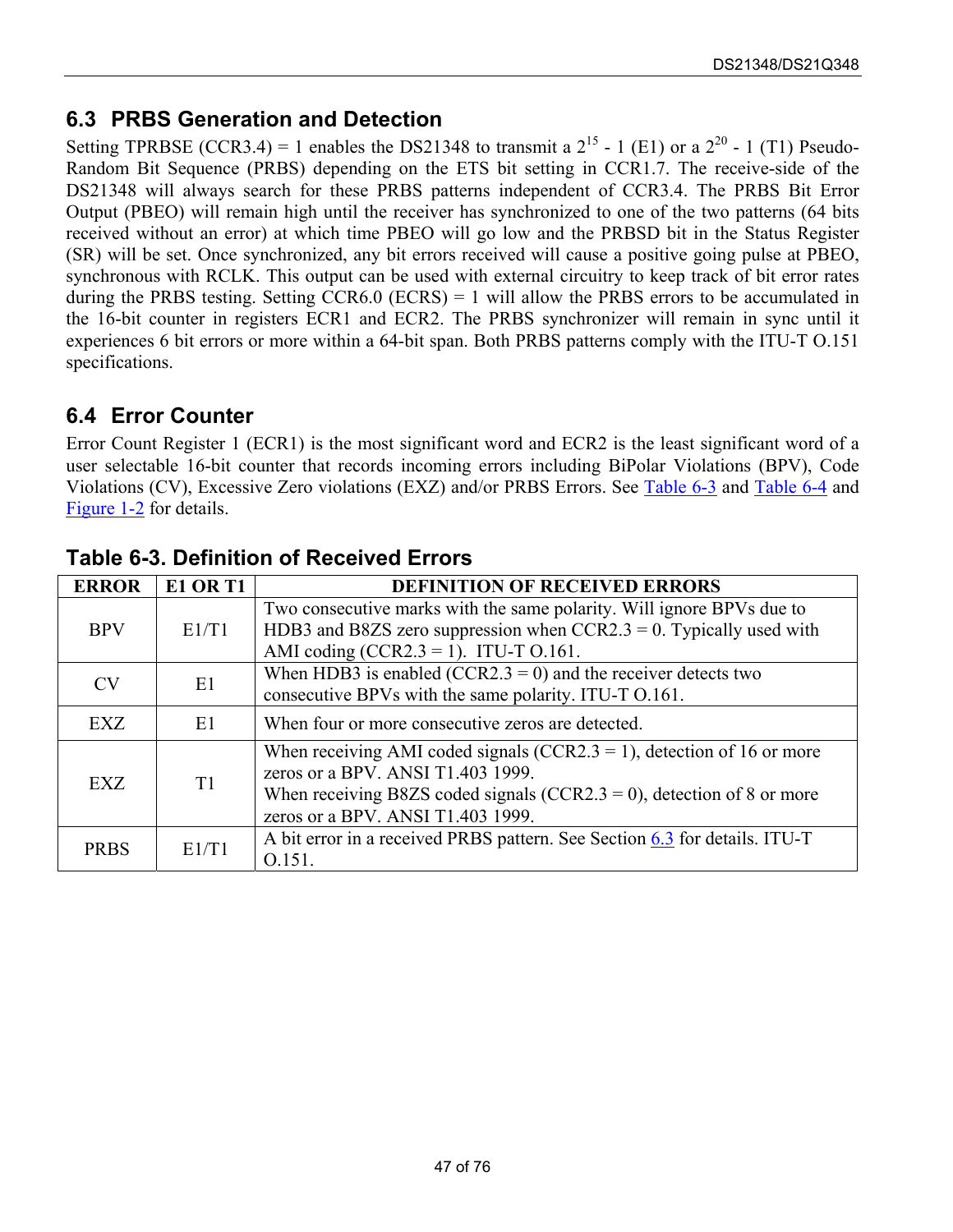| E1 or T1<br>(CCR1.7) | <b>ECRS2</b><br>(CCR6.2) | <b>ECRS1</b><br>(CCR6.1) | <b>ECRS0</b><br>(CCR6.0) | <b>RHBE</b><br>(CCR2.3) | <b>FUNCTION OF ECR</b><br><b>COUNTERS/RNEG1</b> |
|----------------------|--------------------------|--------------------------|--------------------------|-------------------------|-------------------------------------------------|
|                      |                          |                          |                          |                         | <b>CVs</b>                                      |
|                      |                          |                          |                          | X                       | BPVs (HDB3 code words not counted)              |
|                      |                          |                          |                          | X                       | $CVs + EXZs$                                    |
|                      |                          |                          |                          | Χ                       | $BPVs + EXZs$                                   |
|                      |                          | Χ                        |                          | $\theta$                | BPVs (B8ZS code words not counted)              |
|                      |                          | $\overline{X}$           |                          |                         | $BPVs + 8 EXZs$                                 |
|                      |                          | X                        |                          |                         | <b>BPVs</b>                                     |
|                      |                          | X                        |                          |                         | $BPVs + 16 EXZs$                                |
| $\rm\overline{X}$    |                          | $\overline{\mathrm{X}}$  |                          | $\overline{\text{X}}$   | PRBS Errors <sup>2</sup>                        |

#### <span id="page-47-0"></span>**Table 6-4. Function of ECRS Bits and RNEG Pin**

**Note 1:** RNEG outputs error data only when in NRZ mode (CCR1.6 = 1)

**Note 2:** PRBS errors will always be output at PBEO independent of ECR control bits and NRZ mode and will not be present at RNEG.

#### **6.4.1 Error Counter Update**

A transition of the ECUE (CCR1.4) control bit from 0 to 1 will update the ECR registers with the current values and reset the counters. ECUE must be set back to zero and another 0 to 1 transition must occur for subsequent reads/resets of the ECR registers. Note that the DS21348 can report errors at RNEG when in NRZ mode (CCR1.6 = 1) by outputting a pulse for each error occurrence. The counter saturates at  $65,535$ and will not rollover.

## **ECR1 (11H): UPPER ERROR COUNT REGISTER 1; ECR2 (12H): LOWER ERROR COUNT REGISTER 2**

| (MSB)          |     |                 |     |                                      |     |                | (LSB)          |                  |
|----------------|-----|-----------------|-----|--------------------------------------|-----|----------------|----------------|------------------|
| E15            | E14 | E13             | E12 | E11                                  | E10 | E <sub>9</sub> | E8             | ECR1             |
| E7             | E6  | E <sub>5</sub>  | E4  | E3                                   | E2  | E1             | E <sub>0</sub> | ECR <sub>2</sub> |
| <b>SYMBOL</b>  |     | <b>POSITION</b> |     | <b>DESCRIPTION</b>                   |     |                |                |                  |
| E15            |     | ECR1.7          |     | <b>MSB</b> of the 16-bit error count |     |                |                |                  |
| E <sub>0</sub> |     | ECR2.0          |     | LSB of the 16-bit error count        |     |                |                |                  |

### **6.5 Error Insertion**

When IBPV (CCR3.1) is transitioned from a zero to a one, the device waits for the next occurrence of three consecutive ones to insert a BPV. IBPV must be cleared and set again for another BPV error insertion. See [Figure 1-3](#page-8-0) for details on the insertion of the BPV into the datastream.

When IBE (CCR3.0) is transitioned from a zero to a one, the device will insert a logic error. IBE must be cleared and set again for another logic error insertion. See [Figure 1-3](#page-8-0) for details on the insertion of the logic error into the datasteam.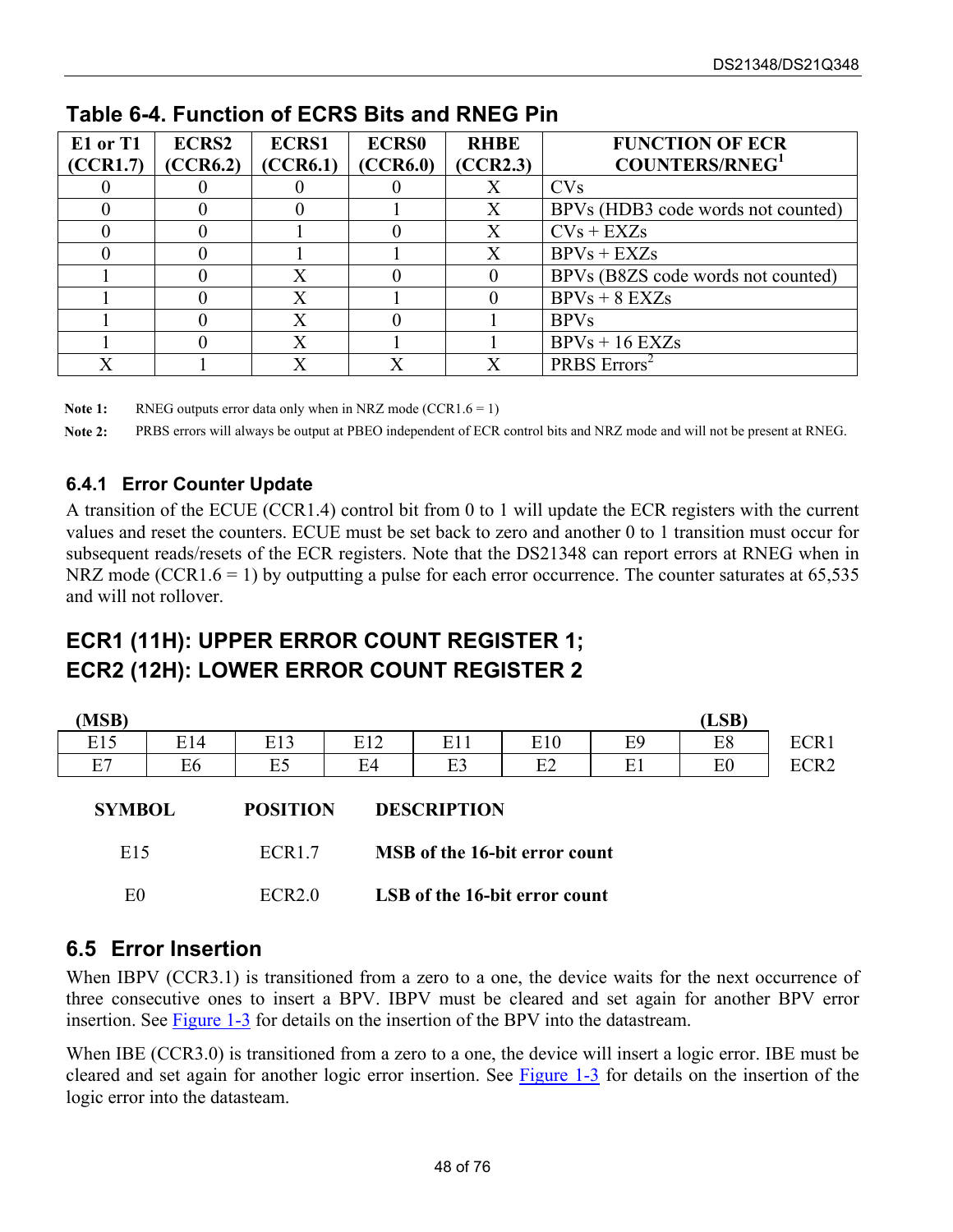## **7. ANALOG INTERFACE**

#### **7.1 Receiver**

The DS21348 contains a digital clock recovery system. The DS21348 couples to the receive E1 or T1 twisted pair (or coaxial cable in 75Ω E1 applications) via a 1:1 transformer. See [Table 7-3 f](#page-50-0)or transformer details. [Figure 7-1,](#page-51-0) [Figure 7-2,](#page-52-0) and [Figure 7-3](#page-53-0) along with [Table 7-1](#page-50-1) and [Table 7-2](#page-50-2) show the receive termination requirements. The DS21348 has the option of using internal termination resistors.

The DS21348 is designed to be fully software-selectable for E1 and T1 without the need to change any external resistors for the receive-side. The receive-side will allow the user to configure the DS21348 for 75Ω, 100Ω, or 120Ω receive termination by setting the RT1 (CCR5.1) and RT0 (CCR5.0) bits. When using the internal termination feature, the Rr resistors should be  $60\Omega$  each. See [Figure 7-1](#page-51-0) for details. If external termination is required, RT1 and RT0 should be set to 0 and both Rr resistors in [Figure 7-1](#page-51-0) will need to be 37.5Ω, 50Ω, or 60Ω each depending on the line impedance.

The resultant E1 or T1 clock derived from the 2.048/1.544 PLL (JACLK in [Figure 1-1\)](#page-6-0) is internally multiplied by 16 via another internal PLL and fed to the clock recovery system. The clock recovery system uses the clock from the PLL circuit to form a 16 times oversampler which is used to recover the clock and data. This oversampling technique offers outstanding performance to meet jitter tolerance specifications shown in [Figure 7-6.](#page-56-0)

Normally, the clock that is output at the RCLK pin is the recovered clock from the E1 AMI/HDB3 or T1 AMI/B8ZS waveform presented at the RTIP and RRING inputs. When no signal is present at RTIP and RRING, a Receive Carrier Loss (RCL) condition will occur and the RCLK will be derived from the JACLK source. See [Figure 1-1.](#page-6-0) If the jitter attenuator is placed in the receive path (as is the case in most applications), the jitter attenuator restores the RCLK to an approximate 50% duty cycle. If the jitter attenuator is either placed in the transmit path or is disabled, the RCLK output can exhibit slightly shorter high cycles of the clock. This is due to the highly oversampled digital clock recovery circuitry. See the *Receive AC Timing Characteristics* in Section [11](#page-63-0) for more details.

The receive-side circuitry also contains a clock synthesizer which outputs a user configurable clock (up to 16.384MHz) synthesized to RCLK at BPCLK (pin 31). See [Table 4-3](#page-33-0) for details on output clock frequencies at BPCLK. In hardware mode, BPCLK defaults to a 16.384MHz output.

The DS21348 has a bypass mode for the receive side clock and data. This allows the BPCLK to be derived from RCLK after the jitter attenuator while the clock and data presented at RCLK, RPOS, and RNEG go unaltered. This is intended for applications where the receive side jitter attenuation will be done after the LIU. Setting RJAB (CCR6.3) to a logic 1 will enable the bypass. Be sure that the jitter attenuator is in the receive path (CCR4.3 = 0). See [Figure 1-1](#page-6-0) for details.

The DS21348 will report the signal strength at RTIP and RRING in 2.5dB increments via RL3-RL0 located in the Receive Information Register 2. This feature is helpful when trouble shooting line performance problems. See [Table 5-2](#page-39-0) for details.

Monitor applications in both E1 and T1 require various flat gain settings for the receive-side circuitry. The DS21348 can be programmed to support these applications via the Monitor Mode control bits MM1 and MM0. When the monitor modes are enabled, the receiver will tolerate normal line loss up to -6dB. See [Table 4-4](#page-33-1) for details.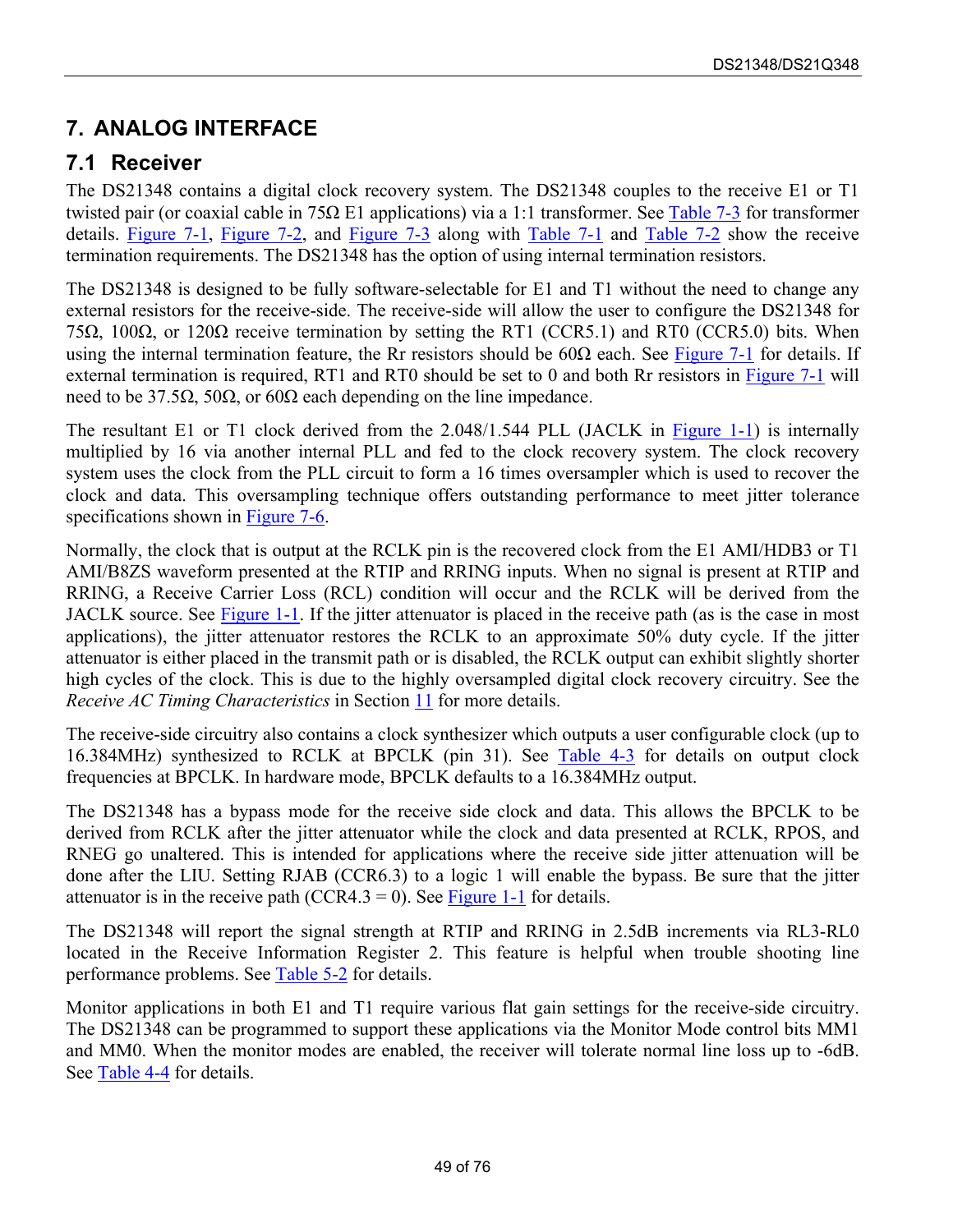### **7.2 Transmitter**

The DS21348 uses a set of laser-trimmed delay lines along with a precision Digital-to-Analog Converter (DAC) to create the waveforms that are transmitted onto the E1 or T1 line. The waveforms created by the DS21348 meet the latest ETSI, ITU, ANSI, and AT&T specifications. The user will select which waveform is to be generated by setting the ETS bit (CCR1.7) for E1 or T1 operation, then programming the L2/L1/L0 bits in Common Control Register 4 for the appropriate application. See [Table 7-1](#page-50-1) and [Table 7-2 f](#page-50-2)or the proper L2/L1/L0 settings.

A 2.048MHz or 1.544MHz TTL clock is required at TCLK for transmitting data at TPOS and TNEG. ITU specification G.703 requires an accuracy of  $\pm 50$  ppm for both T1 and E1. TR62411 and ANSI specs require an accuracy of ±32ppm for T1 interfaces. The clock can be sourced internally by RCLK or JACLK. See CCR1.2, CCR1.1, CCR1.0, and [Figure 1-3 f](#page-8-1)or details. Due to the nature of the design of the transmitter in the DS21348, very little jitter (less than  $0.005$ UI<sub>P-P</sub> broadband from 10Hz to 100kHz) is added to the jitter present on TCLK. Also, the waveforms created are independent of the duty cycle of TCLK. The transmitter in the DS21348 couples to the E1 or T1 transmit twisted pair (or coaxial cable in some E1 applications) via a 1:2 step-up transformer. In order for the device to create the proper waveforms, the transformer used must meet the specifications listed in [Table 7-3.](#page-50-0)

The DS21348 has automatic short-circuit limiter which limits the source current to 50mA (RMS) into a 1Ω load. This feature can be disabled by setting the SCLD bit (CCR2.5) = 1. When the current limiter is activated, TCLE (SR.2) will be set even if short circuit limiter is disabled. The TPD bit (CCR4.0) will power-down the transmit line driver and tri-state the TTIP and TRING pins. The DS21348 can also detect when the TTIP or TRING outputs are open circuited. When an open circuit is detected, TOCD (SR.1) will be set.

#### **7.3 Jitter Attenuator**

The DS21348 contains an on-board jitter attenuator that can be set to a depth of either 32 or 128 bits via the JABDS bit (CCR4.2). In hardware mode the depth is 128 bits and cannot be changed. The 128-bit mode is used in applications where large excursions of wander are expected. The 32-bit mode is used in delay sensitive applications. The characteristics of the attenuation are shown in [Figure 7-7Figure 7-7.](#page-56-1) The jitter attenuator can be placed in either the receive path or the transmit path by appropriately setting or clearing the JAS bit (CCR4.3). Also, the jitter attenuator can be disabled (in effect, removed) by setting the DJA bit (CCR4.1). For the jitter attenuator to operate properly, a 2.048MHz or 1.544MHz clock must be applied at MCLK. ITU specification G.703 requires an accuracy of  $\pm 50$ ppm for both T1 and E1. TR62411 and ANSI specs require an accuracy of ±32ppm for T1 interfaces. There is an on-board PLL for the jitter attenuator, which will convert the 2.048MHz clock to a 1.544 MHz rate for T1 applications. Setting JAMUX (CCR1.3) to a logic 0 bypasses this PLL. On-board circuitry adjusts either the recovered clock from the clock/data recovery block or the clock applied at the TCLK pin to create a smooth jitterfree clock, which is used to clock data out of the jitter attenuator FIFO. It is acceptable to provide a gapped/bursty clock at the TCLK pin if the jitter attenuator is placed on the transmit side. If the incoming jitter exceeds either  $120U$ <sub>P-P</sub> (buffer depth is 128 bits) or  $28U$ <sub>P-P</sub> (buffer depth is 32 bits), then the DS21348 will divide the internal nominal 32.768MHz (E1) or 24.704MHz (T1) clock by either 15 or 17 instead of the normal 16 to keep the buffer from overflowing. When the device divides by either 15 or 17, it also sets the Jitter Attenuator Limit Trip (JALT) bit in the Receive Information Register 1 (RIR1).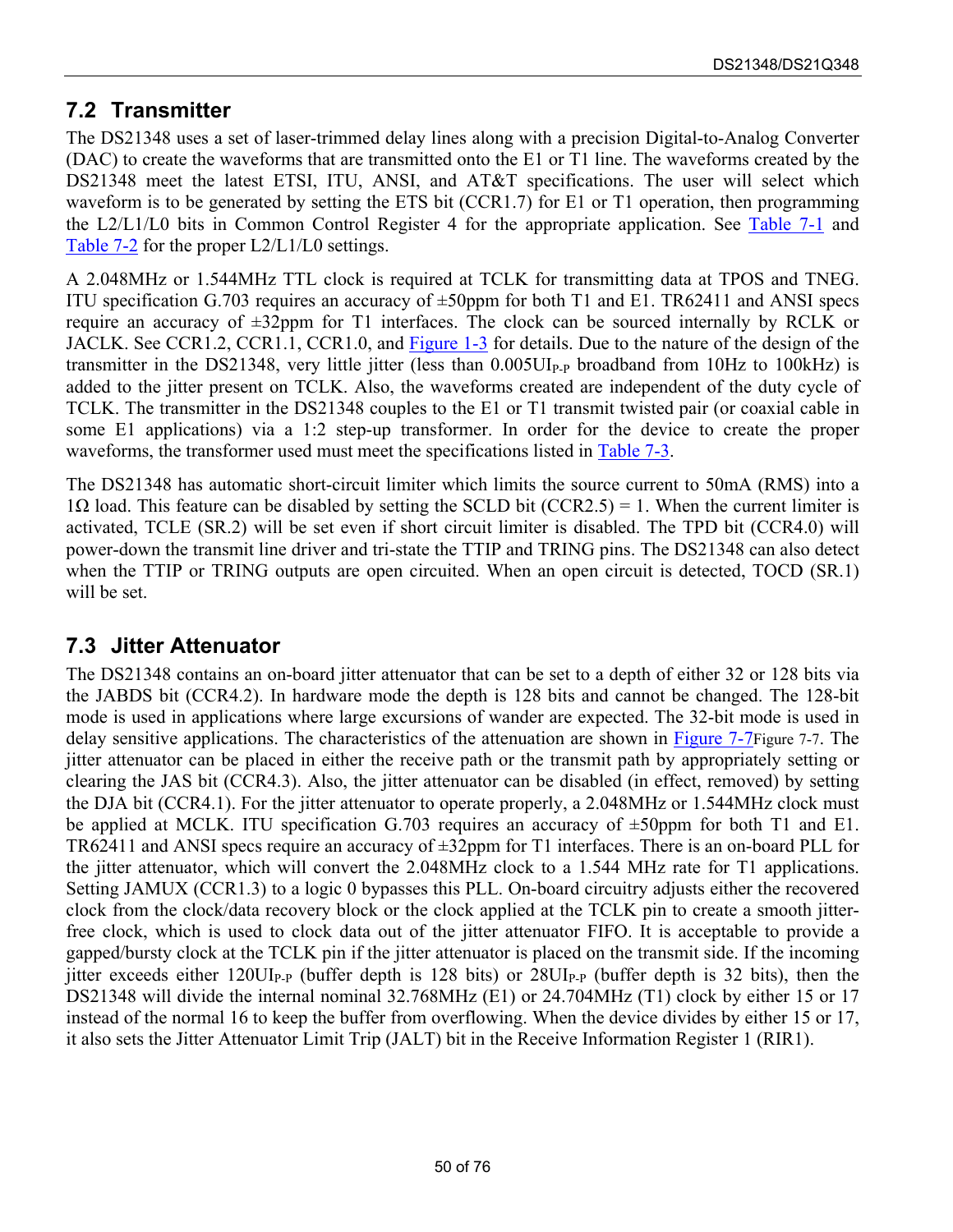## **7.4 G.703 Synchronization Signal**

The DS21348 can receive a 2.048MHz square-wave synchronization clock as specified in Section 13 of ITU G.703(10/98). To use the DS21348 in this mode, set the Receive Synchronization Clock Enable  $(CCR5.3) = 1$ . The DS21348 can also transmit the 2.048MHz square-wave synchronization clock as specified in Section 10 of G.703. To transmit the 2.048MHz clock, set the Transmit Synchronization Clock Enable (CCR5.2) =  $1$ .

| L2 | L1 | L0 | $\mathbf{V_{DD}}$<br>V) | <b>APPLICATION</b>                | N     | <b>RETURN LOSS</b><br>(dB) | $Rt(\Omega)$ |
|----|----|----|-------------------------|-----------------------------------|-------|----------------------------|--------------|
|    |    |    | 3.3                     | $75\Omega$ normal                 | ר - ו | N.M.                       |              |
|    |    |    | 3.3                     | $120\Omega$ normal                | 1:2   | N.M.                       |              |
|    |    |    | 3.3                     | $75\Omega$ with high return loss  | 1:2   |                            | 6.2          |
|    |    |    | 3.3                     | $120\Omega$ with high return loss | 1:2   |                            |              |

<span id="page-50-1"></span>**Table 7-1. Line Build-Out Select for E1 in Register CCR4 (ETS = 0)**

*Note: See [Figure 7-1,](#page-51-0) [Figure 7-2,](#page-52-0) and [Figure 7-3.](#page-53-0) N.M. = Not meaningful.*

#### <span id="page-50-2"></span>**Table 7-2. Line Build-Out Select for T1 in Register CCR4 (ETS = 1)**

| L2             | L1       | L <sub>0</sub> | $\mathbf{V}_{\mathbf{DD}}$<br>$(\mathbf V)$ | <b>APPLICATION</b>                | N   | <b>RETURN LOSS</b><br>(dB) | $Rt(\Omega)$ |
|----------------|----------|----------------|---------------------------------------------|-----------------------------------|-----|----------------------------|--------------|
| $\overline{0}$ | $\theta$ | 0              | 3.3                                         | DSX-1 (0 to 133 feet)/<br>0dB CSU | 1:2 | N.M.                       |              |
| $\theta$       | $\theta$ |                | 3.3                                         | DSX-1 (133 to 266 feet)           | 1:2 | N.M.                       |              |
| $\theta$       |          | $\theta$       | 3.3                                         | DSX-1 (266 to 399 feet)           | 1:2 | N.M.                       |              |
| $\theta$       |          |                | 3.3                                         | DSX-1 (399 to 533 feet)           | 1:2 | N.M.                       |              |
|                | $\theta$ | $\theta$       | 3.3                                         | DSX-1 (533 to 655 feet)           | 1:2 | N.M.                       |              |
|                | $\theta$ |                | 3.3                                         | $-7.5dB$ CSU                      | 1:2 | N.M.                       |              |
|                |          | 0              | 3.3                                         | $-15dB$ CSU                       | 1:2 | N.M.                       |              |
|                |          |                | 3.3                                         | $-22.5dB$ CSU                     | 1:2 | N.M.                       |              |

*Note: See [Figure 7-1,](#page-51-0) [Figure 7-2,](#page-52-0) and [Figure 7-3.](#page-53-0) N.M. = Not meaningful.*

### <span id="page-50-0"></span>**Table 7-3. Transformer Specifications for 3.3V Operation**

| <b>SPECIFICATION</b>               | <b>RECOMMENDED VALUE</b>                   |
|------------------------------------|--------------------------------------------|
| Turns Ratio 3.3V Applications      | 1:1 (receive) and 1:2 (transmit) $\pm 2\%$ |
| Primary Inductance                 | $600\mu$ H minimum                         |
| Leakage Inductance                 | 1.0µH maximum                              |
| <b>Intertwining Capacitance</b>    | 40pF maximum                               |
| Transmit Transformer DC Resistance |                                            |
| Primary (Device Side)              | $1.0\Omega$ maximum                        |
| Secondary                          | $2.0\Omega$ maximum                        |
| Receive Transformer DC Resistance  |                                            |
| Primary (Device Side)              | $1.2Ω$ maximum                             |
| Secondary                          | $1.2Ω$ maximum                             |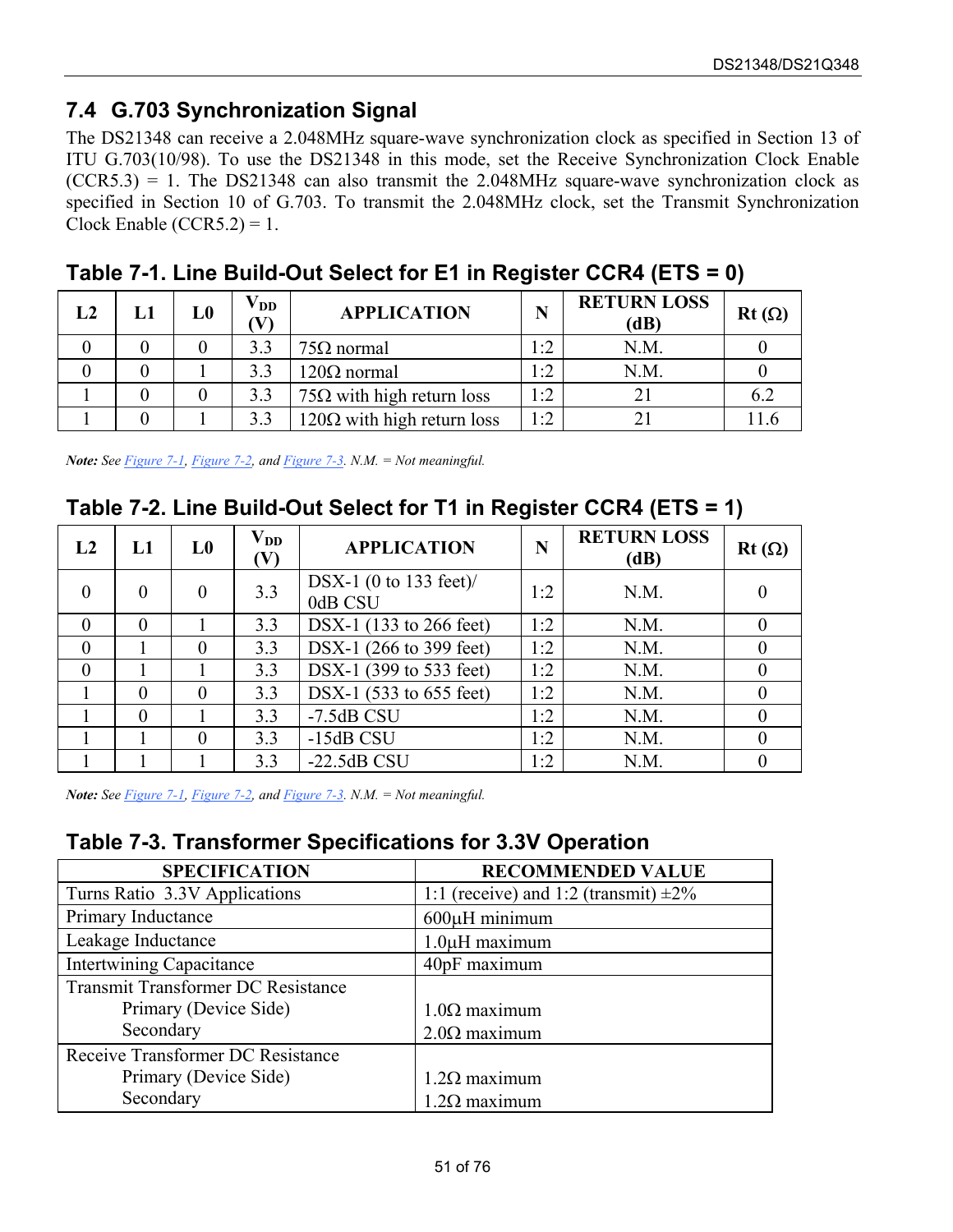#### <span id="page-51-0"></span>**Figure 7-1. Basic Interface**



- 1) All resistor values are  $\pm 1\%$ .
- 2) In E1 applications, the Rt resistors are used to increase the transmitter return loss [\(Table 7-1\)](#page-50-1). No return loss is required for T1 applications.
- 3) The Rr resistors should be set to  $60\Omega$  each if the internal receive-side termination feature is enabled. When this feature is disabled,  $Rr = 37.5\Omega$  for 75 $\Omega$  or 60 $\Omega$  for 120 $\Omega$  E1 systems, or 50 $\Omega$  for 100 $\Omega$ T1 lines.
- 4) See [Table 7-1](#page-50-1) and [Table 7-2 f](#page-50-2)or the appropriate transmit transformer turns ratio (N).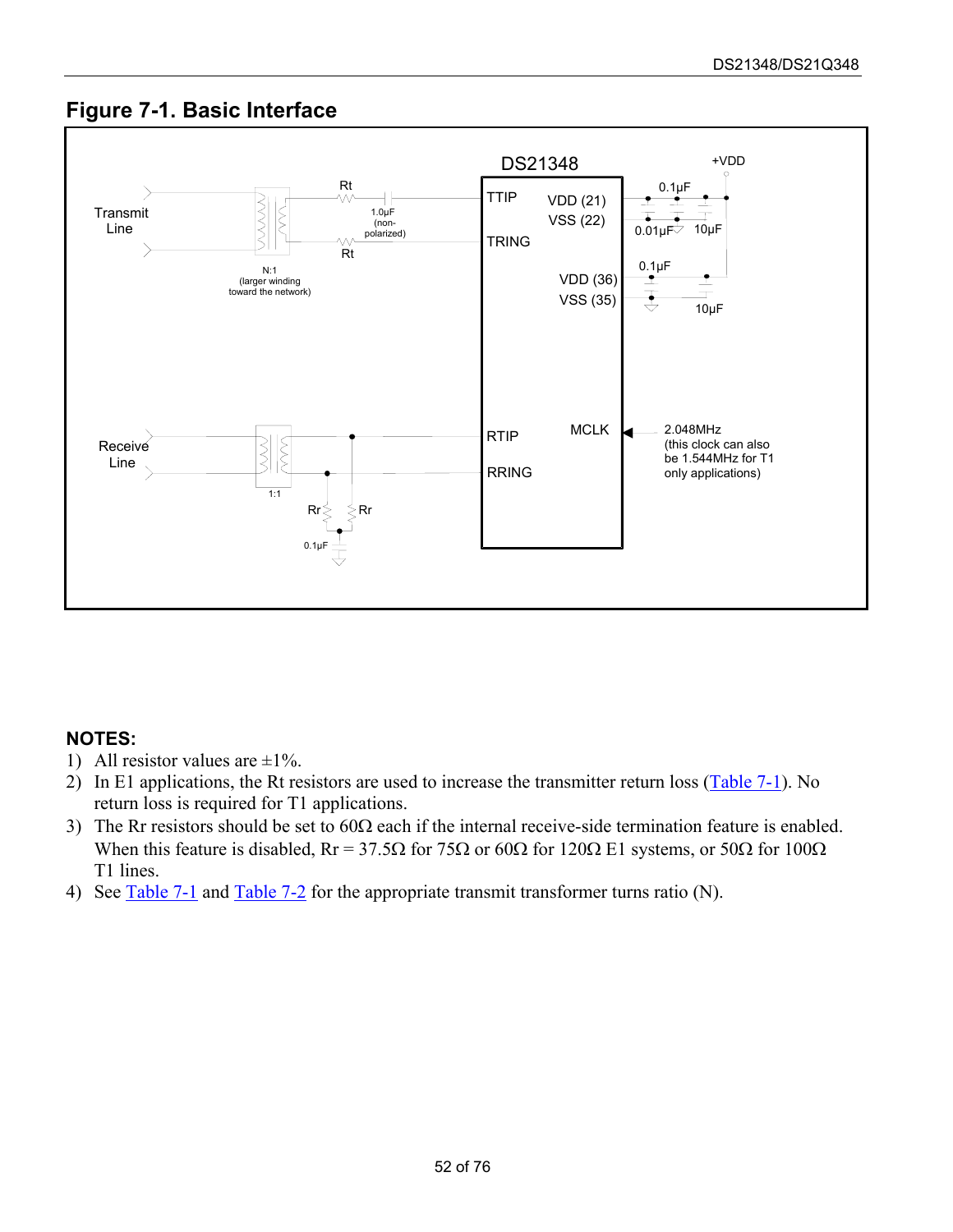

<span id="page-52-0"></span>**Figure 7-2. Protected Interface Using Internal Receive Termination**

- 1. All resistor values are  $\pm 1\%$ .
- 2.  $C1 = C2 = 0.1 \mu F$ .
- 3. S is a 6V transient suppresser.
- 4. D1 to D8 are Schottky diodes.
- 5. The fuses are optional to prevent AC power line crosses from compromising the transformers.
- 6. Rp resistors exist to keep the Fuses from opening during a surge. If they are used, then the  $60\Omega$ receive termination resistance must be adjusted to match the line impedance.
- 7. The Rt resistors are used to increase the transmitter return loss ([Table 7-1\).](#page-50-1) No return loss is required for T1 applications.
- 8. The transmit transformer turns ratio (N) would be 1:2 for 3.3V operation.
- 9. The 68µF is used to keep the local power plane potential within tolerance during a surge.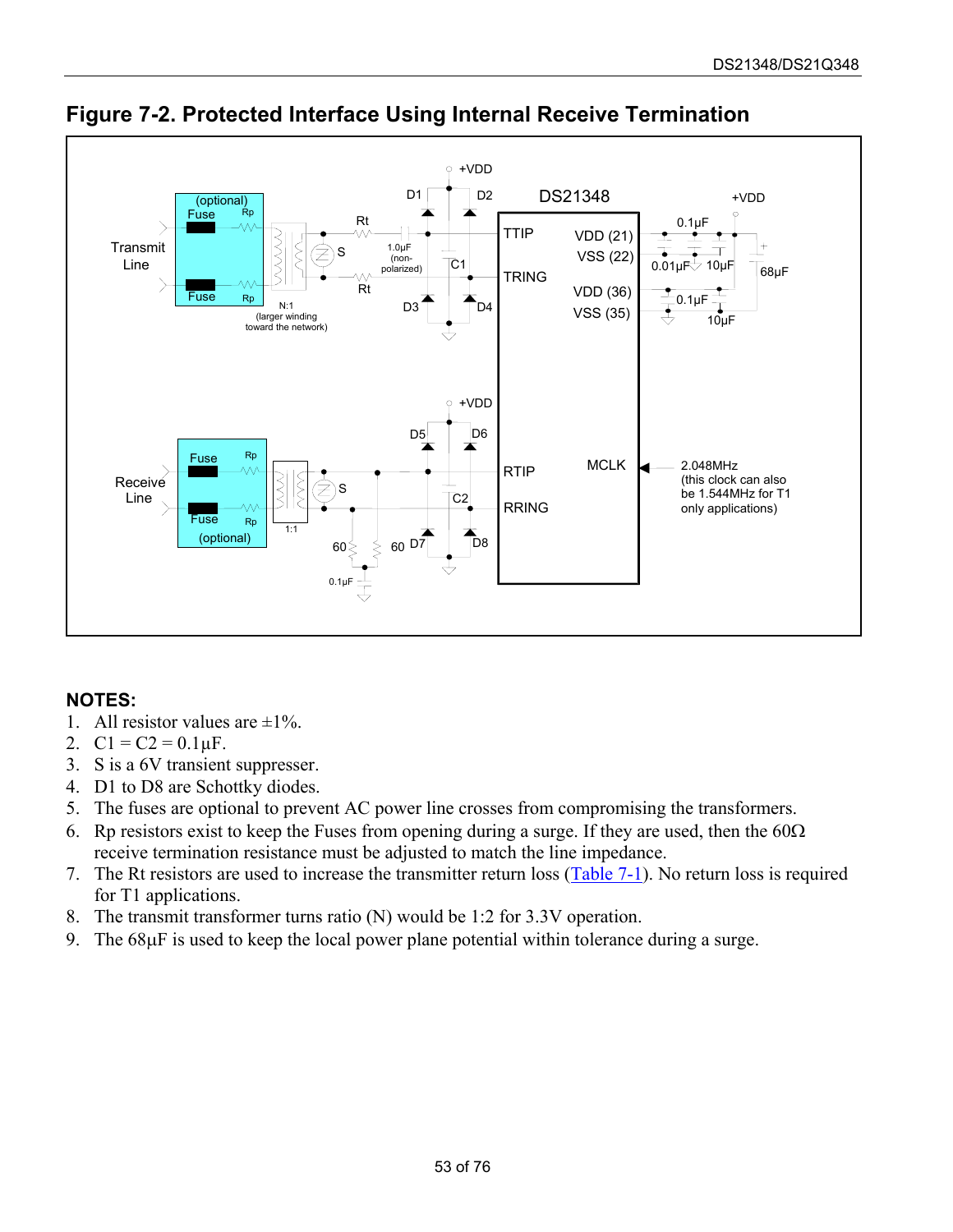

<span id="page-53-0"></span>**Figure 7-3. Protected Interface Using External Receive Termination**

- 1. All resistor values are  $\pm 1\%$ .
- 2.  $Cl = 0.1 \mu F$ .
- 3. S is a 6V transient suppresser.
- 4. D1 to D4 are Schottky diodes.
- 5. The fuses are optional to prevent AC power line crosses from compromising the transformers.
- 6. Rp resistors exist to keep the Fuses from opening during a surge. If they are used, then Rr must be adjusted to match the line impedance.
- 7. Rr = 37.5 $\Omega$  for 75 $\Omega$  or 60 $\Omega$  for 120 $\Omega$  E1 systems, or 50 $\Omega$  for 100 $\Omega$  T1 lines.
- 8. The Rt resistors are used to increase the transmitter return loss ([Table 7-1\).](#page-50-1) No return loss is required for T1 applications.
- 9. The transmit transformer turns ratio (N) would be 1:2 for 3.3V operation.
- 10. The 68µF is used to keep the local power plane potential within tolerance during a surge.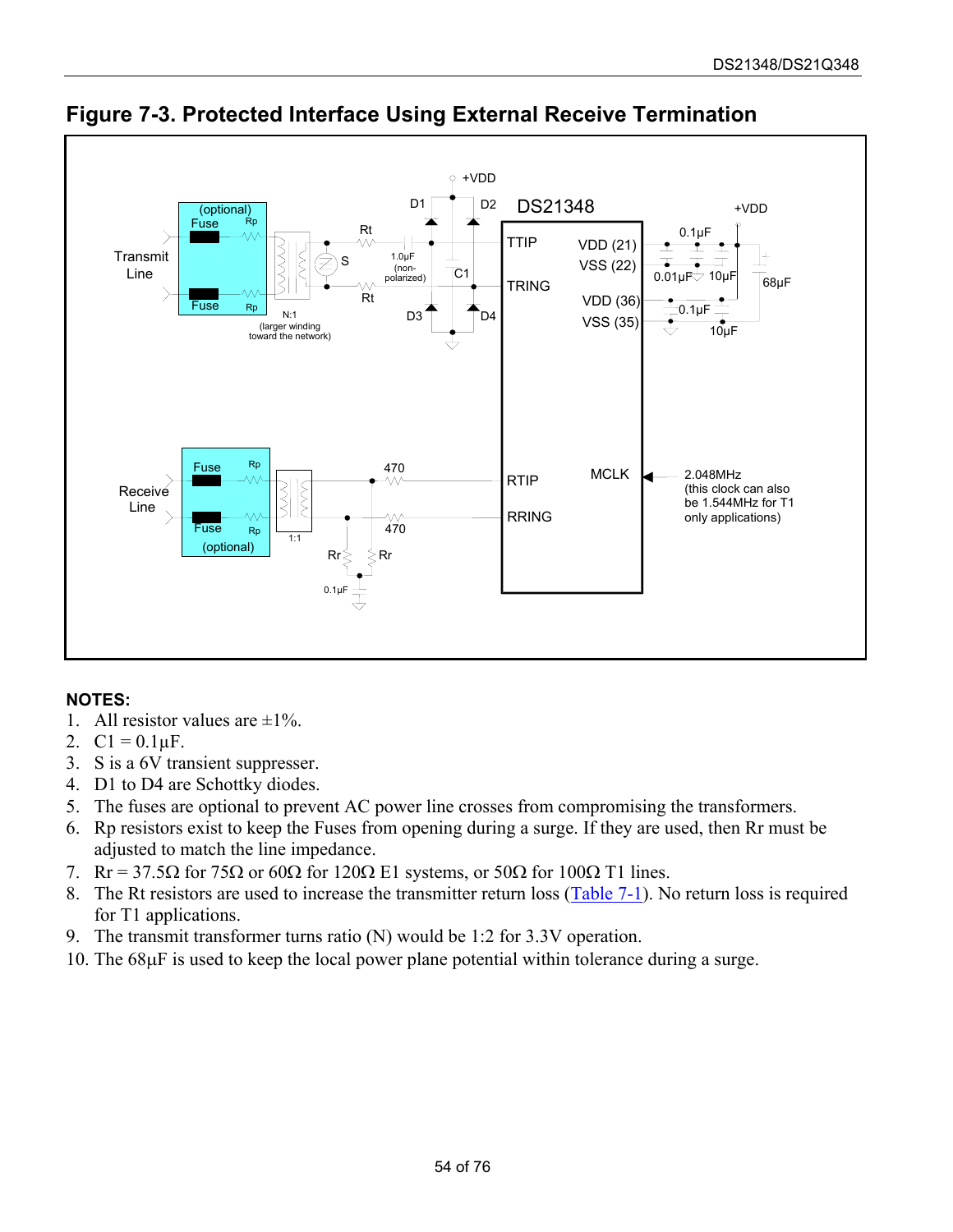

**Figure 7-4. E1 Transmit Pulse Template**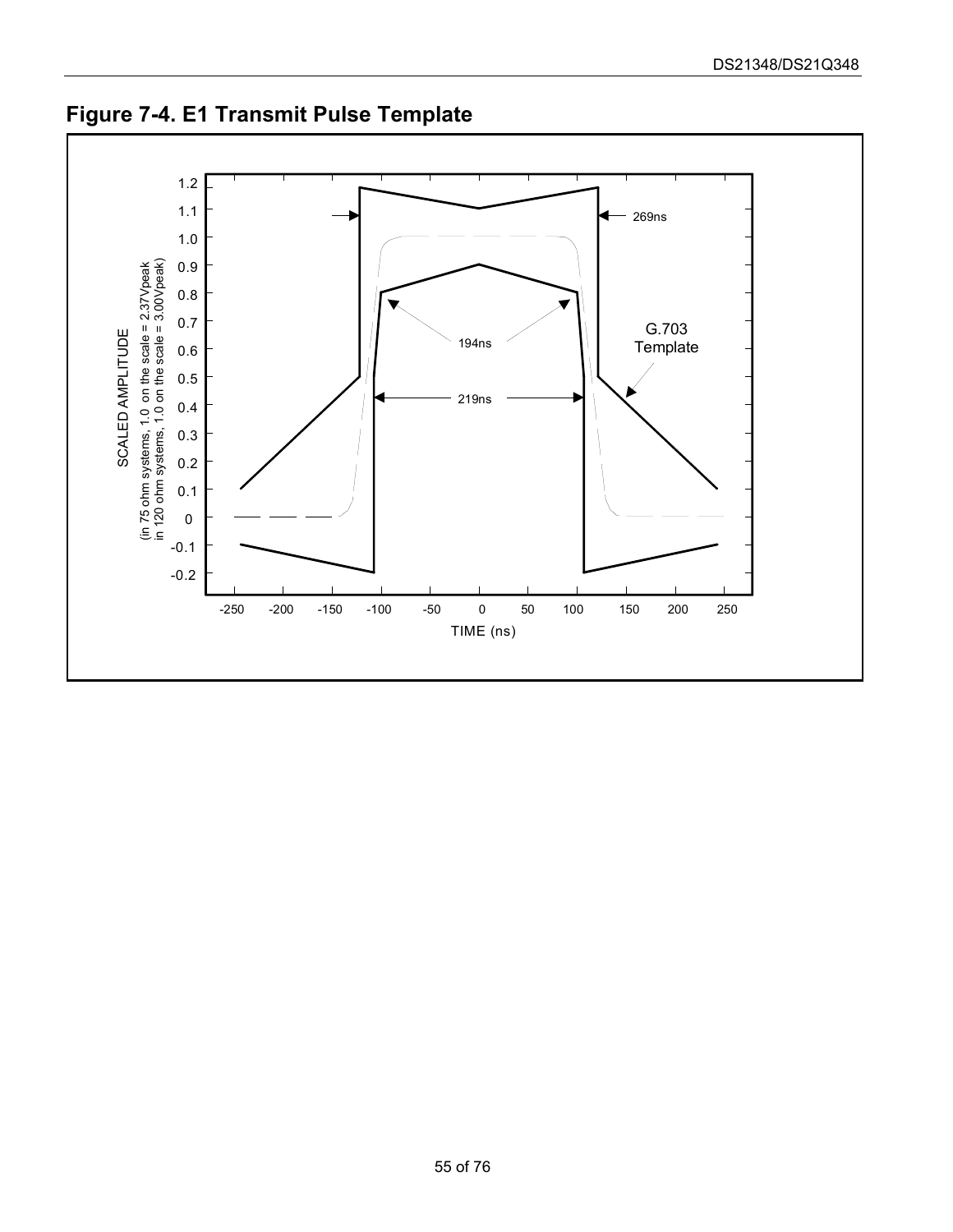

**Figure 7-5. T1 Transmit Pulse Template**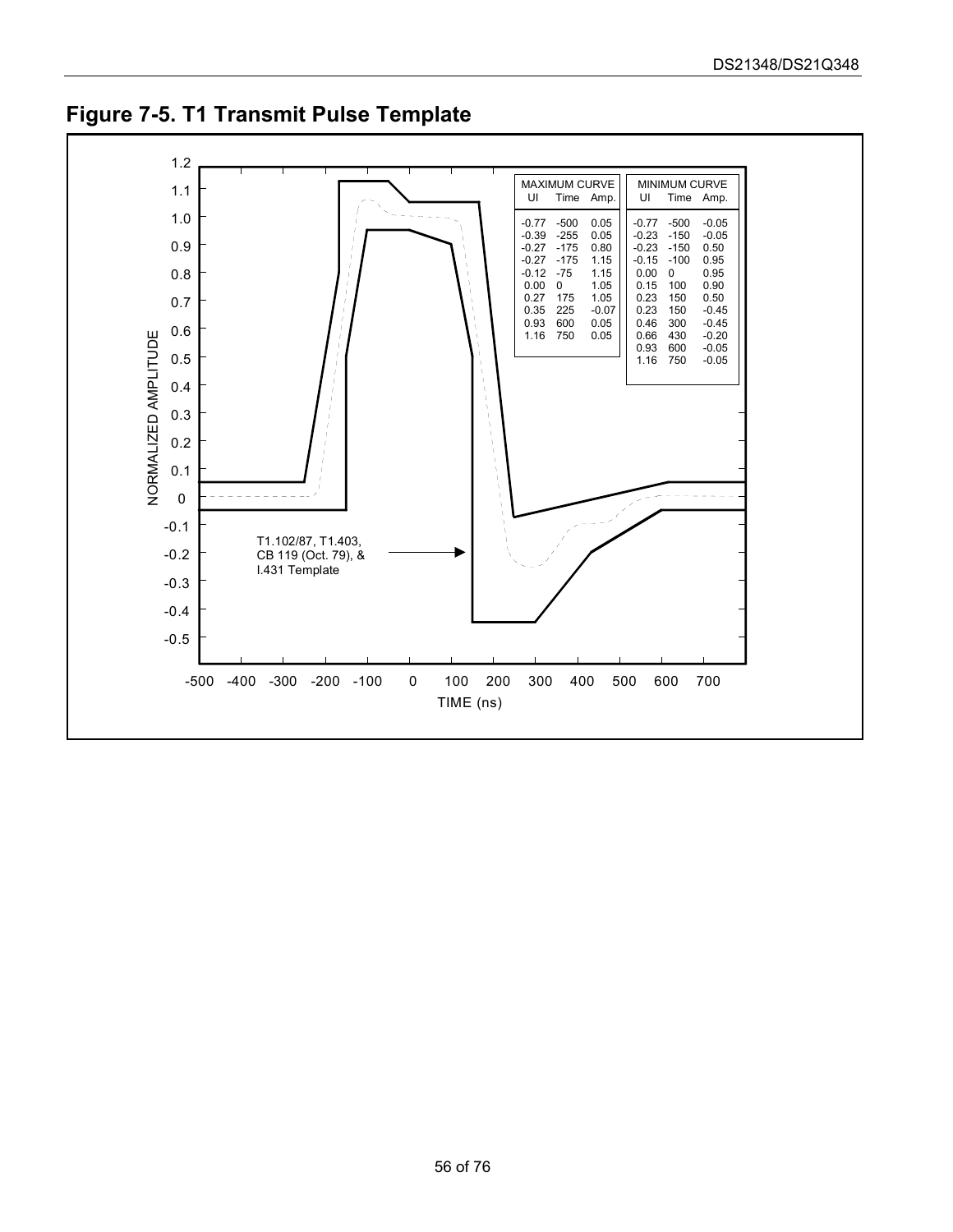## <span id="page-56-0"></span>**Figure 7-6. Jitter Tolerance**



<span id="page-56-1"></span>**Figure 7-7. Jitter Attenuation**

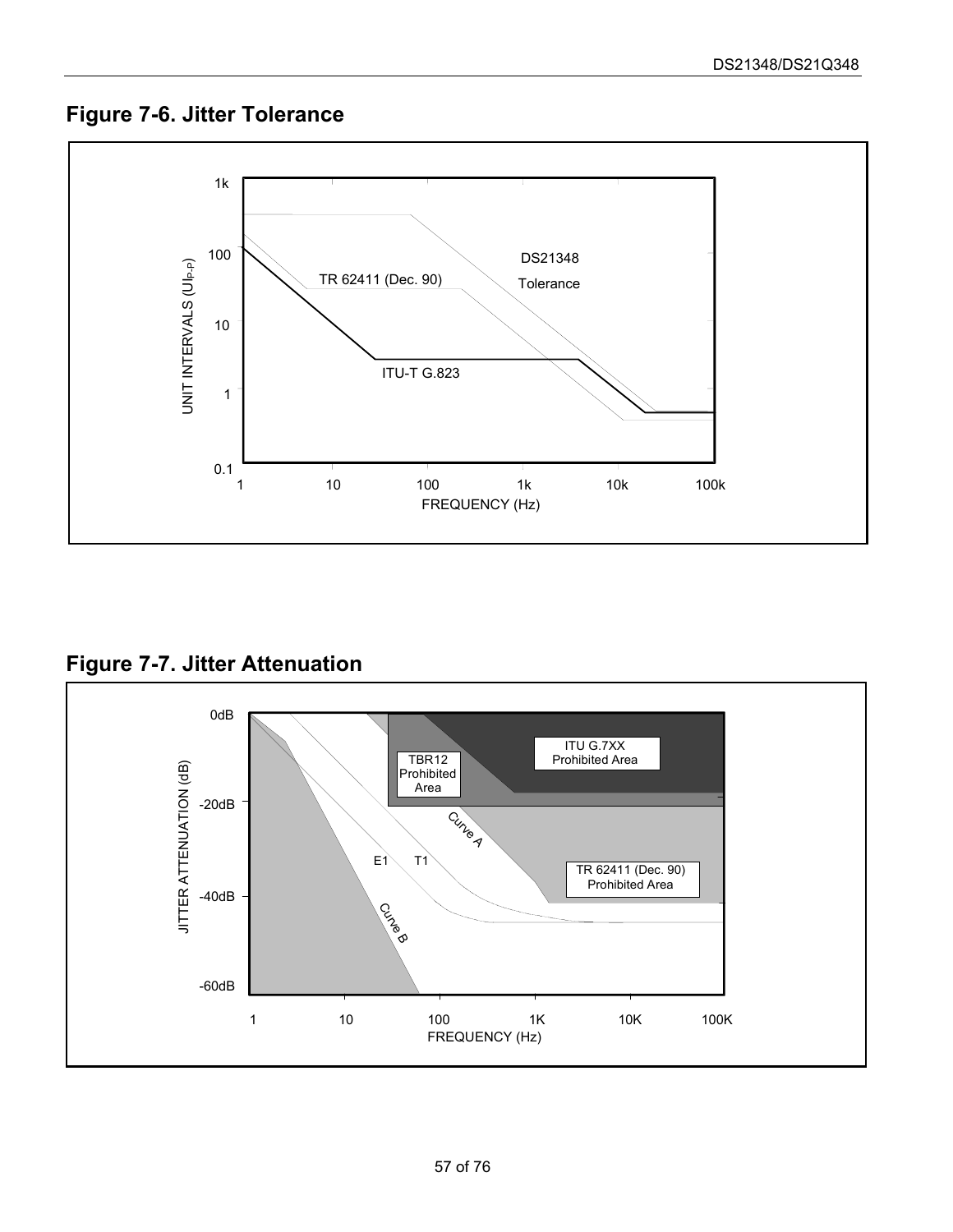### **8. DS21Q348 QUAD LIU**

 $\Gamma$ 

The DS21Q348 is a quad version of the DS21348G utilizing CSBGA on carrier packaging technology. The four LIUs are controlled via the parallel port mode. Serial and hardware modes are unavailable in this package.

| <b>PIN</b>          | I/O            | <b>PARALLEL</b>                     |  |  |
|---------------------|----------------|-------------------------------------|--|--|
|                     |                | <b>PORT MODE</b>                    |  |  |
| J1                  | I              | Connect to VSS                      |  |  |
| K <sub>3</sub>      | I              | Connect to VSS                      |  |  |
| J2                  | I              | $\overline{RD}$ ( $\overline{DS}$ ) |  |  |
| H1                  | I              | $\overline{\text{WR}}$ (R/W)        |  |  |
| K <sub>2</sub>      | I              | ALE (AS)                            |  |  |
| K1                  | I/O            | A <sub>4</sub>                      |  |  |
| $\mathop{\rm L{1}}$ | I              | A <sub>3</sub>                      |  |  |
| H11                 | I              | A2                                  |  |  |
| H12                 | I              | A1                                  |  |  |
| G12                 | $\rm I$        | A <sub>0</sub>                      |  |  |
| J10                 | I/O            | D7/AD7                              |  |  |
| H10                 | I/O            | D6/AD6                              |  |  |
| G11                 | I/O            | D5/AD5                              |  |  |
| J9                  | I/O            | D4/AD4                              |  |  |
| E <sub>3</sub>      | I/O            | D3/AD3                              |  |  |
| D <sub>4</sub>      | I/O            | D2/AD2                              |  |  |
| F3                  | I/O            | D1/AD1                              |  |  |
| D <sub>5</sub>      | I/O            | D0/AD0                              |  |  |
| G4                  | $\mathbf I$    | <b>VSM</b>                          |  |  |
| K <sub>9</sub>      | I/O            | <b>INT</b>                          |  |  |
| K7                  | I              | <b>TEST</b>                         |  |  |
| L9                  | I              | <b>HRST</b>                         |  |  |
| J <sub>6</sub>      | I              | <b>MCLK</b>                         |  |  |
| $\rm L7$            | I              | BIS <sub>0</sub>                    |  |  |
| M8                  | I              | BIS1                                |  |  |
| M12                 | I              | <b>PBTS</b>                         |  |  |
| J3                  | I              | $\overline{\text{CS1}}$             |  |  |
| D <sub>3</sub>      | I              | $\overline{\text{CS2}}$             |  |  |
| D10                 | I              | $\overline{\text{CS3}}$             |  |  |
| K10                 | I              | $\overline{\text{CS4}}$             |  |  |
| K5                  | $\overline{O}$ | PBEO1                               |  |  |
| G <sub>3</sub>      | $\overline{O}$ | PBEO2                               |  |  |
| E10                 | $\overline{O}$ | PBEO3                               |  |  |
| K8                  | $\overline{O}$ | PBEO4                               |  |  |
| L6                  | $\overline{O}$ | RCL/LOTC1                           |  |  |
| D7                  | $\overline{O}$ | RCL/LOTC2                           |  |  |

**Table 8-1. DS21Q348 Pin Assignment**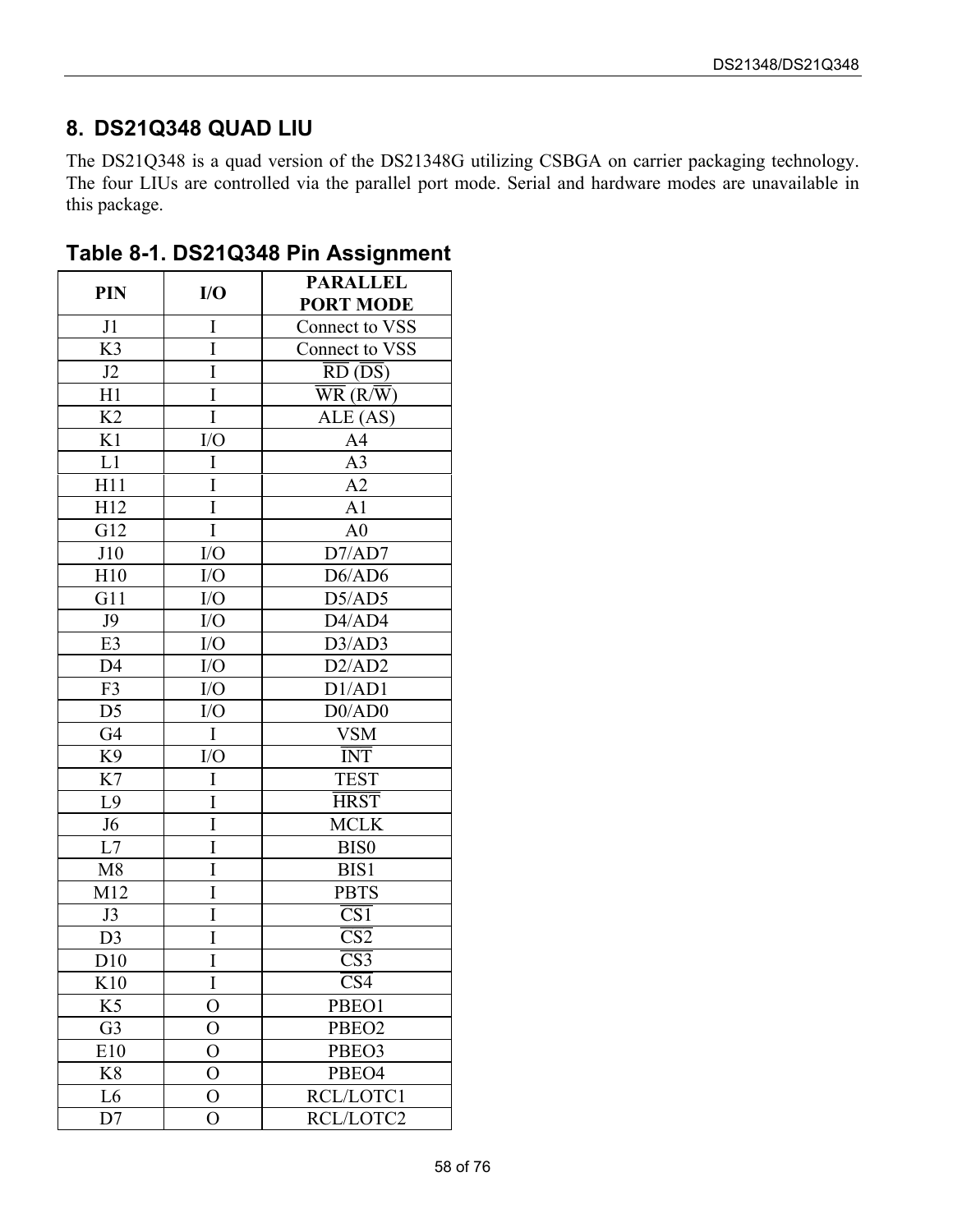| <b>PIN</b>     | I/O            | <b>PARALLEL</b><br><b>PORT MODE</b> |
|----------------|----------------|-------------------------------------|
| F9             | $\overline{O}$ | RCL/LOTC3                           |
| J7             | $\overline{O}$ | RCL/LOTC4                           |
| A1             | I              | RTIP1                               |
| A <sub>4</sub> | I              | RTIP2                               |
| A7             | I              | RTIP3                               |
| A10            | I              | RTIP4                               |
| B <sub>2</sub> | I              | RRING1                              |
| B <sub>5</sub> | I              | RRING <sub>2</sub>                  |
| <b>B8</b>      | I              | RRING3                              |
| <b>B11</b>     | $\overline{I}$ | RRING4                              |
| H <sub>4</sub> | $\overline{O}$ | <b>BPCLK1</b>                       |
| D <sub>6</sub> | O              | <b>BPCLK2</b>                       |
| F10            | $\overline{O}$ | <b>BPCLK3</b>                       |
| L8             | $\overline{O}$ | <b>BPCLK4</b>                       |
| $\mathbf{A2}$  | $\overline{O}$ | TTIP1                               |
| A <sub>5</sub> | $\overline{O}$ | TTIP2                               |
| A8             | $\overline{O}$ | TTIP3                               |
| A11            | $\overline{O}$ | TTIP4                               |
| B <sub>3</sub> | $\mathcal{O}$  | TRING1                              |
| <b>B6</b>      | $\mathcal{O}$  | TRING2                              |
| <b>B9</b>      | $\overline{O}$ | TRING3                              |
| <b>B12</b>     | $\overline{O}$ | TRING4                              |
| K4             | $\overline{O}$ | RPOS1                               |
| E1             | $\overline{O}$ | RPOS <sub>2</sub>                   |
| D11            | $\mathcal{O}$  | RPOS3                               |
| K11            | $\overline{O}$ | RPOS4                               |
| G2             | $\mathcal{O}$  | RNEG1                               |
| E2             | $\overline{O}$ | RNEG2                               |
| F11            | $\overline{O}$ | RNEG3                               |
| M10            | $\overline{O}$ | RNEG4                               |
| H <sub>3</sub> | $\overline{O}$ | RCLK1                               |
| F1             | $\mathcal{O}$  | RCLK2                               |
| E11            | $\overline{O}$ | RCLK3                               |
| L11            | $\overline{O}$ | RCLK4                               |
| G1             | I              | TPOS1                               |
| F2             | I              | TPOS <sub>2</sub>                   |
| E12            | I              | TPOS3                               |
| M11            | I              | TPOS4                               |
| H2             | I              | TNEG1                               |
| M1             | I              | TNEG2                               |
| D12            | I              | TNEG3                               |
| K12            | I              | TNEG4                               |
| M <sub>2</sub> | I              | TCLK1                               |
| L2             | I              | TCLK2                               |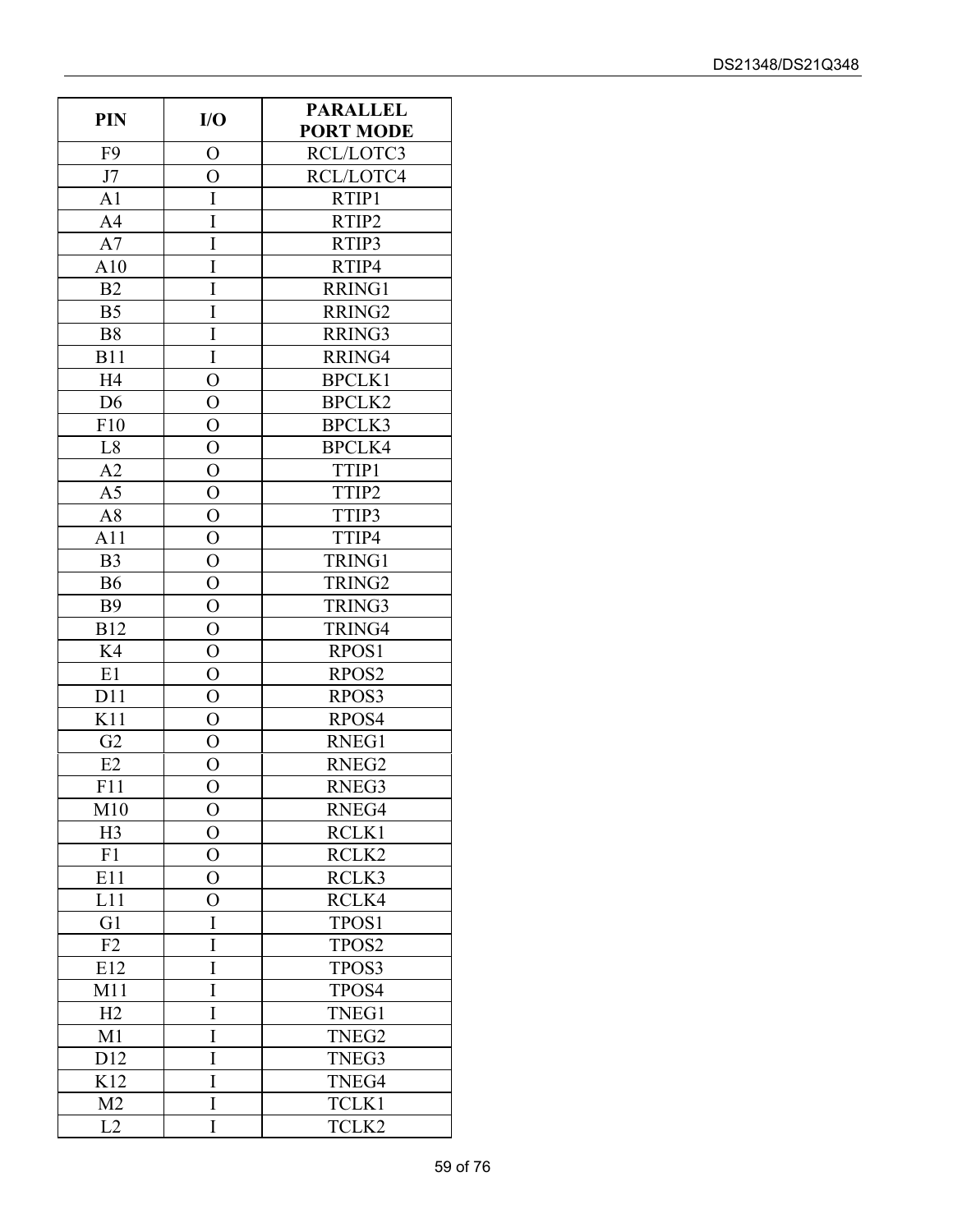| PIN            | I/O | <b>PARALLEL</b><br><b>PORT MODE</b> |
|----------------|-----|-------------------------------------|
| F12            | Ī   | TCLK3                               |
| L12            | Ī   | TCLK4                               |
| J5             |     | VDD1                                |
| D2             |     | VDD <sub>2</sub>                    |
| G9             |     | VDD3                                |
| M <sub>9</sub> |     | VDD4                                |
| L <sub>5</sub> |     | VDD1                                |
| E4             |     | VDD <sub>2</sub>                    |
| D <sub>8</sub> |     | VDD3                                |
| J8             |     | VDD4                                |
| J4             |     | VSS <sub>1</sub>                    |
| D <sub>1</sub> |     | VSS2                                |
| E <sub>9</sub> |     | VSS3                                |
| L10            |     | VSS4                                |
| M4             |     | VSS <sub>1</sub>                    |
| F <sub>4</sub> |     | VSS <sub>2</sub>                    |
| D <sub>9</sub> |     | VSS3                                |
| H <sub>9</sub> |     | VSS4                                |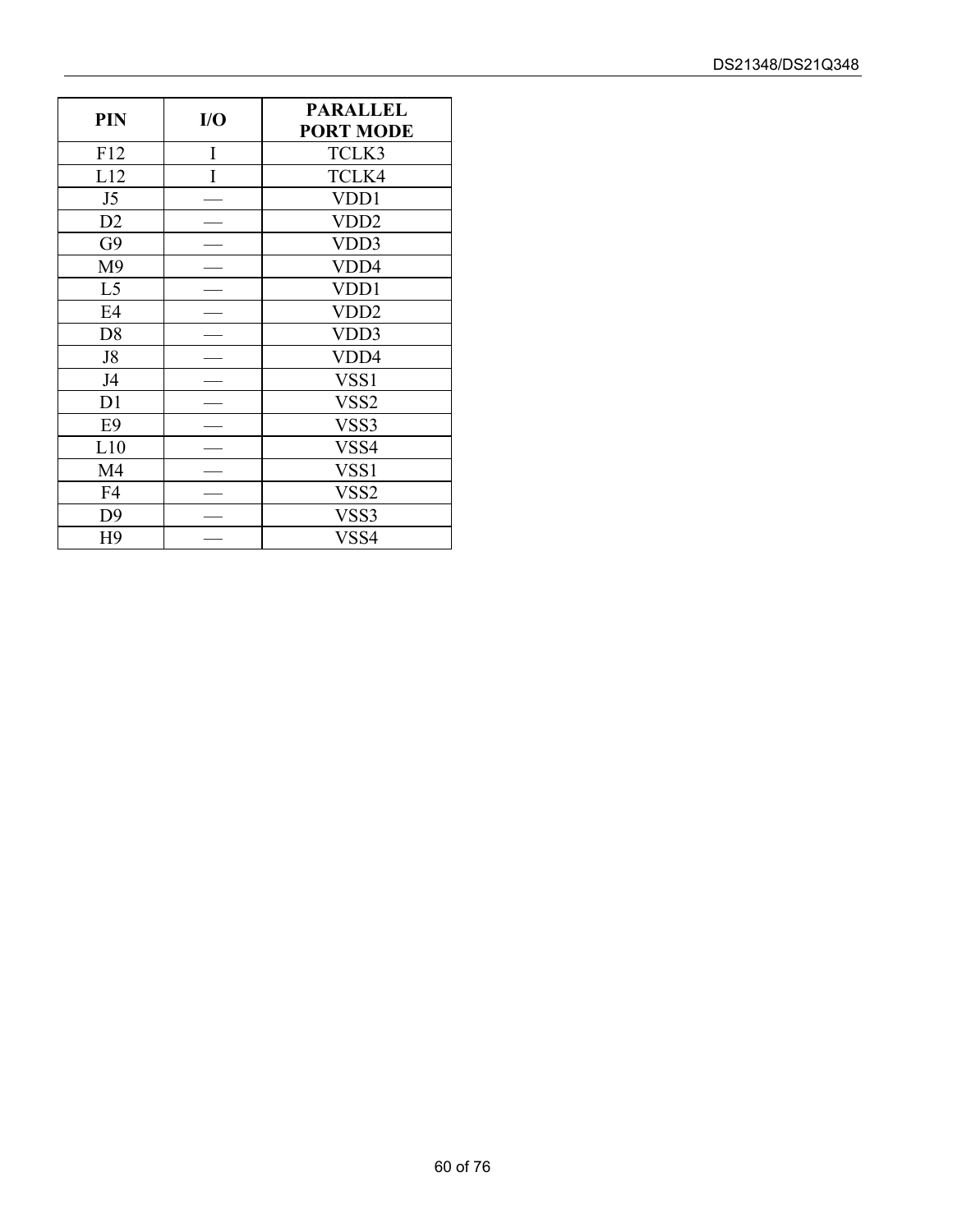|   | 1                                              | $\mathbf{2}$                            | 3                       | 4                               | 5                  | 6                  | $\overline{7}$            | 8                 | 9                         | 10                      | 11                | 12                |
|---|------------------------------------------------|-----------------------------------------|-------------------------|---------------------------------|--------------------|--------------------|---------------------------|-------------------|---------------------------|-------------------------|-------------------|-------------------|
| A | RTIP1                                          | TTIP1                                   | <b>NC</b>               | RTIP <sub>2</sub>               | TTIP2              | <b>NC</b>          | RTIP3                     | TTIP3             | <b>NC</b>                 | RTIP4                   | TTIP4             | NC                |
| В | NC                                             | RRING1                                  | TRING1                  | <b>NC</b>                       | RRING <sub>2</sub> | TRING <sub>2</sub> | <b>NC</b>                 | RRING3            | TRING3                    | NC                      | RRING4            | TRING4            |
| C | <b>NC</b>                                      | <b>NC</b>                               | NC                      | <b>NC</b>                       | <b>NC</b>          | <b>NC</b>          | NC                        | NC                | NC                        | NC                      | <b>NC</b>         | $NC$              |
| D | VSS2                                           | VDD <sub>2</sub>                        | $\overline{\text{CS2}}$ | D <sub>2</sub> /AD <sub>2</sub> | D0/AD0             | BPCLK2             | RCL/<br>LOTC <sub>2</sub> | VDD3              | VSS3                      | $\overline{\text{CS3}}$ | RPOS <sub>3</sub> | TNEG3             |
| Е | RPOS <sub>2</sub>                              | RNEG2                                   | D3/AD3                  | VDD <sub>2</sub>                | <b>NC</b>          | NC                 | NC                        | <b>NC</b>         | VSS3                      | PEBO <sub>3</sub>       | RCLK3             | TPOS <sub>3</sub> |
| F | RCLK <sub>2</sub>                              | TPOS2                                   | D1/AD1                  | VSS <sub>2</sub>                | <b>NC</b>          | <b>NC</b>          | <b>NC</b>                 | NC                | RCL/<br>LOTC <sub>3</sub> | BPCLK3                  | RNEG3             | TCLK3             |
| G | TPOS1                                          | RNEG1                                   | PEBO <sub>2</sub>       | <b>VSM</b>                      | <b>NC</b>          | <b>NC</b>          | <b>NC</b>                 | NC                | VDD<br>3                  | NC                      | D5/AD5            | A <sub>0</sub>    |
| н | $\overline{\mathsf{WR}}$<br>$(R/\overline{W})$ | TNEG1                                   | RCLK1                   | BPCLK1                          | <b>NC</b>          | NC                 | <b>NC</b>                 | <b>NC</b>         | VSS4                      | D6/AD6                  | A2                | A1                |
| J | (Note 2)                                       | $\frac{\overline{RD}}{(\overline{DS})}$ | $\overline{CS1}$        | VSS1                            | VDD1               | <b>MCLK</b>        | RCL/<br>LOTC4             | VDD4              | D4/AD4                    | D7/AD7                  | NC                | NC                |
| Κ | A4                                             | ALE (AS) (Note 2)                       |                         | RPOS <sub>1</sub>               | PEBO <sub>1</sub>  | <b>NC</b>          | <b>TEST</b>               | PEBO <sub>4</sub> | $\overline{\text{INT}}$   | $\overline{\text{CS4}}$ | RPOS <sub>4</sub> | TNEG4             |
| Г | A <sub>3</sub>                                 | TCLK2                                   | NC.                     | NC                              | VDD1               | RCL/<br>LOTC1      | <b>BIS0</b>               | <b>BPCLK4</b>     | <b>HRST</b>               | VSS4                    | RCLK4             | TCLK4             |
| М | TNEG2                                          | TCLK1                                   | NC                      | VSS1                            | <b>NC</b>          | $NC$               | <b>NC</b>                 | BIS1              | VDD4                      | RNEG4                   | TPOS4             | <b>PBTS</b>       |

**Figure 8-1. 144-CSBGA (17mm x 17mm) Pinout** 

**Note 1:** Shaded areas are signals common to all four devices.

**Note 2: Connect to Vss.**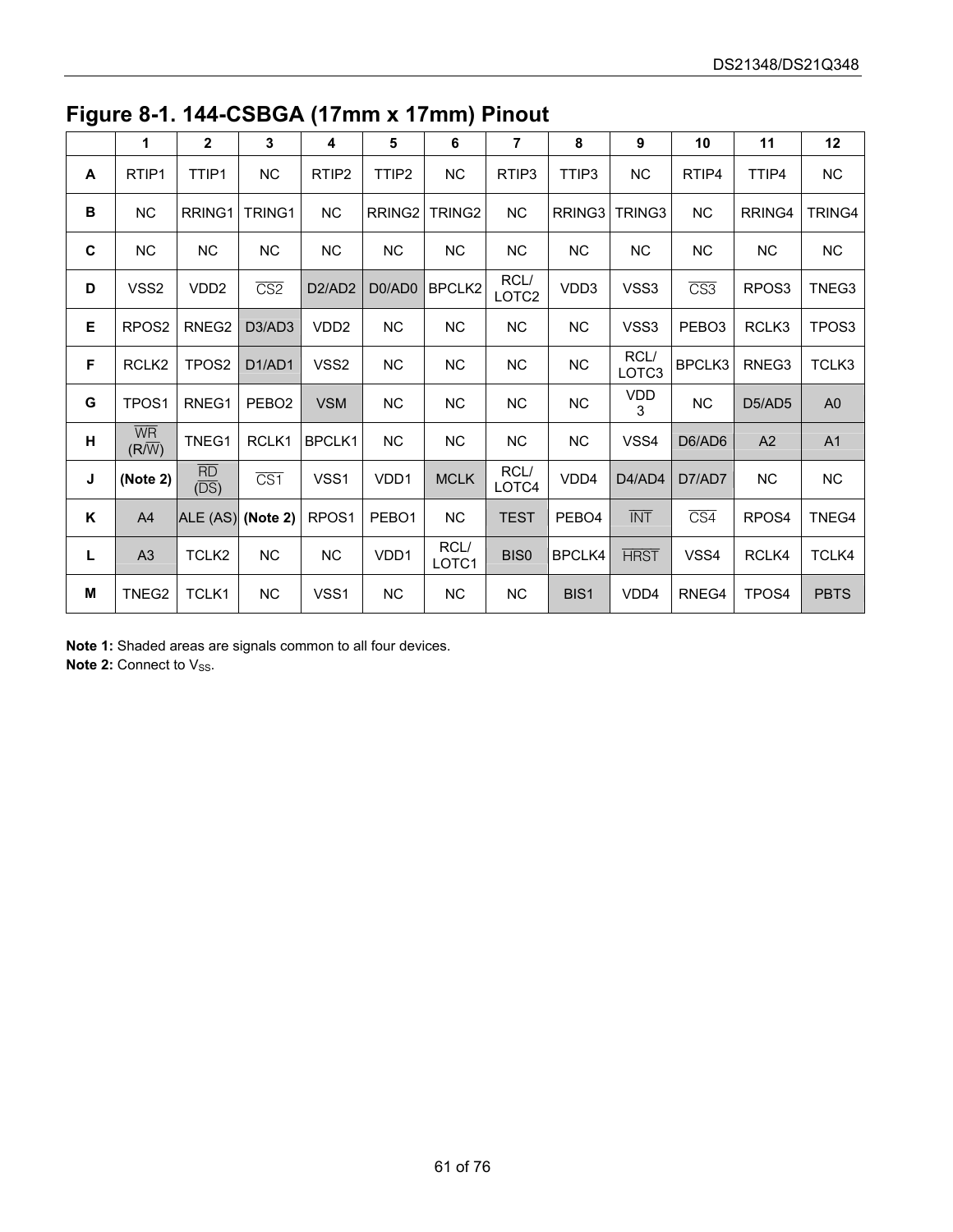## **9. DC CHARACTERISTICS**

### **ABSOLUTE MAXIMUM RATINGS**

*This is a stress rating only and functional operation of the device at these or any other conditions beyond those indicated in the operation sections of this specification is not implied. Exposure to absolute maximum rating conditions for extended periods of time can affect device reliability.* 

## **Table 9-1. Recommended DC Operating Conditions**

 $(T_A = -40^{\circ}C \text{ to } +85^{\circ}C)$ 

| <b>PARAMETER</b>          | <b>SYMBOL</b>            | MIN   | TVP | <b>MAX</b> | UNITS | <b>NOTES</b> |
|---------------------------|--------------------------|-------|-----|------------|-------|--------------|
| Logic 1                   | $\mathbf{v}_{\text{IH}}$ | ↑ ∩   |     | ັ.         |       |              |
| Logic $0$                 |                          | $-0.$ |     | $\pm 0.8$  |       |              |
| Supply for 3.3V Operation | ${\rm v}_{\rm\,DD}$      | 3.135 |     | 3.465      |       |              |

### **Table 9-2. Capacitance**

 $(T_A = +25^{\circ}C)$ PARAMETER SYMBOL MIN TYP MAX UNITS NOTES Input Capacitance  $C_{\text{IN}}$   $C_{\text{IN}}$  5 pF Output Capacitance  $C_{\text{OUT}}$  7 pF

#### **Table 9-3. DC Characteristics**

 $(V_{DD} = 3.3V \pm 5\%$ ,  $T_A = -40^{\circ}C$  to  $+85^{\circ}C$ .)

| <b>PARAMETER</b>      | <b>SYMBOL</b>              | <b>MIN</b> | TYP | <b>MAX</b> | UNITS | <b>NOTES</b> |
|-----------------------|----------------------------|------------|-----|------------|-------|--------------|
| Input Leakage         | $\mathbf{l}_{\mathrm{IL}}$ | $-1.0$     |     | $+1.0$     | μA    |              |
| Output Leakage        | $I_{LO}$                   |            |     | $\rm 0.1$  | μA    |              |
| Output Current (2.4V) | 1 <sub>OH</sub>            | $-1.0$     |     |            | mA    |              |
| Output Current (0.4V) | $1_{\rm OL}$               | $+4.0$     |     |            | mA    |              |
| <b>Supply Current</b> | $\mathbf{I}_{\mathrm{DD}}$ |            | 66  | 100        | mA    | ں م          |

- 1) Applies to  $V_{DD}$ .
- 2)  $TCLK = MCLK = 2.048 MHz$ .
- 3)  $0.0V < V_{IN} < V_{DD}$ .
- 4) Applied to  $\overline{INT}$  when tri-stated.
- 5) Power dissipation with TTIP and TRING driving a  $30\Omega$  load, for an all-ones data density.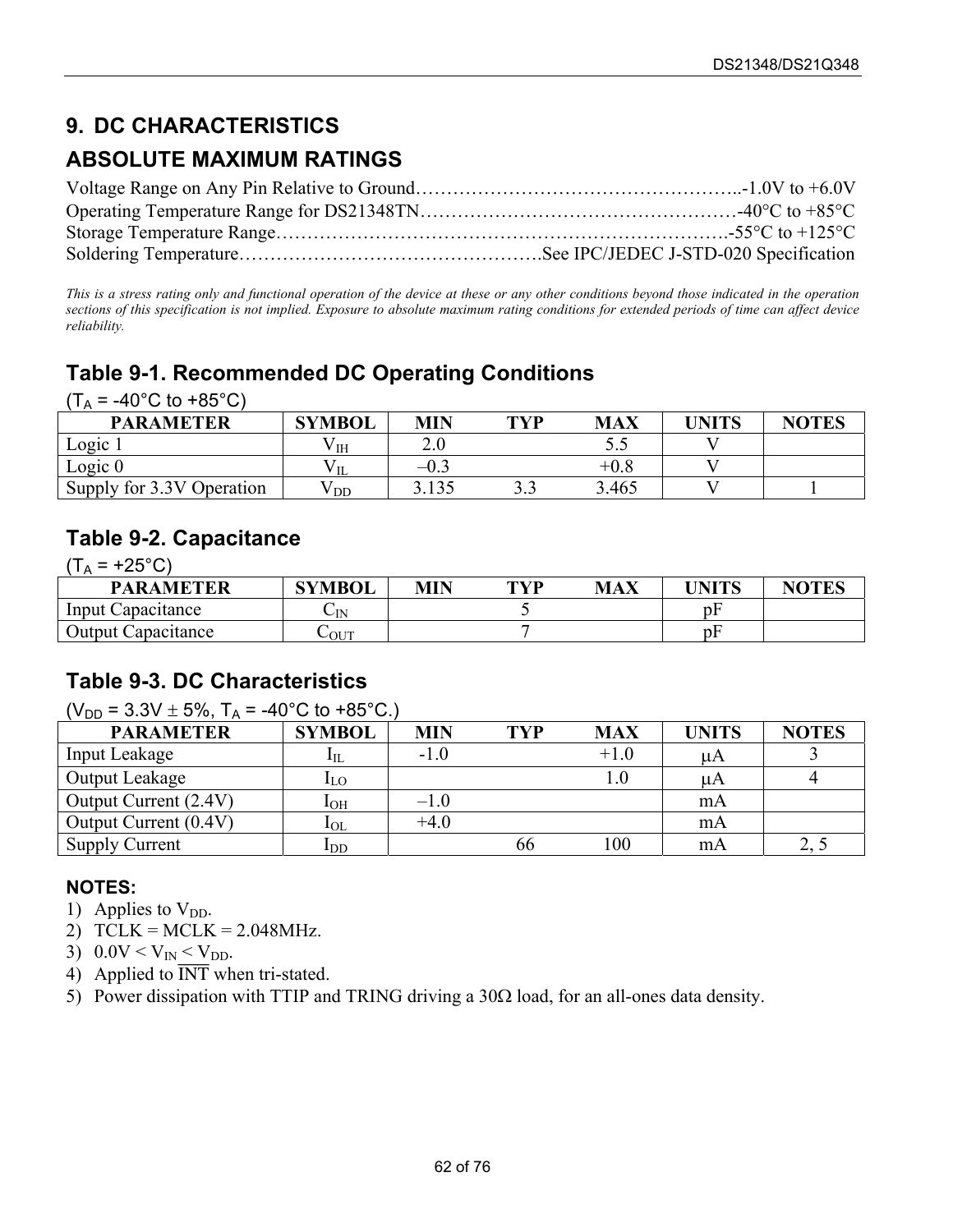## **10. THERMAL CHARACTERISTICS**

#### **Table 10-1. Thermal Characteristics—DS21Q348 CSBGA Package**

| <b>PARAMETER</b>                             | MIN             | <b>TVP</b>                | <b>MAX</b>     | <b>NOTES</b> |
|----------------------------------------------|-----------------|---------------------------|----------------|--------------|
| <b>Ambient Temperature</b>                   | $-40^{\circ}$ C |                           | $+85\degree$ C |              |
| Junction Temperature                         |                 |                           | $+125$ °C      |              |
| Theta-JA $(\theta_{JA})$ in Still Air        |                 | $+24$ °C/W                |                |              |
| Theta-JC $(\theta_{\text{JC}})$ in Still Air |                 | $+4.1$ <sup>o</sup> $C/W$ |                |              |

#### **NOTES:**

- 1) The package is mounted on a four-layer JEDEC-standard test board.
- 2) Theta-JA  $(\theta_{JA})$  is the junction to ambient thermal resistance, when the package is mounted on a fourlayer JEDEC-standard test board.
- 3) While Theta-JC ( $\theta_{\text{JC}}$ ) is commonly used as the thermal parameter that provides a correlation between the junction temperature  $(T_i)$  and the average temperature on top center of four of the chip-scale BGA packages  $(T_C)$ , the proper term is Psi-JT. It is defined by:

 $(T_J - T_C)$  / overall package power

The method of measurement of the thermal parameters is defined in EIA/JEDEC-standard document EIA-JESD51-2.

#### **FORCED AIR (m/s)** THETA-JA  $(\theta_{JA})$  $0$  24°C/W 1 21ºC/W 2.5 19°C/W

#### **Table 10-2. Theta-JA (**θ**JA) vs. Airflow**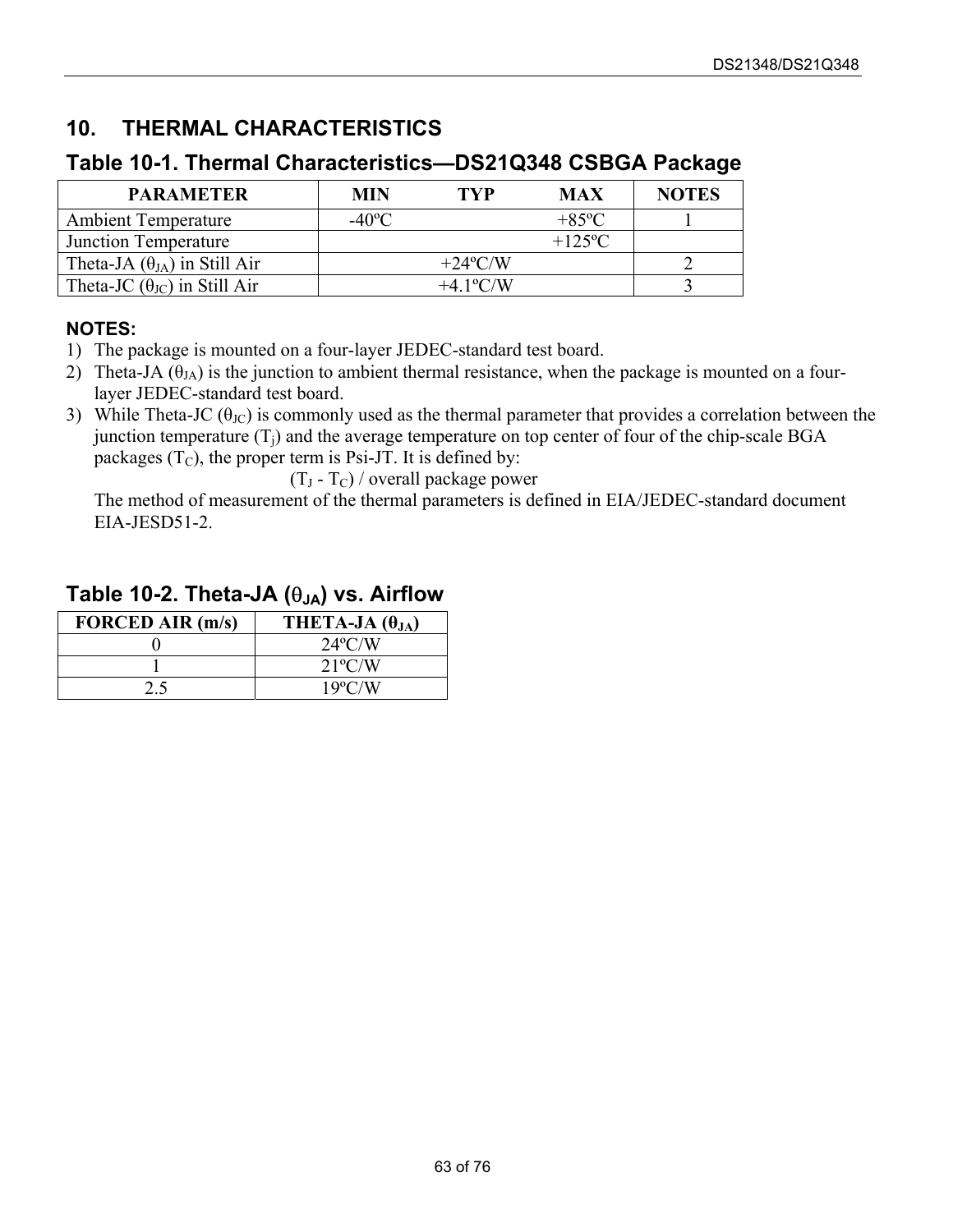## <span id="page-63-0"></span>**11. AC CHARACTERISTICS**

### **Table 11-1. AC Characteristics—Multiplexed Parallel Port (BIS1 = 0, BIS0 = 0)**

 $(V_{DD} = 3.3V \pm 5\%, T_A = -40^{\circ}C$  to +85°C.) (See [Figure 11-1,](#page-64-0) [Figure 11-2,](#page-64-1) and [Figure 11-3.\)](#page-65-0)

| <b>PARAMETER</b>                                                                                          | <b>SYMBOL</b>                | <b>MIN</b>       | <b>TYP</b> | <b>MAX</b> | <b>UNITS</b> | <b>NOTES</b> |
|-----------------------------------------------------------------------------------------------------------|------------------------------|------------------|------------|------------|--------------|--------------|
| <b>Cycle Time</b>                                                                                         | $t_{CYC}$                    | 200              |            |            | ns           |              |
| Pulse Width, DS Low or RD<br>High                                                                         | $PW_{EL}$                    | 100              |            |            | ns           |              |
| Pulse Width, DS High or RD<br>Low                                                                         | PW <sub>EH</sub>             | 100              |            |            | ns           |              |
| <b>Input Rise/Fall Times</b>                                                                              | $t_R$ , $t_F$                |                  |            | 20         | ns           |              |
| $R/\overline{W}$ Hold Time                                                                                | $t_{RWH}$                    | 10               |            |            | ns           |              |
| $R/\overline{W}$ Setup Time Before DS<br>High                                                             | t <sub>RWS</sub>             | 50               |            |            | ns           |              |
| $\overline{\text{CS}}$ Setup Time Before DS,<br>$\overline{\text{WR}}$ , or $\overline{\text{RD}}$ Active | $t_{\rm CS}$                 | 20               |            |            | ns           |              |
| $\overline{\text{CS}}$ Hold Time                                                                          | $t_{\rm CH}$                 | $\boldsymbol{0}$ |            |            | ns           |              |
| Read Data Hold Time                                                                                       | $t_{\rm DHR}$                | 10               |            | 50         | ns           |              |
| Write Data Hold Time                                                                                      | $t_{DHW}$                    | $\boldsymbol{0}$ |            |            | ns           |              |
| Muxed Address Valid to AS<br>or ALE Fall                                                                  | $t_{\rm ASL}$                | 15               |            |            | ns           |              |
| Muxed Address Hold Time                                                                                   | $t_{\rm AHL}$                | 10               |            |            | ns           |              |
| Delay Time DS, $\overline{WR}$ , or $\overline{RD}$<br>to AS or ALE Rise                                  | $t_{ASD}$                    | 20               |            |            | ns           |              |
| Pulse Width AS or ALE<br>High                                                                             | $\mathrm{PW}_{\mathrm{ASH}}$ | 30               |            |            | ns           |              |
| Delay Time, AS or ALE to<br>$DS, \overline{WR}, \overline{or} \overline{RD}$                              | $t_{ASED}$                   | 10               |            |            | ns           |              |
| Output Data Delay Time<br>from DS or RD                                                                   | $t_{\rm DDR}$                | 20               |            | 80         | ns           |              |
| Data Setup Time                                                                                           | $t_{DSW}$                    | 50               |            |            | ns           |              |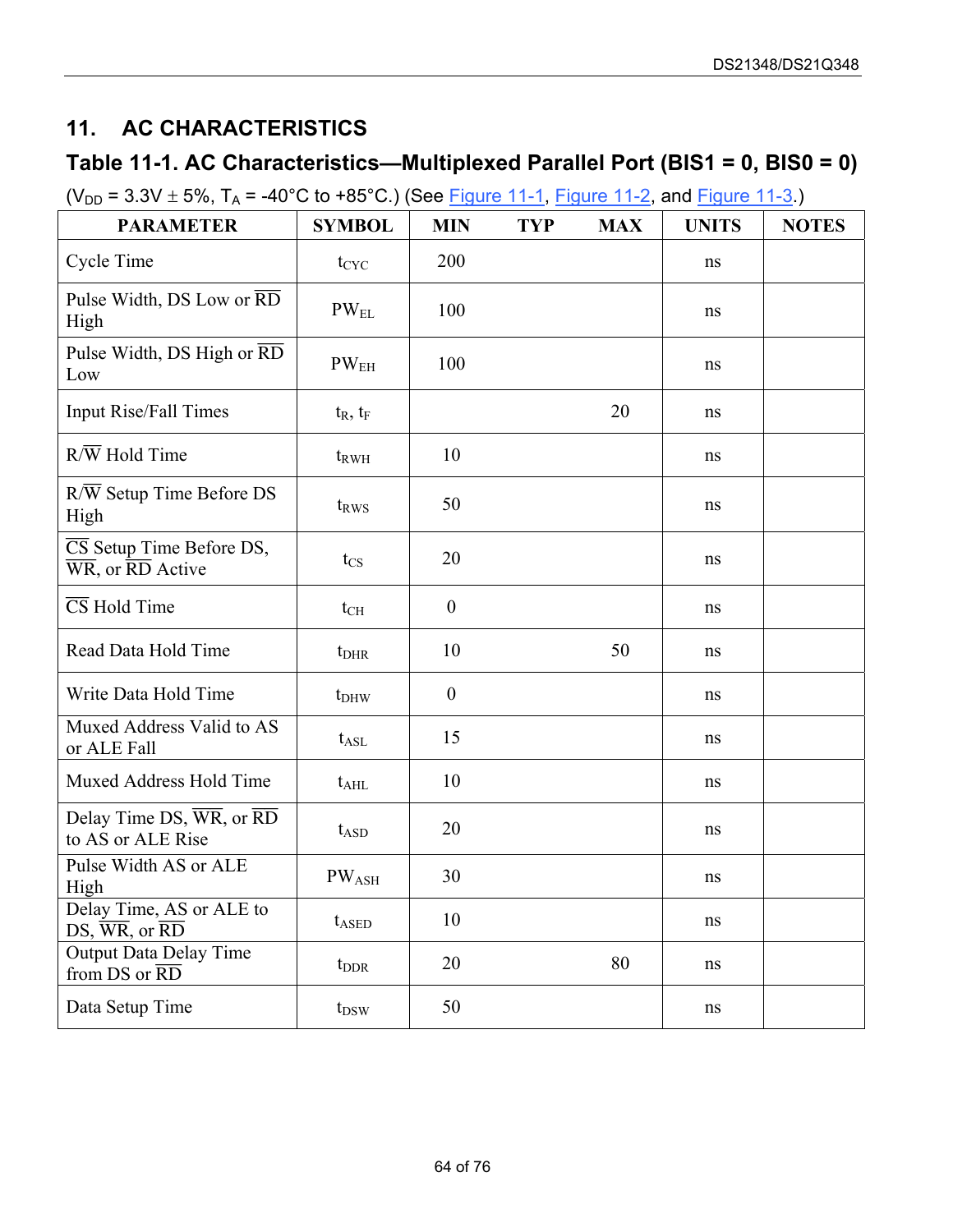

<span id="page-64-0"></span>**Figure 11-1. Intel Bus Read Timing (PBTS = 0, BIS1 = 0, BIS0 = 0)**

<span id="page-64-1"></span>**Figure 11-2. Intel Bus Write Timing (PBTS = 0, BIS1 = 0, BIS0 = 0)**

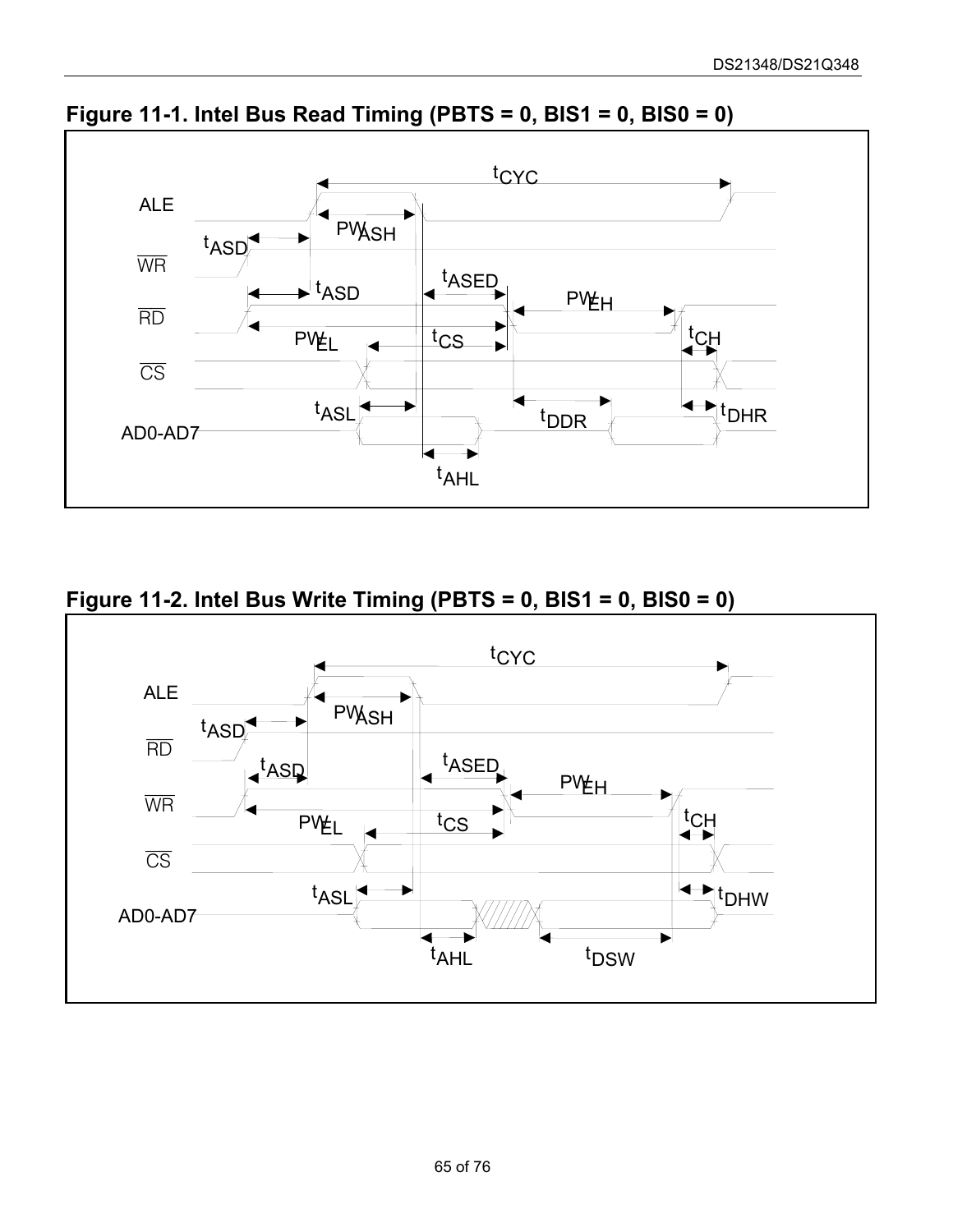

<span id="page-65-0"></span>**Figure 11-3. Motorola Bus Timing (PBTS = 1, BIS1 = 0, BIS0 = 0)**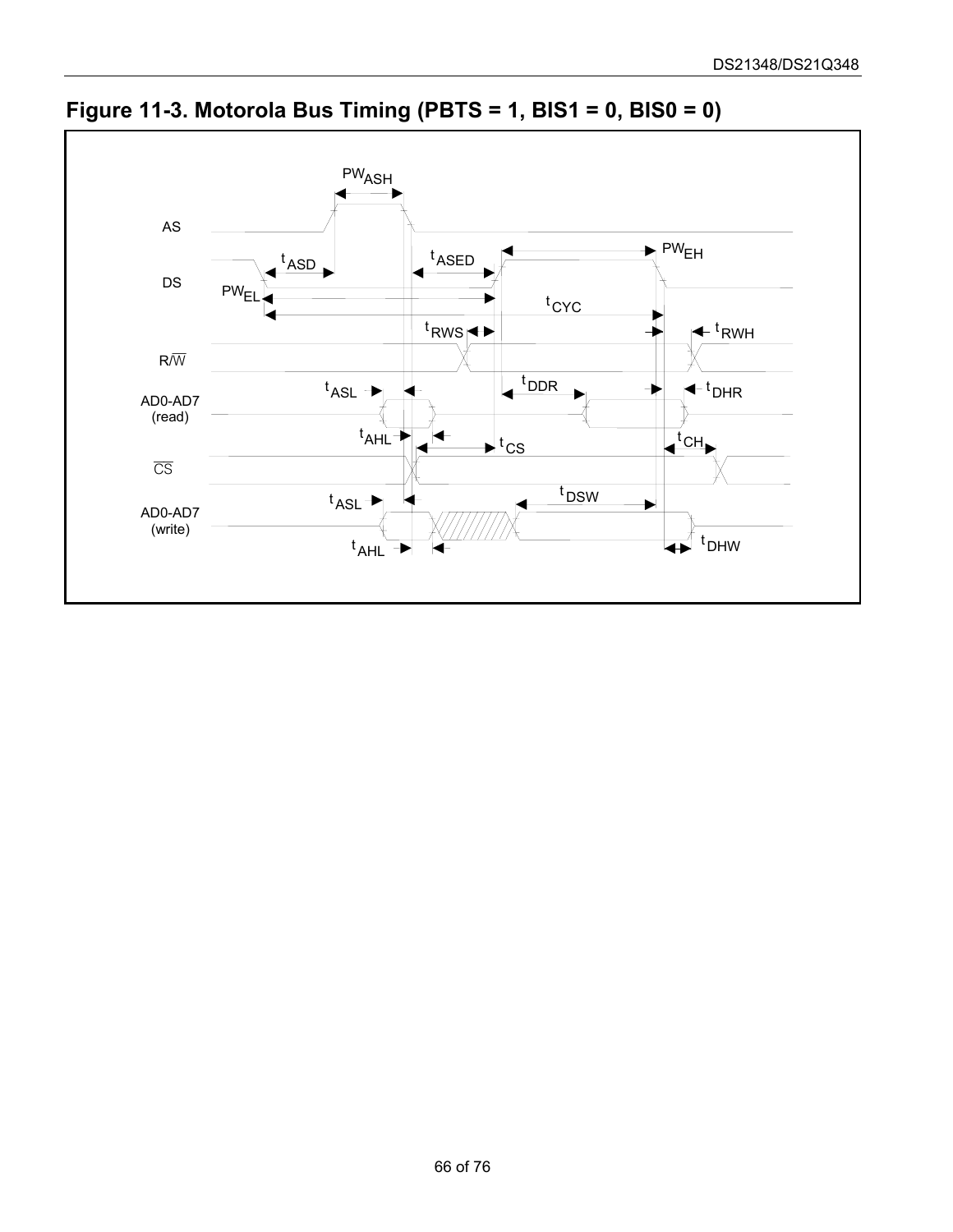### **Table 11-2. AC Characteristics—Nonmultiplexed Parallel Port (BIS1 = 0, BIS0 = 1)**

( $V_{DD}$  = 3.3V  $\pm$  5%, T<sub>A</sub> = -40°C to +85°C.) (See [Figure 11-4,](#page-67-0) [Figure 11-5,](#page-67-1) [Figure 11-6,](#page-68-0) and [Figure 11-7.](#page-68-1))

| <b>PARAMETER</b>                                                                           | <b>SYMBOL</b>  | <b>MIN</b> | TYP | <b>MAX</b> | <b>UNITS</b> | <b>NOTES</b> |
|--------------------------------------------------------------------------------------------|----------------|------------|-----|------------|--------------|--------------|
| Setup Time for A0 to A4, Valid to CS<br>Active                                             | t1             | $\theta$   |     |            | ns           |              |
| Setup Time for CS Active to Either RD,<br>WR, or DS Active                                 | t2             | $\theta$   |     |            | ns           |              |
| Delay Time from Either RD or DS Active<br>to Data Valid                                    | t3             |            |     | 75         | ns           |              |
| Hold Time from Either RD, WR, or $\overline{DS}$ ,<br>Inactive to $\overline{CS}$ Inactive | t4             | $\theta$   |     |            | ns           |              |
| Hold Time from $\overline{CS}$ Inactive to Data Bus<br>Tri-State                           | t <sub>5</sub> | 5          |     | 20         | ns.          |              |
| Wait Time from Either $\overline{WR}$ or $\overline{DS}$ Active<br>to Latch Data           | t6             | 75         |     |            | ns           |              |
| Data Setup Time to Either WR or DS<br>Inactive                                             | t7             | 10         |     |            | ns           |              |
| Data Hold Time from Either $\overline{WR}$ or $\overline{DS}$<br>Inactive                  | t8             | 10         |     |            | ns           |              |
| Address Hold from Either WR or $\overline{DS}$<br>Inactive                                 | t9             | 10         |     |            | ns           |              |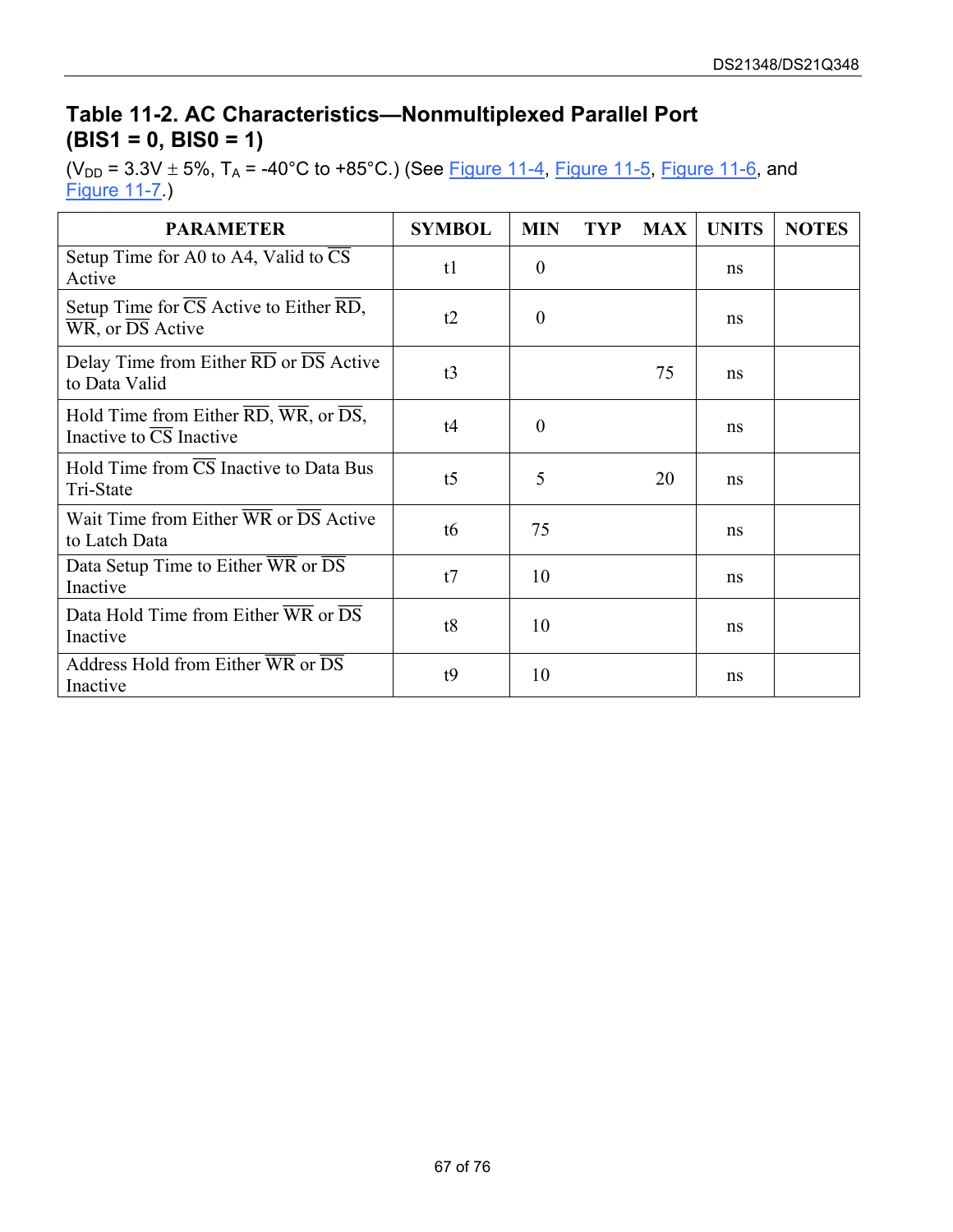

<span id="page-67-0"></span>**Figure 11-4. Intel Bus Read Timing (PBTS = 0, BIS1 = 0, BIS0 = 1)**

<span id="page-67-1"></span>**Figure 11-5. Intel Bus Write Timing (PBTS = 0, BIS1 = 0, BIS0 = 1)**

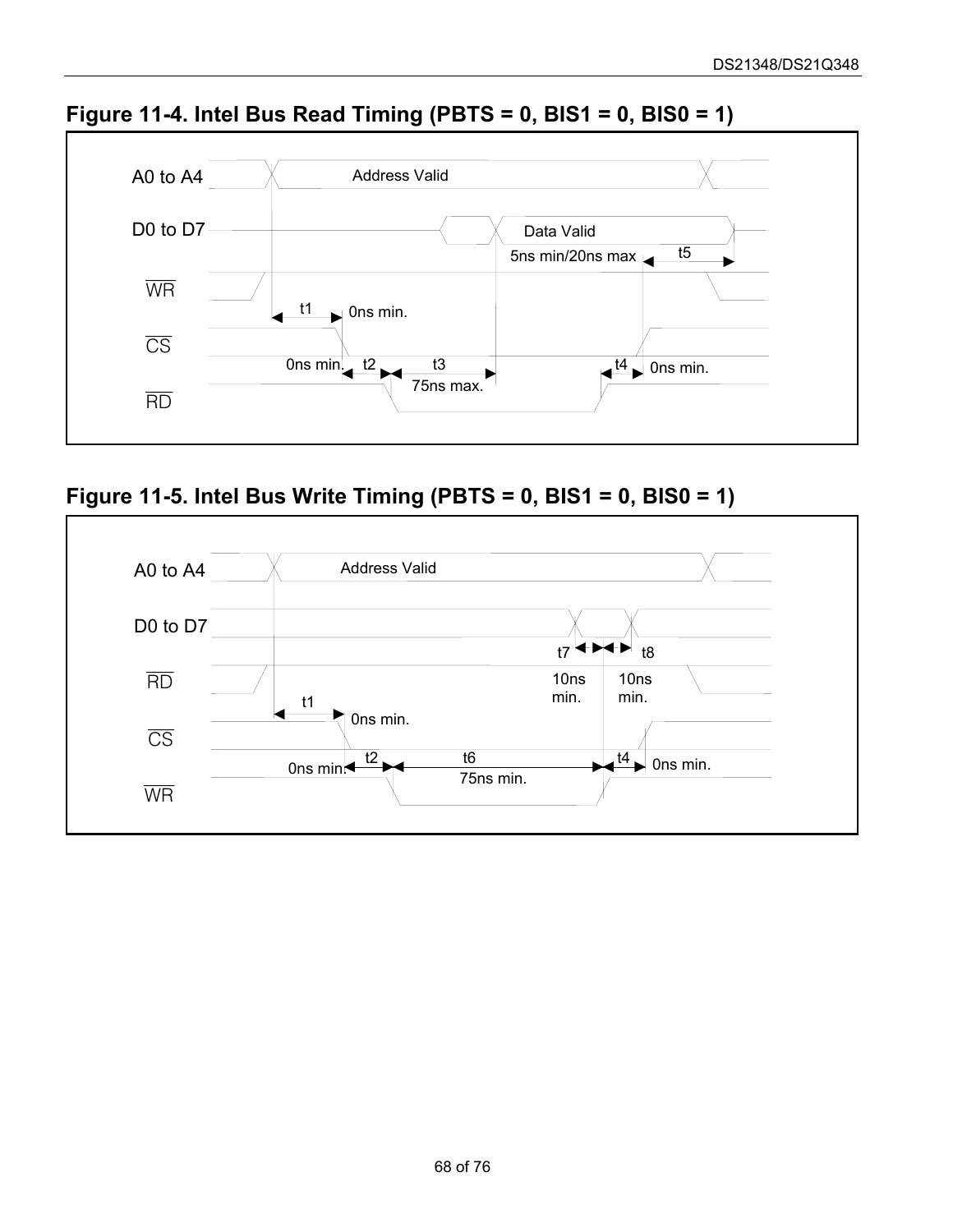

<span id="page-68-0"></span>**Figure 11-6. Motorola Bus Read Timing (PBTS = 1, BIS1 = 0, BIS0 = 1)** 

<span id="page-68-1"></span>

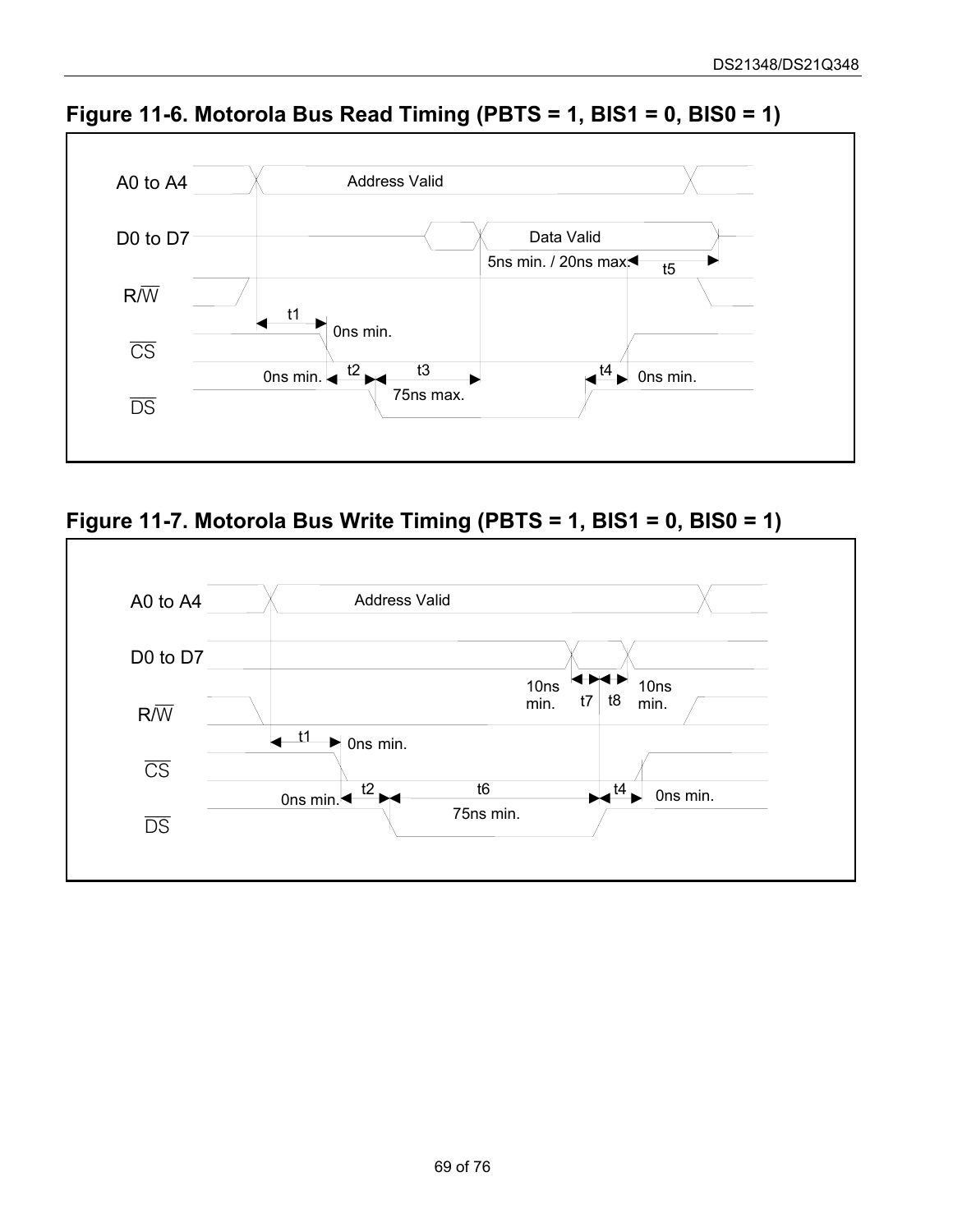## **Table 11-3. AC Characteristics—Serial Port (BIS1 = 1, BIS0 = 0)**

| <b>PARAMETER</b>                     | <b>SYMBOL</b> | <b>MIN</b> | <b>TYP</b> | <b>MAX</b> | <b>UNITS</b> | <b>NOTES</b> |
|--------------------------------------|---------------|------------|------------|------------|--------------|--------------|
| Setup Time $\overline{CS}$ to SCLK   | $t_{\rm CSS}$ | 50         |            |            | ns           |              |
| Setup Time SDI to SCLK               | $t_{SSS}$     | 50         |            |            | ns           |              |
| Hold Timfe SCLK to SDI               | $t_{\rm SSH}$ | 50         |            |            | ns           |              |
| <b>SCLK High/Low Time</b>            | $t_{\rm SLH}$ | 200        |            |            | ns           |              |
| <b>SCLK Rise/Fall Time</b>           | $t_{\rm SRF}$ |            |            | 50         | ns           |              |
| $SCLK$ to $\overline{CS}$ Inactive   | $t_{LSC}$     | 50         |            |            | ns           |              |
| $\overline{\text{CS}}$ Inactive Time | $t_{CM}$      | 250        |            |            | ns           |              |
| <b>SCLK</b> to SDO Valid             | $t_{SSV}$     |            |            | 50         | ns           |              |
| <b>SCLK</b> to SDO Tri-State         | $t_{\rm SSH}$ |            | 100        |            | ns           |              |
| CS Inactive to SDO Tri-State         | $t_{\rm CSH}$ |            | 100        |            | ns           |              |

 $(V_{DD} = 3.3V \pm 5\%, T_A = -40\degree C$  to +85°C.) (See [Figure 11-8.](#page-69-0))

## <span id="page-69-0"></span>**Figure 11-8. Serial Bus Timing (BIS1 = 1, BIS0 = 0)**

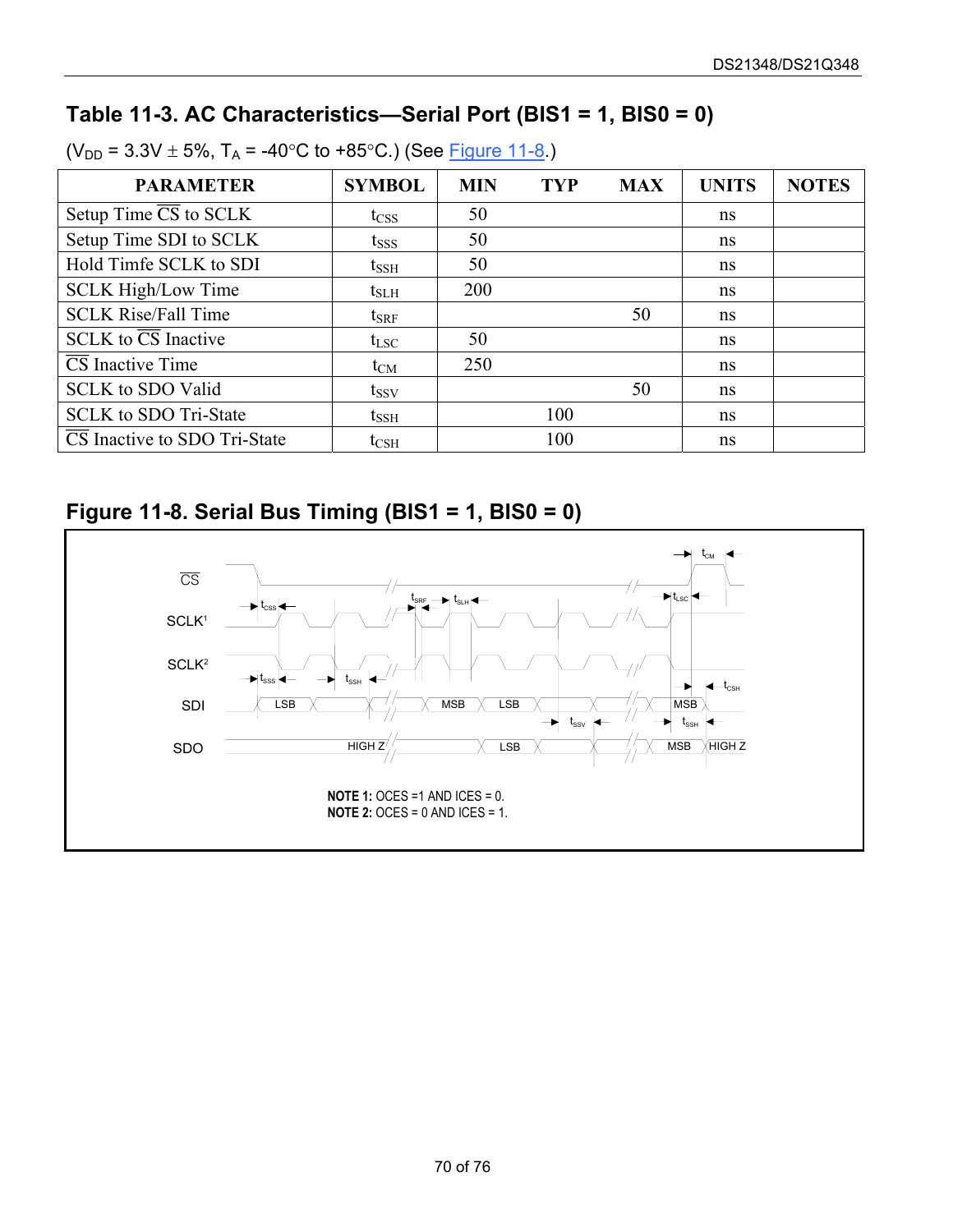## **Table 11-4. AC Characteristics—Receive Side**

| <b>PARAMETER</b>                              | <b>SYMBOL</b> | <b>MIN</b>                                                                | <b>TYP</b>     | <b>MAX</b> | <b>UNITS</b> | <b>NOTES</b> |
|-----------------------------------------------|---------------|---------------------------------------------------------------------------|----------------|------------|--------------|--------------|
| <b>RCLK</b> Period                            |               |                                                                           | 488            |            | ns           |              |
|                                               | $t_{\rm CP}$  | 648<br>ns<br>200<br>ns<br>200<br>ns<br>150<br>ns<br>150<br>ns<br>50<br>ns | $\overline{2}$ |            |              |              |
| <b>RCLK Pulse Width</b>                       | $t_{\rm CH}$  |                                                                           |                |            |              |              |
|                                               | $t_{CL}$      |                                                                           |                |            |              | 3            |
| <b>RCLK Pulse Width</b>                       | $t_{\rm CH}$  |                                                                           |                |            |              | 4            |
|                                               | $t_{CL}$      |                                                                           |                |            |              | 4            |
| Delay RCLK to RPOS, RNEG,<br>PBEO, RBPV Valid | $t_{DD}$      |                                                                           |                |            |              |              |

 $(V_{DD} = 3.3V \pm 5\%$ ,  $T_A = -40^{\circ}C$  to +85°C.) (See [Figure 11-9.](#page-70-0))

#### **NOTES:**

- 1) E1 mode.
- 2) T1 or J1 mode.
- 3) Jitter attenuator enabled in the receive path.
- 4) Jitter attenuator disabled or enabled in the transmit path.

### <span id="page-70-0"></span>**Figure 11-9. Receive Side Timing**

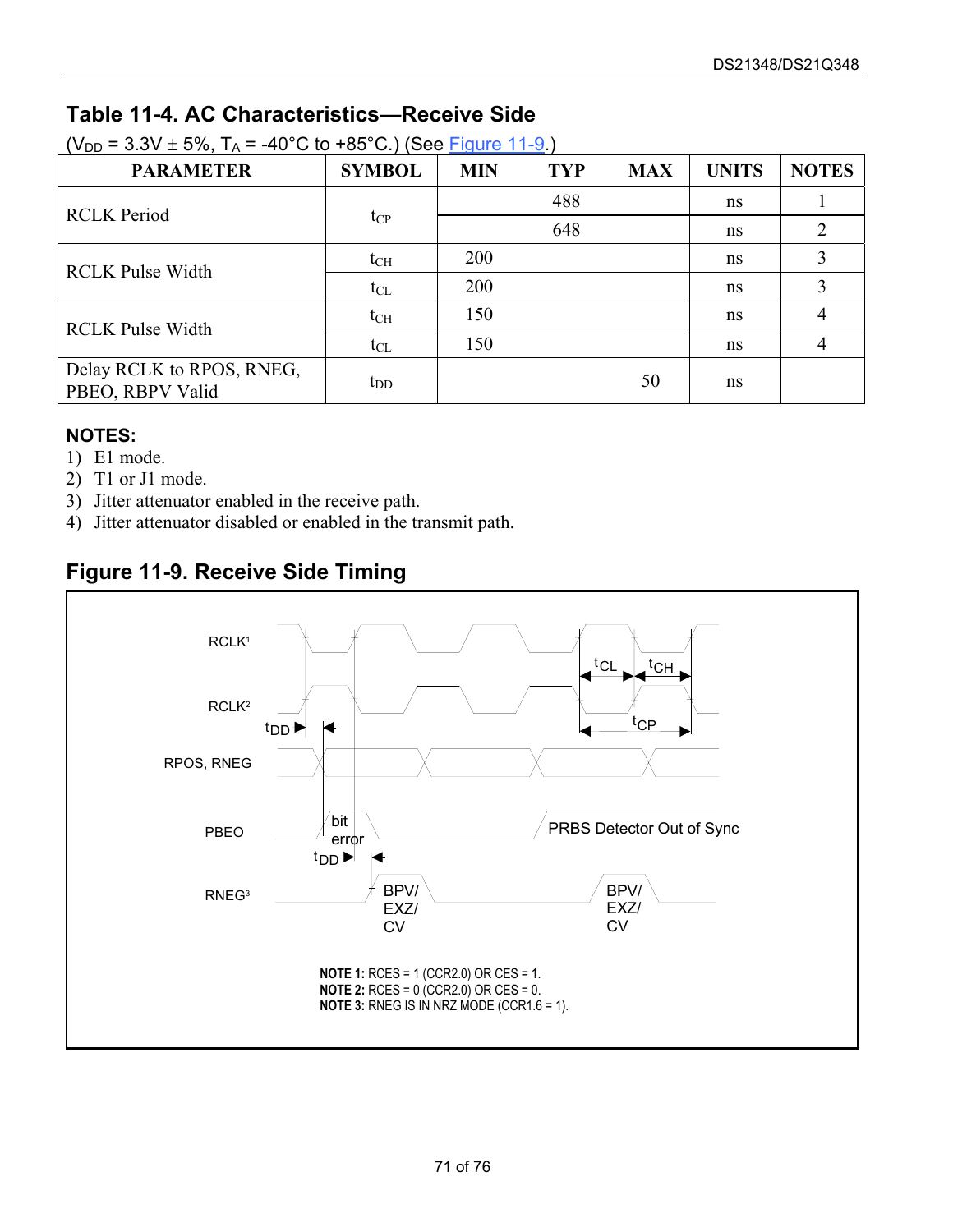## **Table 11-5. AC Characteristics—Transmit Side**

| $V_{\text{DD}}$ – 3.3V $\pm$ 3%, 1A – -4U U to +63 U ) (Figule 11-10) |               |            |                |            |              |              |
|-----------------------------------------------------------------------|---------------|------------|----------------|------------|--------------|--------------|
| <b>PARAMETER</b>                                                      | <b>SYMBOL</b> | <b>MIN</b> | <b>TYP</b>     | <b>MAX</b> | <b>UNITS</b> | <b>NOTES</b> |
| <b>TCLK Period</b>                                                    |               |            | 488            |            | ns           |              |
|                                                                       | $t_{CP}$      |            | 648            |            | ns           |              |
| <b>TCLK Pulse Width</b>                                               | $t_{\rm CH}$  | 75         | ns<br>75<br>ns |            |              |              |
|                                                                       | $t_{CL}$      |            |                |            |              |              |
| TPOS/TNEG Setup to TCLK<br>Falling or Rising                          | $t_{\rm SU}$  | 20         |                |            | ns           |              |
| TPOS/TNEG Hold from TCLK<br>Falling or Rising                         | $t_{HD}$      | 20         |                |            | ns           |              |
| <b>TCLK Rise and Fall Times</b>                                       | $t_R$ , $t_F$ |            |                | 25         | ns           |              |

 $(V_{\text{tot}} = 3.3V + 5\%$  T. =  $40\degree$ C to  $\pm$ 85°C.) [\(Figure 11-10\)](#page-71-0)

#### **NOTES:**

- 1) E1 mode.
- 2) T1 or J1 mode.

## <span id="page-71-0"></span>**Figure 11-10. Transmit Side Timing**

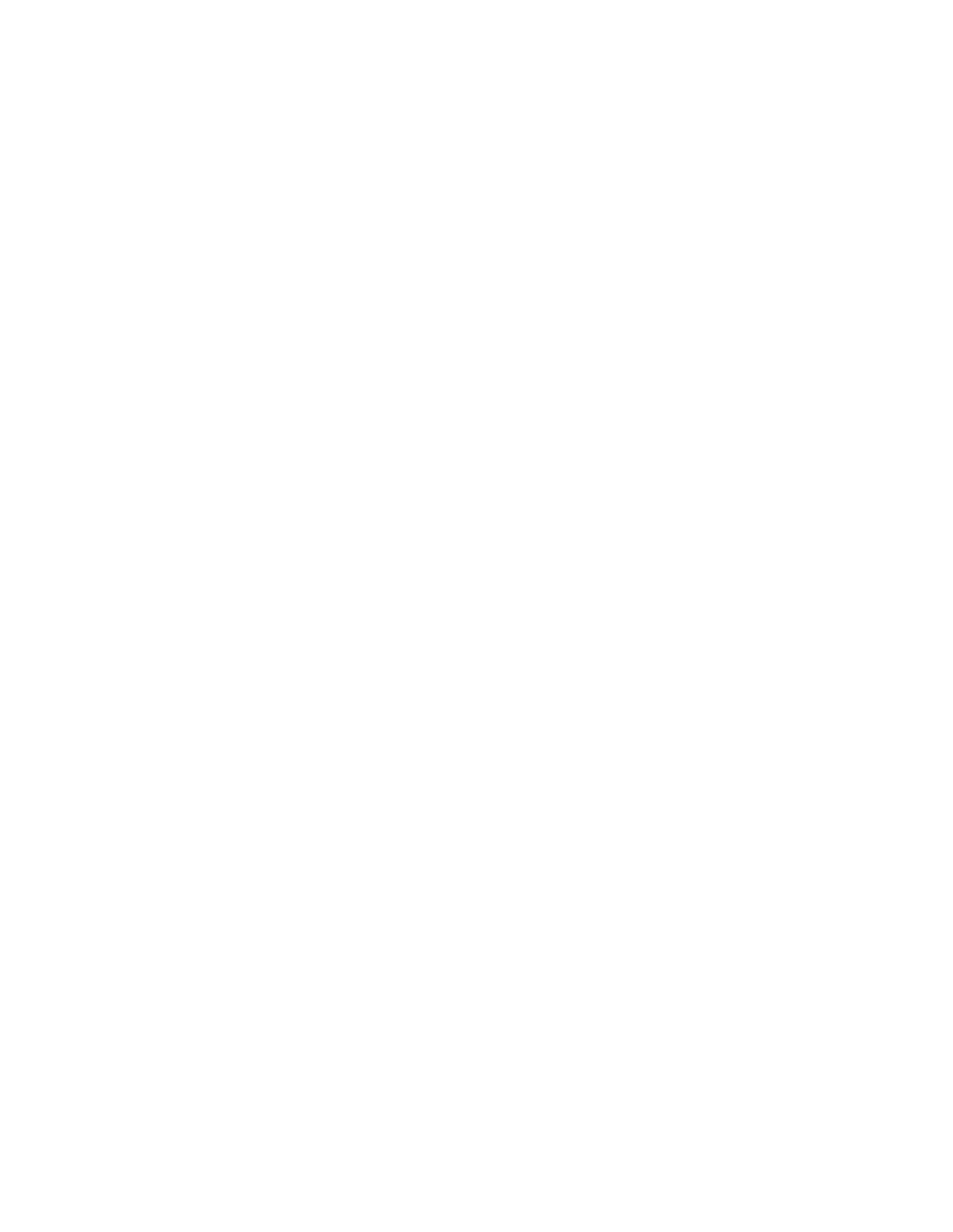

## **12.2 49-Ball CSGBA (7mm x 7mm) ([56-G6006-001\)](http://www.maxim-ic.com/package_drawings/56-G6006-001.pdf)**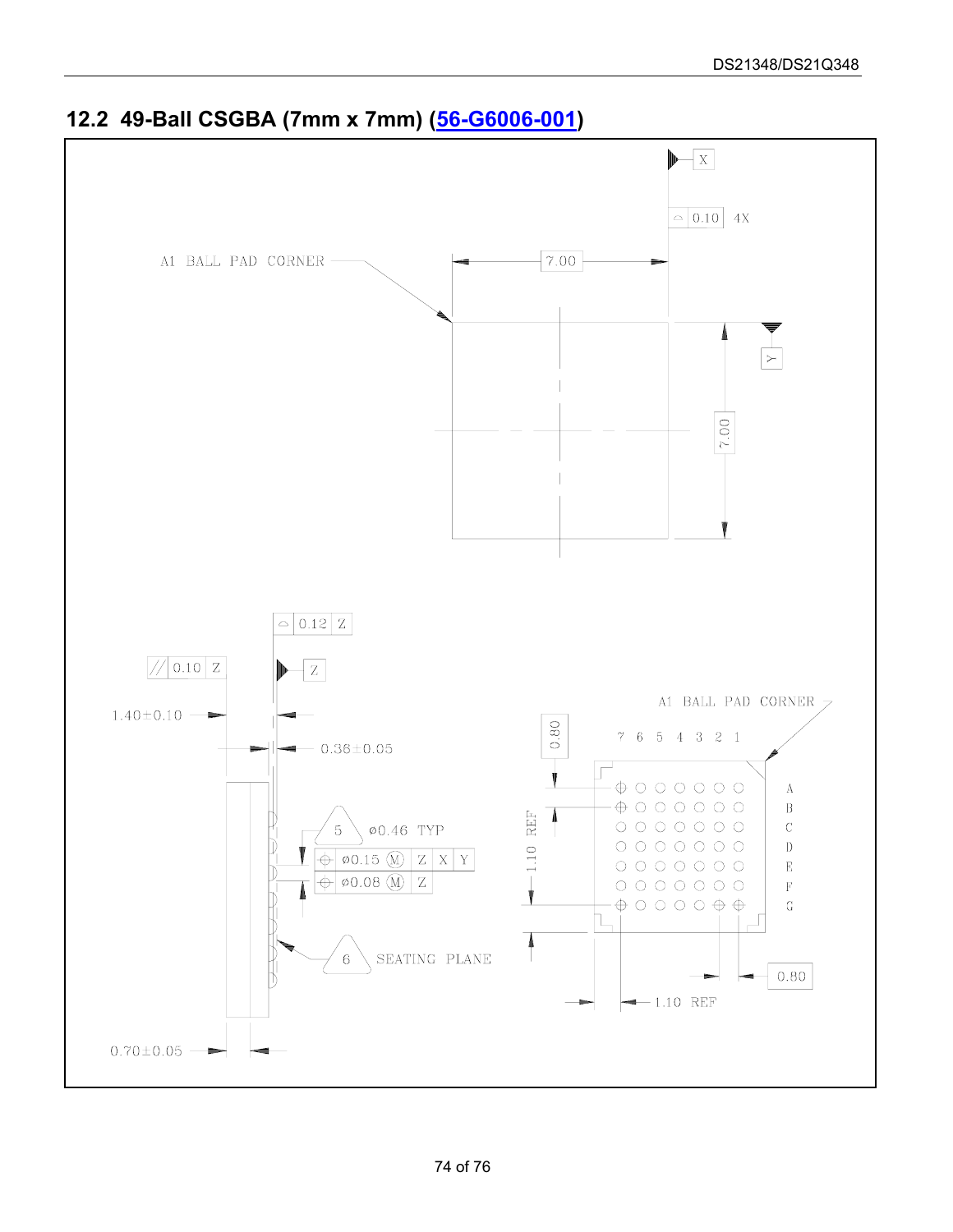